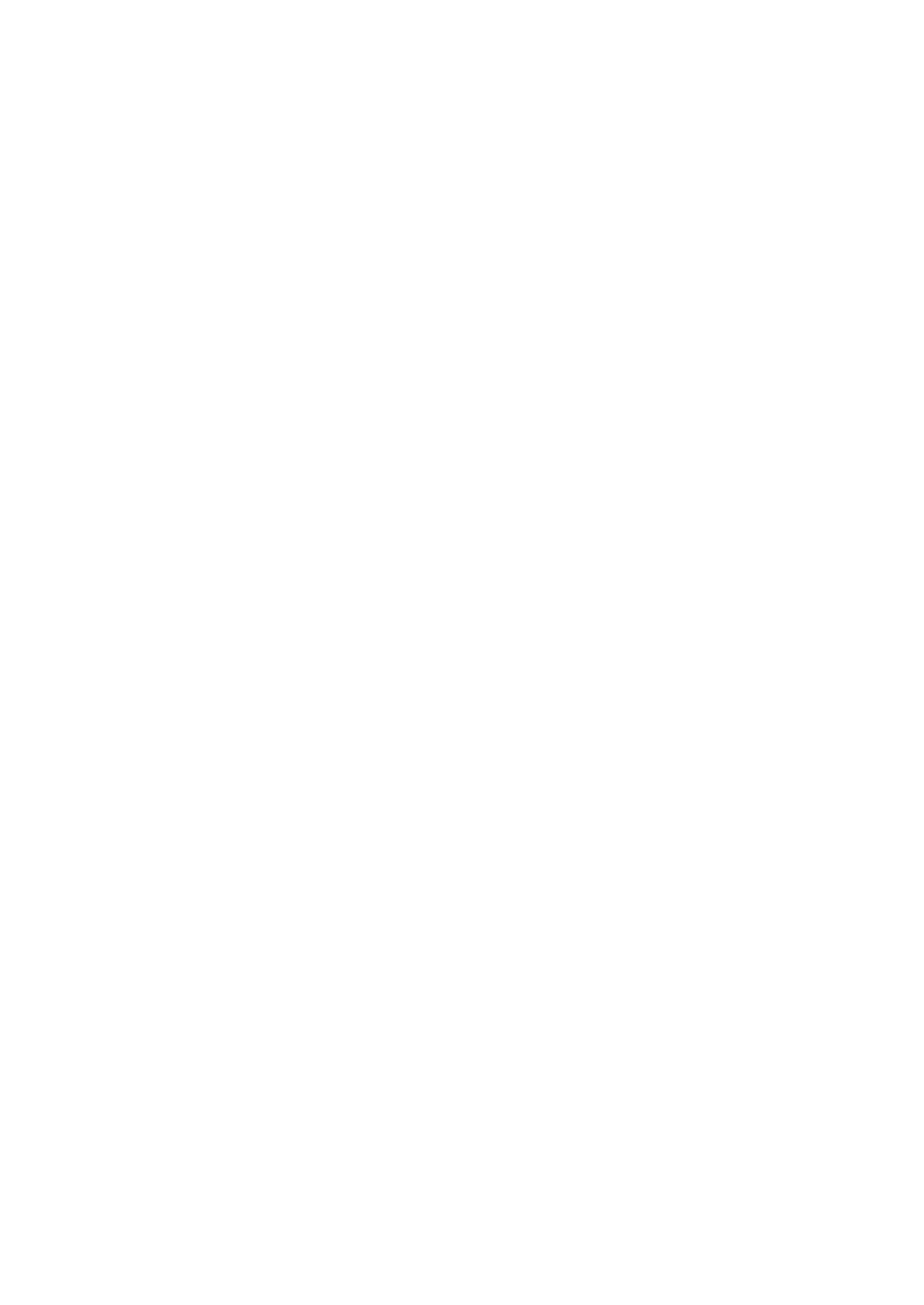

# **CRIMINAL PROCEDURE CODE**

# **Arrange[ment of Sections](#page-12-1)**

#### **Section**

|                | <b>PART I - PRELIMINARY</b>                                                  | 13 |
|----------------|------------------------------------------------------------------------------|----|
| 1              |                                                                              |    |
| $\overline{2}$ |                                                                              |    |
| 3              |                                                                              |    |
|                | <b>PART II - POWERS OF COURTS</b>                                            | 14 |
| $\overline{4}$ |                                                                              |    |
| 5              |                                                                              |    |
| 6              |                                                                              |    |
| 7              |                                                                              |    |
| 8              |                                                                              |    |
| 9              | Sentences in cases of conviction of several offences at one trial 16         |    |
|                | <b>PART III - GENERAL PROVISIONS</b>                                         | 16 |
| 10             |                                                                              |    |
| 11             |                                                                              |    |
| 12             | Power to break out of house or other place for purpose of liberation 17      |    |
| 13             |                                                                              |    |
| 14             |                                                                              |    |
| 15             | Powers of police officers to detain and search persons, vehicles and vessels |    |
|                |                                                                              |    |
| 16             |                                                                              |    |
| 17             |                                                                              |    |
| 18             |                                                                              |    |
| 19             |                                                                              |    |
| 20             |                                                                              |    |
| 21             |                                                                              |    |
| 22             |                                                                              |    |
| 23             |                                                                              |    |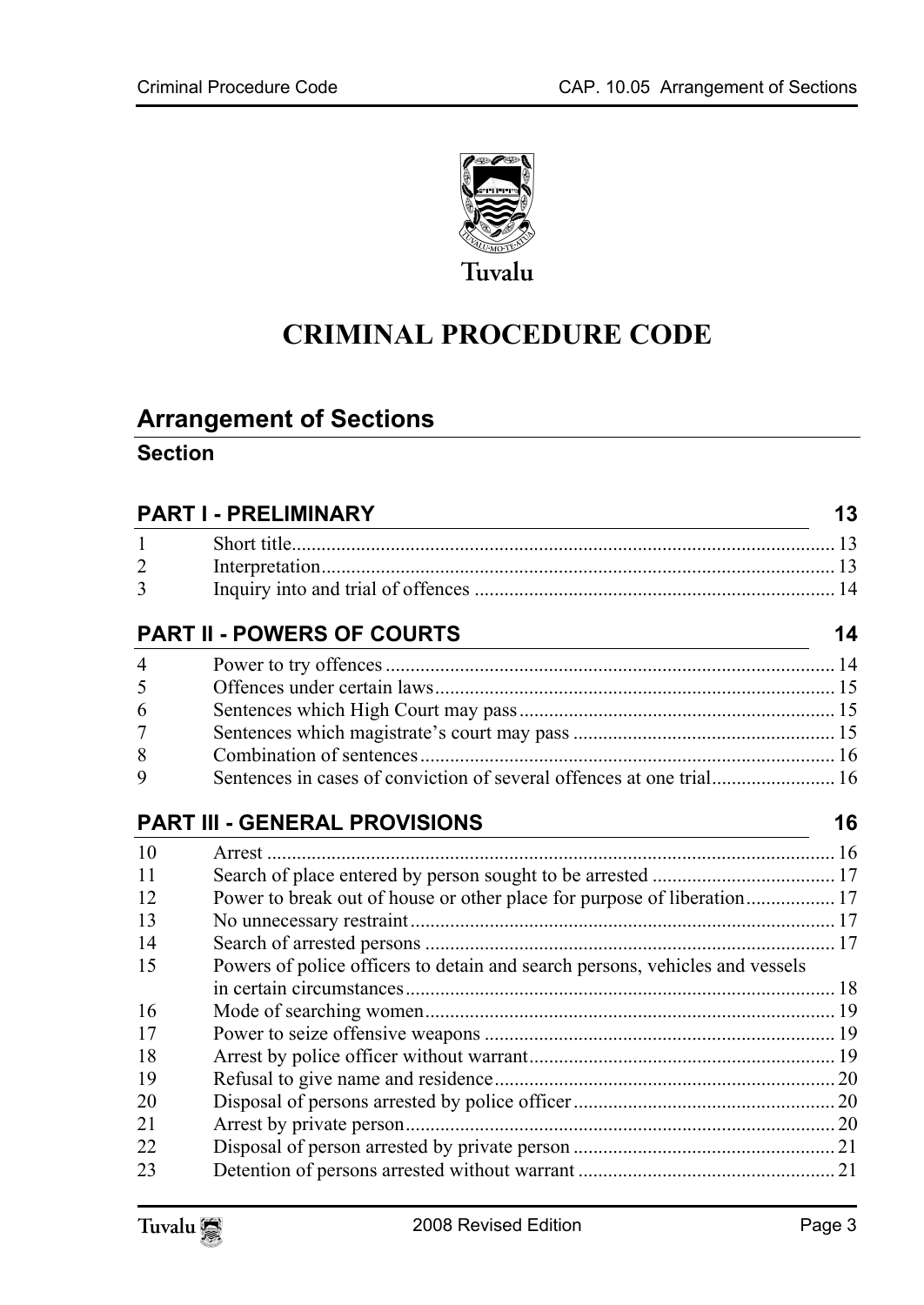| 24 |                                                                            |  |
|----|----------------------------------------------------------------------------|--|
| 25 |                                                                            |  |
| 26 |                                                                            |  |
| 27 |                                                                            |  |
| 28 | Provisions of section 11 and 12 to apply to arrests under section 2722     |  |
| 29 |                                                                            |  |
| 30 |                                                                            |  |
| 31 | Security for good behaviour from persons disseminating seditious matters23 |  |
| 32 | Security for good behaviour from vagrants and suspected persons 23         |  |
| 33 |                                                                            |  |
| 34 |                                                                            |  |
| 35 |                                                                            |  |
| 36 |                                                                            |  |
| 37 | Copy of order under section 34 to accompany summons or warrant24           |  |
| 38 |                                                                            |  |
| 39 |                                                                            |  |
| 40 |                                                                            |  |
| 41 |                                                                            |  |
| 42 |                                                                            |  |
| 43 |                                                                            |  |
| 44 |                                                                            |  |
| 45 |                                                                            |  |
| 46 |                                                                            |  |
| 47 | Power of High Court and Senior Magistrate to cancel recognisance27         |  |
| 48 |                                                                            |  |
| 49 |                                                                            |  |
| 50 |                                                                            |  |
| 51 |                                                                            |  |
| 52 |                                                                            |  |

### **PART IV - [PROVISIONS RELATING TO ALL CRIMINAL](#page-28-1)  INVESTIGA[TIONS AND PROCEEDINGS 28](#page-28-2)**

| 53 |                                                                         |     |
|----|-------------------------------------------------------------------------|-----|
| 54 |                                                                         |     |
| 55 |                                                                         | .29 |
| 56 |                                                                         | .29 |
| 57 |                                                                         | 29  |
| 58 |                                                                         | 29  |
| 59 | Trial at place where act done or where consequence of offence ensues 29 |     |
| 60 |                                                                         |     |
| 61 |                                                                         |     |
| 62 |                                                                         |     |
| 63 |                                                                         |     |
| 64 |                                                                         | .30 |
| 65 | Transfer of case where offence committed outside jurisdiction31         |     |
|    |                                                                         |     |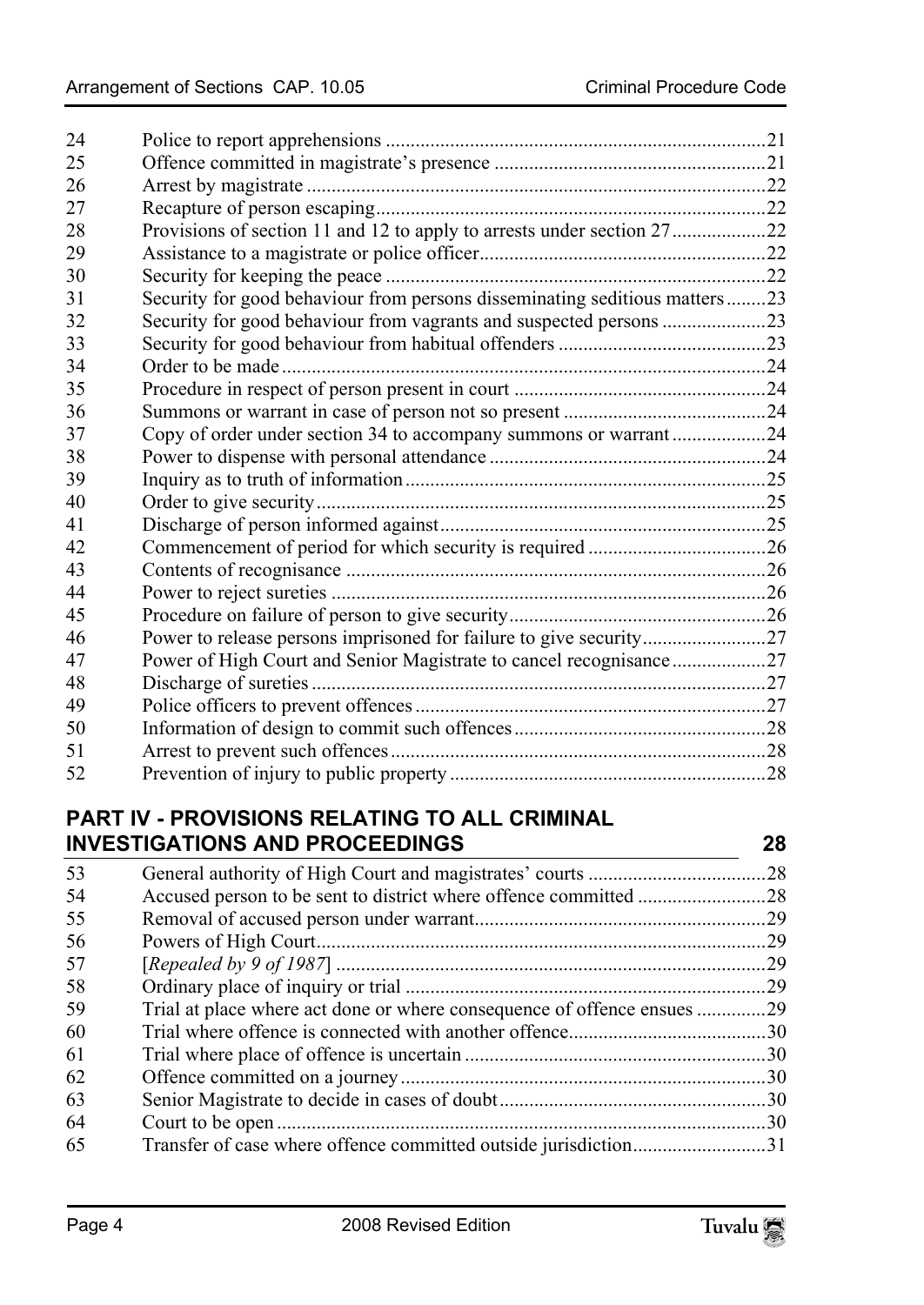| 66  | Procedure when after commencement of inquiry or trial, the magistrate   |  |
|-----|-------------------------------------------------------------------------|--|
|     |                                                                         |  |
| 67  |                                                                         |  |
| 68  |                                                                         |  |
| 69  |                                                                         |  |
| 70  |                                                                         |  |
| 71  |                                                                         |  |
| 72  |                                                                         |  |
| 73  | Police officers may conduct prosecutions before magistrates' courts  34 |  |
| 74  | Public prosecutors and police officers to be subject to directions of   |  |
|     |                                                                         |  |
| 75  |                                                                         |  |
| 76  |                                                                         |  |
| 77  |                                                                         |  |
| 78  |                                                                         |  |
| 79  |                                                                         |  |
| 80  |                                                                         |  |
| 81  |                                                                         |  |
| 82  |                                                                         |  |
| 83  |                                                                         |  |
| 84  |                                                                         |  |
| 85  |                                                                         |  |
| 86  |                                                                         |  |
| 87  |                                                                         |  |
| 88  |                                                                         |  |
| 89  |                                                                         |  |
| 90  |                                                                         |  |
| 91  |                                                                         |  |
| 92  |                                                                         |  |
| 93  |                                                                         |  |
| 94  |                                                                         |  |
| 95  |                                                                         |  |
| 96  |                                                                         |  |
| 97  |                                                                         |  |
| 98  |                                                                         |  |
| 99  |                                                                         |  |
| 100 | Provisions of this Part generally applicable to summonses and warrants  |  |
|     |                                                                         |  |
| 101 |                                                                         |  |
| 102 |                                                                         |  |
| 103 | Person in charge of closed place to allow ingress thereto and egress    |  |
|     |                                                                         |  |
| 104 |                                                                         |  |
| 105 |                                                                         |  |
| 106 |                                                                         |  |
| 107 |                                                                         |  |
|     |                                                                         |  |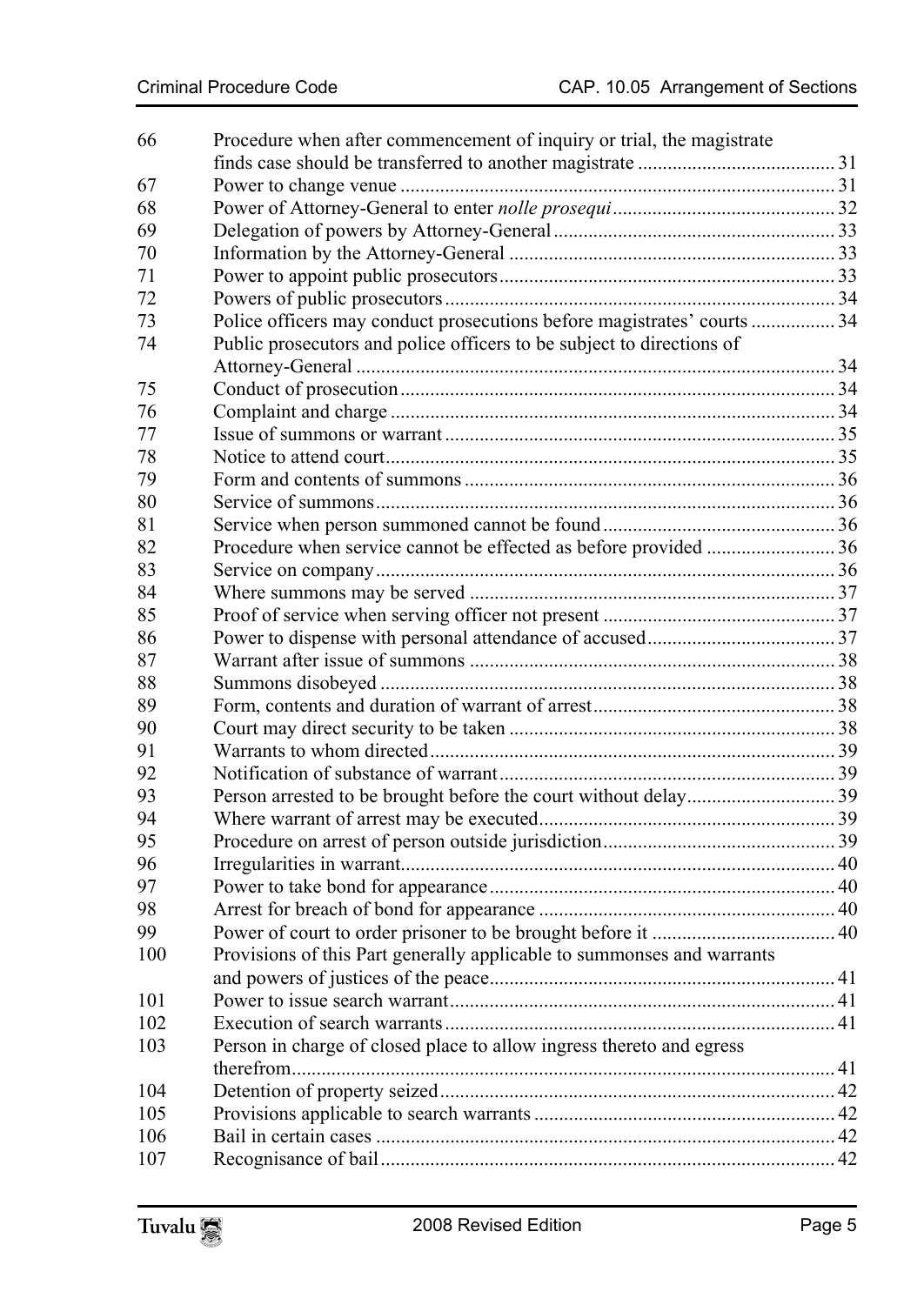| 108 |                                                                                |  |
|-----|--------------------------------------------------------------------------------|--|
| 109 |                                                                                |  |
| 110 | Power to order sufficient bail when that first taken is insufficient43         |  |
| 111 |                                                                                |  |
| 112 |                                                                                |  |
| 113 | Persons bound by recognisance absconding may be committed44                    |  |
| 114 |                                                                                |  |
| 115 |                                                                                |  |
| 116 |                                                                                |  |
| 117 | Offence to be specified in charge or information with necessary particulars 45 |  |
| 118 |                                                                                |  |
| 119 |                                                                                |  |
| 120 |                                                                                |  |
| 121 | Persons convicted or acquitted not to be tried again for the same offence 48   |  |
| 122 |                                                                                |  |
| 123 |                                                                                |  |
| 124 | Where original court was not competent to try subsequent charge49              |  |
| 125 |                                                                                |  |
| 126 | Leave of Minister necessary for institution of proceedings against             |  |
|     |                                                                                |  |
| 127 |                                                                                |  |
| 128 |                                                                                |  |
| 129 |                                                                                |  |
| 130 |                                                                                |  |
| 131 |                                                                                |  |
| 132 |                                                                                |  |
| 133 | Power to summon material witness, or examine person present52                  |  |
| 134 |                                                                                |  |
| 135 |                                                                                |  |
| 136 | Cases when wife or husband may be called without the consent of the            |  |
|     |                                                                                |  |
| 137 |                                                                                |  |
| 138 |                                                                                |  |
| 139 |                                                                                |  |
| 140 |                                                                                |  |
| 141 | Competency of accused and husband or wife as witnesses in criminal cases54     |  |
| 142 |                                                                                |  |
| 143 |                                                                                |  |
| 144 |                                                                                |  |
| 145 | Defence of unsoundness of mind at preliminary investigation 56                 |  |
| 146 |                                                                                |  |
| 147 |                                                                                |  |
| 148 | Certificate of medical officer in charge of mental health wing as to sanity    |  |
|     |                                                                                |  |
| 149 |                                                                                |  |
| 150 |                                                                                |  |
|     |                                                                                |  |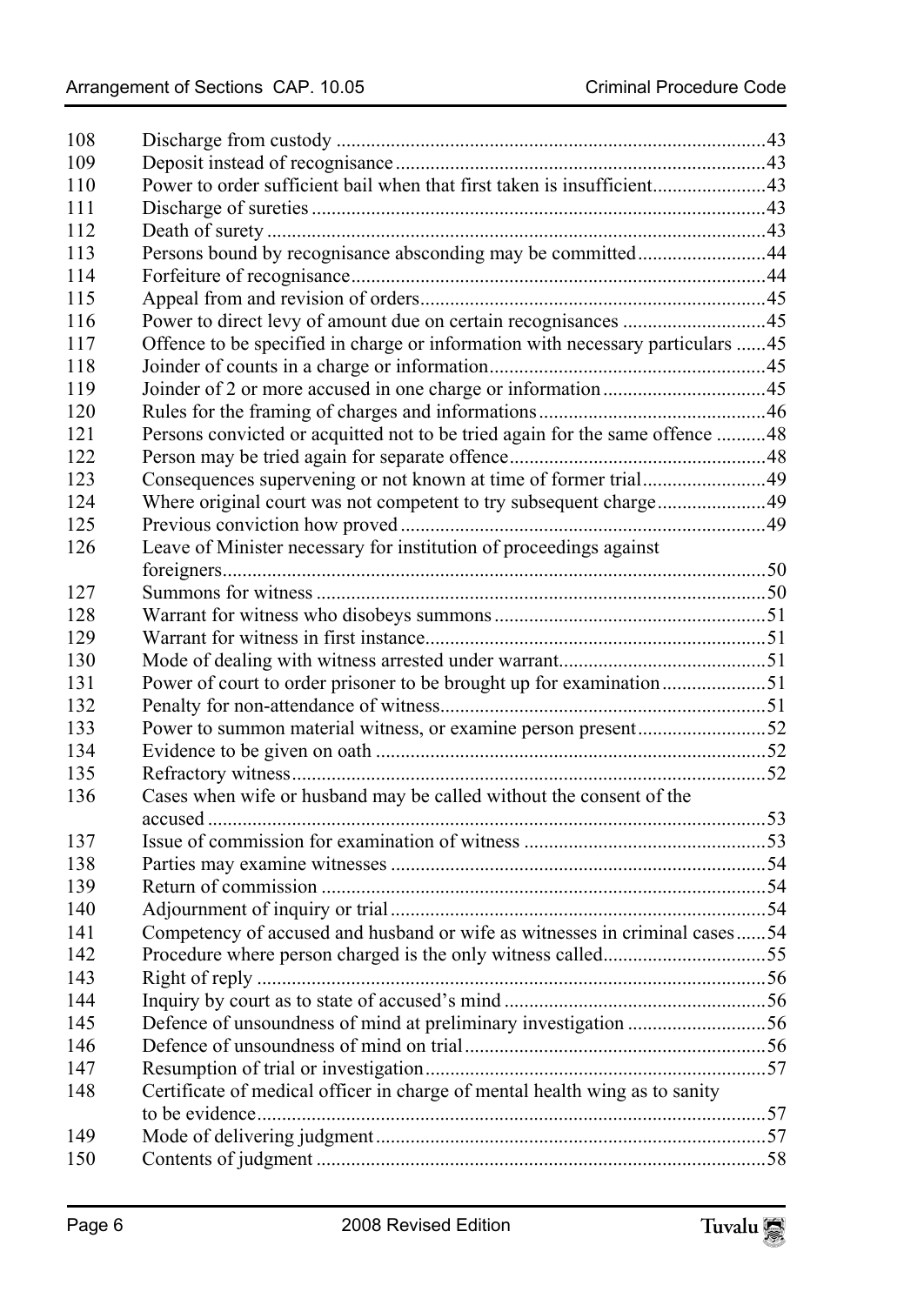| 151 |                                                                                |  |
|-----|--------------------------------------------------------------------------------|--|
| 152 |                                                                                |  |
| 153 |                                                                                |  |
| 154 |                                                                                |  |
| 155 |                                                                                |  |
| 156 |                                                                                |  |
| 157 |                                                                                |  |
| 158 |                                                                                |  |
| 159 |                                                                                |  |
| 160 | Person charged with murder or manslaughter of any child or with                |  |
|     | infanticide or with an offence relating to the procuring of an abortion  61    |  |
| 161 | Person charged with killing an unborn child may be convicted for another       |  |
|     |                                                                                |  |
| 162 | Person charged with murder or infanticide or killing an unborn child may       |  |
|     |                                                                                |  |
| 163 | Person charged with manslaughter in connection with the driving of a           |  |
|     |                                                                                |  |
| 164 |                                                                                |  |
| 165 | Person charged with incest may be convicted of unlawful carnal                 |  |
|     |                                                                                |  |
| 166 | Person charged with defilement of a girl under 15 years of age may be          |  |
|     |                                                                                |  |
| 167 | Person charged with defilement of a girl under 13 years of age may be          |  |
|     |                                                                                |  |
| 168 | Person charged with burglary, etc., may be convicted of kindred offence  62    |  |
| 169 | Person charged with stealing may be convicted of receiving, embezzling,        |  |
|     | obtaining by false pretences or of possessing or conveying stolen property  63 |  |
| 170 | Person charged with obtaining by false pretences may be convicted of           |  |
|     |                                                                                |  |
| 171 | Person charged with robbery may be convicted of assault with intent to rob 63  |  |
| 172 |                                                                                |  |
| 173 |                                                                                |  |
| 174 | Person charged with jointly receiving property may be convicted on proof       |  |
|     |                                                                                |  |
| 175 | Person charged with misdemeanour not to be acquitted if felony proved,         |  |
|     |                                                                                |  |
| 176 |                                                                                |  |
| 177 |                                                                                |  |
| 178 |                                                                                |  |
|     |                                                                                |  |

## **PART V - M[ODE OF TAKING AND RECORDING EVIDENCE IN](#page-65-0)  INQUIRIES AND TRIALS 65**

| 179 |  |
|-----|--|
| 180 |  |
| 181 |  |
| 182 |  |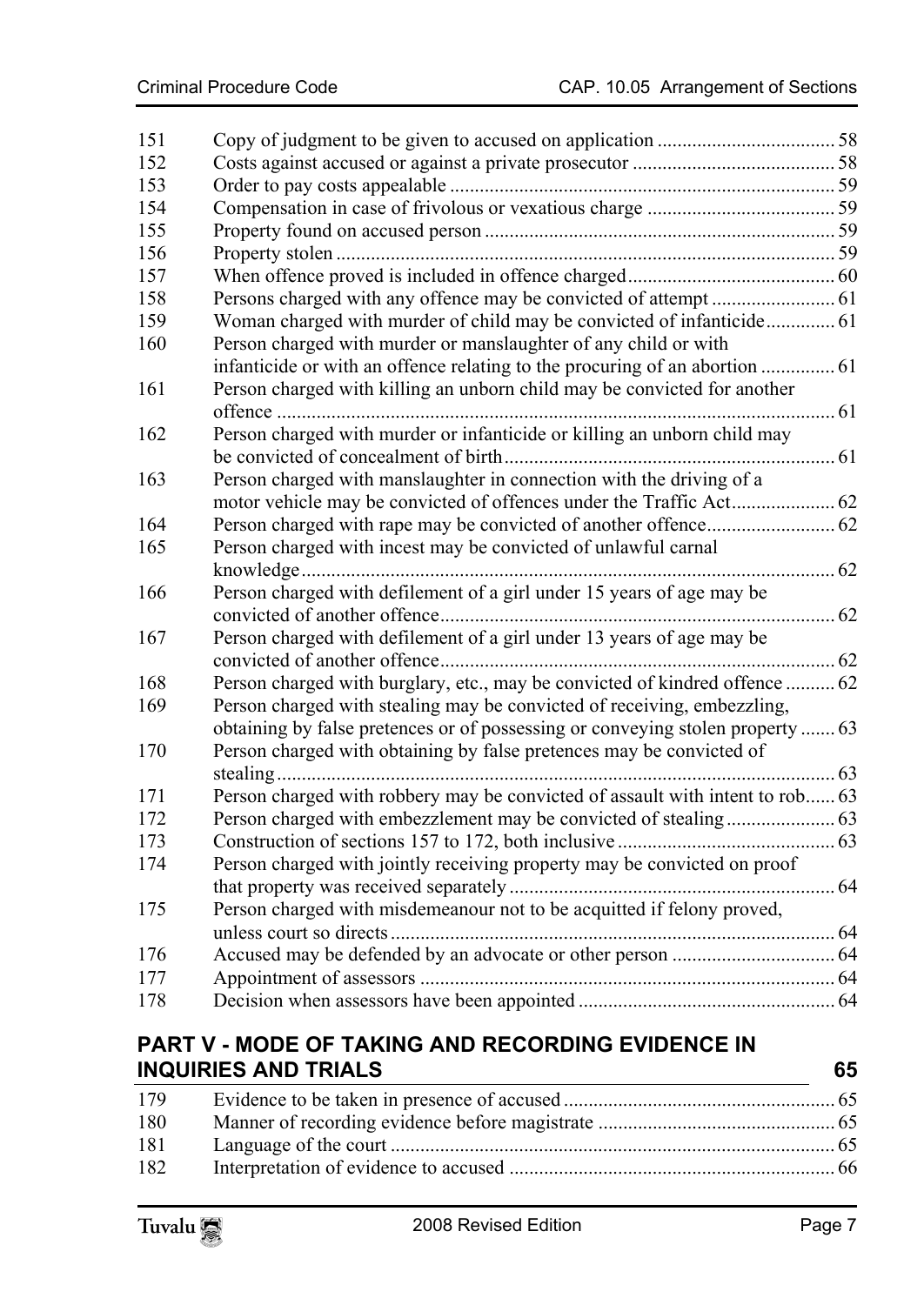| 183 | Conviction or commitment on evidence partly recorded by one magistrate |  |
|-----|------------------------------------------------------------------------|--|
|     |                                                                        |  |
| 184 |                                                                        |  |

#### **PART VI - [PROCEDURE IN TRIALS BEFORE MAGISTRATES'](#page-67-0)  COURTS [67](#page-67-1)**

| 185 |                                                                          |  |
|-----|--------------------------------------------------------------------------|--|
| 186 | Court may proceed with hearing in absence of accused in certain cases 67 |  |
| 187 |                                                                          |  |
| 188 |                                                                          |  |
| 189 |                                                                          |  |
| 190 |                                                                          |  |
| 191 |                                                                          |  |
| 192 |                                                                          |  |
| 193 |                                                                          |  |
| 194 |                                                                          |  |
| 195 |                                                                          |  |
| 196 |                                                                          |  |
| 197 |                                                                          |  |
| 198 |                                                                          |  |
| 199 |                                                                          |  |
| 200 |                                                                          |  |
| 201 |                                                                          |  |
| 202 |                                                                          |  |
| 203 |                                                                          |  |
| 204 |                                                                          |  |
| 205 |                                                                          |  |
| 206 |                                                                          |  |
|     |                                                                          |  |

# **PART VII - [PROVISIONS RELATING TO THE COMMITTAL OF](#page-73-1)  ACCUSED [PERSONS FOR TRIAL BEFORE THE HIGH COURT 73](#page-74-0)**

| 207 |                                                                          |  |
|-----|--------------------------------------------------------------------------|--|
| 208 |                                                                          |  |
| 209 |                                                                          |  |
| 210 |                                                                          |  |
| 211 |                                                                          |  |
| 212 |                                                                          |  |
| 213 |                                                                          |  |
| 214 |                                                                          |  |
| 215 |                                                                          |  |
| 216 |                                                                          |  |
| 217 | Power to apply to senior Magistrate for committal in certain cases where |  |
|     |                                                                          |  |
| 218 |                                                                          |  |
| 219 |                                                                          |  |
| 220 |                                                                          |  |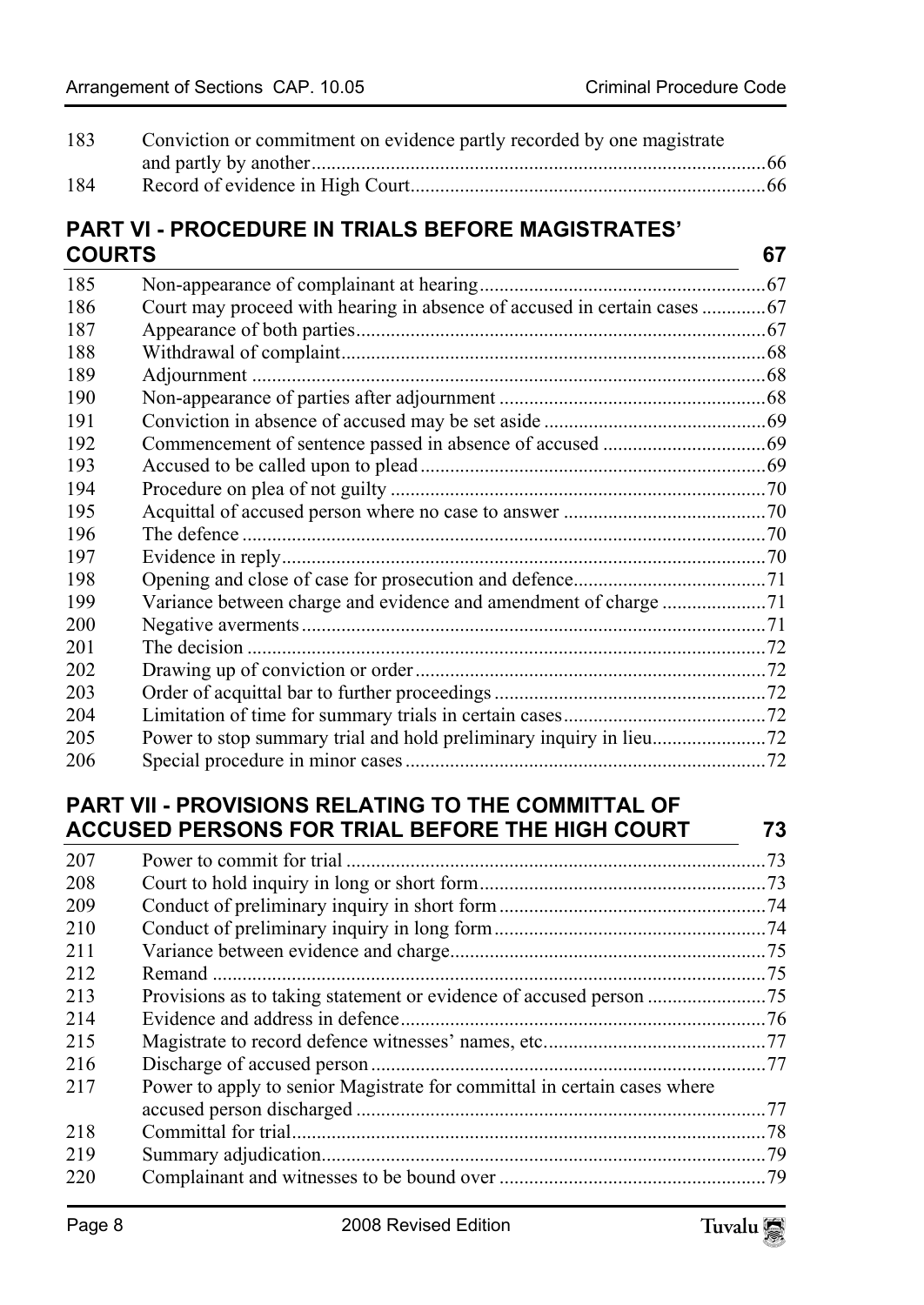| 221 |  |
|-----|--|
| 222 |  |
| 223 |  |
| 224 |  |
| 225 |  |
| 226 |  |
| 227 |  |
| 228 |  |
| 229 |  |
| 230 |  |
| 231 |  |
| 232 |  |
| 233 |  |
| 234 |  |
| 235 |  |
| 236 |  |
| 237 |  |
| 238 |  |
|     |  |

#### **PART VIII - PROCE[DURE IN TRIALS BEFORE THE HIGH COURT](#page-85-1)  ON INFOR[MATION 85](#page-86-0)**

 Pract[ice of High Court in its criminal jurisdiction............................................... 85](#page-86-1) Plea[ding to information........................................................................................ 86](#page-87-0) Orde[rs for amendment of information, separate trial, and postponement of](#page-87-1)  trial.[...................................................................................................................... 86](#page-87-2) Quas[hing of information...................................................................................... 87](#page-88-0) Proc[edure in case of previous conviction ............................................................ 87](#page-88-1) Plea [of "not guilty" .............................................................................................. 88](#page-88-2) Plea [of autrefois acquit and autrefois convict ...................................................... 88](#page-88-3) Refu[sal to plead ................................................................................................... 88](#page-89-0) Plea [of "guilty" .................................................................................................... 89](#page-89-1) Proc[eedings after plea of "not guilty".................................................................. 89](#page-89-2) Pow[er to postpone or adjourn proceedings.......................................................... 89](#page-90-0) Ope[ning of case for prosecution .......................................................................... 89](#page-90-1) Addi[tional witnesses for prosecution................................................................... 90](#page-90-2) Cros[s-examination of witnesses for the prosecution............................................ 90](#page-91-0) Dep[osition may be read as evidence in certain cases........................................... 90](#page-91-1) Dep[osition of expert witness may be read as evidence........................................ 91](#page-91-2) State[ment of accused ........................................................................................... 91](#page-91-3) Clos[e of case for prosecution............................................................................... 91](#page-91-4) The [defence.......................................................................................................... 92](#page-91-5) Additional witnesses for the defence ................................................................... 92 Evidence in reply ................................................................................................. 92 Prosecutor's reply ................................................................................................ 92 Where accused adduces no evidence ................................................................... 92 Decision ............................................................................................................... 92

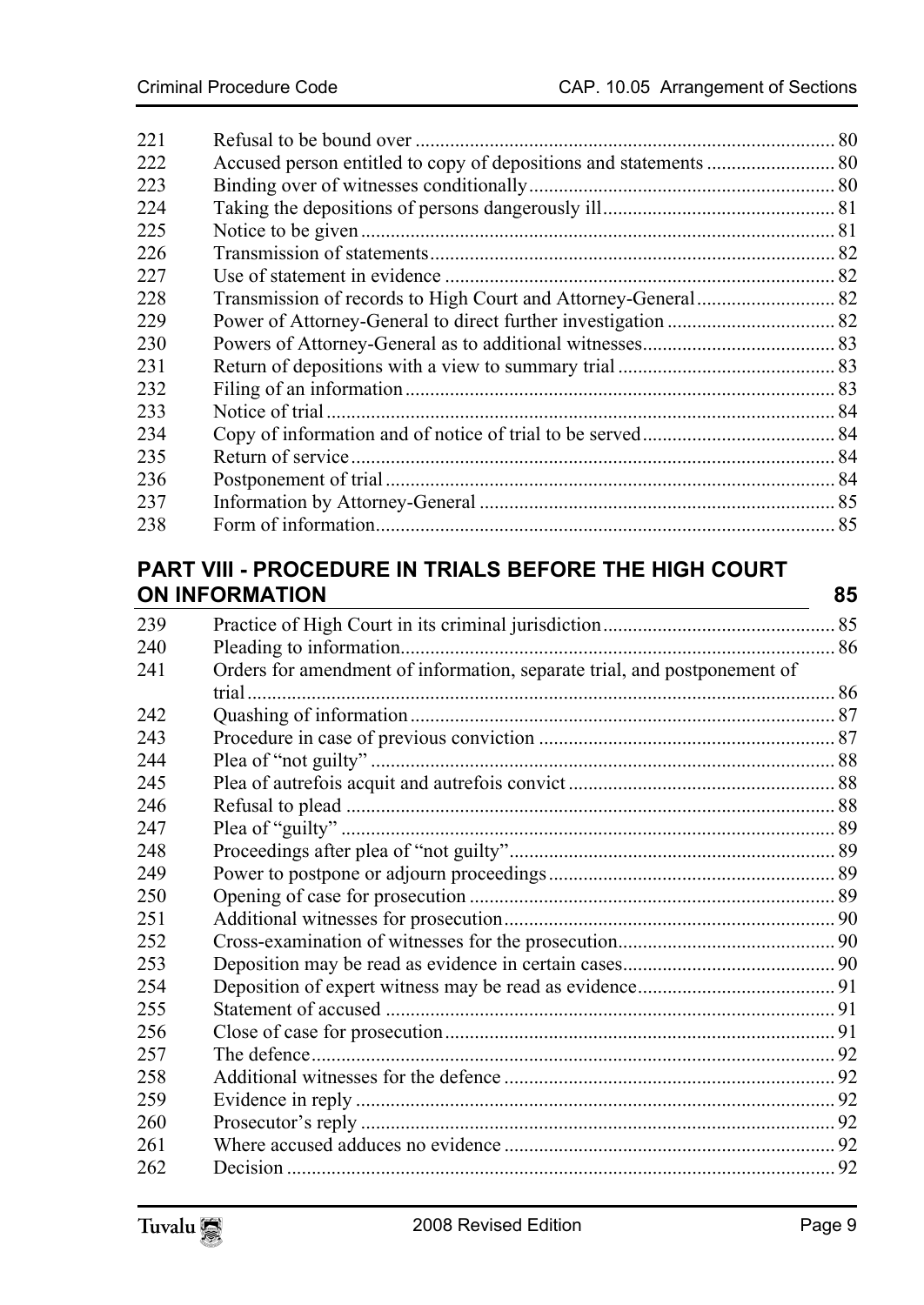| 263 |  |
|-----|--|
| 264 |  |
| 265 |  |
| 266 |  |
| 267 |  |
| 268 |  |
| 269 |  |
|     |  |

## **PART IX - [APPEALS FROM MAGISTRATES' COURTS AND](#page-94-2)  CASES ST[ATED 94](#page-95-0)**

| 270 |                                                                                |  |
|-----|--------------------------------------------------------------------------------|--|
| 271 |                                                                                |  |
| 272 |                                                                                |  |
| 273 |                                                                                |  |
| 274 |                                                                                |  |
| 275 |                                                                                |  |
| 276 |                                                                                |  |
| 277 |                                                                                |  |
| 278 |                                                                                |  |
| 279 |                                                                                |  |
| 280 |                                                                                |  |
| 281 |                                                                                |  |
| 282 |                                                                                |  |
| 283 |                                                                                |  |
| 284 |                                                                                |  |
| 285 |                                                                                |  |
| 286 |                                                                                |  |
| 287 |                                                                                |  |
| 288 | Magistrate may refuse case when he thinks application frivolous  100           |  |
| 289 |                                                                                |  |
| 290 | High Court to determine the questions on the case; its decision to be final100 |  |
| 291 |                                                                                |  |
| 292 |                                                                                |  |
| 293 |                                                                                |  |
| 294 |                                                                                |  |
| 295 |                                                                                |  |
| 296 |                                                                                |  |
| 297 | Appeals from magistrate's court to the Senior Magistrate's Court102            |  |

# **PART X - SUPPLEMENTARY PROVISIONS** 102

 Proc[eedings in wrong place................................................................................102](#page-103-0) No appeal on point of form or matter of variance..............................................102 Power to issue directions of the nature of habeas corpus...................................103 [*Repealed by 9 of 1987*] .....................................................................................103 Persons before whom affidavits may be sworn..................................................103 Shorthand note of proceedings...........................................................................104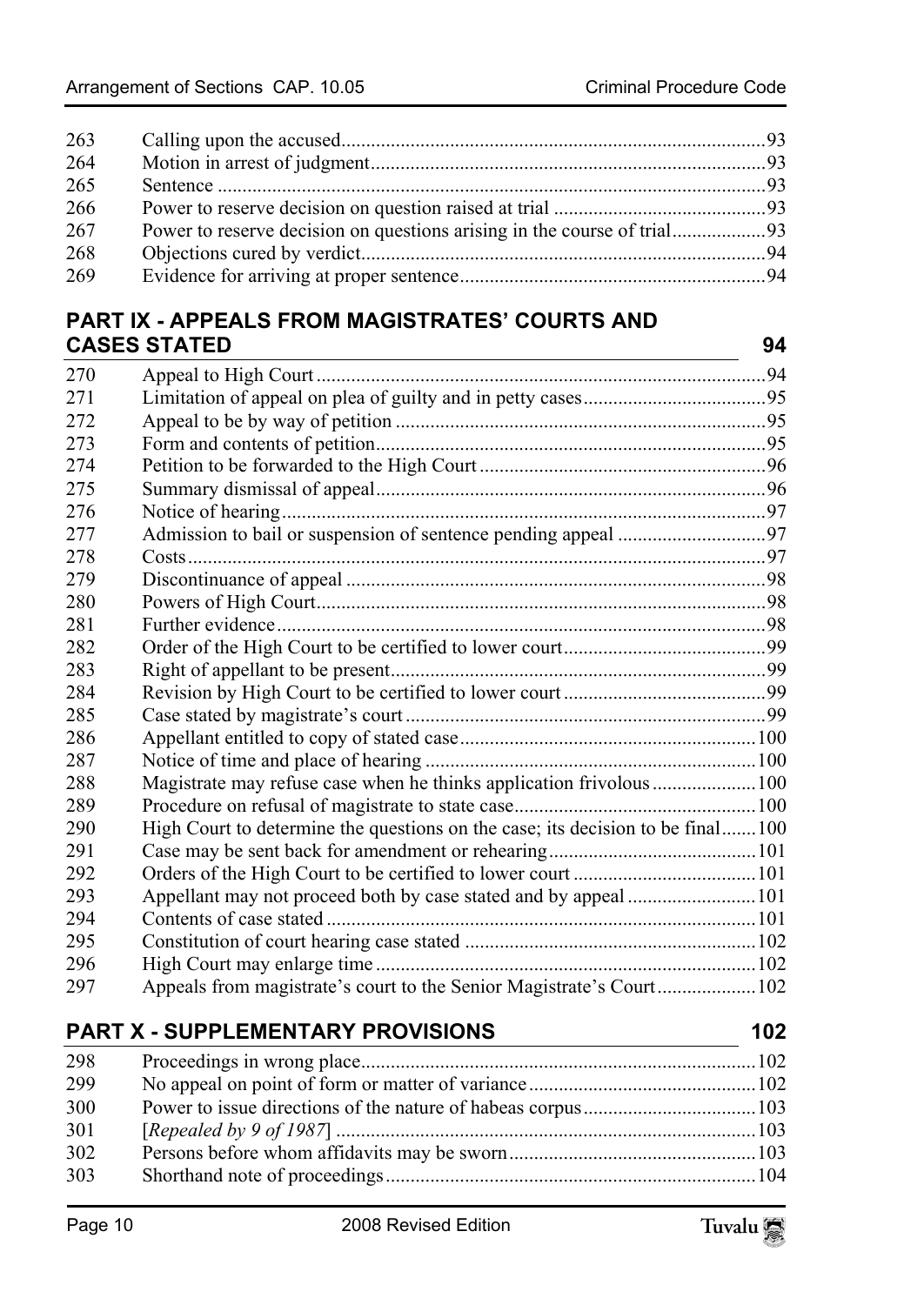| 305 |  |
|-----|--|
| 306 |  |
| 307 |  |
|     |  |

# **Supporting Documents**

### **ENDNOTES** 105

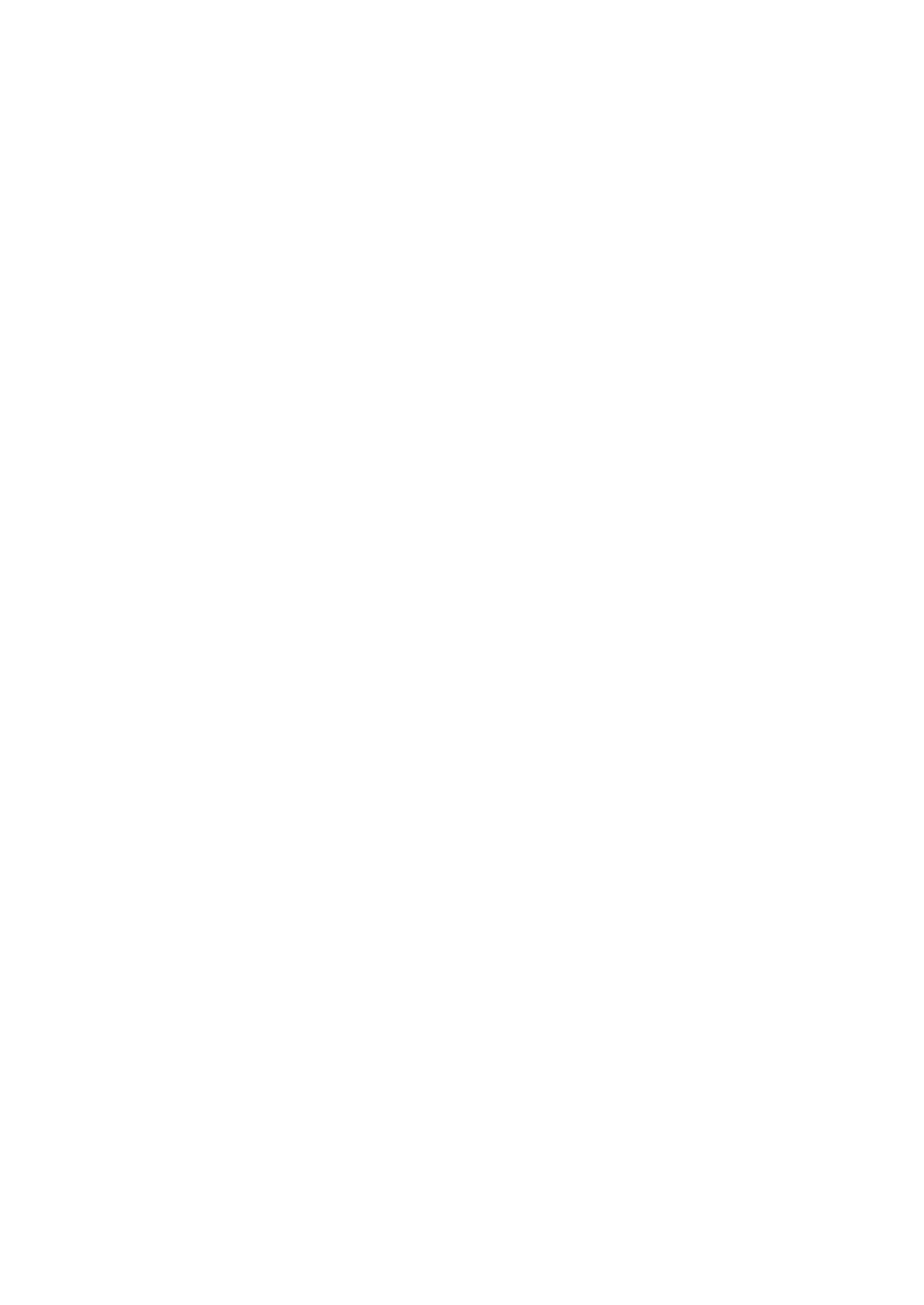

Tuvalu

#### **CRIMINAL PROCEDURE CODE**<sup>1</sup>

<span id="page-12-0"></span>Commencement [14th October 1963]

# <span id="page-12-1"></span>**PART I - PRELIMINARY**

#### **1 Short title**

This Act (hereinafter referred to as this Code) may be cited as the Criminal Procedure Code.

#### **2 Interpretation**

In this Code, unless the context otherwise requires –

"**advocate**" means any legal practitioner entitled to practise before the High Court or any court subordinate thereto under any law for the time being in force;

"**cognisable offence**" means any felony and any other offence for which a police officer may under any law for the time being in force arrest without warrant;

"**complaint**" means an allegation that some person known or unknown has committed an offence;

"**court**" means the High Court or any magistrate's court as the context may require;

"**customs laws**" includes any Act relating to the customs or excise and "**offences against the customs laws**" includes any act of any per[son](#page-104-1) contrary to the customs laws or any failure of any person to perform an act required by the customs laws to be performed by him;

"**justice of the peace**" means any person appointed to be a justice of the peace under the provisions of the Magistrates' Courts Act;**<sup>2</sup>**

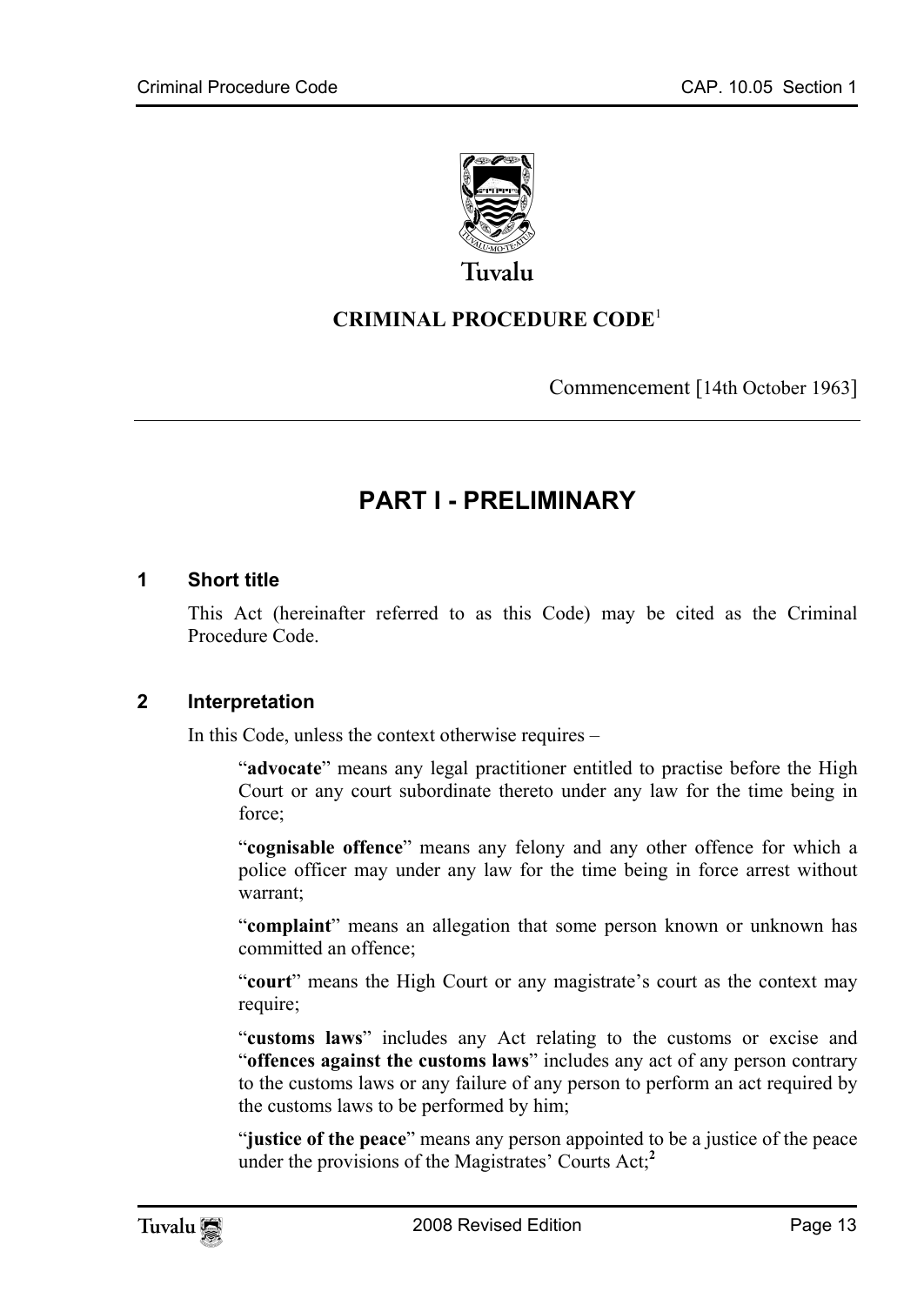"**mental health wing**" means a place appointed as such for the care and treatment and detention of patients under the provisions of the Mental Treatment Act;**<sup>3</sup>**

 "**non-cognisable offence**" means an offence for which a police officer may not arrest without warrant;

"**police officer**" includes any special constable enrolled under the Police Act;**<sup>4</sup>**

 "**preliminary investigation**" or "**preliminary inquiry**" means an investigation of or an inquiry into a criminal charge held by a magistrate's court with a view to the committal of the accused person for trial before the High Court;

"**private prosecution**" means a prosecution instituted and conducted by any person other than a public prosecutor or a public officer in his official capacity;

"**public prosecutor**" means any person appointed as [su](#page-104-3)ch under section 71, and includes the Attorney-General and any other legal officer, police officer or other person acting under the direction of the Attorney-General;

"**Registrar of the High Court**" means a person appointed as such under section 17(1) of the Superior Courts Act;**<sup>5</sup>**

"**rules of court**" means rules of court made under the provisions of section 80 of the Constitution; and

"**Senior Magistrate**" means the Senior Magistrate referred to in section 3 of the Magistrates' Courts Act.**<sup>6</sup>**

#### **3 Inquiry into and trial of offences**

Subject to the express provisions of any other law for the time being in force, all offences shall be inquired into, tried and otherwise dealt with according to the provisions hereinafter contained.

# <span id="page-13-1"></span><span id="page-13-0"></span>**PART II - POWERS OF COURTS**

#### **4 Power to try offences**

Subject to the other provisions of this Code —

- (a) any offence may be tried by the High Court;
- (b) any offence may be tried by the Senior Magistrate's Court where the maximum punishment prescribed by law for such offence does not exceed —
	- (i) imprisonment for a term of 14 years; or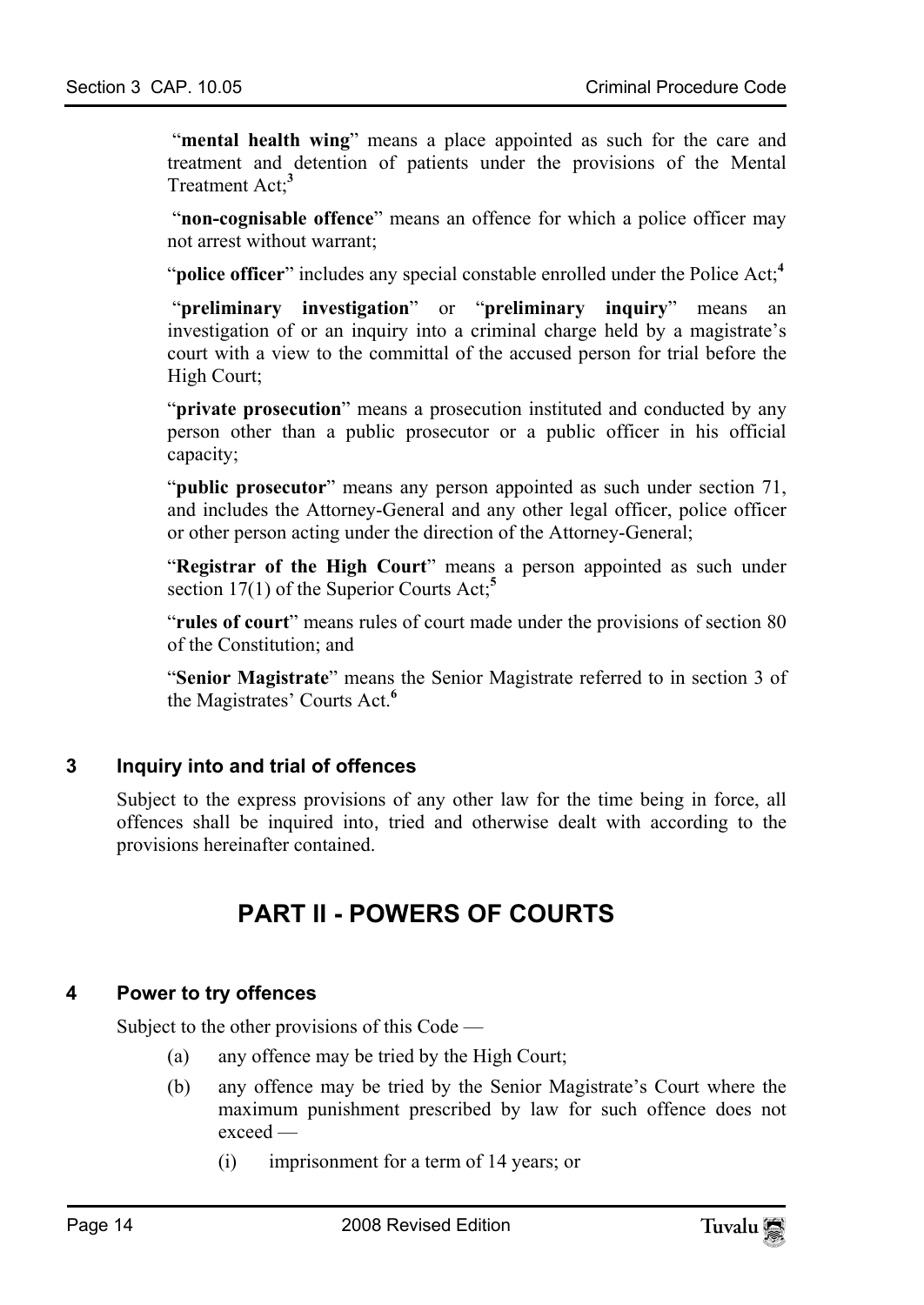- (ii) a fine; or
- (iii) both such imprisonment and such fine; or where jurisdiction so to do has been conferred upon it by order made under the provisions of section 25(3) of the Magistrates' Courts Act; and
- <span id="page-14-0"></span> (c) any offence may be tried by any magistrate's court where the maximum punishment prescribed by law for such offence does not exceed —
	- (i) imprisonment for a term of 1 year; or
	- (ii) a fine of \$200; or
	- (iii) both such fine and such imprisonment; or where jurisdiction so to do has been conferred upon it by order made under the provisions of section 25(3) of the Magistrates' Courts Act.

#### **5 Offences under certain laws**

(1) Any offence under any law for the time being in force in Tuvalu shall, when any court is mentioned in that behalf in such law, be tried by such court.

 For the purposes of this subsection a provision in any law for any offence to be tried summarily shall be construed as a reference to the trial of such offence by a magistrate's court.

<span id="page-14-1"></span>(2) When no court is mentioned in the manner referred to in subsection (1) in respect of any offence, such offence may be tried in accordance with this Code.

#### **6 Sentences which High Court may pass**

<span id="page-14-2"></span>The High Court may pass any sentence authorised by law.

#### **7 Sentences which magistrate's court may pass**

- (1) The Senior Magistrate's Court may, in cases in which such sentences are authorised by law, pass the following sentences —
	- (a) imprisonment for a term not exceeding 5 years; or
	- (b) a fine not exceeding \$1,000; or
	- (c) both such imprisonment and such fine.
- (2) A magistrate's court may, in the cases in which such sentences are authorised by law, pass the following sentences —
	- (a) imprisonment for a term not exceeding 1 year; or
	- (b) a fine not exceeding \$200; or
	- (c) both such imprisonment and such fine.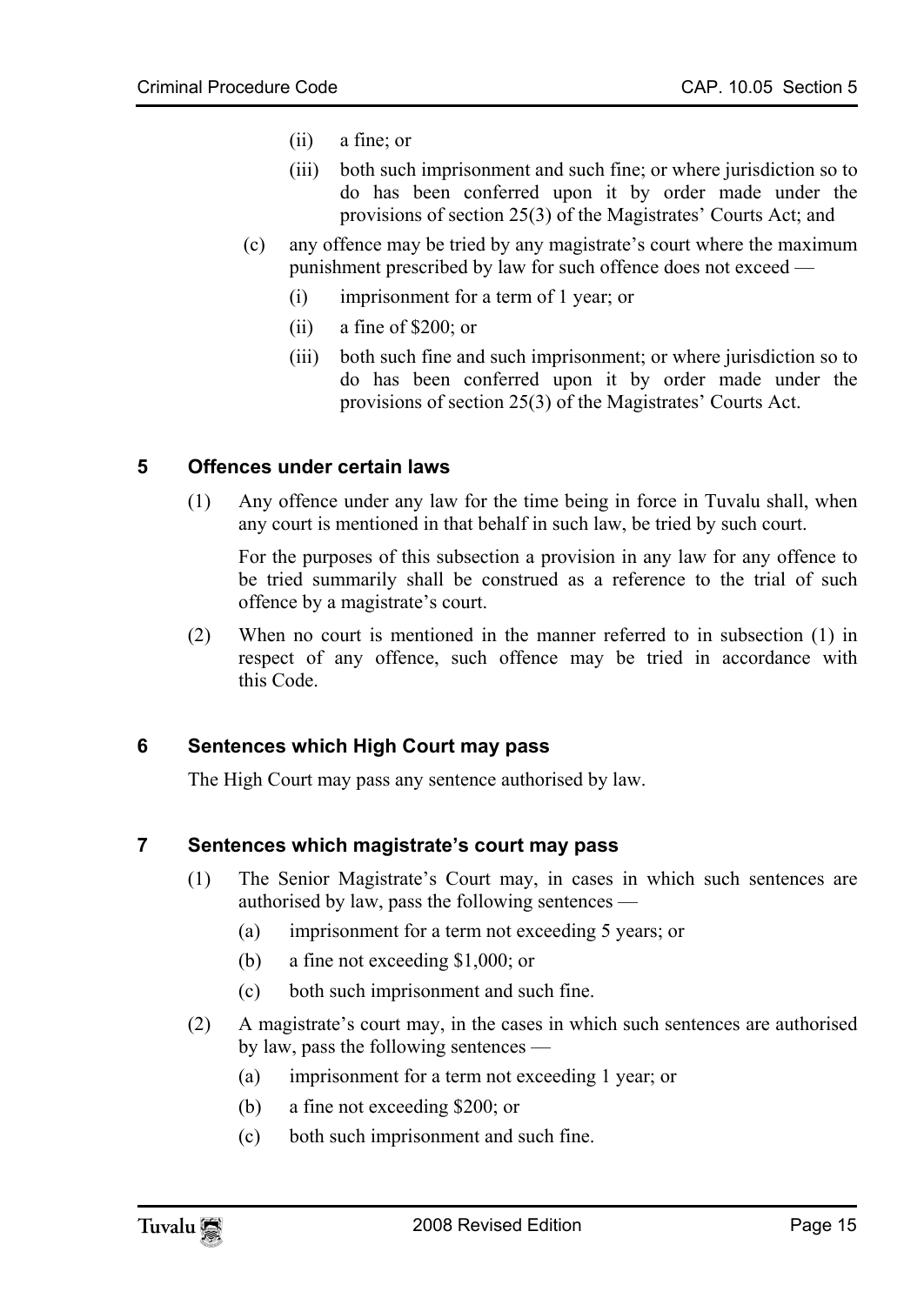#### **8 Combination of sentences**

- <span id="page-15-0"></span>(1) Any court may pass any lawful sentence combining any of the sentences which it is authorised by law to pass.
- <span id="page-15-1"></span>(2) In determining the extent of the court's jurisdiction under section 7 to pass a sentence of imprisonment the court shall be deemed to have jurisdiction to pass the full sentence of imprisonment provided in the said section in addition to any term of imprisonment which may be awarded in default of payment of a fine, costs or compensation.

#### **9 Sentences in cases of conviction of several offences at one trial**

- (1) When a person is convicted at one trial of 2 or more distinct offences the court may sentence him, for such offences, to the several punishments prescribed therefor which such court is competent to impose; such punishments when consisting of imprisonment to commence the one after the expiration of the other in such order as the court may direct, unless the court directs that such punishments shall run concurrently.
- (2) In the case of consecutive sentences it shall not be necessary for a magistrate's court, by reason only of the aggregate punishment for the several offences being in excess of the punishment which it is competent to impose on conviction of a single offence, to send the offender for trial before a higher court:

Provided that the aggregate punishment shall not exceed twice the amount of punishment which such magistrate's court is competent to impose in the exercise of its ordinary jurisdiction.

(3) For the purposes of appeal or confirmation the aggregate of consecutive sentences imposed under this section in case of convictions for several offences at one trial shall be deemed to be a single sentence.

# <span id="page-15-3"></span><span id="page-15-2"></span>**PART III - GENERAL PROVISIONS**

#### **10 Arrest**

- (1) In making an arrest the police officer or other person making the same shall actually touch or confine the body of the person to be arrested, unless there be a submission to the custody by word or action.
- (2) If such person forcibly resists the endeavour to arrest him, or attempts to evade the arrest, such police officer or other person may use all means necessary to effect the arrest: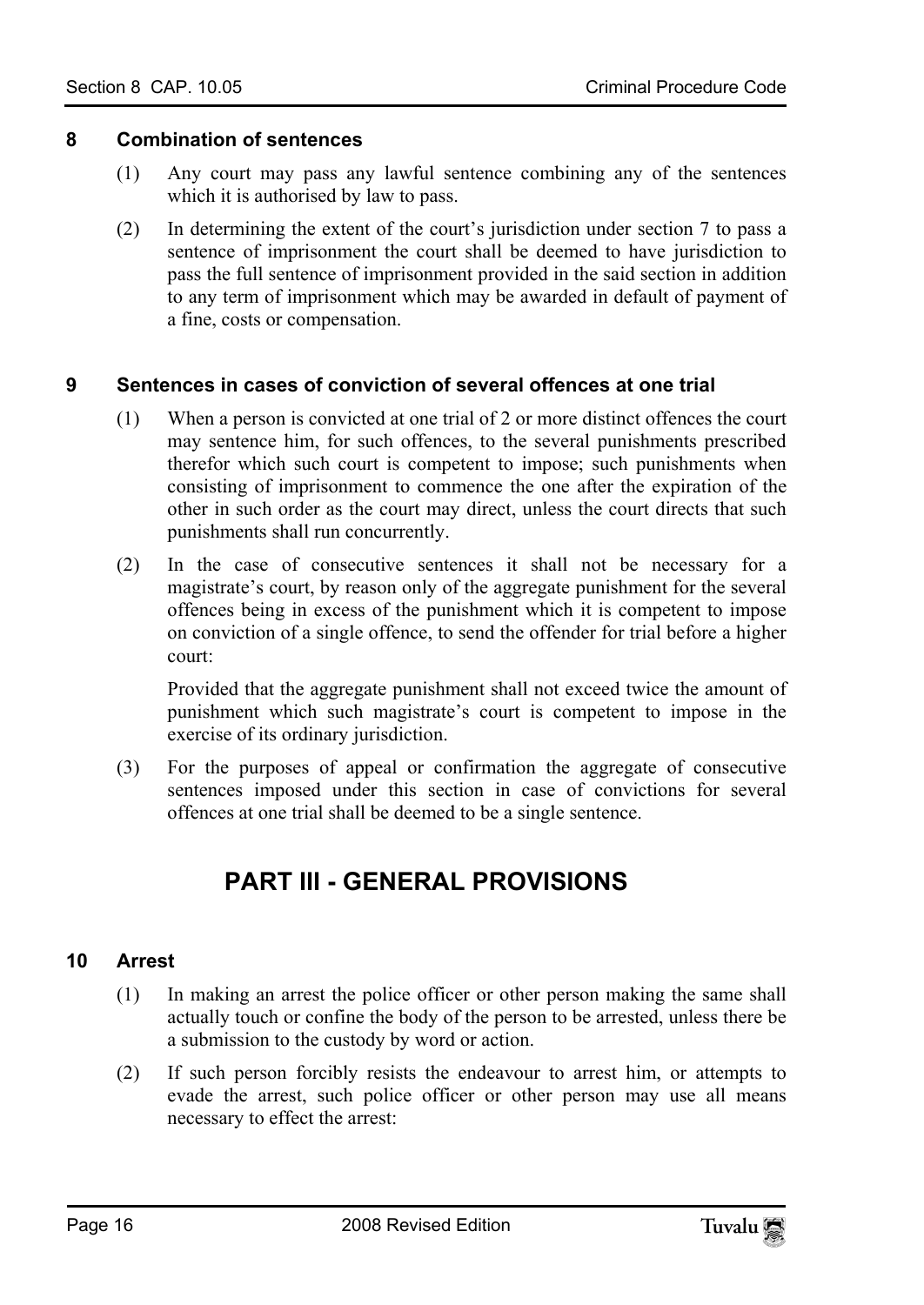<span id="page-16-0"></span>Provided that nothing in this section contained shall be deemed to justify the use of greater force than was reasonable in the particular circumstances in which it was employed or was necessary for the apprehension of the offender.

#### **11 Search of place entered by person sought to be arrested**

- (1) If any person acting under a warrant of arrest, or any police officer having authority to arrest, has reason to believe that the person to be arrested has entered into or is within any place, the person residing in or being in charge of such place, shall, on demand of such person acting as aforesaid or such police officer, allow him free ingress thereto and afford all reasonable facilities for a search therein.
- (2) If ingress to such place cannot be obtained under subsection (1), it shall be lawful in any case for a person acting under a warrant, and, in any case in which a warrant may issue but cannot be obtained without affording the person to be arrested an opportunity to escape, for a police officer to enter such place and search therein, and, in order to effect an entrance into such place, to break open any outer or inner door or window of any house or place, whether that of the person to be arrested or of any other person, or otherwise effect entry into such house or place, if after notification of his authority and purpose and demand of admittance duly made he cannot otherwise obtain admittance.

#### **12 Power to break out of house or other place for purpose of liberation**

<span id="page-16-2"></span><span id="page-16-1"></span>Any police officer or other person authorised to make an arrest may break out of any house or other place in order to liberate himself or any other person who, having lawfully entered for the purpose of making an arrest, is detained therein.

#### **13 No unnecessary restraint**

<span id="page-16-3"></span>The person arrested shall not be subjected to more restraint than is necessary to prevent his escape.

#### **14 Search of arrested persons**

(1) Whenever a person is arrested by a police officer or a private person, the police officer making the arrest or to whom the private person makes over the person arrested may search such person, and place in safe custody all articles other than necessary wearing apparel found upon him:

Provided that whenever the person arrested can be legally admitted to bail and bail is furnished, such person shall not be searched unless there are reasonable grounds for believing that he has about his person any —

(a) stolen articles; or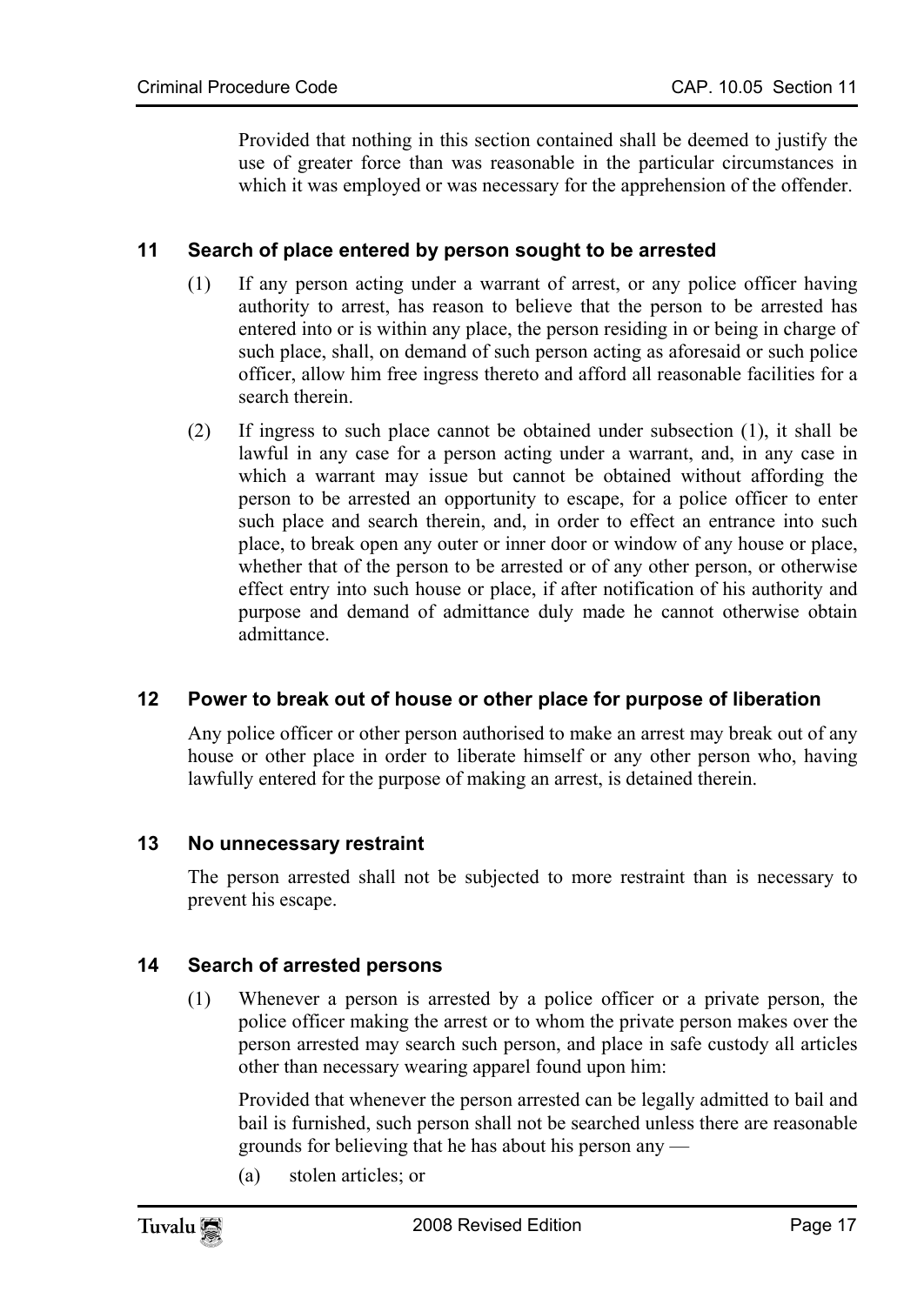- (b) instruments of violence; or
- (c) tools connected with the kind of offence which he is alleged to have committed; or
- (d) other articles which may furnish evidence against him in regard to the offence which he is alleged to have committed.
- (2) The right to search an arrested person does not include the right to examine his private person.
- <span id="page-17-0"></span>(3) Where any property has been taken from a person under this section, and the person is not charged before any court but is released on the ground that there is no sufficient reason to believe that he has committed any offence, any property so taken from him shall be restored to him.

#### **15 Powers of police officers to detain and search persons, vehicles and vessels in certain circumstances**

(1) Any police officer who has reason to suspect that any article stolen or unlawfully obtained, or any article in respect of which a criminal offence or an offence against the customs laws has been, is being, or is about to be, committed, is being conveyed, whether on any person or in any vehicle, package or otherwise, or is concealed or carried on any person in a public place, or is concealed or contained in any vehicle or package in a public place, for the purpose of being conveyed, may, without warrant or other written authority, detain and search any such person, vehicle or package, and may take possession of and detain any such article which he may reasonably suspect to have been stolen or unlawfully obtained or in respect of which he may reasonably suspect that a criminal offence or an offence against the customs laws has been, is being, or is about to be committed, together with the package, if any, containing it, and may also detain the person conveying, concealing or carrying such article:

Provided that this subsection shall not extend to the case of postal matter in transit by post except where such postal matter has been, or is suspected of having been, dishonestly appropriated during such transit.

(2) Any police officer of or above the rank of sergeant may, if he has reason to suspect that there is on board any vessel any property stolen or unlawfully obtained, enter without warrant, and with or without assistants, board such vessel and may remain on board for such reasonable time as he may deem expedient, and may search with or without assistants any and every part of such vessel, and, after demand and refusal of keys, may break open any receptacle, and upon discovery of any property which he may reasonably suspect to have been stolen or unlawfully obtained may take possession of and detain such property and may also detain the person in whose possession the same is found. Such police officer may pursue and detain any person who is in the act of conveying any such property away from any such vessel, or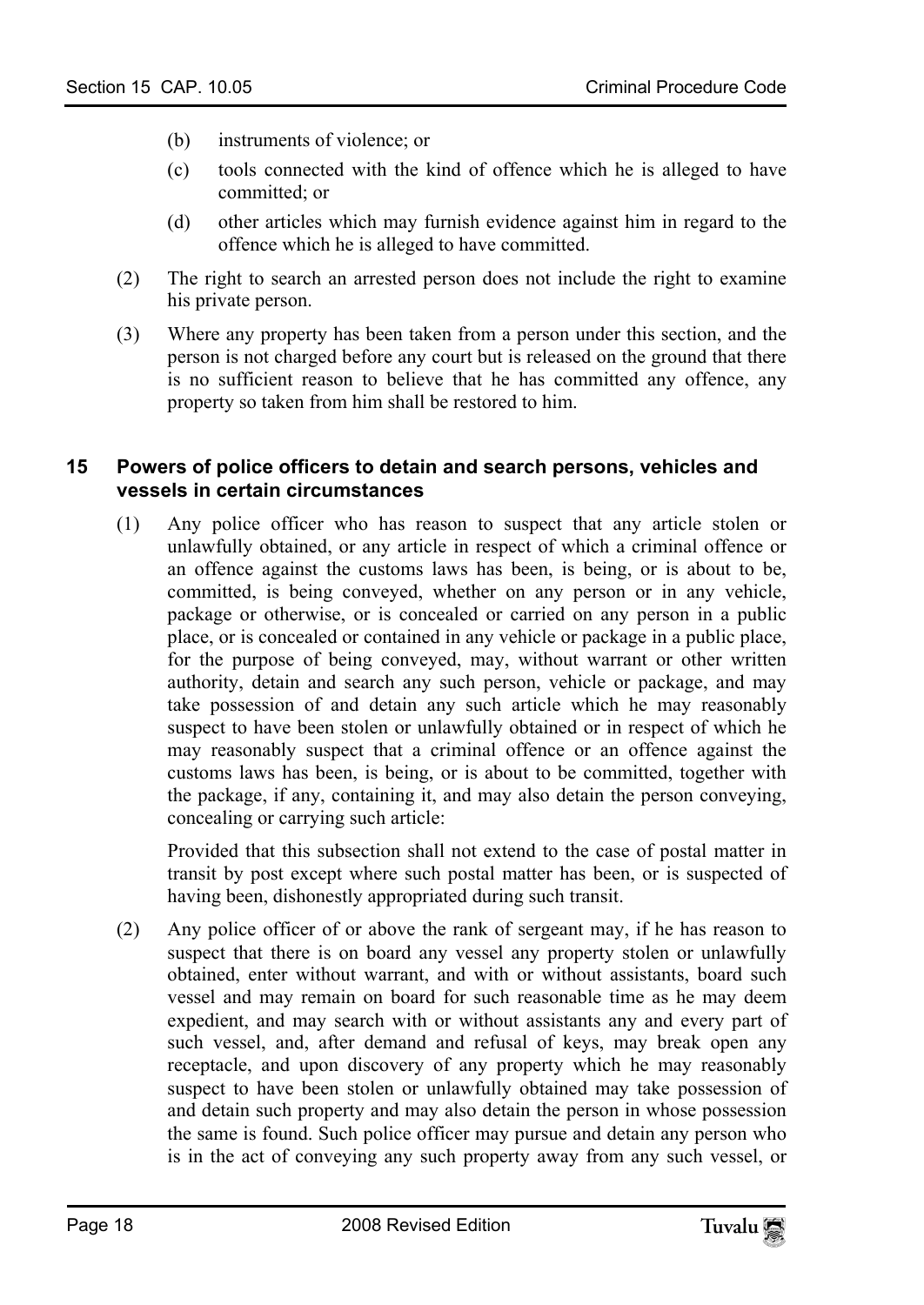<span id="page-18-0"></span>after such person has landed with the property so conveyed away or found in his possession.

(3) Any person detained under this section shall be dealt with under the provisions of section 23.

#### **16 Mode of searching women**

<span id="page-18-1"></span>Whenever it is necessary to cause a woman to be searched, the search shall be made by another woman with strict regard to decency.

#### **17 Power to seize offensive weapons**

<span id="page-18-2"></span>Notwithstanding the provisions of section 14, the officer or other person making any arrest may take from the person arrested any instruments of violence which he has about his person, and shall deliver all articles so taken to the court or officer before which or whom the officer or person making the arrest is required by law to produce the person arrested.

#### **18 Arrest by police officer without warrant**

Any police officer may, without an order from a magistrate and without a warrant, arrest —

- (a) any person whom he suspects upon reasonable grounds of having committed a cognisable offence;
- (b) any person who commits any offence in his presence;
- (c) any person who obstructs a police officer while in the execution of his duty, or who has escaped or attempts to escape from lawful custody;
- (d) any person in whose possession anything is found which may reasonably be suspected to be stolen property or who may reasonably be suspected of having committed an offence with reference to such thing;
- (e) any person whom he suspects upon reasonable grounds of being a deserter from Her Majesty's Army or Navy or Air Force;
- (f) any person whom he finds in any highway, yard or other place during the night and whom he suspects upon reasonable grounds of having committed or being about to commit a felony;
- (g) any person whom he suspects upon reasonable grounds of having been concerned in any act committed at any place out of Tuvalu which, if committed in Tuvalu, would have been punishable as an offence, and for which he is, under the Extradition Act 1870 or the Fugitive Offenders Act 1967, or otherwise, liable to be apprehended and detained in Tuvalu;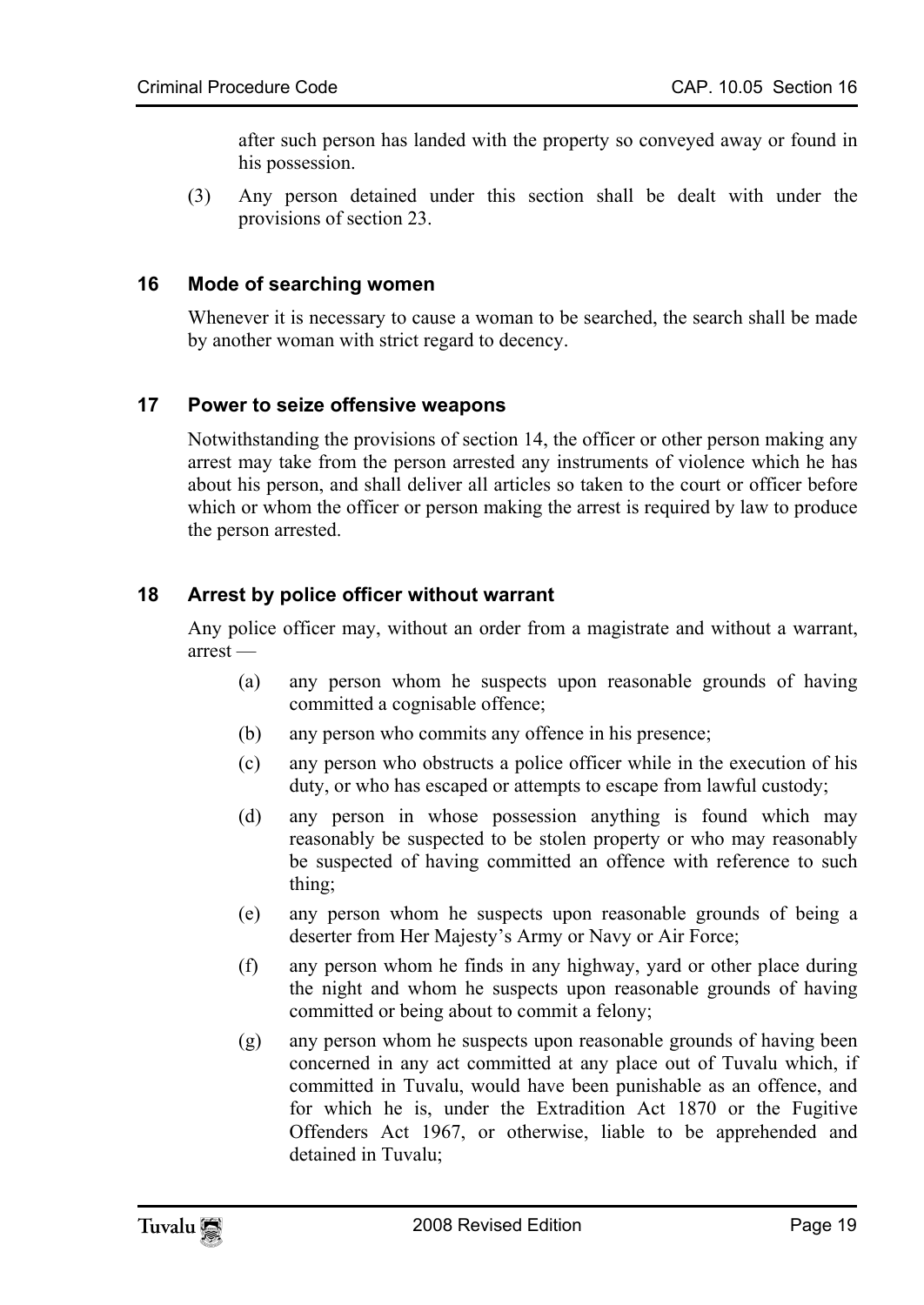- (h) any person having in his possession without lawful excuse, the burden of proving which excuse shall lie on such person, any implement of housebreaking;
- <span id="page-19-0"></span>(i) any person for whom he has reasonable cause to believe a warrant of arrest has been issued;
- (j) any released convict committing a breach of any provision prescribed by section 40 of the Penal Code or of any rule made thereunder.

#### **19 Refusal to give name and residence**

- (1) When any person who in the presence of a police officer has committed or has been accused of committing a non-cognisable offence refuses on the demand of such officer to give particulars of his name and residence, or gives particulars of a name or residence which such officer has reason to believe to be false, such officer may arrest such person in order that his name or residence may be ascertained.
- (2) When the true name and residence of such person have been ascertained he shall be released on his executing a bond, with or without sureties, to appear before a magistrate if so required:

Provided that if such person is not resident in Tuvalu the bond shall be secured by a surety or sureties resident in Tuvalu.

<span id="page-19-1"></span>(3) Should the true name and residence of such person not be ascertained within 24 hours from the time of arrest, or should he fail to execute the bond or, if so required, to furnish sufficient sureties, he shall forthwith be taken before the nearest magistrate having jurisdiction.

#### **20 Disposal of persons arrested by police officer**

<span id="page-19-2"></span>A police officer making an arrest without a warrant shall, without unnecessary delay and subject to the provisions of this Code as to bail, take or send the person arrested before a magistrate having jurisdiction in the case or before an officer of or above the rank of sergeant or before the officer in charge of the nearest police station.

#### **21 Arrest by private person**

- (1) Any private person may arrest any person who in his view commits a cognisable offence, or whom he reasonably suspects of having committed a felony, provided a felony has been committed.
- (2) Persons found committing any offence involving injury to property may be arrested without a warrant by the owner of the property or his servants or person authorised by him.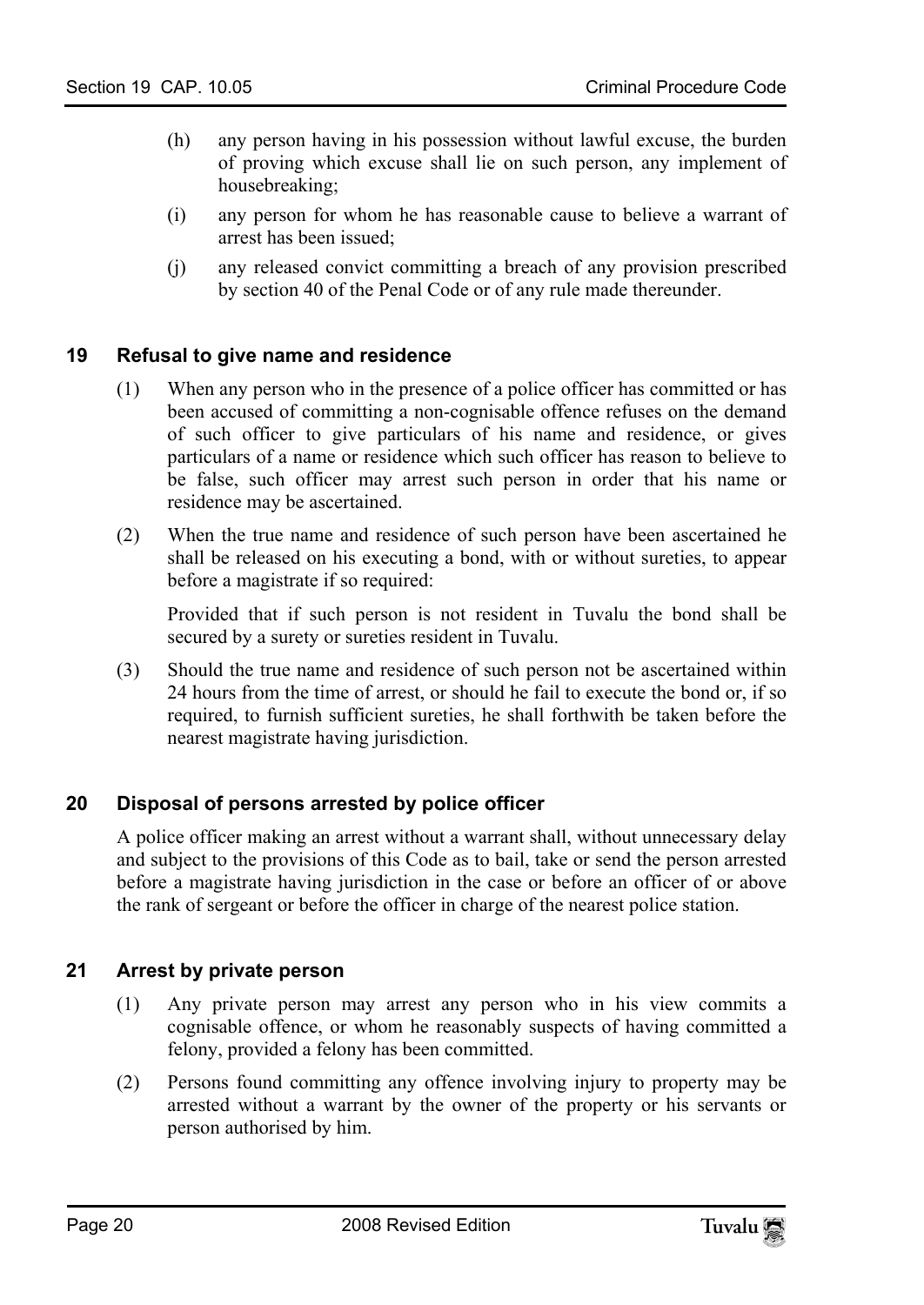#### **22 Disposal of person arrested by private person**

- <span id="page-20-0"></span>(1) Any private person arresting any other person without a warrant shall without unnecessary delay make over the person so arrested to a police officer, or in the absence of a police officer shall take such person to the nearest police station.
- (2) If there is reason to believe that such person comes under the provisions of section 18, a police officer shall re-arrest him.
- <span id="page-20-1"></span>(3) If there is reason to believe that he has committed a non-cognisable offence, and he refuses on the demand of a police officer to give his name and residence, or gives a name or residence which such officer has reason to believe to be false, he shall be dealt with under the provisions of section 19. If there is no sufficient reason to believe that he has committed any offence he shall be at once released.

#### **23 Detention of persons arrested without warrant**

When any person has been taken into custody without a warrant for an offence other than murder or treason, the officer of or above the rank of sergeant or the officer in charge of the police station to whom such person shall have been brought may in any case and shall, if it does not appear practicable to bring such person before an appropriate magistrate's court within 24 hours after he has been so taken into custody, inquire into the case, and unless the offence appears to the officer to be of a serious nature, release the person on his entering into a recognisance with or without sureties, for a reasonable amount to appear before a magistrate's court at a time and place to be named in the recognisance, but where any person is retained in custody he shall be brought before a magistrate's court as soon as practicable:

Provided that an officer of or above the rank of sergeant or the officer in charge of the police station may release a person arrested on suspicion on a charge of committing any offence, when, after due inquiry, insufficient evidence is, in his opinion, disclosed on which to proceed with the charge.

#### **24 Police to report apprehensions**

Where any person is released under the proviso to section 23, the police officer who authorised such release shall report the same to the nearest magistrate as soon as it is reasonably possible to do so.

#### **25 Offence committed in magistrate's presence**

When any offence is committed in the presence of a magistrate within the local limits of his jurisdiction he may himself arrest or order any person to arrest the offender, and may thereupon, subject to the provisions herein contained as to bail, commit the offender to custody.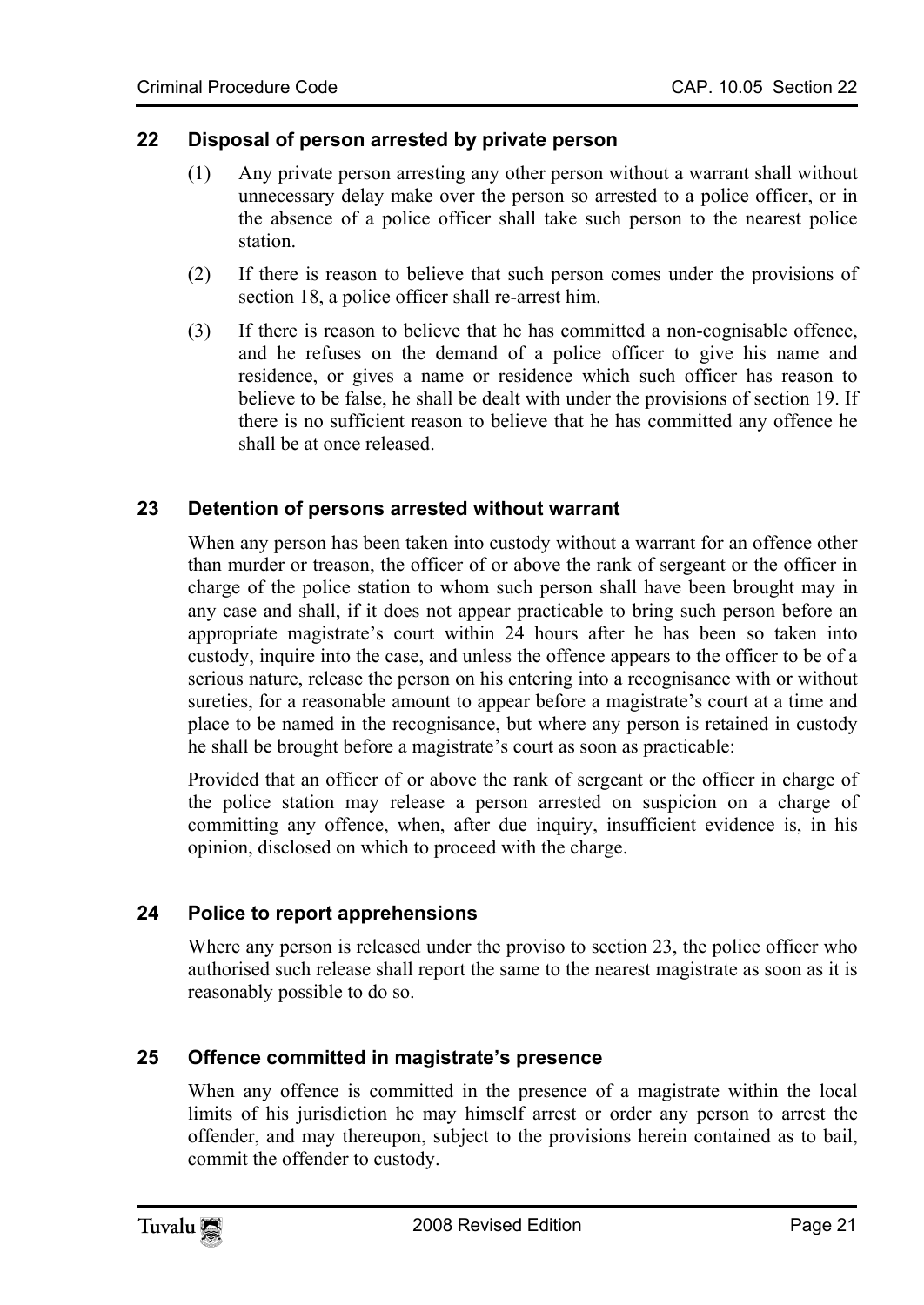#### **26 Arrest by magistrate**

<span id="page-21-1"></span><span id="page-21-0"></span>Any magistrate may at any time arrest or direct the arrest in his presence, within the local limits of his jurisdiction, of any person for whose arrest he is competent at the time and in the circumstances to issue a warrant.

#### **27 Recapture of person escaping**

If a person in lawful custody escapes or is rescued, the person from whose custody he escapes or is rescued may immediately pursue and arrest him in any place in Tuvalu.

#### **28 Provisions of section 11 and 12 to apply to arrests under section 27**

<span id="page-21-2"></span>The provisions of sections 11 and 12 shall apply to arrests under section 27, although the person making any such arrest is not acting under a warrant and is not a police officer having authority to arrest.

#### **29 Assistance to a magistrate or police officer**

Every person is bound to assist a magistrate or police officer reasonably demanding his aid —

- (a) in the taking or preventing the escape of any other person whom such magistrate or police officer is authorised to arrest;
- <span id="page-21-3"></span>(b) in the prevention or suppression of a breach of the peace, or in the prevention of any injury attempted to be committed to any railway, canal, telegraph or public property.

#### **30 Security for keeping the peace**

- (1) Whenever a magistrate is informed on oath that any person is likely to commit a breach of the peace, or to do any wrongful act that may probably occasion a breach of the peace, the magistrate may, in manner hereinafter provided, require such person to show cause why he should not be ordered to enter into a recognisance, with or without sureties, for keeping the peace for such period, not exceeding 1 year, as the magistrate thinks fit.
- (2) Proceedings shall not be taken under this section unless either the person informed against, or the place where the breach of the peace or disturbance is apprehended, is within the local limits of such magistrate's jurisdiction.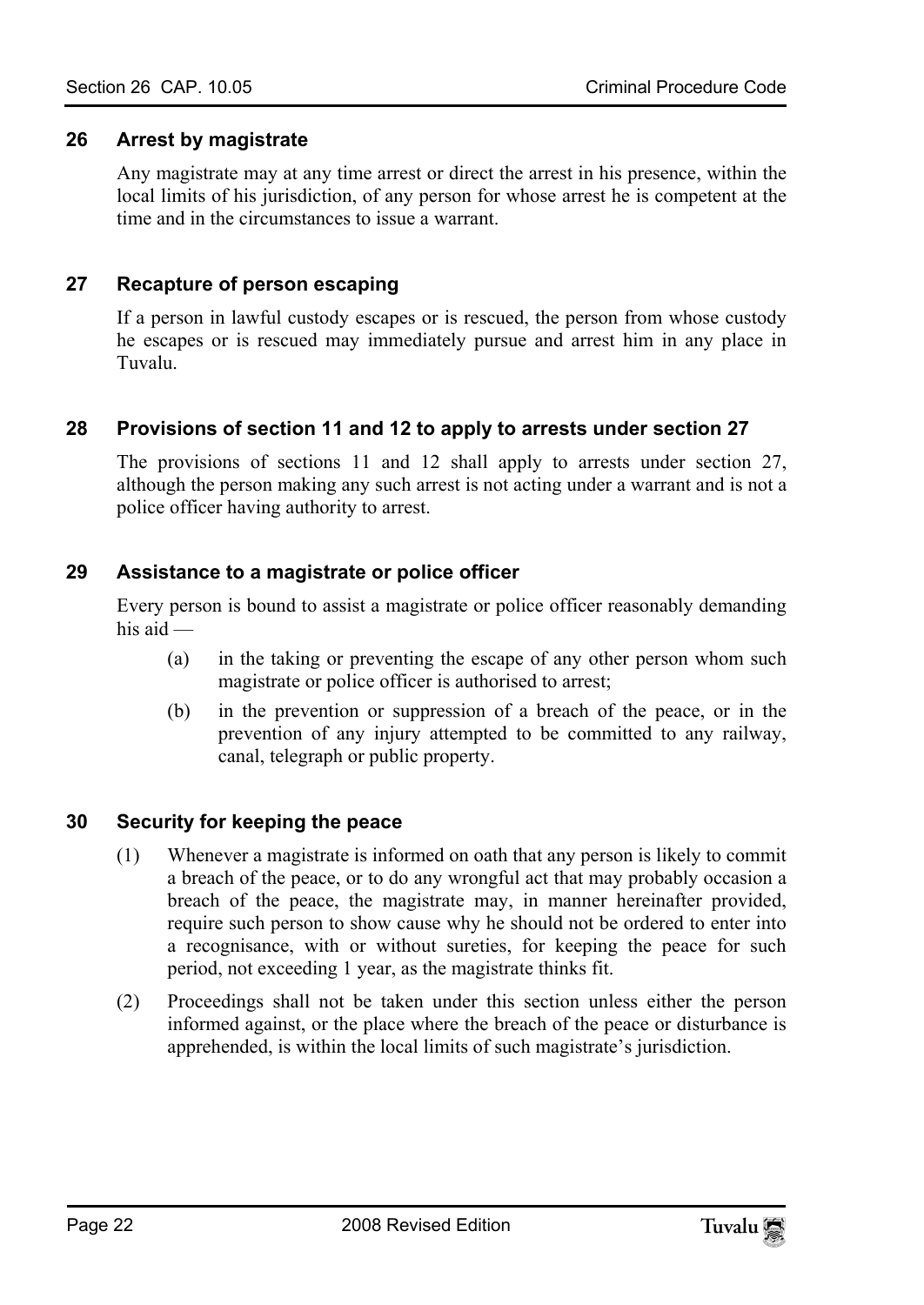#### <span id="page-22-0"></span>**31 Security for good behaviour from persons disseminating seditious matters**

Whenever a magistrate is informed on oath that there is within the limits of his jurisdiction any person who, within or without such limits, either orally or in writing or in any other manner, disseminates, or attempts to disseminate, or in any way abets the dissemination of —

- (a) any seditious matter, that is to say, any matter the publication of which is made an offence under any law for the time being in force; or
- <span id="page-22-1"></span>(b) any matter concerning a judge which amounts to criminal libel,

such magistrate may (in the manner provided in this Code) require such person to show cause why he should not be ordered to enter into a recognisance, with or without sureties, for his good behaviour for such period, not exceeding 1 year, as the magistrate thinks fit.

#### **32 Security for good behaviour from vagrants and suspected persons**

<span id="page-22-2"></span>Whenever a magistrate is informed on oath that any person is taking precautions to conceal his presence within the local limits of such magistrate's jurisdiction, and that there is reason to believe that such person is taking such precautions with a view to committing any offence, such magistrate may, in manner hereinafter provided, require such person to show cause why he should not be ordered to enter into a recognisance, with sureties, for his good behaviour for such period, not exceeding 1 year, as the magistrate thinks fit.

#### **33 Security for good behaviour from habitual offenders**

When a magistrate is informed on oath that any person within the local limits of his jurisdiction —

- (a) is by habit a robber, house breaker or thief; or
- (b) is by habit a receiver of stolen property, knowing the same to have been stolen; or
- (c) habitually protects or harbours thieves, or aids in the concealment or disposal of stolen property; or
- (d) habitually commits or attempts to commit, or aids or abets in the commission of, any offence punishable under Parts XXXIII, XXXV or sections 345 to 359 inclusive of Part XXXVI of the Penal Code;<sup>7</sup> or
- (e) habitually commits or attempts to commit, or aids or abets in the commission of, offences involving a breach of the peace; or
- (f) is so desperate and dangerous as to render his being at large without security hazardous to the community,

such magistrate may, in manner hereinafter provided, require such person to show cause why he should not be ordered to enter into a recognisance with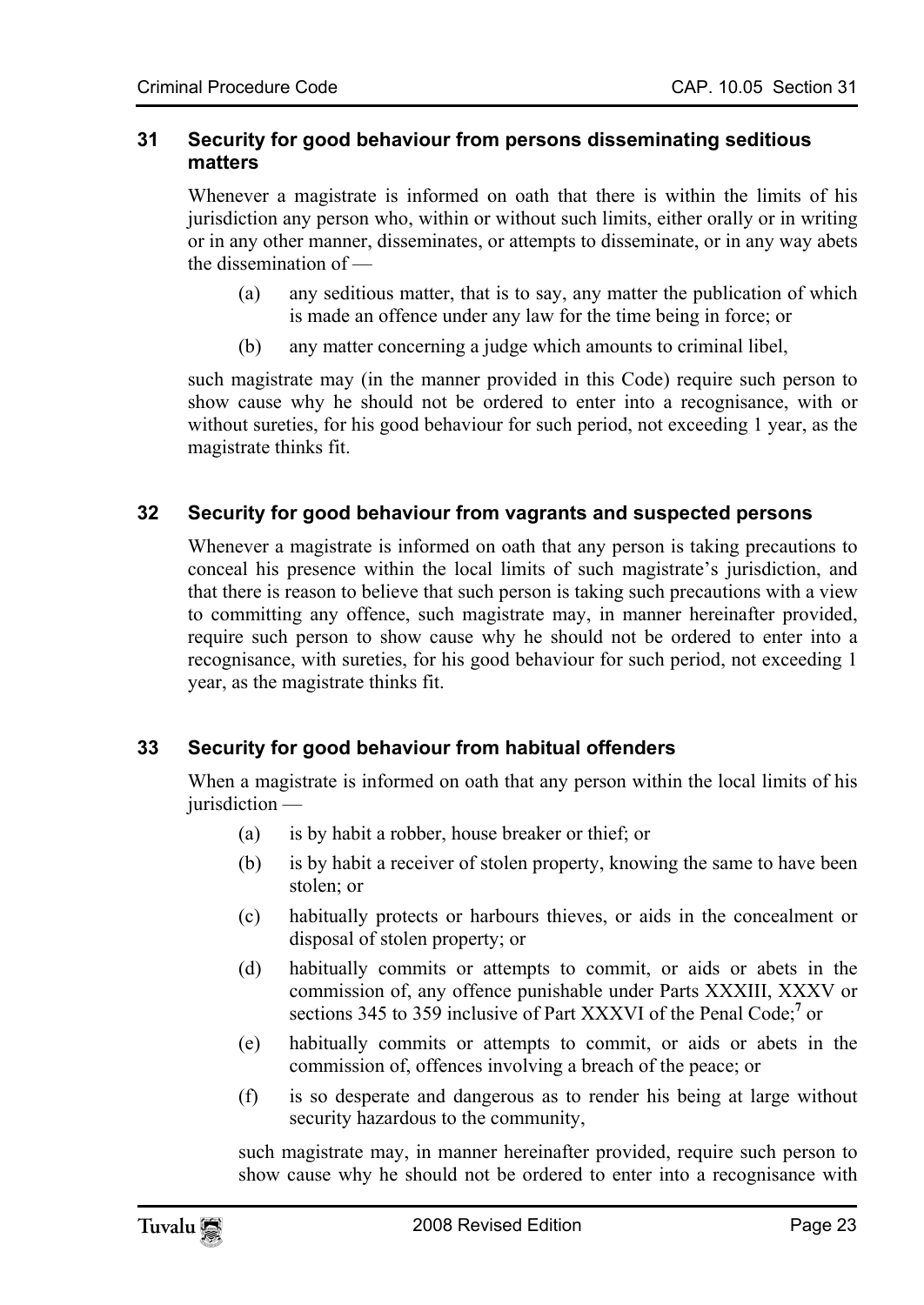<span id="page-23-0"></span>sureties, for his good behaviour for such period, not exceeding 2 years, as the magistrate thinks fit.

#### **34 Order to be made**

When a magistrate acting under section 30, 31, 32 or 33 deems it necessary to require any person to show cause under such section, he shall make an order in writing setting forth —

- (a) the substance of the information received;
- <span id="page-23-1"></span>(b) the amount of the recognisance;
- (c) the term for which it is to be in force; and
- (d) the number, character and class of sureties, if any, required.

#### **35 Procedure in respect of person present in court**

<span id="page-23-2"></span>If the person in respect of whom such order is made is present in court, it shall be read over to him or, if he so desires, the substance thereof shall be explained to him.

#### **36 Summons or warrant in case of person not so present**

If such person is not present in court, the magistrate shall issue a summons requiring him to appear, or, when such person is in custody, a warrant directing the officer in whose custody he is to bring him before the court:

<span id="page-23-3"></span>Provided that whenever it appears to such magistrate, upon the report of a police officer or upon other information (the substance of which report or information shall be recorded by the magistrate), that there is reason to fear the commission of a breach of the peace, and that such breach of the peace cannot be prevented otherwise than by the immediate arrest of such person, the magistrate may at any time issue a warrant for his arrest.

#### **37 Copy of order under section 34 to accompany summons or warrant**

<span id="page-23-4"></span>Every summons or warrant issued under section 36 shall be accompanied by a copy of the order made under section 34, and such copy shall be delivered by the officer serving or executing such summons or warrant to the person served with or arrested under the same.

#### **38 Power to dispense with personal attendance**

The magistrate may, if he sees sufficient cause, dispense with the personal attendance of any person called upon to show cause why he should not be ordered to enter into a recognisance for keeping the peace, and permit him to appear by an advocate.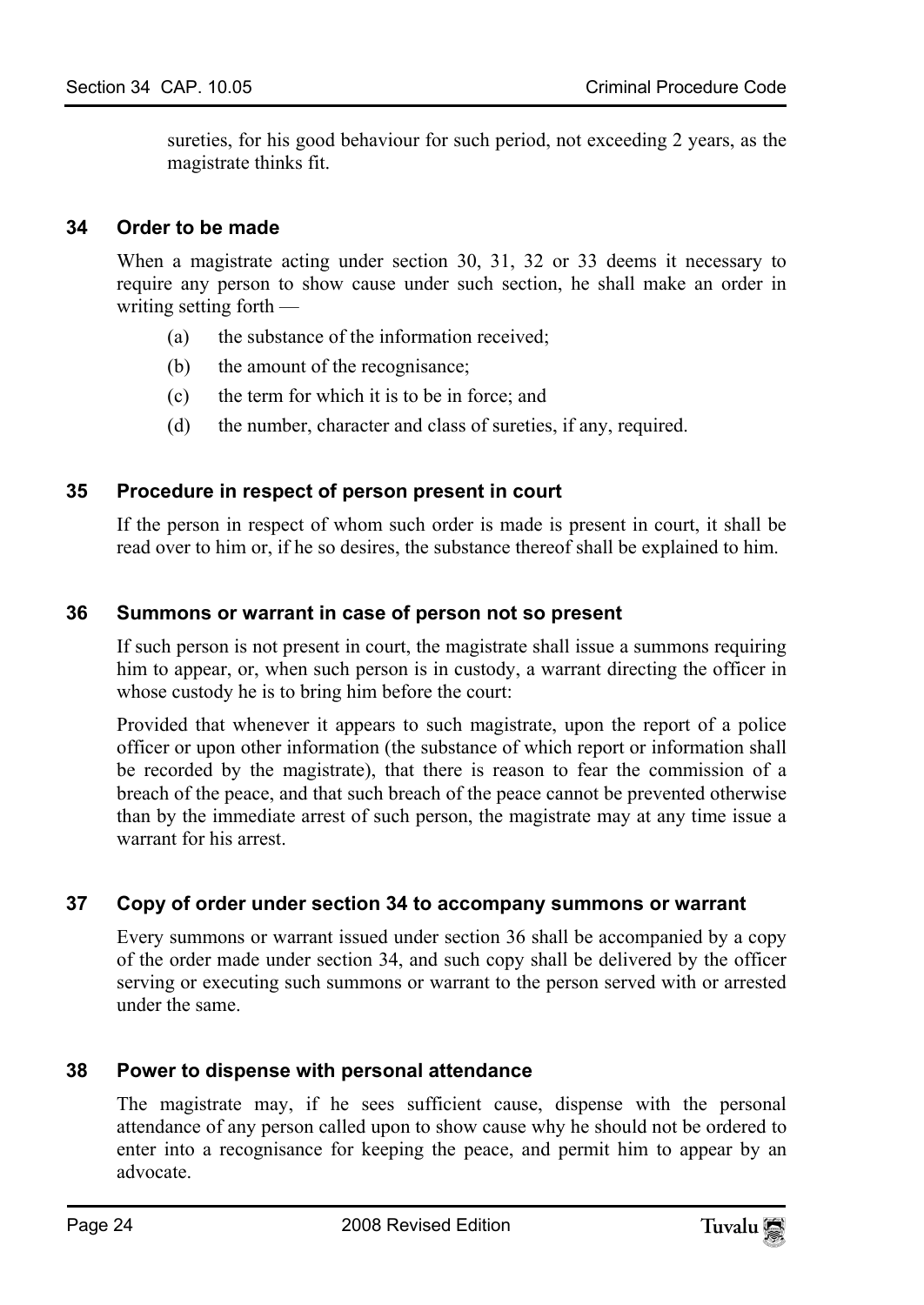#### **39 Inquiry as to truth of information**

- <span id="page-24-0"></span>(1) When an order under section 34 has been read or explained under section 35 to a person present in court, or when any person appears or is brought before a magistrate in compliance with or in execution of a summons or warrant issued under section 36, the magistrate shall proceed to inquire into the truth of the information upon which the action has been taken, and to take such further evidence as may appear necessary.
- (2) Such inquiry shall be made, as nearly as may be practicable, in the manner hereinafter prescribed for conducting trials and recording evidence in trials before magistrates' courts.
- (3) For the purposes of this section the fact that a person comes within the provisions of section 33 may be proved by evidence of general repute or otherwise.
- <span id="page-24-1"></span>(4) Where 2 or more persons have been associated together in the matter under inquiry, they may be dealt with in the same or separate inquiries as the magistrate thinks just.

#### **40 Order to give security**

(1) If upon such inquiry it is proved that it is necessary for keeping the peace or maintaining good behaviour, as the case may be, that the person in respect of whom the inquiry is made should enter into a recognisance, with or without sureties, the magistrate shall make an order accordingly:

Provided that —

- (a) no person shall be ordered to give security of a nature different from, or of an amount larger than, or for a period longer than, that specified in the order made under section 34;
- (b) the amount of every recognisance shall be fixed with due regard to the circumstances of the case and shall not be excessive;
- (c) when the person in respect of whom the inquiry is made is a minor, the recognisance shall be entered into only by his sureties.
- <span id="page-24-2"></span>(2) Any person ordered to give security for good behaviour under this section may appeal to the Senior Magistrate, or, if the order under appeal was made by the Senior Magistrate, to the High Court, and the provisions of Part IX (relating to appeals) shall apply to every such appeal.

#### **41 Discharge of person informed against**

If on an inquiry under section 39 it is not proved that it is necessary for keeping the peace or maintaining good behaviour, as the case may be, that the person in respect of whom the inquiry is made should enter into a recognisance, the magistrate shall make an entry on the record to that effect, and, if such person is in custody only for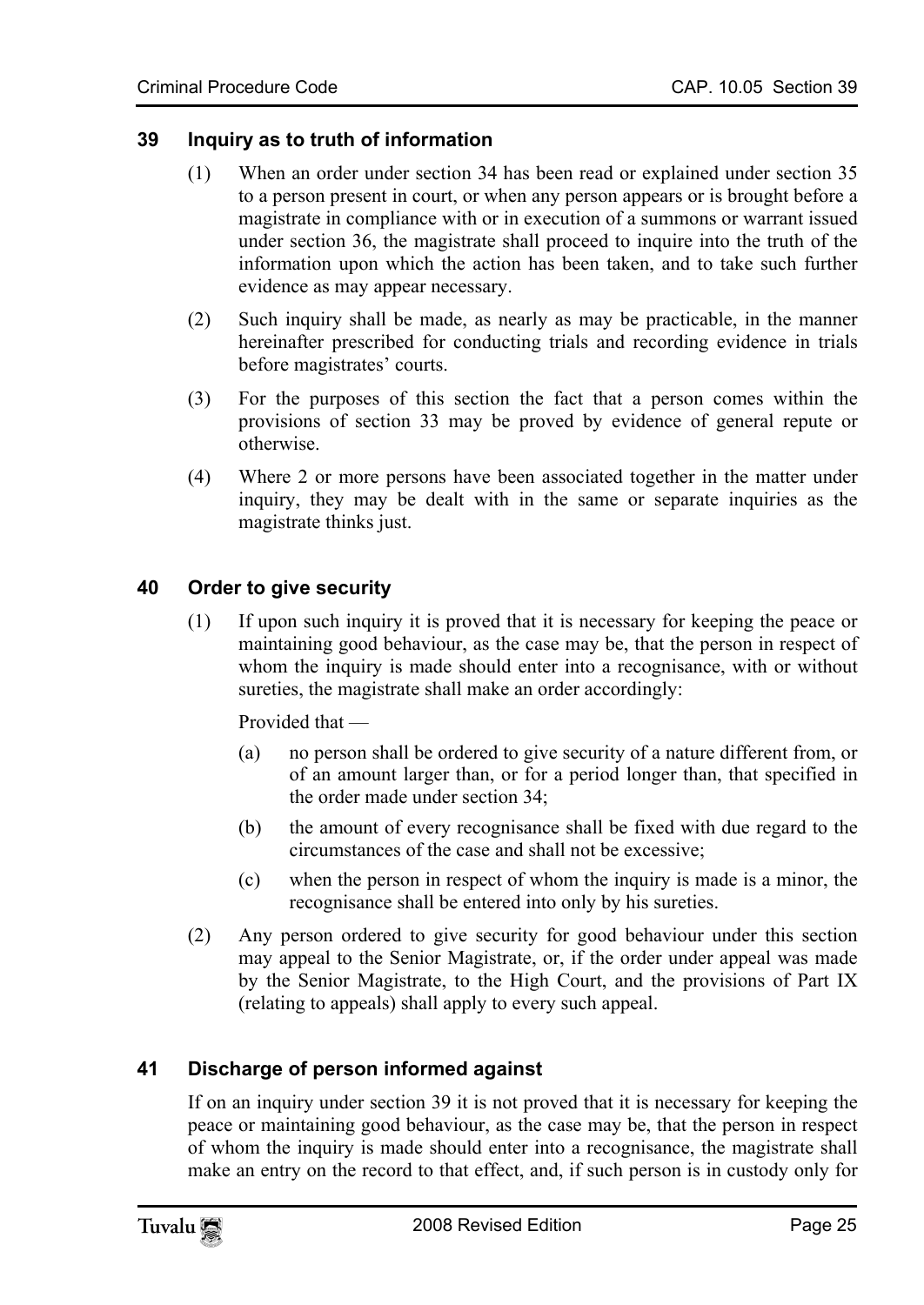<span id="page-25-0"></span>the purposes of the inquiry, shall release him, or if such person is not in custody, shall discharge him.

#### **42 Commencement of period for which security is required**

- (1) If any person in respect of whom an order requiring security is made under section 34 or 40 is, at the time such order is made, sentenced to or undergoing a sentence of imprisonment, the period for which such security is required shall commence on the expiration of such sentence.
- <span id="page-25-1"></span>(2) In other cases such period shall commence on the date of such order unless the magistrate, for sufficient reason, fixes a later date.

#### **43 Contents of recognisance**

<span id="page-25-2"></span>The recognisance to be entered into by any such person shall bind him to keep the peace or to be of good behaviour, as the case may be, and in the latter case the commission or attempt to commit or the aiding, abetting, counselling or procuring the commission of any offence punishable with imprisonment, wherever it may be committed, shall be a breach of the recognisance.

#### **44 Power to reject sureties**

<span id="page-25-3"></span>A magistrate may refuse to accept any surety offered under any of the preceding sections on the ground that, for reasons to be recorded by the magistrate, such surety is an unfit person.

#### **45 Procedure on failure of person to give security**

- (1) If any person ordered to give security as aforesaid does not give such security on or before the date on which the period for which such security is to be given commences, he shall, except in the case mentioned in subsection (2) of this section, be committed to prison, or, if he is already in prison, be detained in prison until such period expires or until within such period he gives the security to the court or magistrate who made the order requiring it.
- (2) When such person has been ordered by a magistrate to give security for a period exceeding 1 year, such magistrate shall, if such person does not give such security as aforesaid, issue a warrant directing him to be detained in prison pending the orders of the Senior Magistrate, or, if the warrant is to be issued by the Senior Magistrate, pending the orders of the High Court, and the proceedings shall be laid as soon as conveniently may be before such court.
- (3) The Senior Magistrate or the High Court, as the case may be, after examining the proceedings and requiring from the magistrate any further information or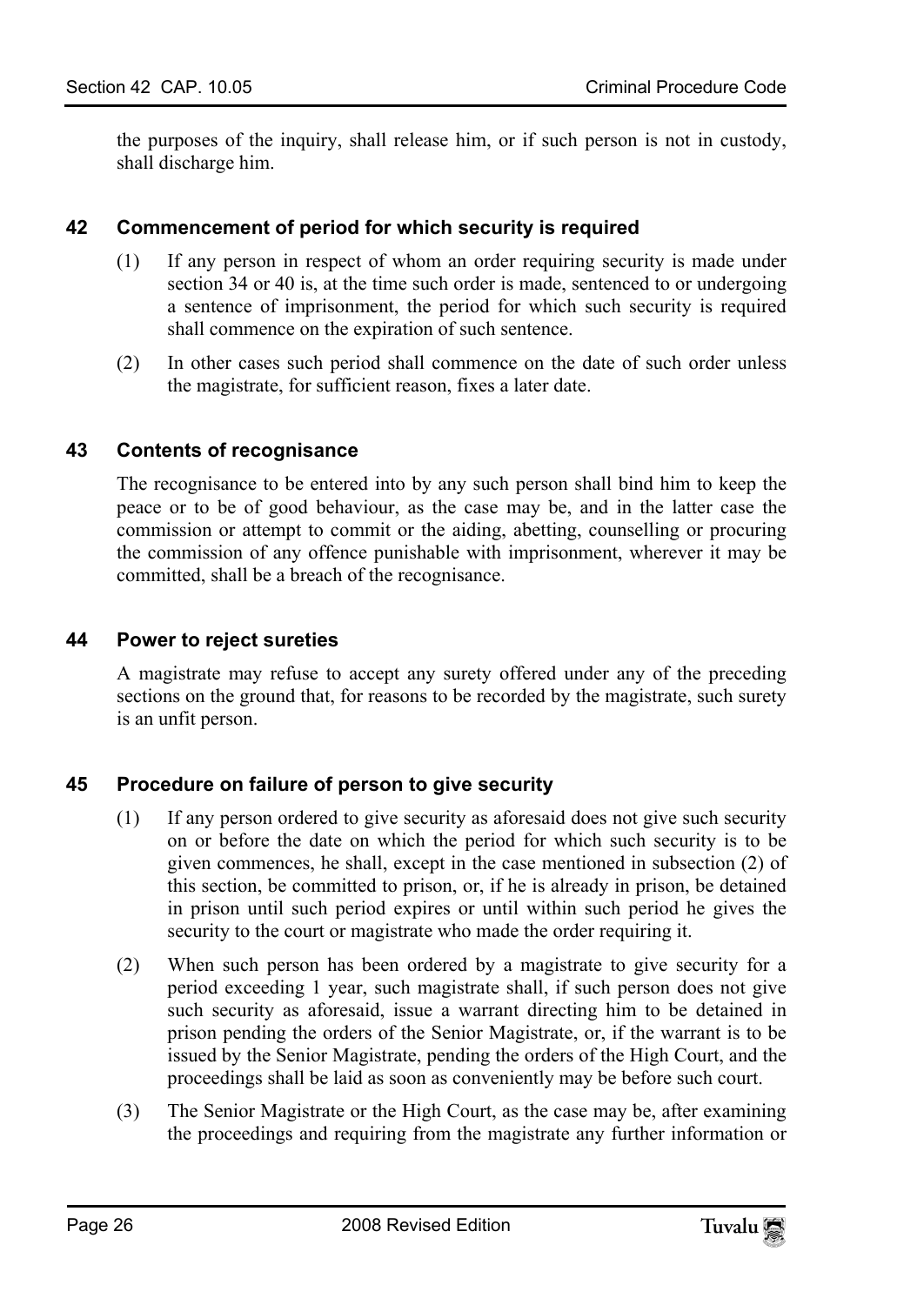evidence which it thinks necessary may make such order in the case as he or it thinks fit.

- (4) The period, if any, for which any person is imprisoned for failure to give security shall not exceed 2 years.
- <span id="page-26-0"></span>(5) If the security is tendered to the officer of the prison, he shall forthwith refer the matter to the court or magistrate who made the order and shall await the orders of such court or magistrate.

#### **46 Power to release persons imprisoned for failure to give security**

<span id="page-26-1"></span>Whenever a magistrate is of opinion that any person imprisoned for failing to give security may be released without hazard to the community, such magistrate shall make an immediate report of the case for the orders of the Senior Magistrate's Court, and such court may, if it thinks fit, order such person to be discharged.

#### **47 Power of High Court and Senior Magistrate to cancel recognisance**

<span id="page-26-2"></span>The Senior Magistrate or High Court may at any time, for sufficient reasons to be recorded in writing, cancel any recognisance for keeping the peace or for good behaviour executed under any of the preceding sections by order of any court.

#### **48 Discharge of sureties**

- (1) Any surety for the peaceable conduct or good behaviour of another person may at any time apply to a magistrate to cancel any recognisance entered into under any of the preceding sections within the local limits of his jurisdiction.
- (2) On such application being made the magistrate shall issue his summons or warrant, as he thinks fit, requiring the person for whom such surety is bound to appear or to be brought before him.
- <span id="page-26-3"></span>(3) When such person appears or is brought before the magistrate, the magistrate shall cancel the recognisance and shall order such person to give, for the unexpired portion of the term of such recognisance, fresh security of the same description as the original security. Every such order shall for the purposes of sections 43, 44, 45 and 46 be deemed to be an order made under section 40.

#### **49 Police officers to prevent offences**

Every police officer may interpose for the purpose of preventing, and shall to the best of his ability prevent, the commission of any offence.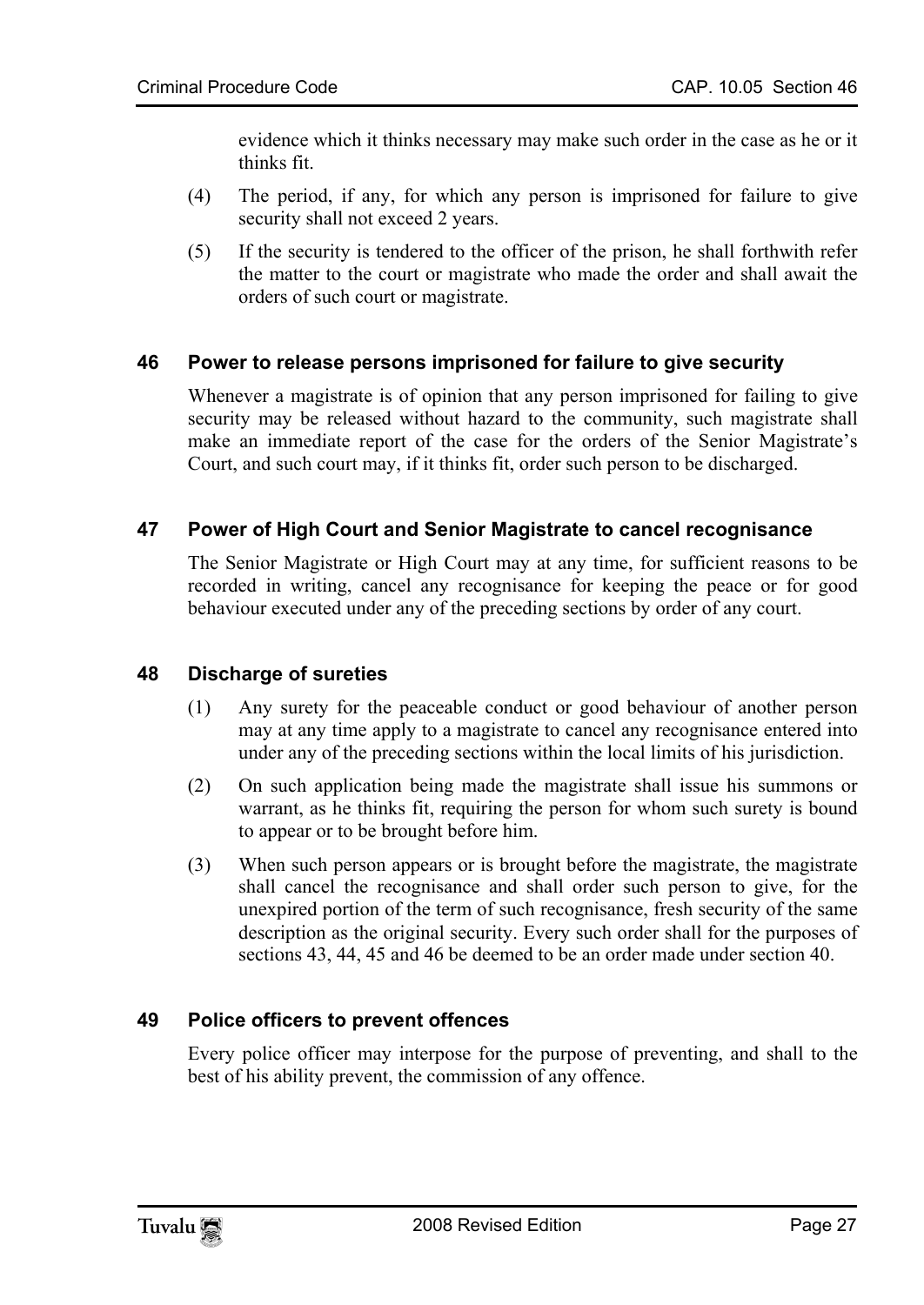#### <span id="page-27-0"></span>**50 Information of design to commit such offences**

<span id="page-27-1"></span>It shall be the duty of every police officer below the rank of Inspector who receives information of a design to commit any cognisable offence to communicate such information to the police officer to whom he is subordinate, or to any other officer whose duty it is to prevent or take cognisance of the commission of any such offence.

#### **51 Arrest to prevent such offences**

<span id="page-27-2"></span>A police officer knowing of a design to commit any cognisable offence may arrest, without orders from a magistrate and without a warrant, the person so designing, if it appears to such officer that the commission of the offence cannot otherwise be prevented.

#### **52 Prevention of injury to public property**

<span id="page-27-3"></span>A police officer may of his own authority interpose to prevent any injury attempted to be committed in his view to any public property, movable or immovable, or the removal of or injury to any public landmark or buoy or other mark used for navigation.

# <span id="page-27-4"></span>**PART IV - PROVISIONS RELATING TO ALL CRIMINAL INVESTIGATIONS AND PROCEEDINGS**

#### **53 General authority of High Court and magistrates' courts**

The High Court and every magistrate's court has authority to cause to be brought before it any person who —

- (a) is within Tuvalu and is charged with an offence committed within, or which may be inquired into or tried within, the local limits of its jurisdiction; or
- <span id="page-27-5"></span>(b) is within the local limits of its jurisdiction and is charged with an offence committed within Tuvalu, or which according to law may be dealt with as if it had been committed within Tuvalu,

and to deal with the accused person according to its jurisdiction.

#### **54 Accused person to be sent to district where offence committed**

Where a person accused of having committed an offence within Tuvalu has removed from the district within which the offence was committed but is found within

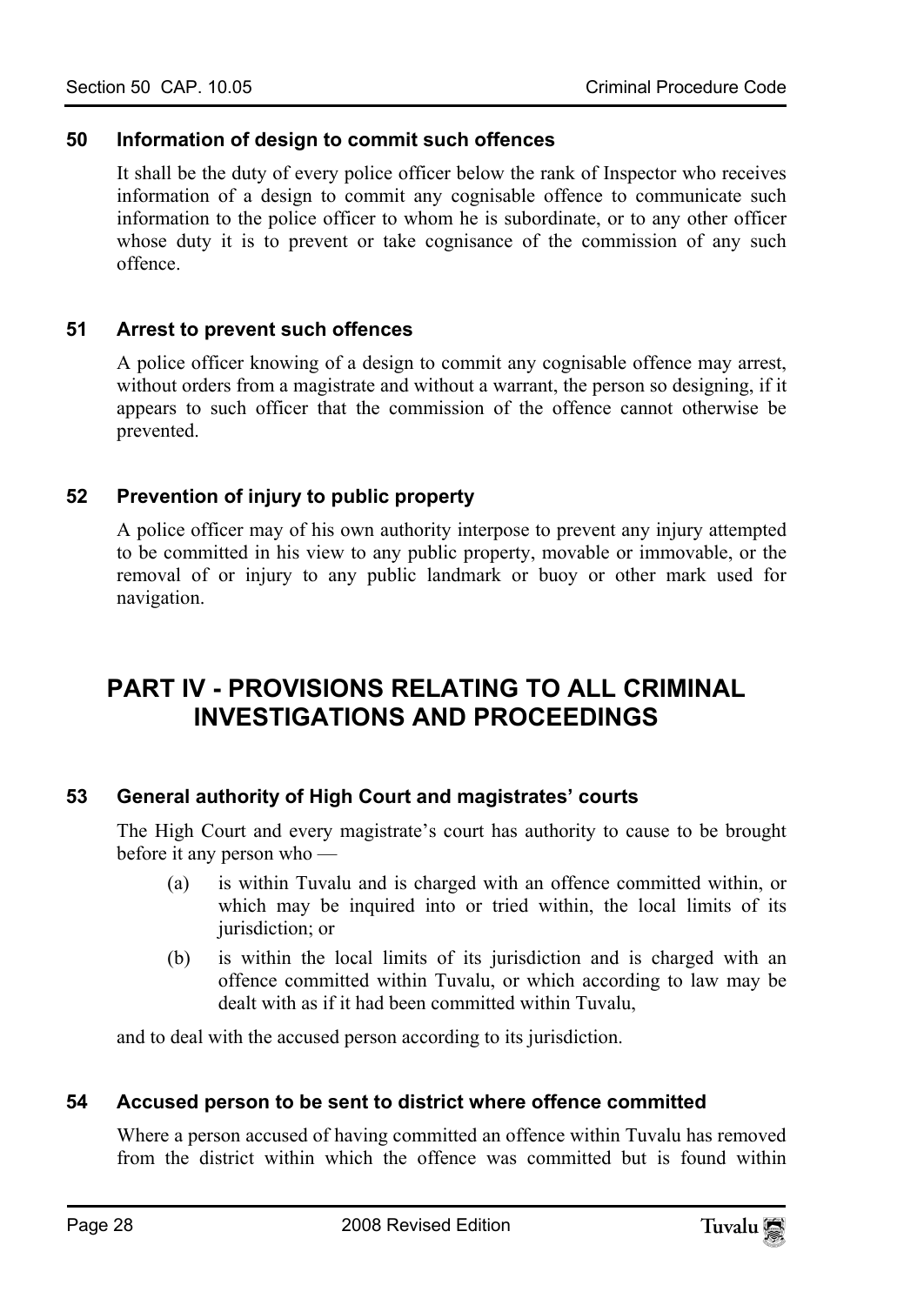<span id="page-28-0"></span>another district, the court within whose jurisdiction he is found may cause him to be brought before it and shall, unless authorised to proceed in the case, send him in custody to the court within whose jurisdiction the offence is alleged to have been committed, or require him to give security for his surrender to that court, there to answer the charge and to be dealt with according to law.

#### **55 Removal of accused person under warrant**

<span id="page-28-1"></span>Where any person is to be sent in custody in pursuance of the last preceding section, a warrant shall be issued by the court within whose jurisdiction he is found, and that warrant shall be sufficient authority to any person to whom it is directed to receive and detain the person therein named and to carry him and deliver him up to the court within whose jurisdiction the offence was committed or may be inquired into or tried. The person to whom the warrant is directed shall execute it according to its tenor without delay.

#### **56 Powers of High Court**

The High Court may inquire into and try any offence subject to its jurisdiction at any place where it has power to hold sittings:

<span id="page-28-2"></span>Provided that, except under section 70, no criminal case shall be brought under the cognisance of the High Court unless the same shall have been previously investigated by a magistrate's court and the accused person shall have been committed for trial before the High Court.

<span id="page-28-3"></span>**57** [*Repealed by 9 of 1987*]

#### **58 Ordinary place of inquiry or trial**

<span id="page-28-4"></span>Subject to the provisions of section 56, and to the powers of transfer conferred by section 67, every offence shall ordinarily be inquired into and tried by a court within the local limits of whose jurisdiction it was committed, or within the local limits of whose jurisdiction the accused was apprehended, or is in custody on a charge for the offence, or has appeared in answer to a summons lawfully issued charging the offence.

#### **59 Trial at place where act done or where consequence of offence ensues**

When a person is accused of the commission of any offence by reason of anything which has been done or of any consequence which has ensued, such offence may be inquired into or tried by a court within the local limits of whose jurisdiction any such thing has been done or any such consequence has ensued.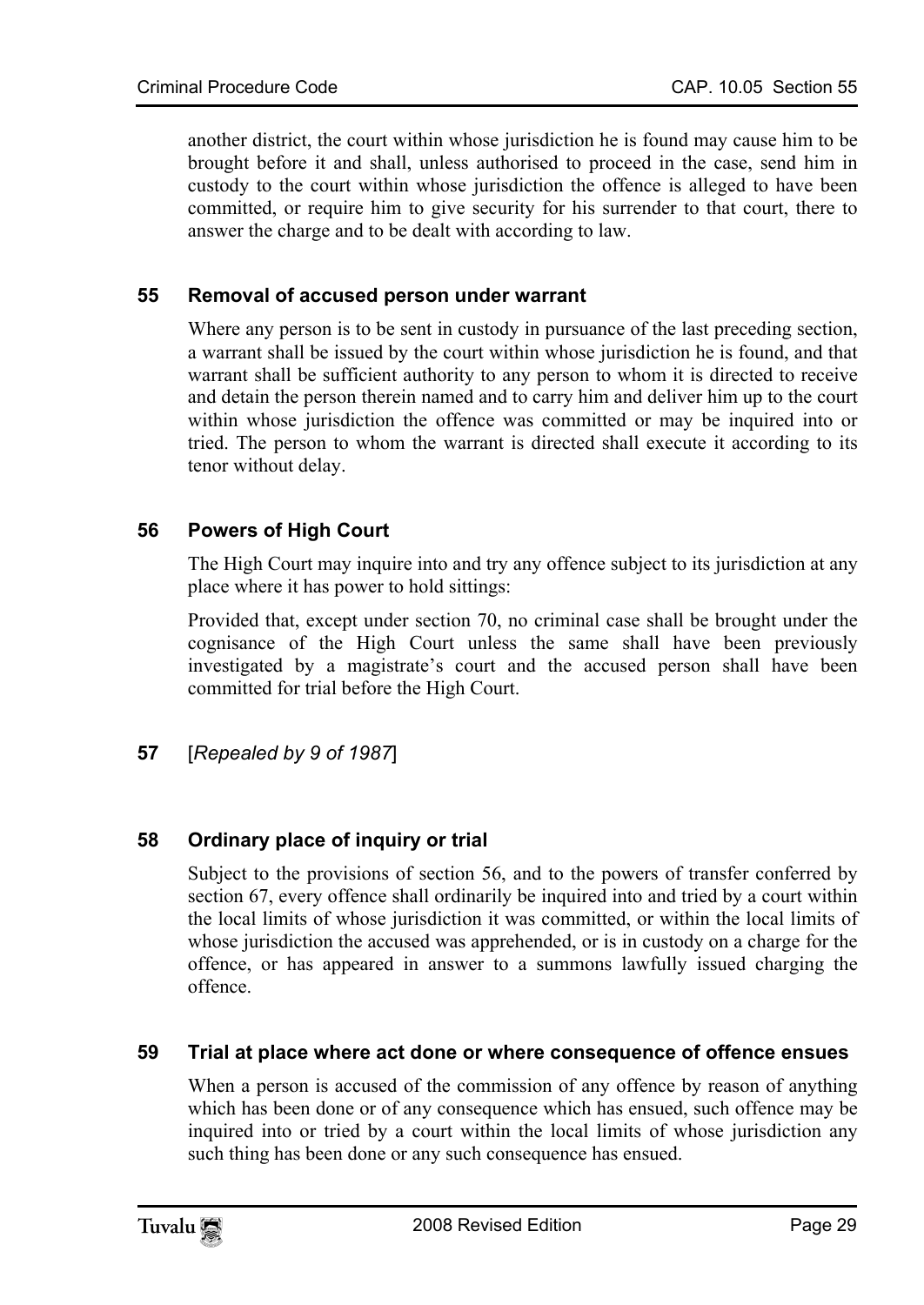#### **60 Trial where offence is connected with another offence**

<span id="page-29-1"></span><span id="page-29-0"></span>When an act is an offence by reason of its relation to any other act which is also an offence or which would be an offence if the doer were capable of committing an offence, a charge of the first-mentioned offence may be inquired into or tried by a court within the local limits of whose jurisdiction either act was done.

#### **61 Trial where place of offence is uncertain**

When it is uncertain in which of several local areas an offence was committed; or

- (a) when an offence is committed partly in one local area and partly in another; or
- (b) when an offence is a continuing one, and continues to be committed in more local areas than one; or
- <span id="page-29-2"></span>(c) when it consists of several acts done in different local areas,

it may be inquired into or tried by a court having jurisdiction over any of such local areas.

#### **62 Offence committed on a journey**

<span id="page-29-3"></span>An offence committed whilst the offender is in the course of performing a journey or voyage may be inquired into or tried by a court through or into the local limits of whose jurisdiction the offender or the person against whom or the thing in respect of which the offence was committed passed in the course of that journey or voyage.

#### **63 Senior Magistrate to decide in cases of doubt**

<span id="page-29-4"></span>Whenever any doubt arises as to the court by which any offence should be inquired into or tried, any court entertaining such doubt may, in its discretion, report the circumstances to the Senior Magistrate, and the Senior Magistrate shall decide by which court the offence shall be inquired into or tried; and such decision of the Senior Magistrate shall be final and conclusive, except that it shall be open to an accused person to show that no court in Tuvalu has jurisdiction in the case.

#### **64 Court to be open**

- (1) Subject to subsection (2) and to section 19(2) of the Superior Courts Act**<sup>8</sup>** , the place in which any criminal court is held for the purpose of inquiring into or trying any offence shall be deemed an open court to which the public generally may have access, so far as the same can conveniently contain them.
- (2) A presiding magistrate has the same powers to exclude persons (other than the complainant, the defendant and their representatives) from proceedings for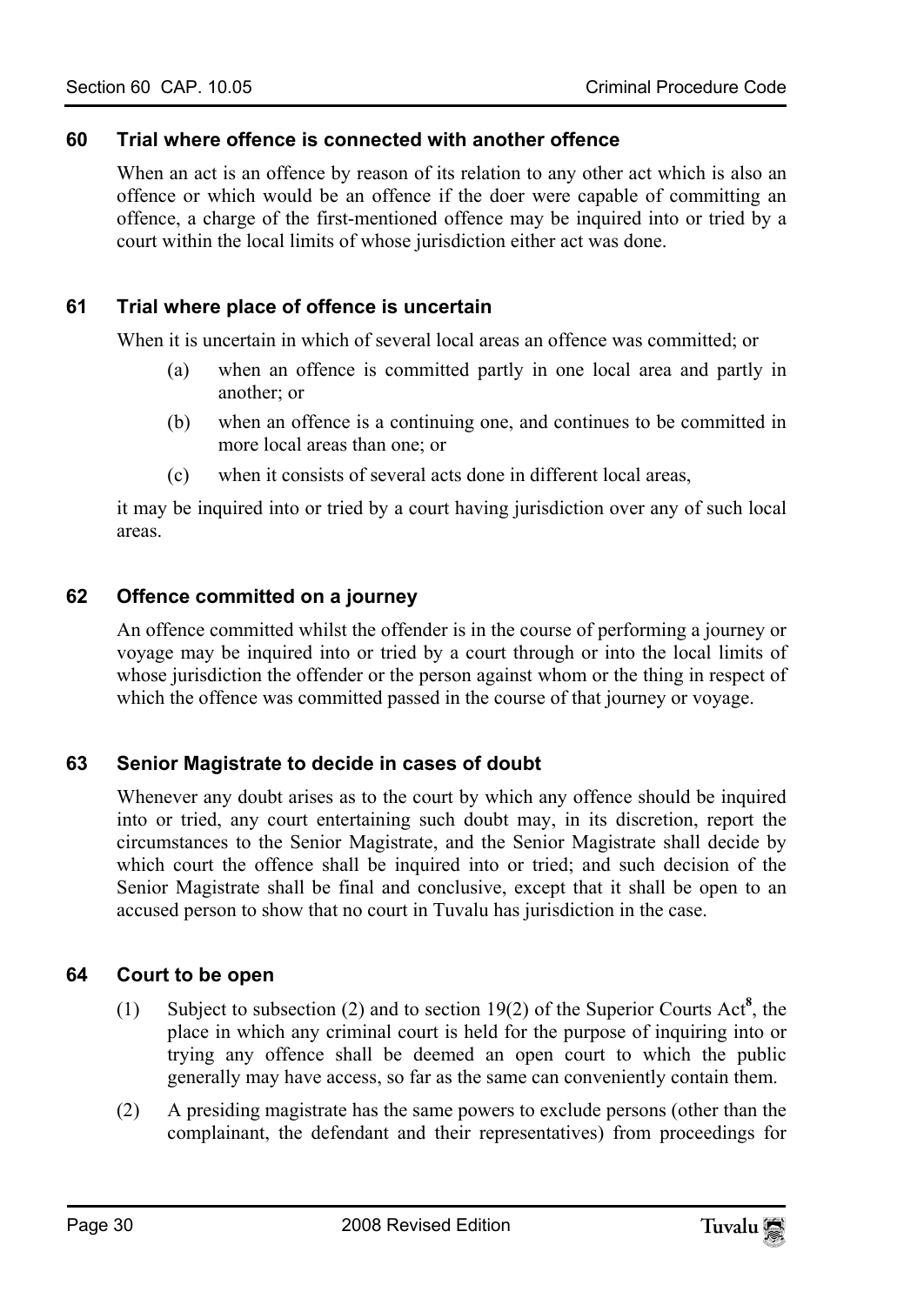<span id="page-30-0"></span>trying or inquiring into any offence before him as are conferred upon the High Court by section 19(2) of the Superior Courts Act.

#### **65 Transfer of case where offence committed outside jurisdiction**

- (1) If upon the hearing of any complaint it appears that the cause of the complaint arose outside the limits of the jurisdiction of the court before which such complaint has been brought, the court may, on being satisfied that it has no jurisdiction, direct the case to be transferred to the court having jurisdiction where the cause of complaint arose.
- (2) If the accused person is in custody and the court directing such transfer thinks it expedient that such custody should be continued, or, if he is not in custody, that he should be placed in such custody, the court shall direct the offender to be taken by a police officer before the court having jurisdiction where the cause of complaint arose, and shall give a warrant for that purpose to such officer, and shall deliver to him the complaint and recognisances, if any, taken by such court, to be delivered to the court before whom the accused person is to be taken; and such complaint and recognisances, if any, shall be treated to all intents and purposes as if they had been taken by such last-mentioned court.
- (3) If the accused person is not continued or placed in custody as aforesaid, the court shall inform him that it has directed the transfer of the case as aforesaid, and thereupon the provisions of the preceding subsection respecting the transmission and validity of the documents in the case shall apply.

#### **66 Procedure when after commencement of inquiry or trial, the magistrate finds case should be transferred to another magistrate**

<span id="page-30-1"></span>If, in the course of any inquiry or trial before a magistrate, the evidence appears to warrant a presumption that the case is one which should be tried or committed for trial by some other magistrate, he shall stay proceedings and submit the case with a brief report thereon to the Senior Magistrate.

#### **67 Power to change venue**

- (1) Whenever it is made to appear to the Senior Magistrate or the High Court
	- (a) that a fair and impartial inquiry or trial cannot be had in any magistrate's court; or
	- (b) that some question of law of unusual difficulty is likely to arise; or
	- (c) that a view of the place in or near which any offence has been committed may be required for the satisfactory inquiry into or trial of the same; or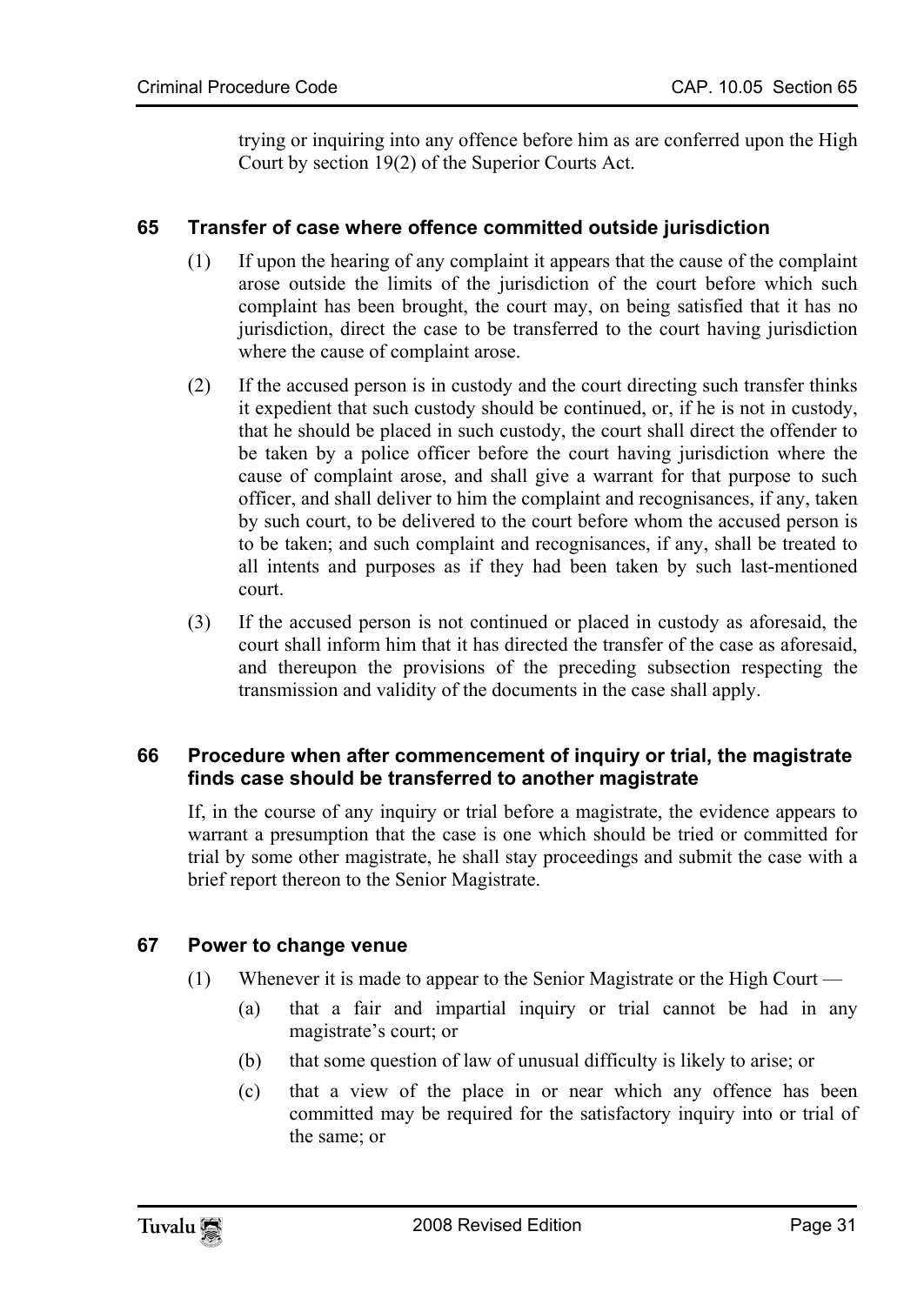- (d) that an order under this section will tend to the general convenience of the parties or witnesses; or
- (e) that such an order is expedient for the ends of justice or is required by any provision of this Code;

it may order —

- (i) that any offence be inquired into or tried by any court could not empowered under the preceding sections of this Part but in other respects competent to inquire into or try such offence; or
- (ii) that any particular criminal case or class of cases be transferred from a magistrate's court to any other magistrate's court; or
- (iii) that an accused person be committed for trial to itself.
- (2) The Senior Magistrate or the High Court may act on the report of the lower court or the application of a party interested or on its own initiative.
- (3) Every application by an interested party for the exercise of the power conferred by this section shall be made by motion, which shall be supported by affidavit.
- (4) Every accused person making any such application shall give to the Attorney-General or to such person as he may appoint notice in writing of the application, together with a copy of the grounds on which it is made; and no order shall be made on the merits of the application unless at least 24 hours have elapsed between the giving of such notice and the hearing of the application.
- <span id="page-31-0"></span>(5) When an accused person makes any such application the Senior Magistrate or the High Court may direct him to execute a bond, with or without sureties, conditioned that he will, if convicted, pay the costs of the prosecutor.

#### **68 Power of Attorney-General to enter** *nolle prosequi*

- (1) In any criminal case and at any stage thereof before verdict or judgment, as the case may be, the Attorney-General may enter a *nolle prosequi*, either by stating in court or by informing the court in writing that the Crown intends that the proceedings shall not continue, and thereupon the accused shall be at once discharged in respect of the charge for which the *nolle prosequi* is entered, and if he has been committed to prison shall be released, or if on bail his recognisances shall be discharged; but such discharge of an accused person shall not operate as a bar to any subsequent proceedings against him on account of the same facts.
- (2) If the accused shall not be before the court when such *nolle prosequi* is entered, the registrar or clerk of such court shall forthwith cause notice in writing of the entry of such *nolle prosequi* to be given to the officer in charge of the prison in which such accused may be detained, and also, if the accused person has been committed for trial, to the magistrate by whom he was so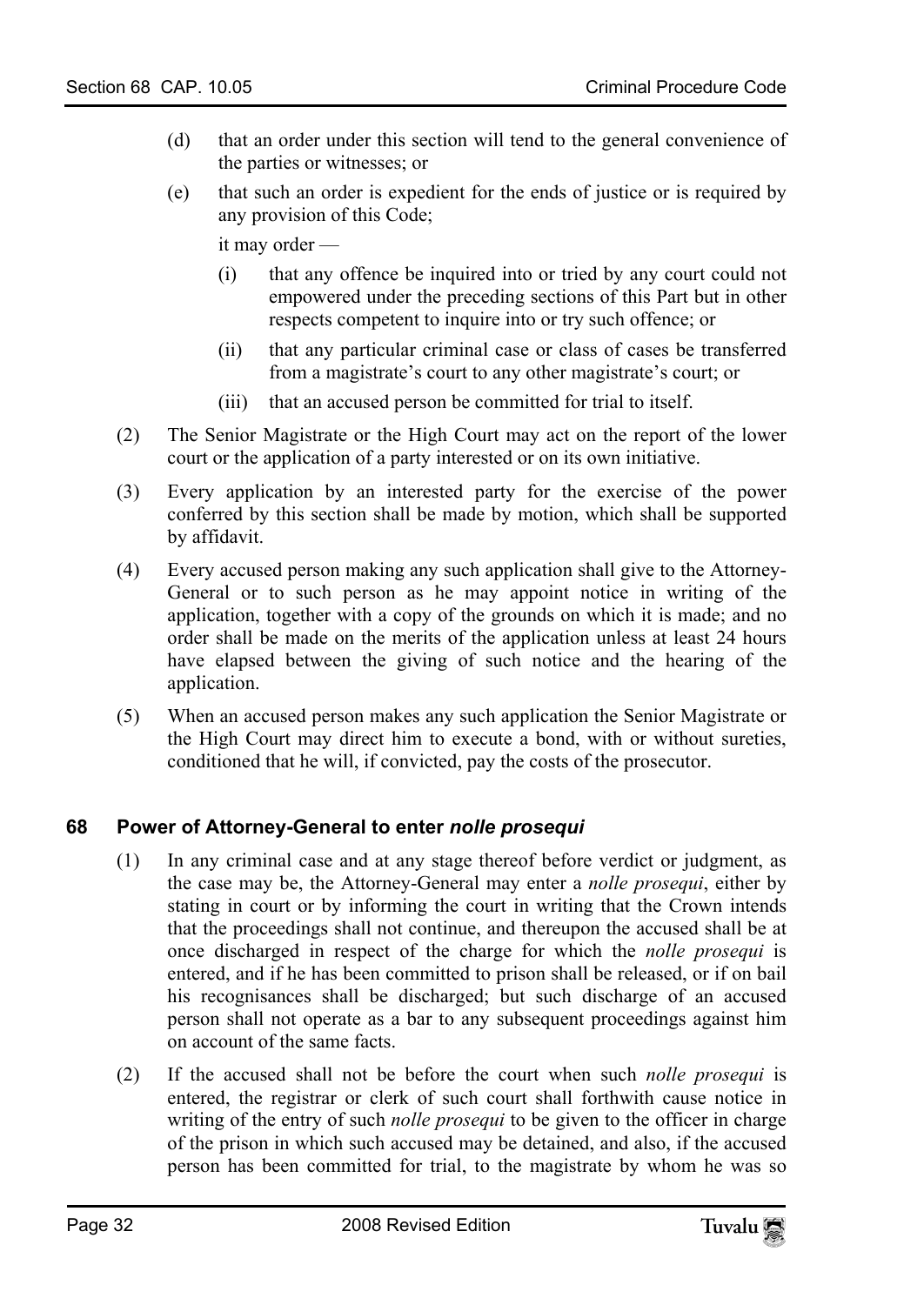committed, and such magistrate shall forthwith cause a similar notice in writing to be given to any witnesses bound over to prosecute and give evidence and to their sureties (if any) and also the accused and his sureties in case he shall have been admitted to bail.

#### **69 Delegation of powers by Attorney-General**

(1) The Attorney-General may order in writing that all or any of the powers vested in him under this Code be vested for the time being in any public officer and the exercise of these powers by such public officer shall then operate as if they had been exercised by the Attorney-General:

Provided that the Attorney-General may revoke any order made by him under this section.

- (2) The Attorney-General may exercise any powers or perform any duties vested in him under this Code notwithstanding any order made under subsection (1).
- <span id="page-32-0"></span>(3) The production of a document purporting to be signed by the Attorney-General or of any transcript in official form of any cable, telegraphic or wireless message purporting to have been sent by the Attorney-General and containing any order or revocation made under the provisions of this section shall be prima facie evidence for the purposes of this section of such order or revocation.

#### **70 Information by the Attorney-General**

- (1) Notwithstanding anything in this Code contained the Attorney-General may, with the previous sanction of the Governor-General, exhibit to the High Court, against persons subject to the jurisdiction of the High Court, informations for all purposes for which Her Majesty's Attorney-General for England may exhibit informations on behalf of the Crown in the High Court of Justice in England.
- <span id="page-32-1"></span>(2) Such proceedings may be taken upon every such information as may lawfully be taken in the case of similar informations filed by Her Majesty's Attorney-General for England so far as the circumstances of the case and the practice and procedure of the High Court will admit.

#### **71 Power to appoint public prosecutors**

The Attorney-General may appoint any advocate or police officer to be a public prosecutor either generally or for the purposes of a particular case.

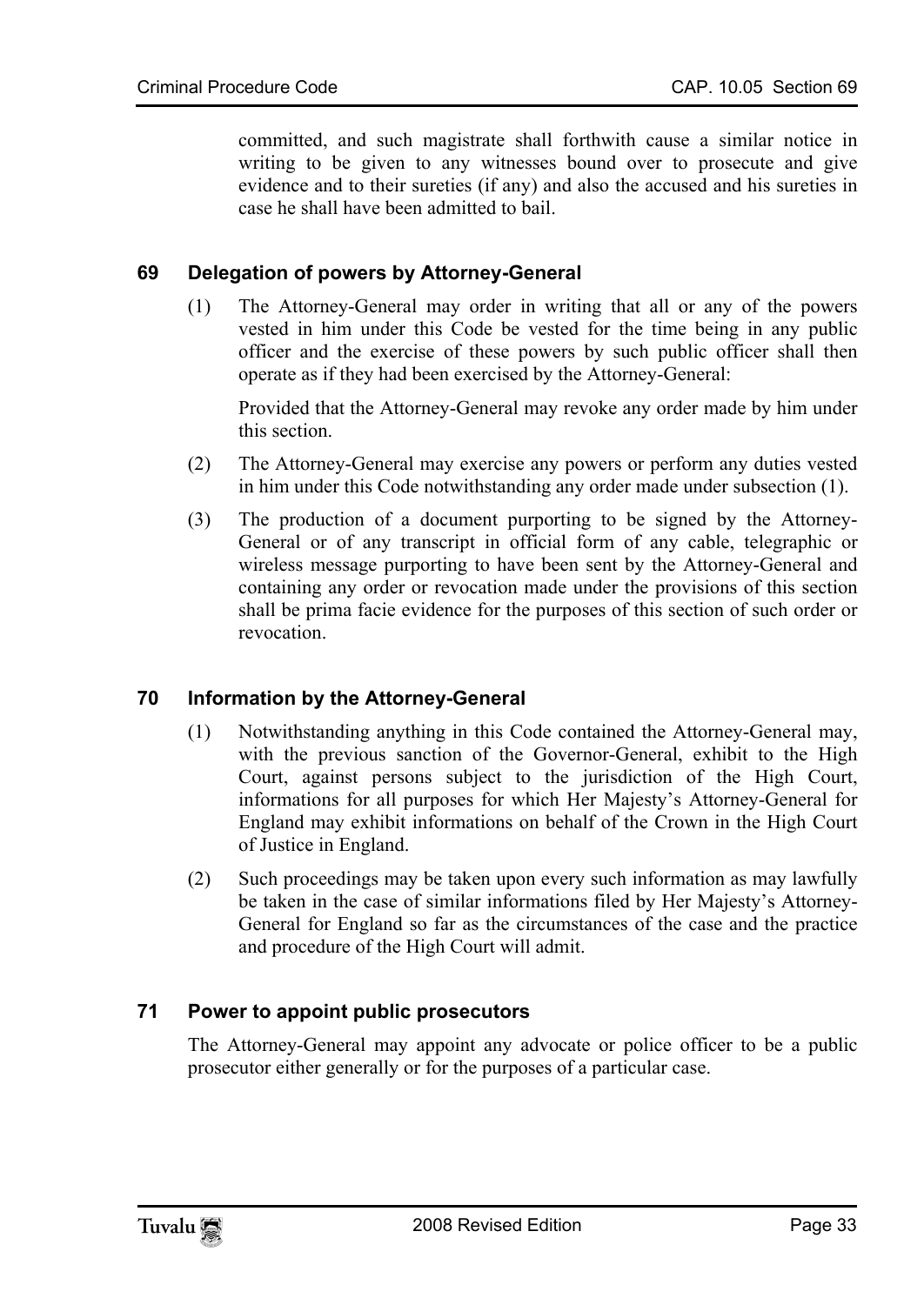#### **72 Powers of public prosecutors**

<span id="page-33-1"></span><span id="page-33-0"></span>A public prosecutor may appear and plead without any written authority before any court in which any case of which he has charge is under inquiry, trial or appeal; and if any private person instructs an advocate to prosecute in any such case the public prosecutor may conduct the prosecution, and the advocate so instructed shall act therein under his directions.

#### **73 Police officers may conduct prosecutions before magistrates' courts**

<span id="page-33-2"></span>In any trial or inquiry before a magistrate's court, if the proceedings have been instituted by a police officer, any police officer may appear and conduct the prosecution notwithstanding the fact that he is not the officer who made the complaint or charge.

#### **74 Public prosecutors and police officers to be subject to directions of Attorney-General**

<span id="page-33-3"></span>Every police officer conducting a prosecution under the provisions of section 73, and every public prosecutor, shall be subject to the express directions of the Attorney-General.

#### **75 Conduct of prosecution**

<span id="page-33-4"></span>Any person conducting a prosecution may do so personally or by an advocate.

#### **76 Complaint and charge**

- (1) Proceedings may be instituted either by the making of a complaint or by the bringing before a magistrate of a person who has been arrested without warrant.
- (2) Any person who believes from a reasonable and probable cause that an offence has been committed by any person may make a complaint thereof to a magistrate having jurisdiction to cause such person to be brought before him.
- (3) A complaint may be made orally or in writing, but, if made orally, shall be reduced to writing by the magistrate, and, in either case, shall be signed by the complainant and the magistrate:

Provided that where proceedings are instituted by a police or other public officer acting in the course of his duty, a formal charge duly signed by such officer may be presented to the magistrate and shall, for the purposes of this Code, be deemed to be a complaint.

(4) The magistrate, upon receiving any such complaint, shall, unless such complaint has been laid in the form of a formal charge under the preceding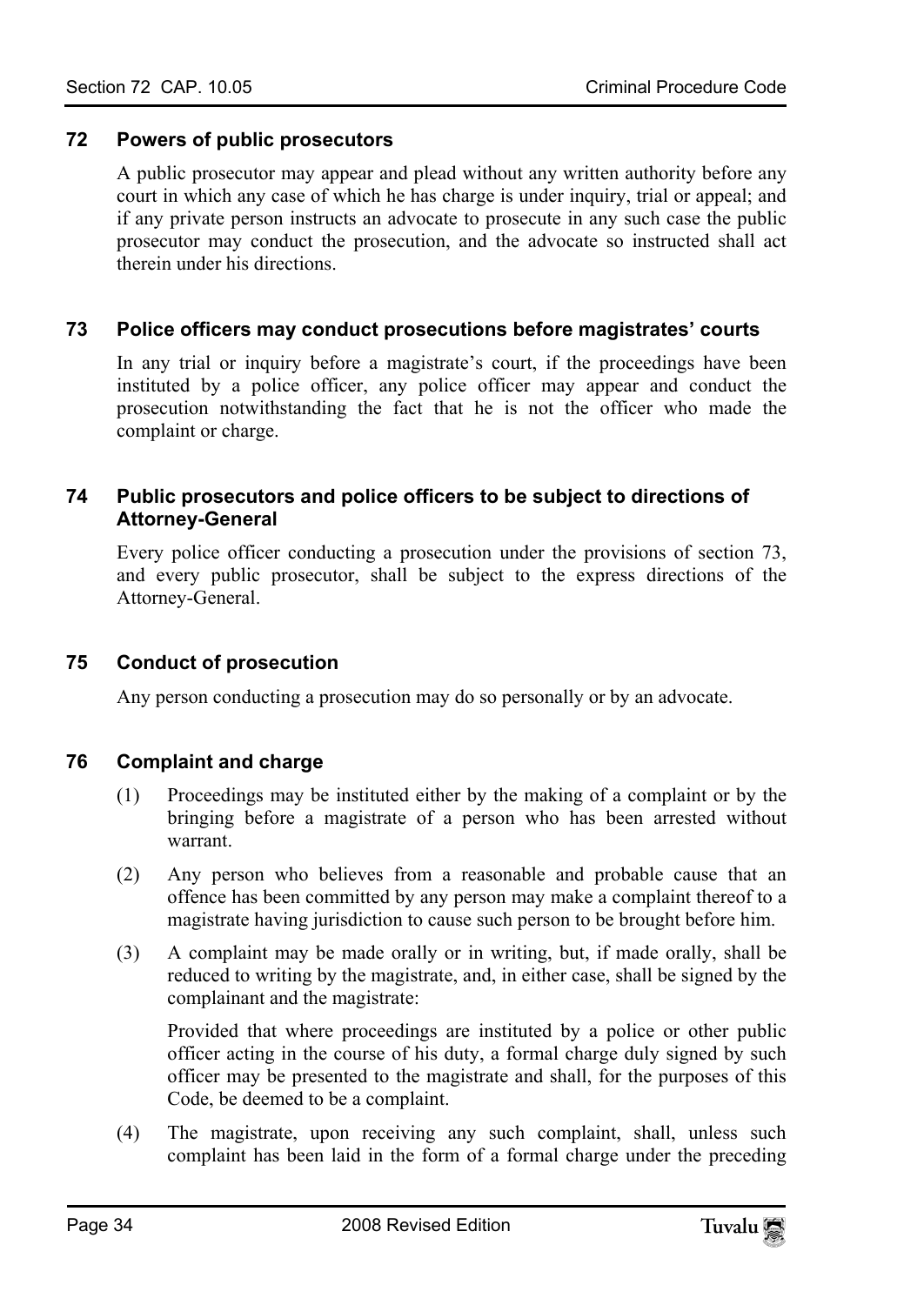subsection, draw up or cause to be drawn up and shall sign a formal charge containing a statement of the offence with which the accused is charged.

<span id="page-34-0"></span>(5) When an accused person who has been arrested without a warrant is brought before a magistrate, a formal charge, containing a statement of the offence with which the accused is charged, shall be signed and presented by the police officer preferring the charge.

#### **77 Issue of summons or warrant**

(1) Upon receiving a complaint and having signed the charge in accordance with the provisions of section 76, the magistrate may in his discretion issue either a summons or a warrant to compel the attendance of the accused person before a magistrate's court having jurisdiction to inquire into or try the offence alleged to have been committed:

Provided that a warrant shall not be issued in the first instance unless the complaint has been made upon oath either by the complainant or by a witness or witnesses.

- <span id="page-34-1"></span>(2) The validity of any proceedings taken in pursuance of a complaint or charge shall not be affected either by any defect in the complaint or charge or by the fact that a summons or warrant was issued without complaint or charge.
- (3) Any summons or warrant may be issued on a Sunday.

#### **78 Notice to attend court**

(1) Notwithstanding the other requirements of this Code, it shall be lawful for any police officer to serve personally upon any person who is reasonably suspected of having committed any offence to which this section applies a notice in the prescribed form requiring such person to attend court in answer to the charge stated thereon at such place and on such date and time (not being less than 10 days from the date of such service) as shown on such notice or to appear by advocate or to enter a written plea of guilty:

Provided that such notice shall be served not later than 14 days from the date upon which the offence is alleged to have been committed.

- (2) Such notice as aforesaid shall for all purposes be regarded as a summons issued under the provisions of this Code.
- (3) A copy of such notice shall be signed by the polic[e](#page-104-4) officer preferring the charge and shall be placed before the court by which the charge is to be heard before the time fixed for such hearing.
- (4) The offences to which this section applies are
	- (a) any offence under the Traffic Act**<sup>9</sup>** which is punishable only by a fine or by imprisonment (with or without a fine) for a period not exceeding 3 months;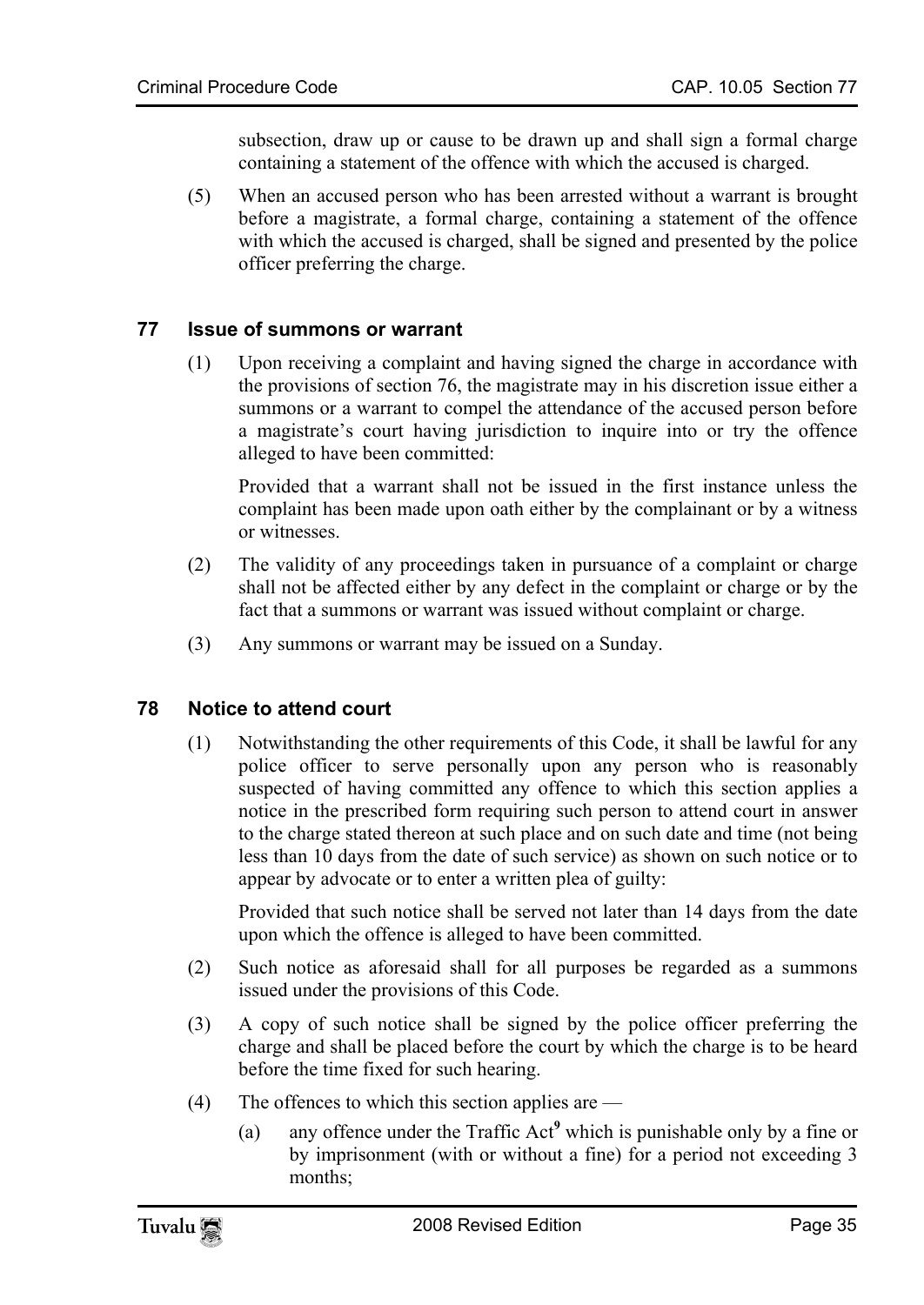- (b) any offence under the Dogs Act;**<sup>10</sup>**
- <span id="page-35-0"></span>(c) any offence under Part III of the Importation of Animals Act.**<sup>11</sup>**
- (5) Nothing in this section shall be deemed to prevent the institution of proceedings under the other provisions of this Code.

#### **79 Form and contents of summons**

- (1) Every summons issued by a court under this Code shall be in writing, in duplicate, signed by the presiding officer of such court or by such other officer as the Senior Magistrate may from time to time direct.
- <span id="page-35-1"></span>(2) Every summons shall be directed to the person summoned and shall require him to appear at a time and place to be therein appointed before a court having jurisdiction to inquire into and deal with the complaint or charge. It shall state shortly the offence with which the person against whom it is issued is charged.

#### **80 Service of summons**

<span id="page-35-2"></span>Every summons shall, if practicable, be served personally on the person summoned by delivering or tendering to him one of the duplicates of the summons.

#### **81 Service when person summoned cannot be found**

<span id="page-35-3"></span>Where the person summoned cannot by the exercise of due diligence be found, the summons may be served by leaving one of the duplicates for him with some adult member of his family or with his servant residing with him or with his employer.

#### **82 Procedure when service cannot be effected as before provided**

<span id="page-35-4"></span>If service in the manner provided by either of the 2 last preceding sections cannot by the exercise of due diligence be effected, one of the duplicates of the summons shall be affixed to some conspicuous part of the house in which the person summoned ordinarily resides, and thereupon the summons shall be deemed to have been duly served.

#### **83 Service on company**

Service of a summons on an incorporated company or other body corporate may be effected by serving it on the secretary, local manager or other principal officer of the corporation or by registered letter addressed to the chief officer of the corporation in Tuvalu at the registered office of such company or body corporate; and in the latter case service shall be deemed to have been effected when the letter would arrive in ordinary course of post.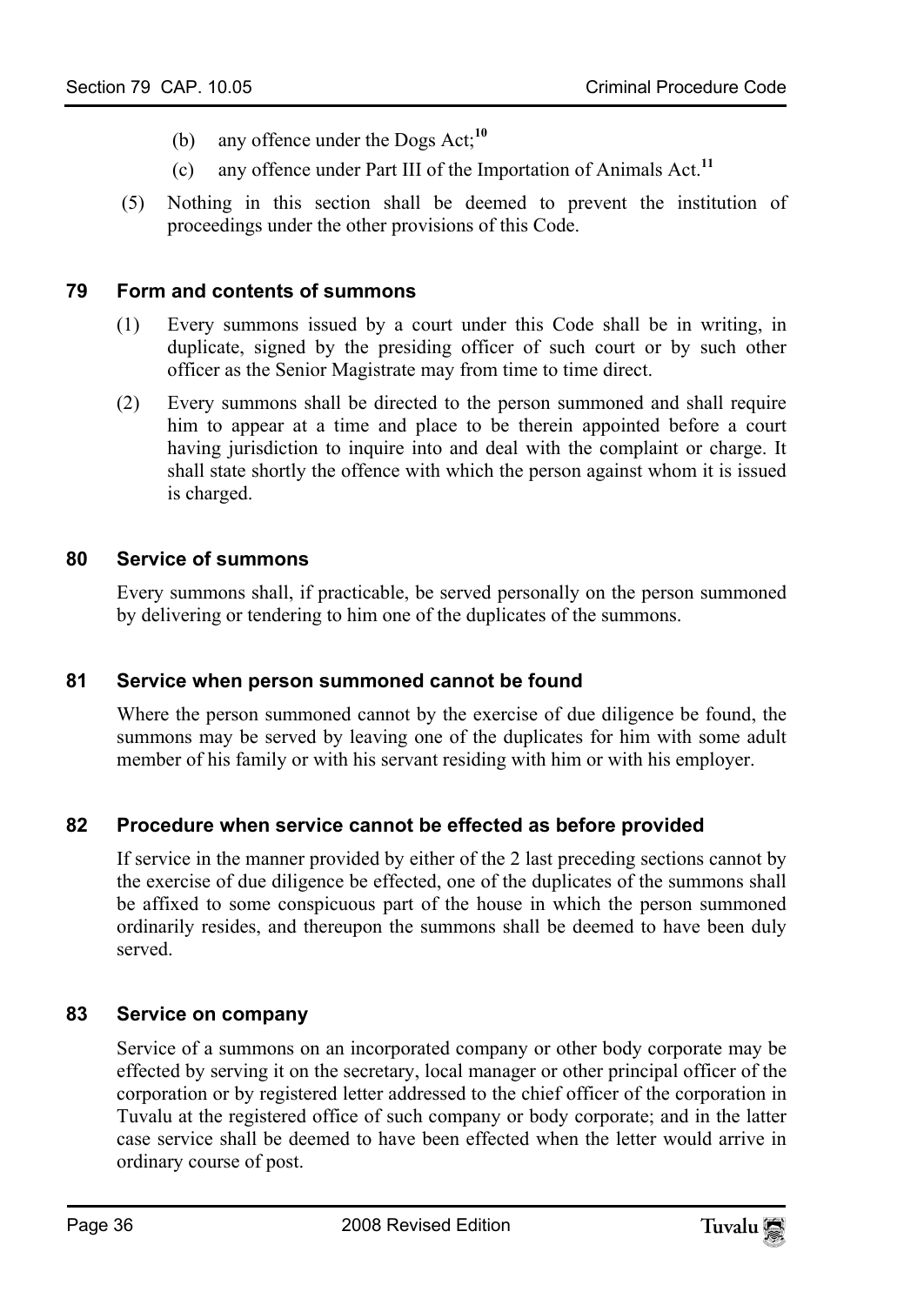#### **84 Where summons may be served**

A summons may be served at any place within Tuvalu.

#### **85 Proof of service when serving officer not present**

- (1) Where the person who has served a summons is not present at the hearing of the case, and in any case where a summons issued by a court has been served outside the local limits of its jurisdiction, an affidavit purporting to be made before a magistrate or justice of the peace that such summons has been served shall be admissible in evidence, and the statements made therein shall be deemed to be correct unless and until the contrary is proved.
- (2) The affidavit mentioned in this section may be attached to the duplicate of the summons and returned to the court.

#### **86 Power to dispense with personal attendance of accused**

- (1) Whenever a magistrate issues a summons in respect of any offence other than a felony, he may if he sees reason to do so, and shall when the offence with which the accused is charged is punishable only by fine or by imprisonment not exceeding 3 months or by both such fine and imprisonment, dispense with the personal attendance of the accused, provided that he pleads guilty in writing or appears by an advocate.
- (2) Notwithstanding the provisions of subsection (1) the magistrate inquiring into or trying any case may in his discretion, at any subsequent stage of the proceedings, direct the personal attendance of the accused, and, if necessary, enforce such attendance in the manner hereinafter provided:

Provided that no warrant shall be issued in such case unless a complaint or charge has been made upon oath.

- (3) If a magistrate imposes a fine on an accused person whose personal attendance has been dispensed with under this section, and such fine is not paid within the time prescribed for such payment, the magistrate may forthwith issue a summons calling upon such accused person to show cause why he should not be committed to prison for such term as the magistrate may then prescribe; and if such accused person does not attend upon the return of such summons the magistrate may forthwith issue a warrant and commit such person to prison for such term as the magistrate may then fix.
- (4) If, in any case in which under this section the attendance of an accused person is dispensed with, previous convictions are alleged against such person and are not admitted in writing or through such person's advocate, the magistrate may adjourn the proceedings and direct the personal attendance of the accused, and, if necessary, enforce such attendance in the manner hereinafter provided.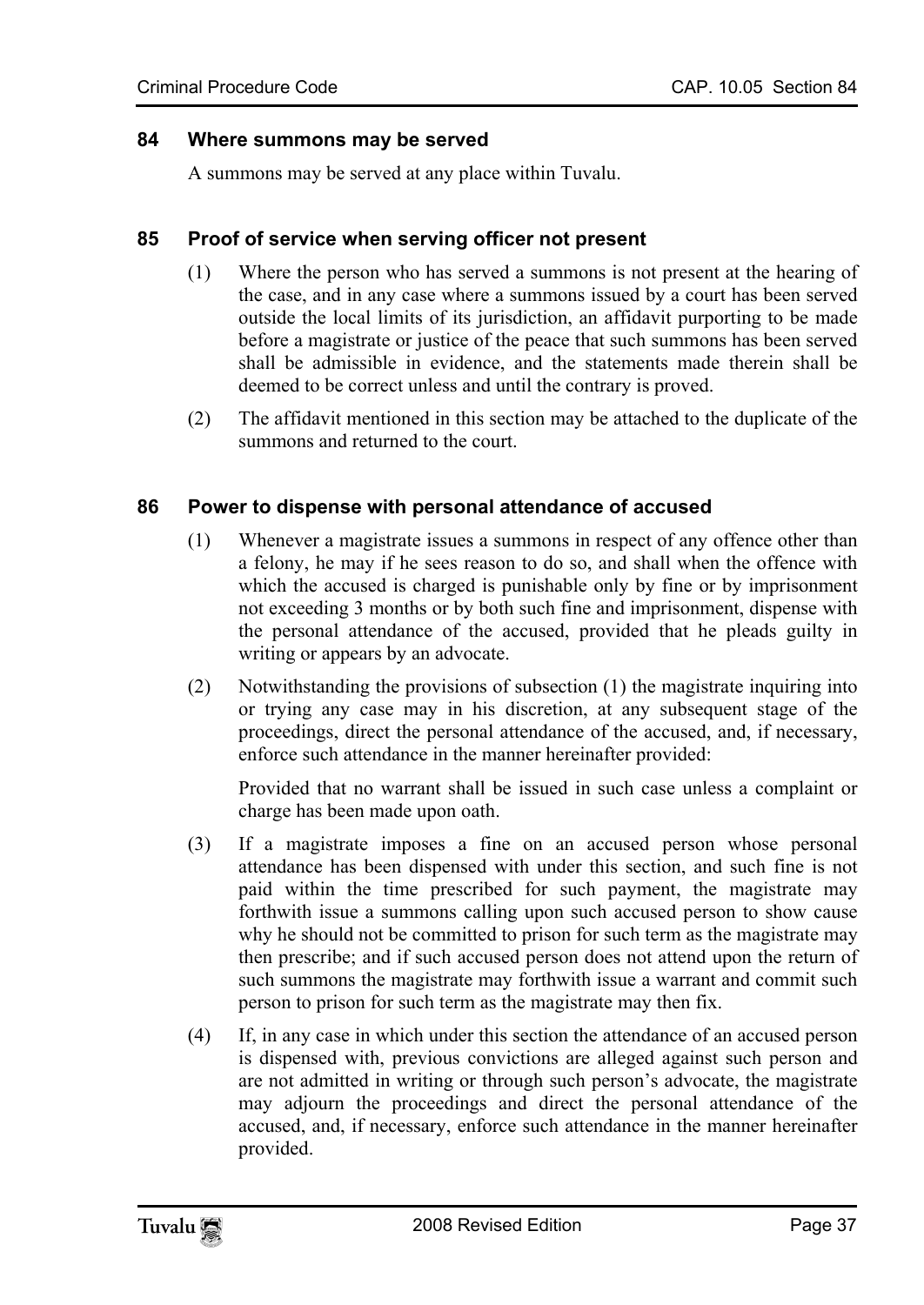(5) Whenever the attendance of an accused person has been so dispensed with and his attendance is subsequently required, the cost of any adjournment for such purpose shall be borne in any event by the accused.

## **87 Warrant after issue of summons**

Notwithstanding the issue of a summons, a warrant may be issued at any time before or after the time appointed in the summons for the appearance of the accused, but no such warrant shall be issued before the time appointed in the summons for the appearance of the accused unless a complaint has been made upon oath.

## **88 Summons disobeyed**

If the accused does not appear at the time and place appointed in and by the summons, and his personal attendance has not been dispensed with under section 86, the court may issue a warrant to apprehend him and cause him to be brought before such court.

## **89 Form, contents and duration of warrant of arrest**

- (1) Every warrant of arrest shall be under the hand of the judge or magistrate issuing the same.
- (2) Every warrant shall state shortly the offence with which the person against whom it is issued is charged and shall name or otherwise describe such person, and it shall order the person or persons to whom it is directed to apprehend the person against whom it is issued and bring him before the court issuing the warrant or before some other court having jurisdiction in the case to answer to the charge therein mentioned and to be further dealt with according to law.
- (3) Every such warrant shall remain in force until it is executed or until it is cancelled by the court which issued it.

## **90 Court may direct security to be taken**

- (1) Any court issuing a warrant for the arrest of any person in respect of any offence other than murder or treason may in its discretion direct by endorsement on the warrant that, if such person executes a bond with sufficient sureties for his attendance before the court at a specified time and thereafter until otherwise directed by the court, the officer to whom the warrant is directed shall take such security and shall release such person from custody.
- (2) The endorsement shall state
	- (a) the number of sureties;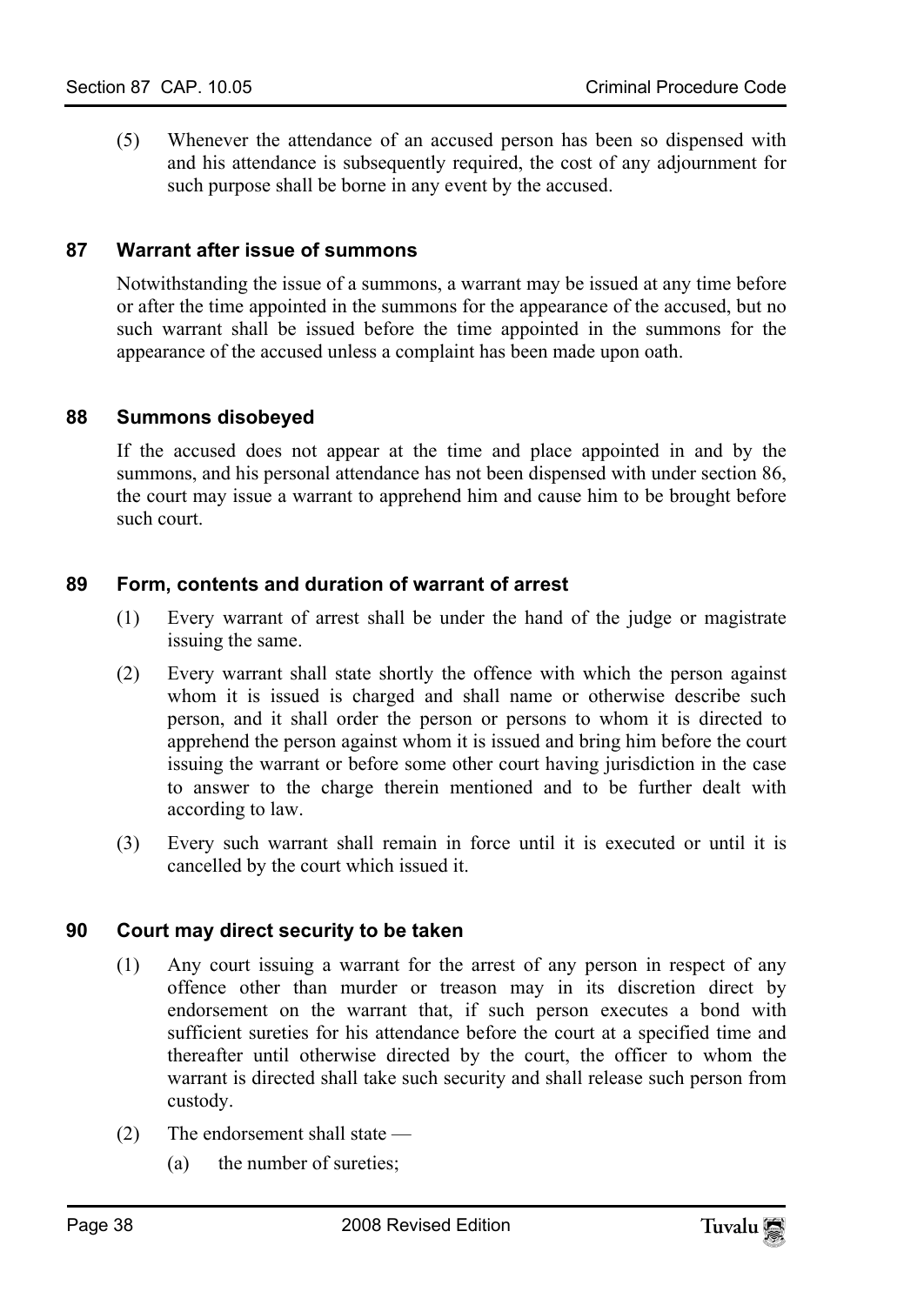- (b) the amount in which they and the person for whose arrest the warrant is issued are to be respectively bound; and
- (c) the time at which he is to attend before the court.
- (3) Whenever security is taken under this section the officer to whom the warrant is directed shall forward the bond to the court.

## **91 Warrants to whom directed**

- (1) A warrant of arrest shall normally be directed generally to all police officers. But any court issuing such a warrant may, if its immediate execution is necessary, and no police officer is immediately available, direct it to any other person or persons, and such person or persons shall execute the same.
- (2) When the warrant is directed to more officers or persons than one, it may be executed by all or by any one or more of them.

## **92 Notification of substance of warrant**

The police officer or other person executing a warrant of arrest shall notify the substance thereof to the person to be arrested.

## **93 Person arrested to be brought before the court without delay**

A person arrested under a warrant of arrest shall (subject to the provisions of section 90 as to security) without unnecessary delay be taken before the court before which he is required by law to be brought.

## **94 Where warrant of arrest may be executed**

A warrant of arrest may be executed at any place in Tuvalu.

## **95 Procedure on arrest of person outside jurisdiction**

- (1) When a warrant of arrest is executed outside the local limits of the jurisdiction of the court by which it was issued, the person arrested shall, unless the court which issued the warrant is nearer than the magistrate within the local limits of whose jurisdiction the arrest was made, or unless security is taken under section 90, be taken before a magistrate within the local limits of whose jurisdiction the arrest was made.
- (2) Such magistrate, shall, if the person arrested appears to be the person intended by the court which issued the warrant, direct his removal in custody to such court: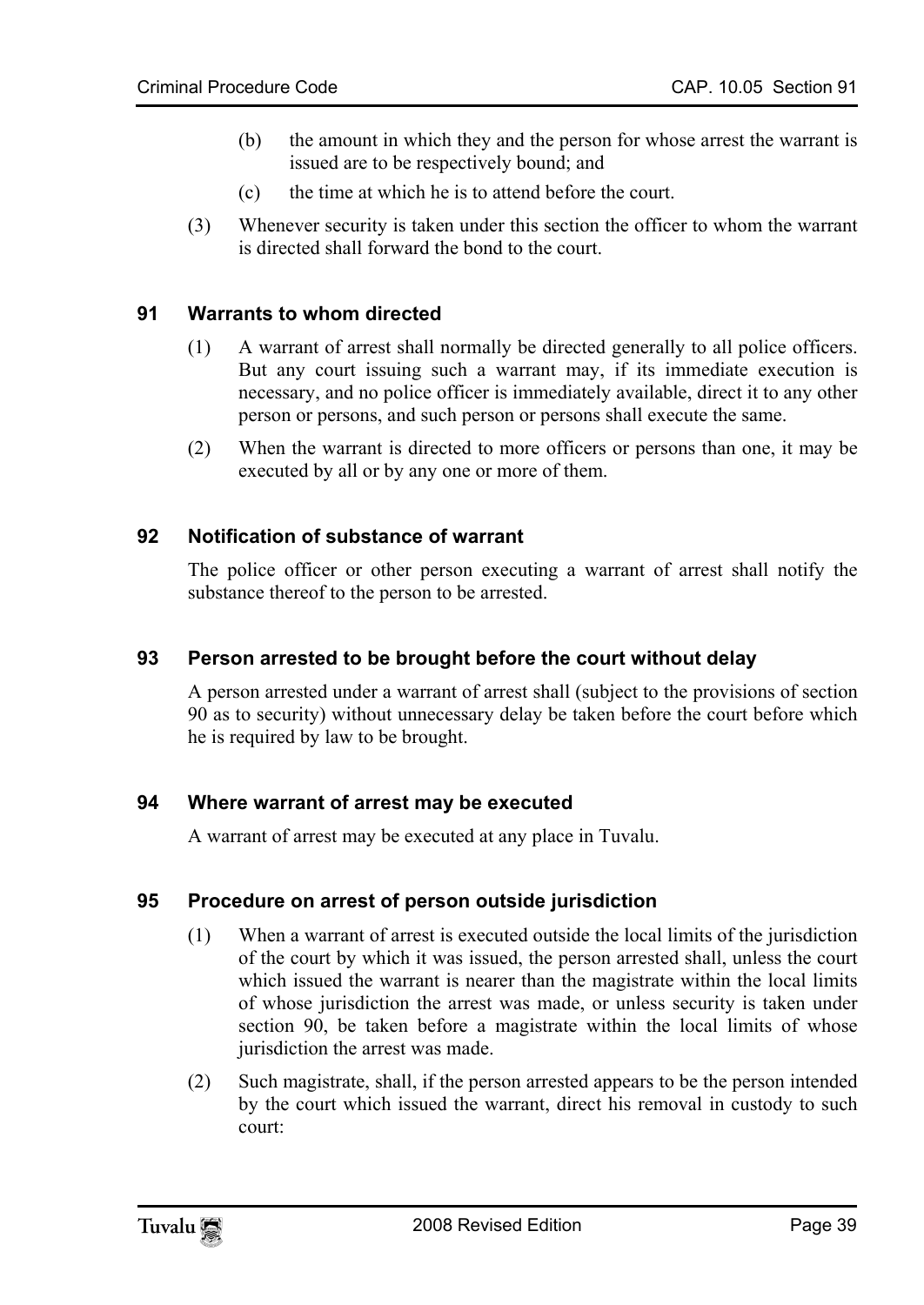Provided that if such person has been arrested for an offence other than murder or treason, and he is ready and willing to give bail to the satisfaction of such magistrate, or if a direction has been endorsed under section 90 on the warrant and such person is ready and willing to give the security required by such direction, the magistrate may take such bail or security, as the case may be, and shall forward the bond to the court which issued the warrant.

(3) Nothing in this section shall be deemed to prevent a police officer from taking security under section 90.

## **96 Irregularities in warrant**

Any irregularity or defect in the substance or form of a warrant and any variance between it and the written complaint or information or between either and the evidence produced on the part of the prosecution at any inquiry or trial shall not affect the validity of any proceedings at or subsequent to the hearing of the case but if any such variance appears to the court to be such that the accused has been thereby deceived or misled, such court may at the request of the accused adjourn the hearing of the case to some future date and in the meantime remand the accused or admit him to bail.

## **97 Power to take bond for appearance**

Where any person for whose appearance or arrest the court is empowered to issue a summons or warrant is present in such court, the court may require such person to execute a bond, with or without sureties, for his appearance in such court.

# **98 Arrest for breach of bond for appearance**

When any person who is bound by any bond taken under this Code to appear before a court or who has made a deposit of money in lieu of executing such bond does not so appear, the court may issue a warrant directing that such person be arrested and produced before it.

# **99 Power of court to order prisoner to be brought before it**

- (1) Where any person for whose appearance or arrest a court is empowered to issue a summons or warrant is confined in any prison, the court may issue an order to the officer in charge of such prison requiring him to bring such prisoner in proper custody, at a time to be named in the order, before such court.
- (2) The officer so in charge, on receipt of such order, shall act in accordance therewith, and shall provide for the safe custody of the prisoner during his absence from the prison for the purpose aforesaid.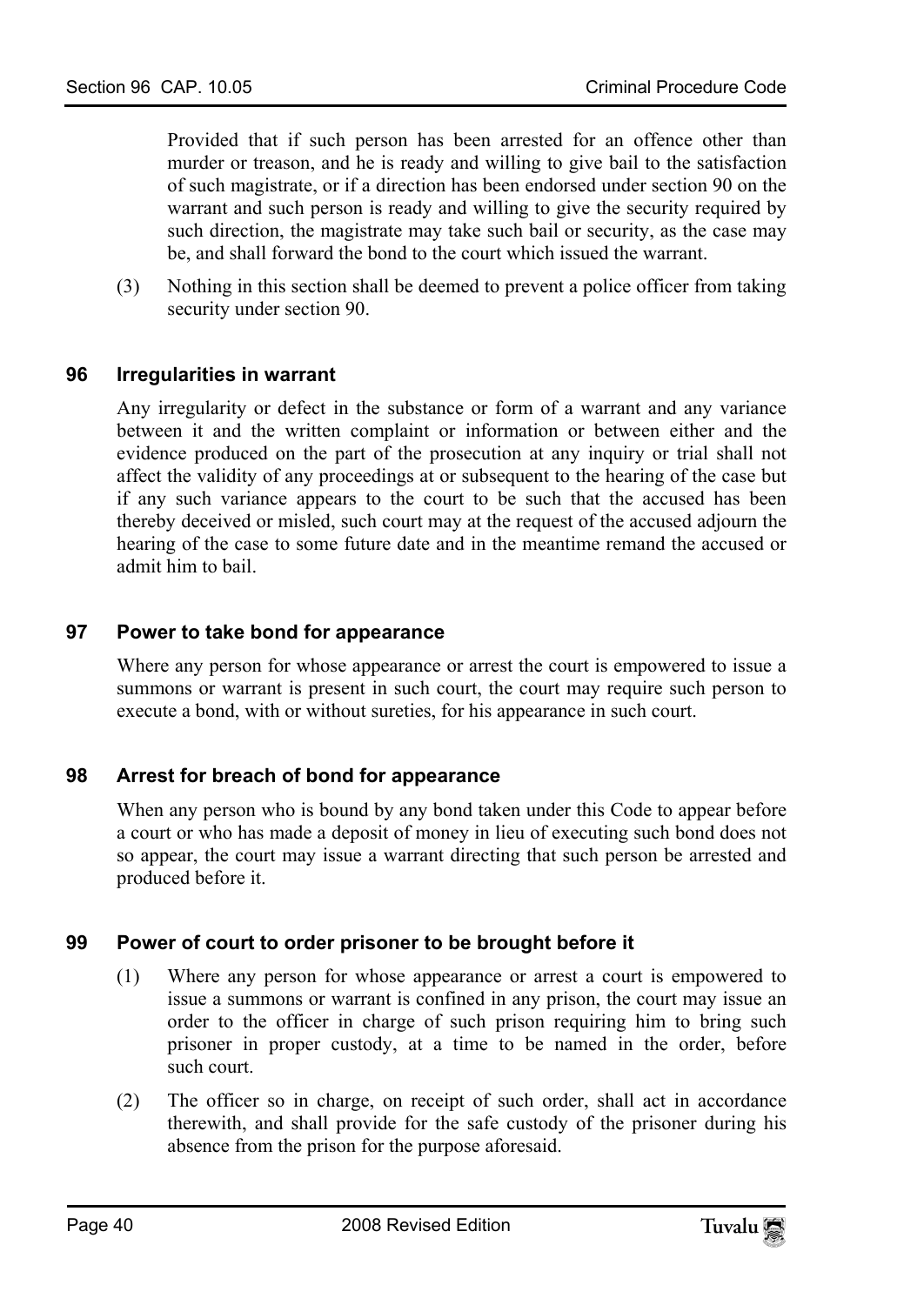## **100 Provisions of this Part generally applicable to summonses and warrants and powers of justices of the peace**

The provisions contained in this Part relating to a summons and warrant, and their issue, service and execution, shall, so far as may be, apply to every summons and every warrant of arrest issued under this Code or by a justice of the peace, and, save in so far as the same may be inconsistent with any other law, the powers of a magistrate or court in relation to the issuing of a summons or warrant may be exercised by a justice of the peace.

## **101 Power to issue search warrant**

Where it is proved on oath to a magistrate or a justice of the peace that in fact or according to reasonable suspicion anything upon, by or in respect of which an offence has been committed or anything which is necessary to the conduct of an investigation into any offence is in any building, ship, vehicle, box, receptacle or place, the magistrate or justice of the peace may by warrant (called a search warrant) authorise a police officer or other person therein named to search the building, ship, vehicle, box, receptacle or place (which shall be named or described in the warrant) for any such thing and, if anything searched for be found, or any other thing which there is reasonable cause to suspect to have been stolen or unlawfully obtained be found, to seize it and carry it before the court issuing the warrant or some other court to be dealt with according to law.

# **102 Execution of search warrants**

Every search warrant may be issued on any day (including Sunday) and may be executed on any day (including Sunday) between the hours of sunrise and sunset, but the magistrate or justice of the peace may, by the warrant, in his discretion, authorise the police officer or other person to whom it is addressed to execute it at any hour.

## **103 Person in charge of closed place to allow ingress thereto and egress therefrom**

- (1) Whenever any building or other place liable to search is closed, any person residing in or being in charge of such building or place shall, on demand of the police officer or other person executing the search warrant, and on production of the warrant, allow him free ingress thereto and egress therefrom and afford all reasonable facilities for a search therein.
- (2) If ingress into or egress from such building or other place cannot be so obtained, the police officer or other person executing the search warrant may proceed in the manner prescribed by section 11 or 12.
- (3) Where any person in or about such buildings or place is reasonably suspected of concealing about his person any article for which search should be made,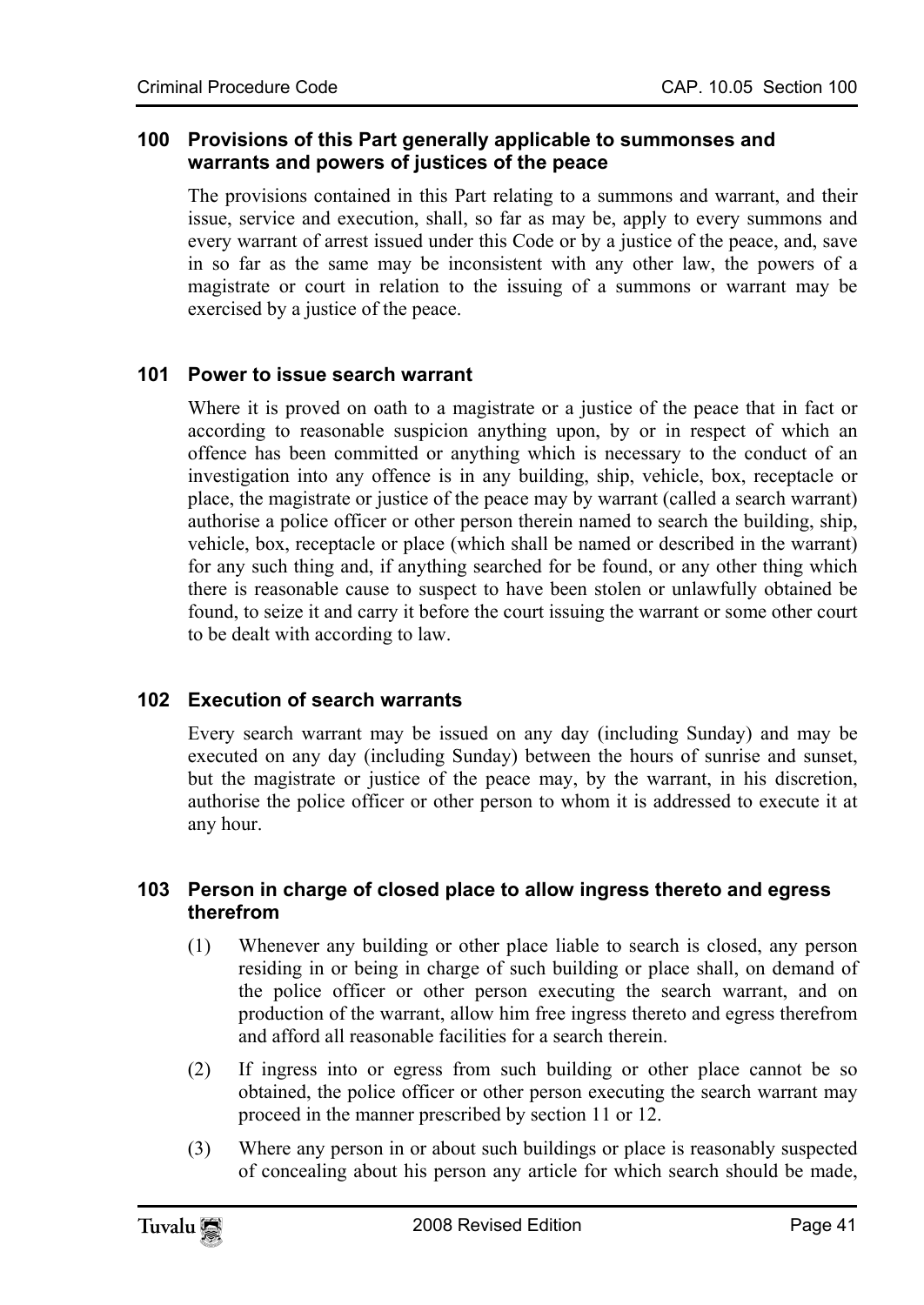such person may be searched. If such person is a woman the provisions of section 16 shall be observed.

## **104 Detention of property seized**

- (1) When any such thing is seized and brought before a court, it may be detained until the conclusion of the case or the investigation, reasonable care being taken for its preservation.
- (2) If any appeal is made, or if any person is committed for trial, the court may order it to be further detained for the purpose of the appeal or the trial.
- (3) If no appeal is made, or if no person is committed for trial, the court shall direct such thing to be restored to the person from whom it was taken, unless the court sees fit or is authorised or required by law to dispose of it otherwise.

## **105 Provisions applicable to search warrants**

The provisions of sections 89(1) and (3), 91 and 94 shall, so far as may be, apply to all search warrants issued under section 101.

## **106 Bail in certain cases**

- (1) Subject to the provisions of section 23 where any person, other than a person accused of murder or treason, is arrested or detained without warrant by a police officer or appears or is brought before a court and is prepared at any time while in the custody of such officer or at any stage of the proceedings before such court to give bail, such person may in the discretion of the officer or court be admitted to bail with or without a surety or sureties.
- (2) The amount of bail shall be fixed with due regard to the circumstances of the case and shall not be excessive.
- (3) Notwithstanding anything contained in subsection (1), the Senior Magistrate or the High Court, as the case may be, may in any case direct that any person be admitted to bail or that the bail required by a magistrate's court or police officer be reduced.

# **107 Recognisance of bail**

Before any person is released on bail, the court or a police officer, as the case may be, shall take the recognisance of such person and of his surety or sureties, where such is or are required, conditioned for the appearance of such person at the time and place mentioned in the recognisance and such person shall attend at such time and place and shall continue so to attend until otherwise directed by the court or police officer as the case may be.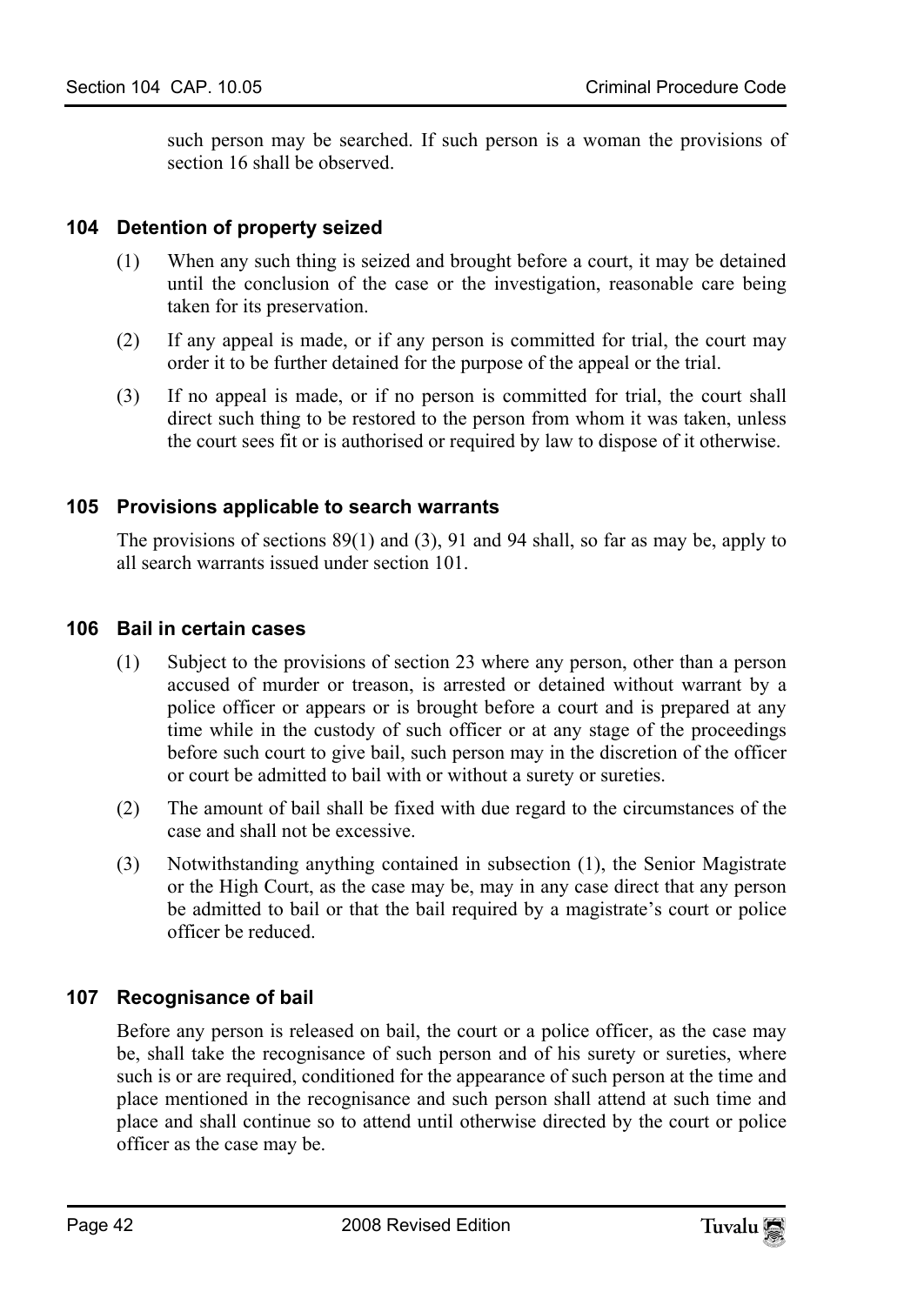## **108 Discharge from custody**

- (1) As soon as the recognisance with or without sureties, as the case may be, has been entered into the person admitted to bail shall be released and when he is in prison the court admitting him to bail shall issue an order of release to the officer in charge of the prison and such officer on receipt of the order shall release him.
- (2) Nothing in this section shall be deemed to require the release of any person liable to be detained for some matter other than that in respect of which the recognisance was entered into.

## **109 Deposit instead of recognisance**

When any person is required by any court or police officer to enter into a recognisance, with or without sureties, such court or police officer may, except in the case of a recognisance for good behaviour, permit him to deposit a sum of money to such amount as the court or police officer may fix in lieu of executing such a recognisance.

## **110 Power to order sufficient bail when that first taken is insufficient**

If, through mistake, fraud or otherwise, insufficient sureties have been accepted, or if they afterwards become insufficient, the court may issue a warrant of arrest directing that the person released on bail be brought before it and may order him to find sufficient sureties, and on his failing so to do may commit him to prison.

## **111 Discharge of sureties**

- (1) All or any of the sureties for the appearance and attendance of a person released on bail may at any time apply to a magistrate to discharge the recognisance either wholly or so far as it relates to the applicant or applicants.
- (2) On such application being made the magistrate shall issue his warrant of arrest directing that the person so released on bail be brought before him.
- (3) On the appearance of such person pursuant to the warrant, or on his voluntary surrender, the magistrate shall direct the recognisance to be discharged either wholly or so far as it relates to the applicant or applicants, and shall call upon such person to find other sufficient sureties, and if he fails to do so may commit him to prison.

## **112 Death of surety**

Where a surety to a recognisance dies before the recognisance is forfeited, his estate shall be discharged from all liability in respect of the recognisance, but the party who gave the recognisance may be required to find a new surety.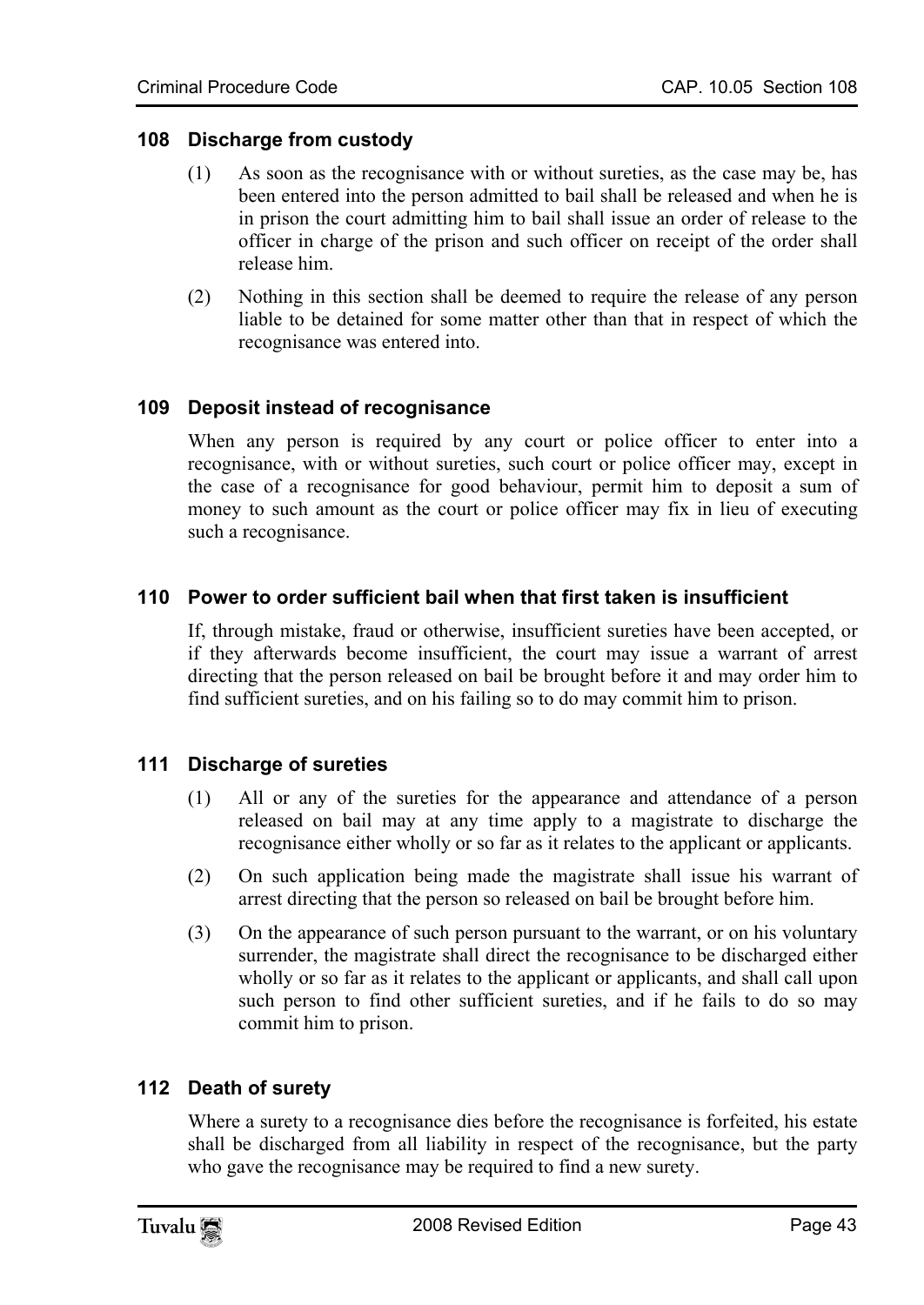## **113 Persons bound by recognisance absconding may be committed**

If it is made to appear to any court, by information on oath, that any person bound by recognisance is about to leave Tuvalu, the court may cause him to be arrested and may commit him to prison until the trial, unless the court shall see fit to admit him to bail upon further recognisance.

## **114 Forfeiture of recognisance**

- (1) Whenever it is proved to the satisfaction of a court by which a recognisance under this Code has been taken, or when the recognisance is for appearance before a court, to the satisfaction of such court, that such recognisance has been forfeited, the court shall record the grounds of such proof, and may call upon any person bound by such recognisance to pay the penalty thereof, or to show cause why it should not be paid.
- (2) If sufficient cause is not shown and the penalty is not paid, the court may proceed to recover the same by issuing a warrant for the attachment and sale of the movable property belonging to such person, or his estate if he is dead.
- (3) Such warrant may be executed within the local limits of the jurisdiction of the court which issued it; and it shall authorise the attachment and sale of the movable property belonging to such person without such limits, when endorsed by any magistrate within the local limits of whose jurisdiction such property is found.
- (4) If such penalty is not paid and cannot be recovered by such attachment and sale, the person so bound shall be liable, by order of the court which issued the warrant, to imprisonment for a term not exceeding 6 months.
- (5) The court may, at its discretion, remit any portion of the penalty mentioned and enforce payment in part only.
- (6) When any person who has furnished security is convicted of an offence the commission of which constitutes a breach of the conditions of his recognisance, a certified copy of the judgment of the court by which he was convicted of such offence may be used as evidence in proceedings under this section against his surety or sureties, and, if such certified copy is so used, the court shall presume that such offence was committed by him unless the contrary is proved.
- (7) Where a sum of money has been deposited in lieu of executing a bond conditioned for the appearance of a person before a court, such court, if such sum of money appears to the court to be forfeited, may make an order accordingly:

Provided that the court, upon application made within a period of 14 days from the making of such order by or on behalf of the person who has deposited such sum of money, may in its discretion cancel or mitigate the forfeiture.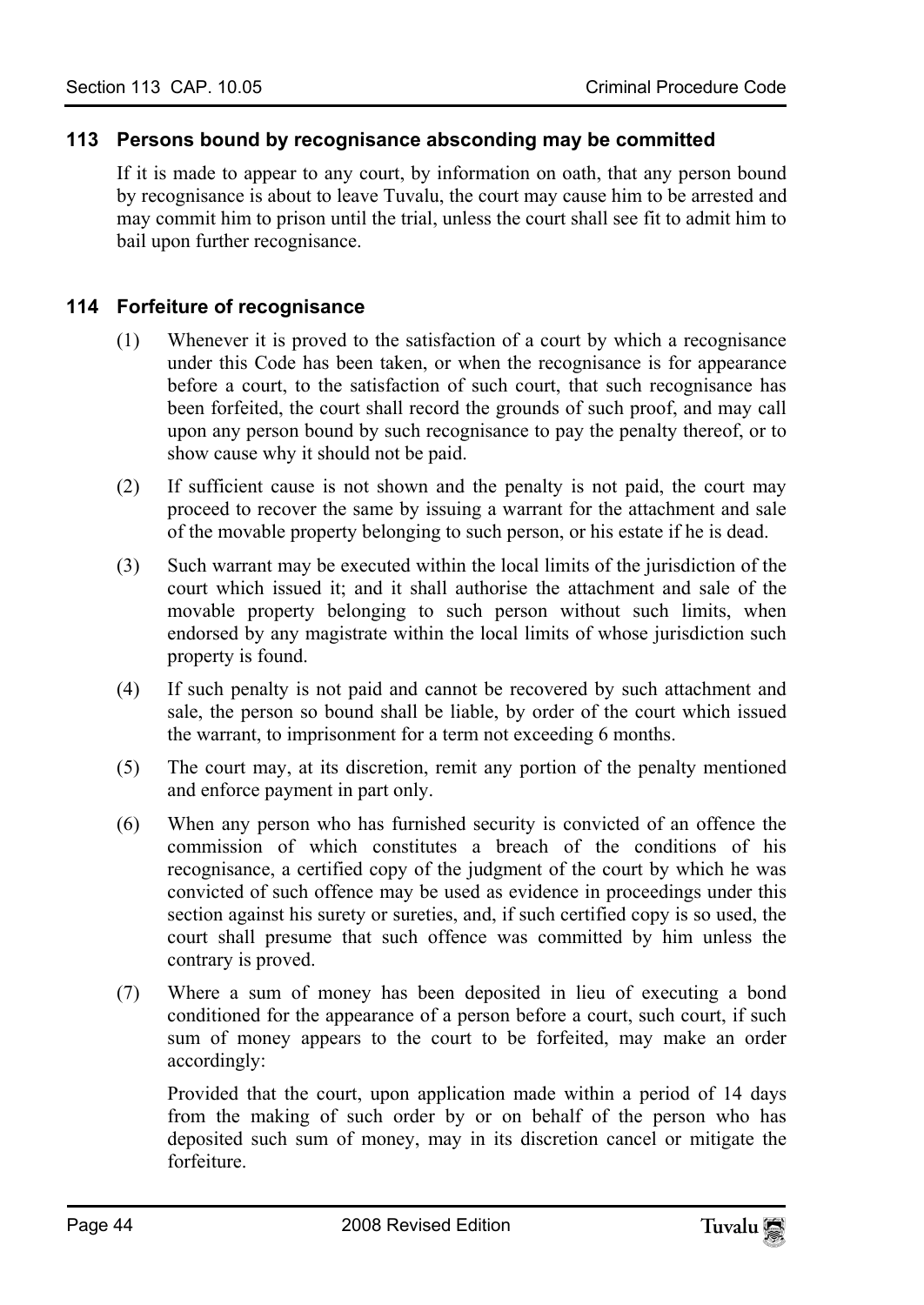#### **115 Appeal from and revision of orders**

All orders passed under section 114 by any magistrate shall be appealable to and may be revised by the Senior Magistrate; or, if the order in question was passed by the Senior Magistrate, it shall be appealable to and may be revised by the High Court.

#### **116 Power to direct levy of amount due on certain recognisances**

The High Court may direct any magistrate to levy the amount due on a recognisance to appear and attend at the High Court.

## **117 Offence to be specified in charge or information with necessary particulars**

Every charge or information shall contain, and shall be sufficient if it contains, a statement of the specific offence or offences with which the accused person is charged, together with such particulars as may be necessary for giving reasonable information as to the nature of the offence charged.

## **118 Joinder of counts in a charge or information**

- (1) Any offences, whether felonies or misdemeanours, may be charged together in the same charge or information if the offences charged are founded on the same facts or form, or are part of, a series of offences of the same or a similar character.
- (2) Where more than one offence is charged in a charge or information, a description of each offence so charged shall be set out in a separate paragraph of the charge or information called a count.
- (3) Where, before trial, or at any stage of a trial, the court is of opinion that a person accused may be embarrassed in his defence by reason of being charged with more than one offence in the same charge or information, or that for any other reason it is desirable to direct that the person be tried separately for any one or more offences charged in a charge or information, the court may order a separate trial of any count or counts of such charge or information.

## **119 Joinder of 2 or more accused in one charge or information**

The following persons may be joined in one charge or information and may be tried together, namely:

- (a) persons accused of the same offence committed in the course of the same transaction;
- (b) persons accused of an offence and persons accused of abetment, or of an attempt to commit such offence;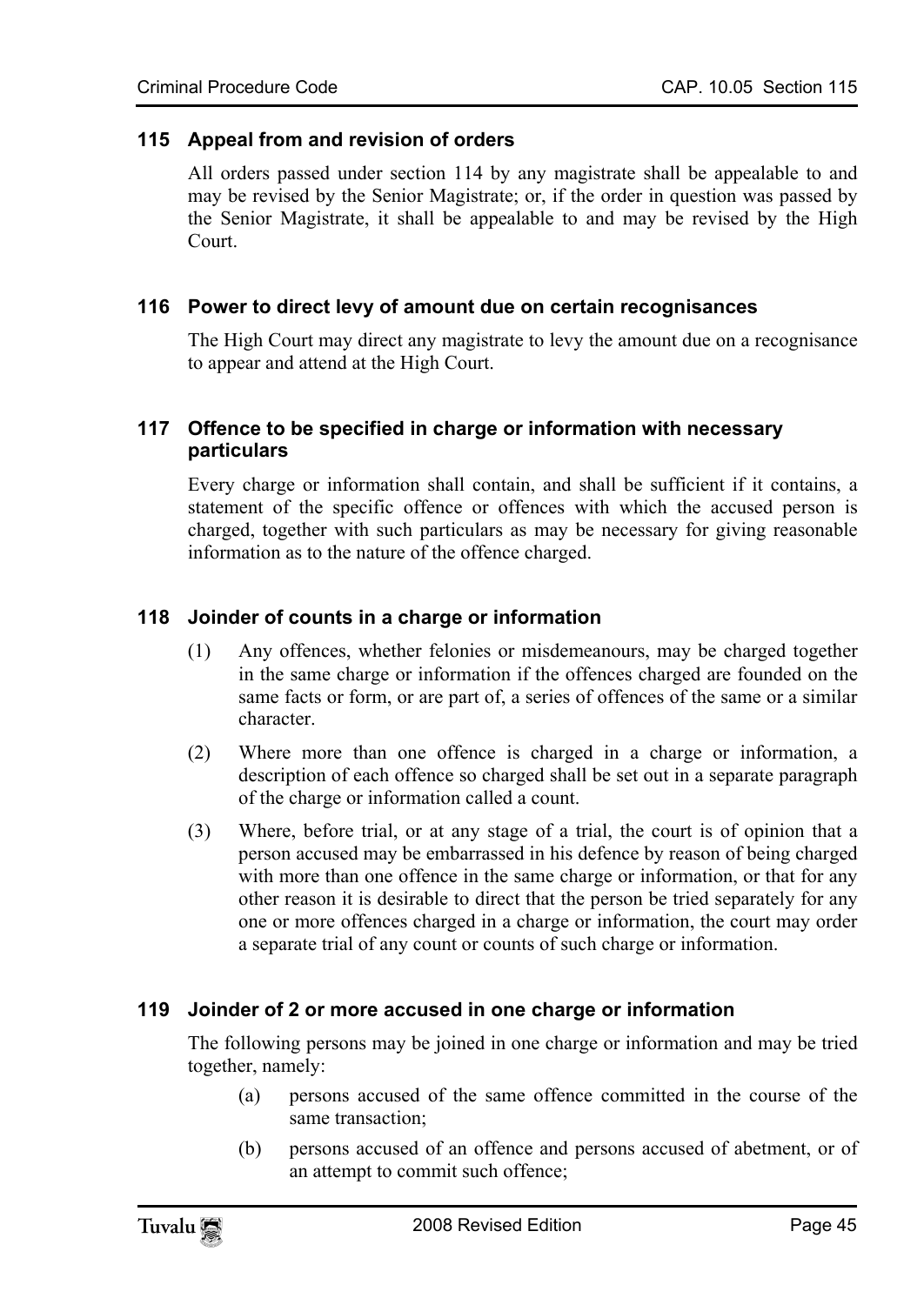- (c) persons accused of different offences committed in the course of the same transaction;
- (d) persons accused of different offences provided that all offences are founded on the same facts, or form or are part of a series of offences of the same or a similar character.

# **120 Rules for the framing of charges and informations**

The following provisions shall apply to all charges and informations and, notwithstanding any rule of law or practice, a charge or information shall, subject to the provisions of this Code, not be open to objection in respect of its form or contents if it is framed in accordance with the provisions of this section —

(a)

- (i) a count of a charge or information shall commence with a statement of the offence charged, called the statement of offence;
- (ii) the statement of offence shall describe the offence shortly in ordinary language avoiding as far as possible the use of technical terms, and without necessarily stating all the essential elements of the offence, and if the offence charged is one created by enactment shall contain a reference to the section of the enactment creating the offence;
- (iii) after the statement of the offence, particulars of such offence shall be set out in ordinary language, in which the use of technical terms shall not be necessary:

Provided that where any rule of law or any Act limits the particulars of an offence which are required to be given in a charge or information, nothing in this paragraph shall require any more particulars to be given than those required;

- (iv) where a charge or information contains more than one count, the counts shall be numbered consecutively;
- (b)
- (i) where an enactment constituting an offence states the offence to be the doing or the omission to do any one of any different acts in the alternative, or the doing or the omission to do any act in any one of any different capacities, or with any one of different intentions, or states any part of the offence in the alternative, the acts, omissions, capacities or intentions, or other matters stated in the alternative in the enactment, may be stated in the alternative in the count charging the offence;
- (ii) it shall not be necessary, in any count charging an offence constituted by an enactment, to negative any exception or exemption from, or proviso or qualification to, the operation of the enactment creating the offence;

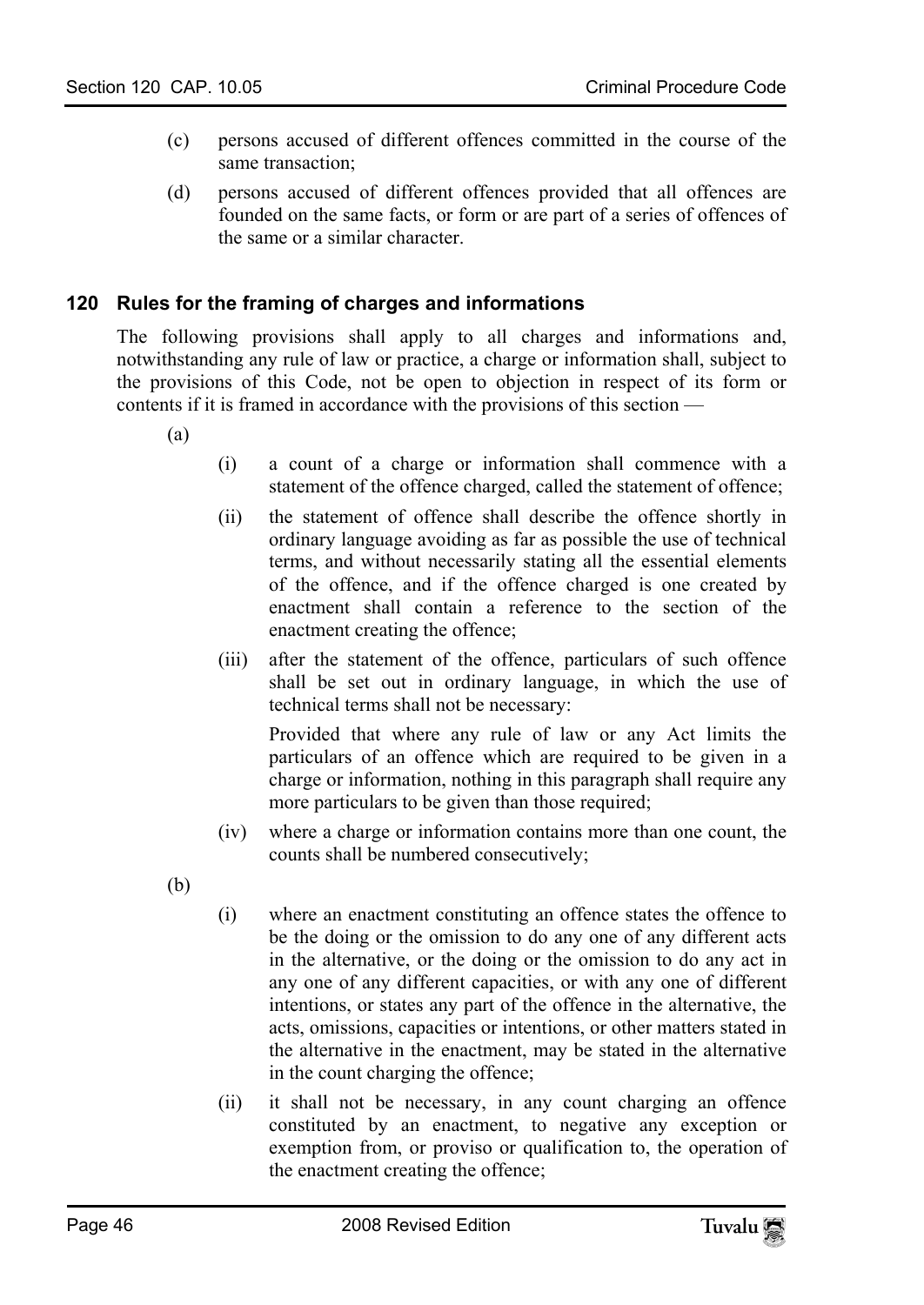- (c)
- (i) the description of property in a charge or information shall be in ordinary language, and such as to indicate with reasonable clearness the property referred to, and, if the property is so described, it shall not be necessary (except when required for the purpose of describing an offence depending on any special ownership of property or special value of property) to name the person to whom the property belongs or the value of the property;
- (ii) where the property is vested in more than one person, and the owners of the property are referred to in a charge or information, it shall be sufficient to describe the property as owned by one of those persons by name with others, and if the persons owning the property are a body of persons with a collective name, such as a joint stock company or "Inhabitants", "Trustees", "Commissioners", or "Club" or other such name, it shall be sufficient to use the collective name without naming any individual;
- (iii) property belonging to or provided for the use of any public establishment, service or department may be described as the property of Her Majesty the Queen;
- (iv) coin and bank notes may be described as money; and any allegation as to money, so far as regards the description of the property, shall be sustained by proof of any amount of coin or of any bank or currency note (although the particular species of coin of which such amount was composed or the particular nature of the bank or currency note, shall not be proved); and in cases of stealing, embezzling and defrauding by false pretences, by proof that the accused person dishonestly appropriated or obtained any coin or any bank or currency note, or any portion of the value thereof, although such coin or bank or currency note may have been delivered to him in order that some part of the value thereof should be returned to the party delivering the same or to any other person and such part shall have been returned accordingly;
- (d) the description or designation in a charge or information of the accused person, or of any other person to whom reference is made therein, shall be such as is reasonably sufficient to identify him, without necessarily stating his correct name, or his abode, style, degree, or occupation; and if, owing to the name of the person not being known, or for any other reason, it is impracticable to give such a description or designation, such description or designation shall be given as is reasonably practicable in the circumstances, or such person may be described as "a person unknown";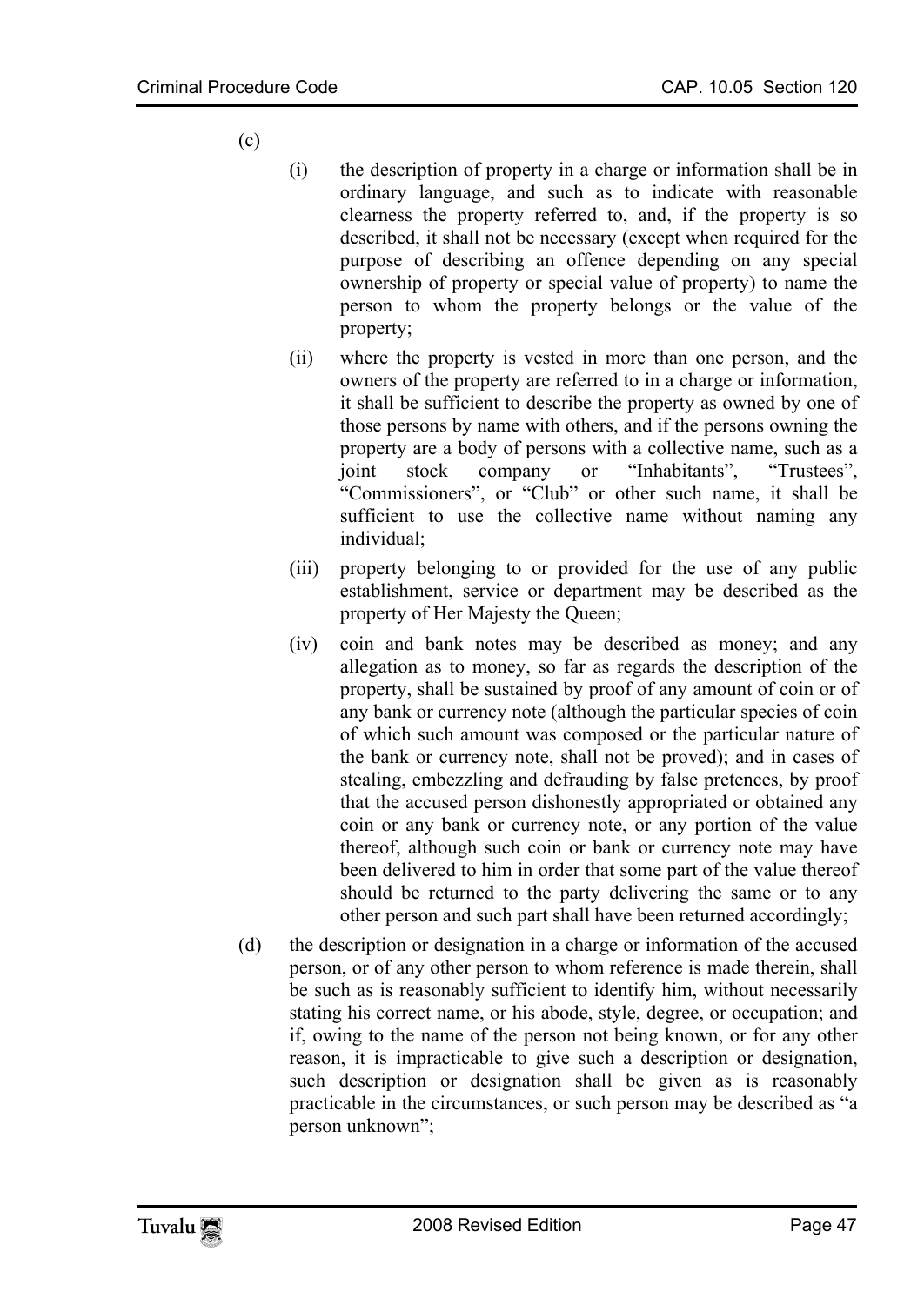- (e) where it is necessary to refer to any document or instrument in a charge or information, it shall be sufficient to describe it by any name or designation by which it is usually known, or by the purport thereof, without setting out any copy thereof;
- (f) subject to other provisions of this section, it shall be sufficient to describe any place, time, thing, matter, act or omission whatsoever to which it is necessary to refer in any charge or information in ordinary language in such a manner as to indicate with reasonable clearness the place, time, thing, matter, act or omission referred to;
- (g) it shall not be necessary in stating any intent to defraud, deceive or injure to state an intent to defraud, deceive or injure any particular person, where the enactment creating the offence does not make an intent to defraud, deceive or injure a particular person an essential ingredient of the offence;
- (h) where a previous conviction of an offence is charged in a charge or information, it shall be charged at the end of the charge or information by means of a statement that the accused person has been previously convicted of that offence at a certain time and place without stating the particulars of the offence;
- (i) figures and abbreviations may be used for expressing anything which is commonly expressed thereby;
- (j) when a person is charged with any offence under sections 252, 266 or 271 of the Penal Code**<sup>12</sup>** it shall be sufficient to specify the gross amount of property in respect of which the offence is alleged to have been committed and the dates between which the offence is alleged to have been committed without specifying particular times or exact dates.

# **121 Persons convicted or acquitted not to be tried again for the same offence**

A person who has been once tried by a court of competent jurisdiction for an offence and convicted or acquitted of such offence shall, while such conviction or acquittal has not been reversed or set aside, not be liable to be tried again on the same facts for the same offence.

# **122 Person may be tried again for separate offence**

A person convicted or acquitted of any offence may afterwards be tried for any other offence with which he might have been charged on the former trial under section 118(1).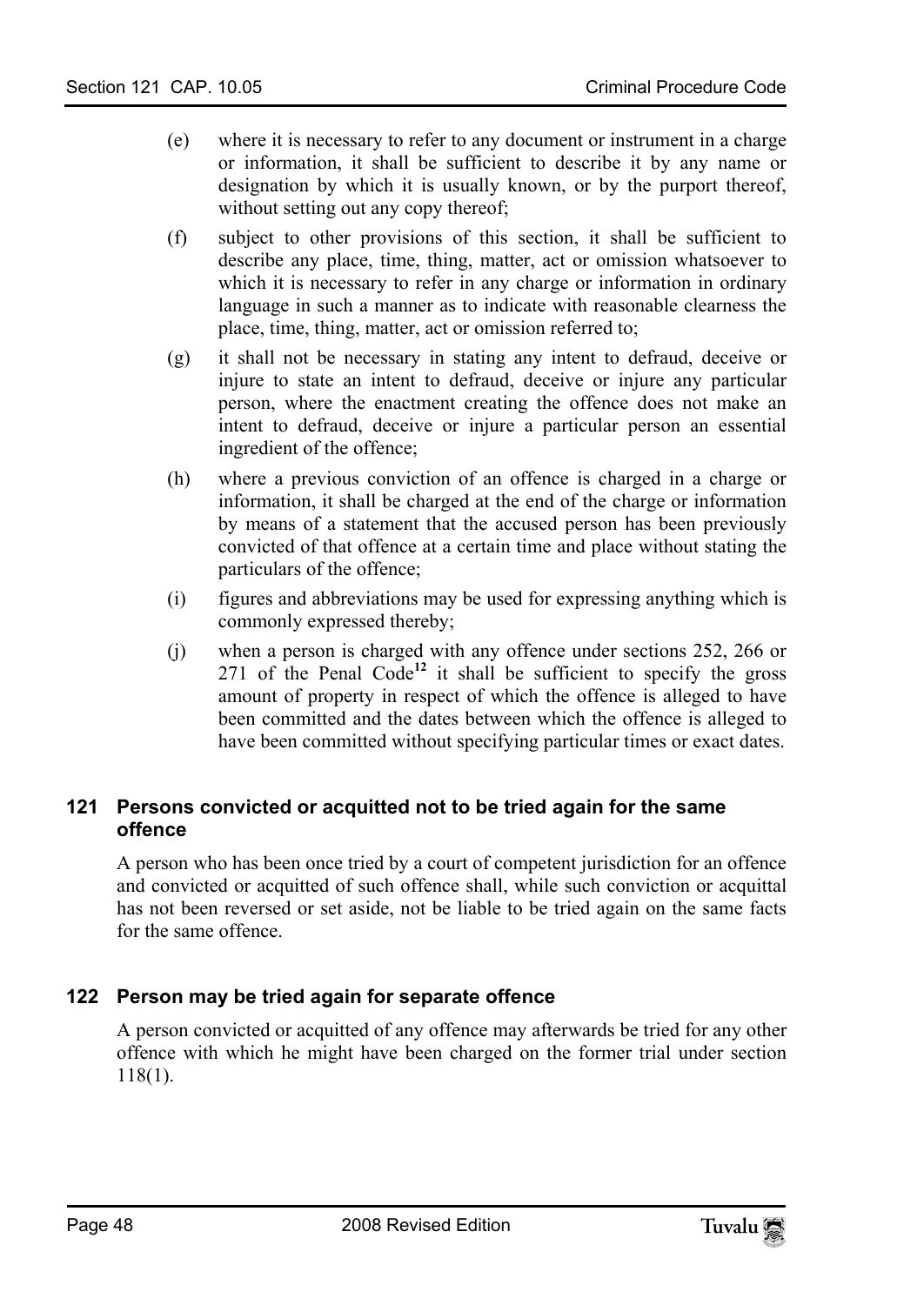#### **123 Consequences supervening or not known at time of former trial**

A person convicted or acquitted of any act causing consequences which together with such act constitute a different offence from that for which such person was convicted or acquitted may be afterwards tried for such last-mentioned offence, if the consequences had not happened or were not known to the court to have happened at the time when he was acquitted or convicted.

#### **124 Where original court was not competent to try subsequent charge**

Subject to the provisions of any other law for the time being in force, a person convicted or acquitted of any offence constituted by any acts may, notwithstanding such conviction or acquittal, be subsequently charged with and tried for any other offence constituted by the same acts which he may have committed, if the court by which he was first tried was not competent to try the offence with which he is subsequently charged.

#### **125 Previous conviction how proved**

- (1) In any inquiry, trial or other proceeding under this Code, a previous conviction may be proved, in addition to any other mode provided by any law for the time being in force —
	- (a) by an extract certified, under the hand of the officer having the custody of the records of the court in which such conviction was had, to be a copy of the sentence or order; or
	- (b) by a certificate signed by the officer in charge of the prison in which the punishment or any part thereof was inflicted, or by production of the warrant of commitment under which the punishment was suffered, together with, in each of such cases, evidence as to the identity of the accused person with the person so convicted.
- (2) A certificate in the form prescribed by the Minister given under the hand of an officer appointed by the Minister in that behalf, who shall have compared the fingerprints of an accused person with the fingerprints of a person previously convicted, shall be prima facie evidence of all facts therein set forth provided it is produced by the person who took the fingerprints of the accused.
- (3) A previous conviction in any place outside Tuvalu may be proved by the production of a certificate purporting to be given under the hand of a police officer in the country where the conviction was had, containing a copy of the sentence or order, and the fingerprints, or photographs of the fingerprints of the person so convicted, together with evidence that the fingerprints of the person so convicted, together with evidence that the fingerprints of the person so convicted are those of the accused person.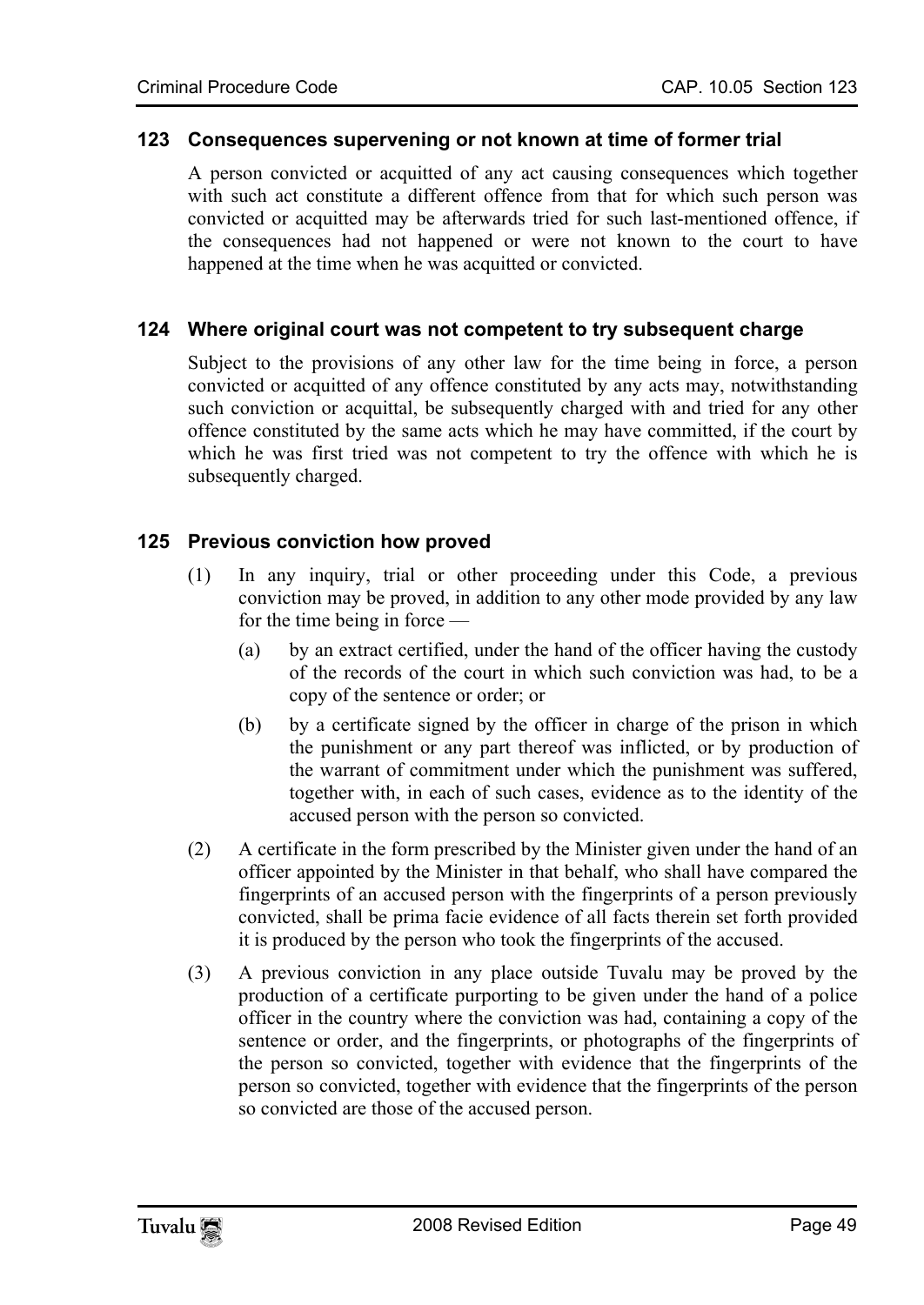Such a certificate as aforesaid shall be prima facie evidence of all facts therein set forth without proof that the officer purporting to sign it did in fact sign it and was empowered so to do.

## **126 Leave of Minister necessary for institution of proceedings against foreigners**

- (1) Proceedings for the trial of any person, who is not a citizen of Tuvalu, for an offence committed within Tuvalu waters, shall not be instituted in any court except with the leave of the Minister and upon his certificate that it is expedient that such proceedings should be instituted.
- (2) This section is subject to the following provisions
	- (a) proceedings before a magistrate's court previous to the committal of an accused person for trial or to the determination of the court that the offender is to be put upon his trial shall not be deemed proceedings for the trial of the offence committed by such offender for the purposes of the said leave and certificate under this section;
	- (b) it shall not be necessary to aver in any charge or information that the leave or certificate of the Minister required by this section has been given, and the fact of the same having been given shall be presumed unless disputed by the accused person at the trial; and the production of a document purporting to be signed by the Minister or of any transcript in official form of any cable, telegraphic or wireless message purporting to have been sent by the Minister and containing such leave and certificate shall be prima facie evidence for the purposes of this section of the leave and certificate required by this section;
	- (c) this section shall not prejudice or affect the trial of any act of piracy as defined by the Law of Nations.
- (3) The term "offence" as used in this section means an act, neglect or default of such a description as would, if committed in England, be punishable on indictment according to the law of England for the time being in force.

## **127 Summons for witness**

If it is made to appear on the statement of the complainant or of the defendant or otherwise that material evidence can be given or is in the possession of any person, it shall be lawful for a court having cognisance of any criminal cause or matter to issue a summons to such person requiring his attendance before such court or requiring him to bring and produce to such court for the purpose of evidence all documents and writings in his possession or power which may be specified or otherwise sufficiently described in the summons.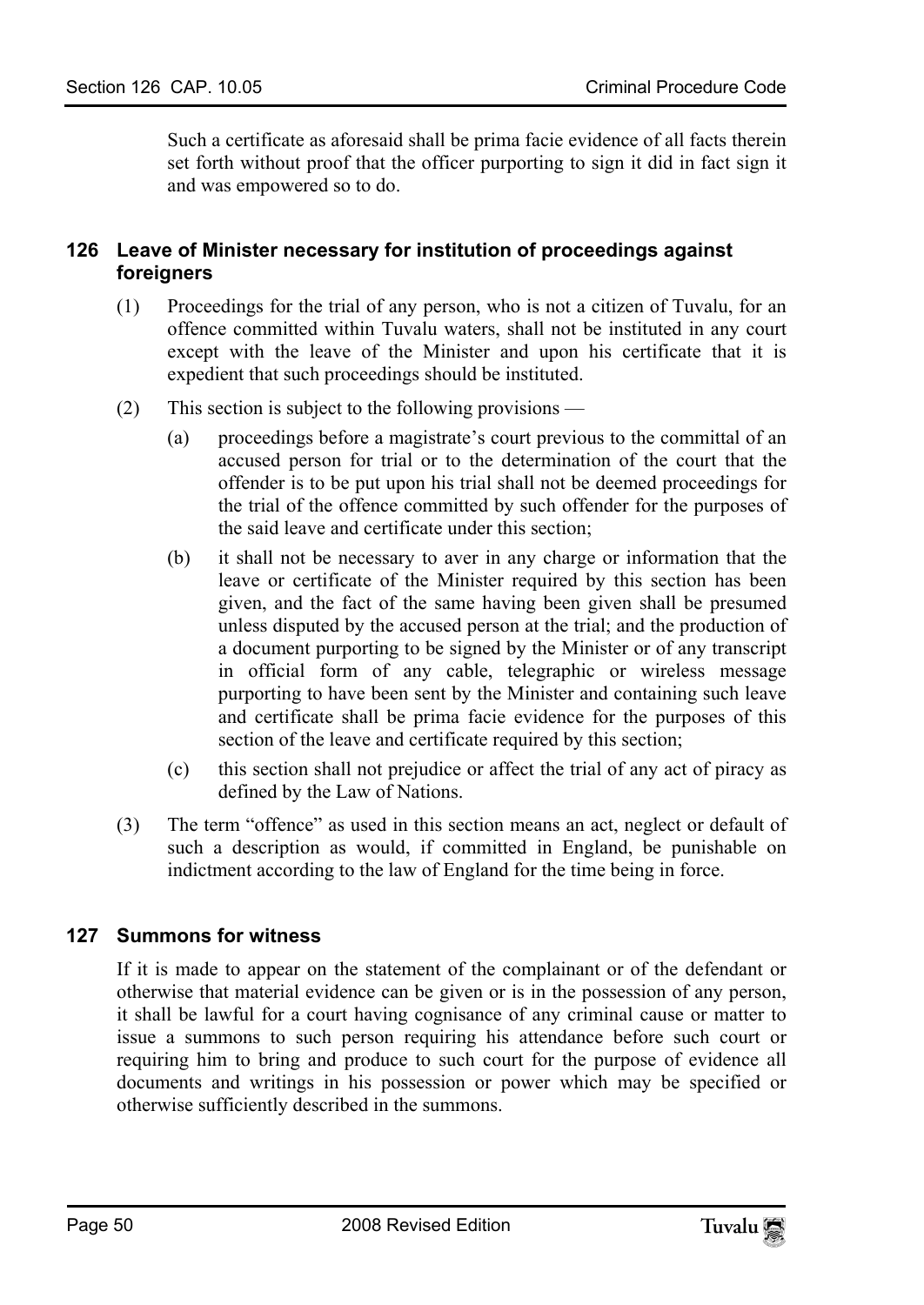#### **128 Warrant for witness who disobeys summons**

If, without sufficient excuse, a witness does not appear in obedience to the summons, the court, on proof of the proper service of the summons a reasonable time before, may issue a warrant to bring him before the court at such time and place as shall be therein specified.

#### **129 Warrant for witness in first instance**

If the court is satisfied by evidence on oath that such person will not attend unless compelled to do so, it may at once issue a warrant for the arrest and production of the witness before the court at a time and place to be therein specified.

#### **130 Mode of dealing with witness arrested under warrant**

When any witness is arrested under a warrant the court may, on his furnishing security by recognisance to the satisfaction of the court for his appearance at the hearing of the case, order him to be released from custody, or shall, on his failing to furnish such security, order him to be detained for production at such hearing.

## **131 Power of court to order prisoner to be brought up for examination**

- (1) Any court desirous of examining as a witness, in any case pending before it, any person confined in any prison may issue an order to the officer in charge of such prison requiring him to bring such prisoner in proper custody, at a time to be named in the order, before the court for examination.
- (2) The officer so in charge, on receipt of such order, shall act in accordance therewith and shall provide for the safe custody of the prisoner during his absence from the prison for the purpose aforesaid.

#### **132 Penalty for non-attendance of witness**

- (1) Any person summoned to attend as a witness who, without lawful excuse, fails to attend as required by the summons, or who, having attended, departs without having obtained the permission of the court, or fails to attend after adjournment of the court after being ordered to attend, shall be liable by order of the court to a fine not exceeding \$40.
- (2) Such fine may be levied by attachment and sale of any movable property belonging to such witness within the local limits of the jurisdiction of such court.
- (3) In default of recovery of the fine by attachment and sale the witness may, by order of the court, be imprisoned as a civil prisoner for a term of 15 days unless such fine is paid before the end of the said term.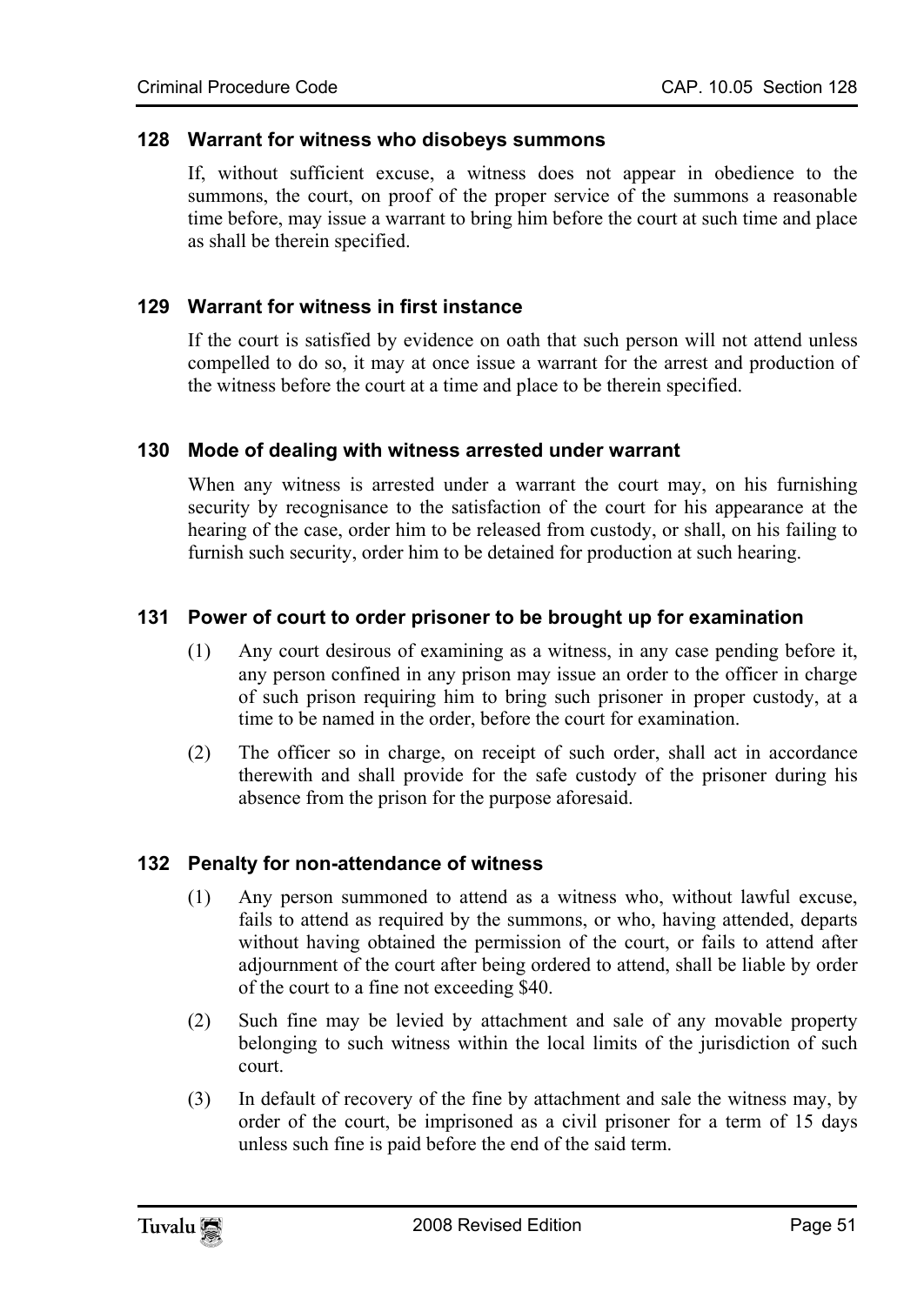(4) For good cause shown, the Senior Magistrate or the High Court may remit or reduce any fine imposed under this section by a magistrate's court.

## **133 Power to summon material witness, or examine person present**

Any court may, at any stage of any inquiry, trial or other proceeding under this Code, summon or call any person as a witness, or examine any person in attendance though not summoned as a witness, or recall and re-examine any person already examined, and the court shall summon and examine or recall and re-examine any such person if his evidence appears to it essential to the just decision of the case:

Provided that the prosecutor or the advocate of the prosecution or the defendant or his advocate shall have the right to cross-examine any such person, and the court shall adjourn the case for such time (if any) as it thinks necessary to enable such cross-examination to be adequately prepared, if, in its opinion, either party may be prejudiced by the calling of any such person as a witness.

## **134 Evidence to be given on oath**

Every witness in any criminal cause of matter shall be examined upon oath or affirmation, and the court before which any witness shall appear shall have full power and authority to administer the usual oath or affirmation:

Provided that the court may at any time, if it thinks it just and expedient (for reasons to be recorded in the proceedings), take without oath the evidence of any person declaring that the taking of any oath whatever is according to his religious belief unlawful, or who by reason of immature age or want of religious belief ought, not, in the opinion of the court, to be admitted to give evidence on oath; the fact of evidence having been so taken being also recorded in the proceedings.

## **135 Refractory witness**

- (1) Whenever any person, appearing either in obedience to a summons or by virtue of a warrant, or being present in court and being verbally required by the court to give evidence —
	- (a) refuses to be sworn; or
	- (b) having been sworn, refuses to answer any question put to him; or
	- (c) refuses or neglects to produce any document or thing which he is required to produce; or
	- (d) refuses to sign his deposition,

without in any such case offering any sufficient excuse for such refusal or neglect, the court may adjourn the case for any period not exceeding 8 days, and may in the meantime commit such person to prison, unless he sooner consents to do what is required of him.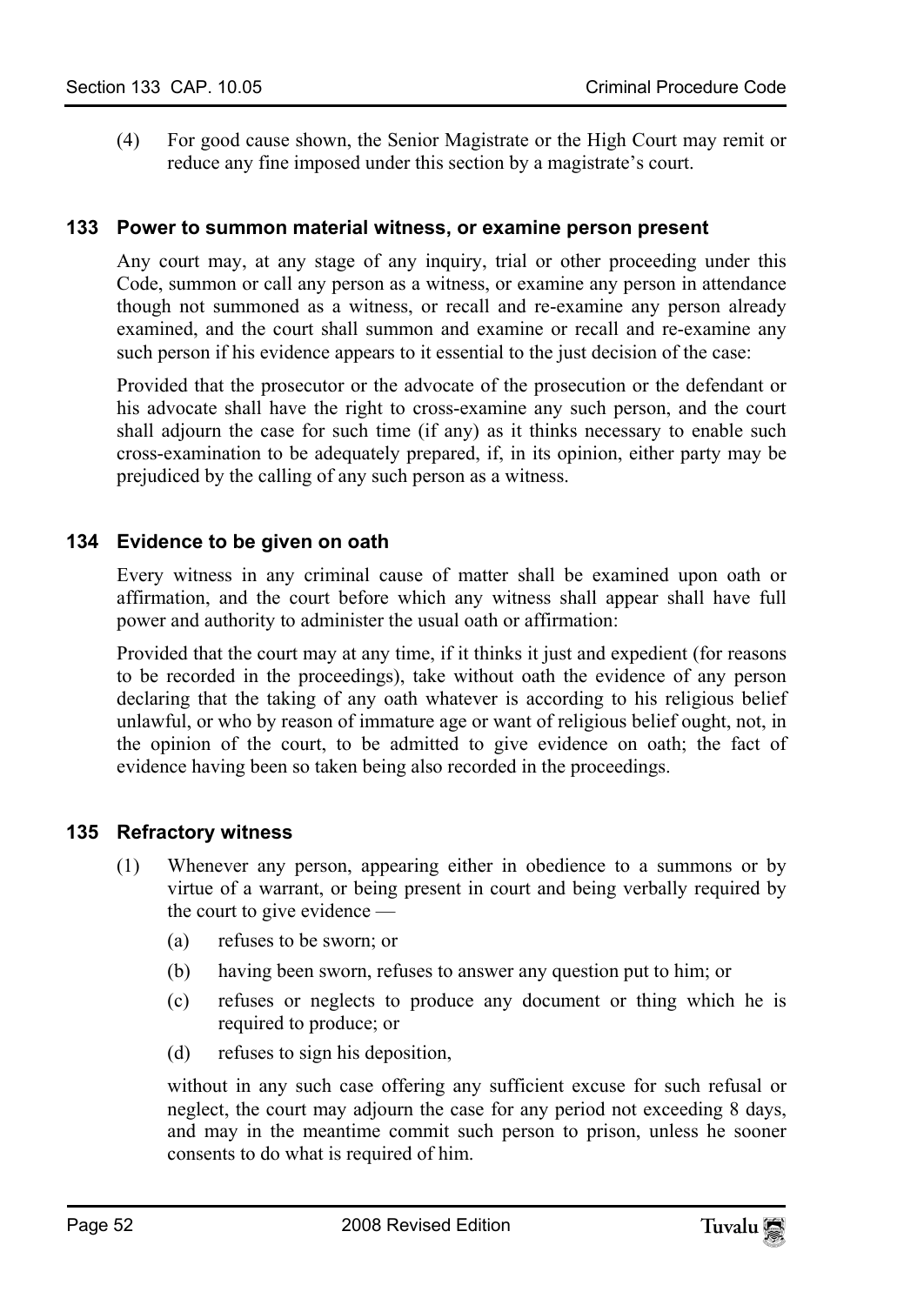- (2) If such person, upon being brought before the court at or before such adjourned hearing, again refuses to do what is required of him, the court may, if it sees fit, again adjourn the case and commit him for the like period, and so again from time to time until such person consents to do what is so required of him.
- (3) Nothing herein contained shall affect the liability of any such person to any other punishment or proceeding for refusing or neglecting to do what is so required of him, or shall prevent the court from disposing of the case in the meantime according to any other sufficient evidence taken before it.

## **136 Cases when wife or husband may be called without the consent of the accused**

In any inquiry or trial the wife or husband of the person charged shall be a competent witness for the prosecution or defence without the consent of such person —

- (a) in any case where the wife or husband of a person charged may, under any law in force for the time being, be called as a witness without the consent of such person;
- (b) in any case where a person is charged with an offence under Part XVI or section 163 of the Penal Code;
- (c) in any case where such person is charged in respect of an act or omission affecting the person or property of the wife or husband of such person or the children of either of them.

## **137 Issue of commission for examination of witness**

- (1) Whenever in the course of any proceeding under this Code the High Court or a magistrate is satisfied that the examination of a witness is necessary for the ends of justice, and that the attendance of such witness cannot be procured without an amount of delay, expense or inconvenience which, under the circumstances of the case, would be unreasonable, the High Court or magistrate may with the consent of the parties issue a commission to any magistrate, within the local limits of whose jurisdiction such witness resides, to take the evidence of such witness.
- (2) The magistrate to whom the commission is issued shall proceed to the place where the witness is or shall summon the witness before him, and shall take down his evidence in the same manner, and may for this purpose exercise the same powers, as in the case of a trial.

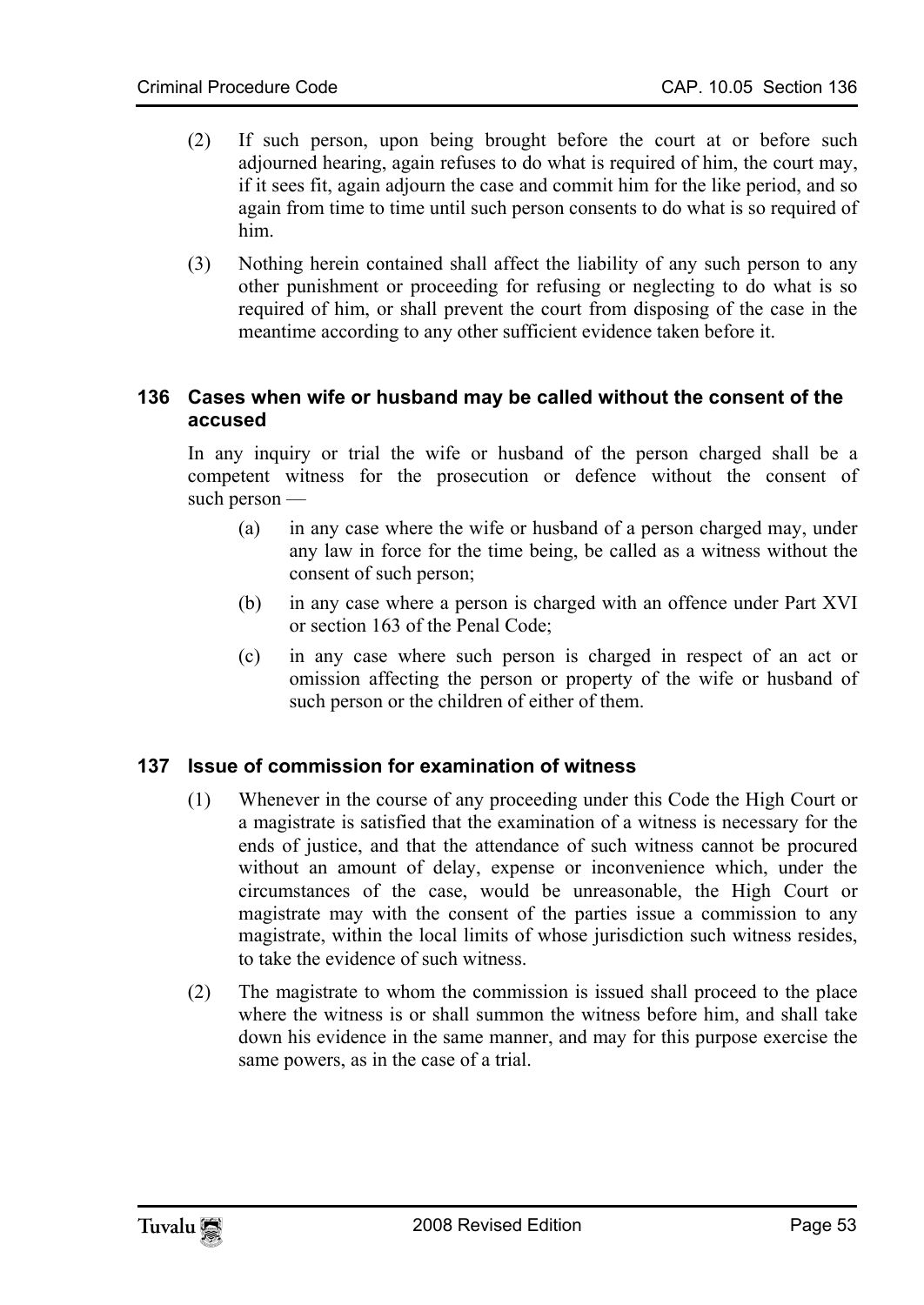#### **138 Parties may examine witnesses**

- (1) The parties to any proceeding under this Code in which a commission is issued may respectively forward any interrogatories in writing which the court or magistrate directing the commission may think relevant to the issue, and the magistrate to whom the commission is directed shall examine the witness upon such interrogatories.
- (2) Any such party may appear before such magistrate by advocate, or, if not in custody, in person, and may examine, cross-examine, and re-examine (as the case may be) the said witness.

## **139 Return of commission**

- (1) After any commission issued under section 137 has been duly executed it shall be returned, together with the deposition of the witness examined thereunder, to the High Court or to the magistrate (as the case may be), and the commission, the return thereto, and the deposition shall be open at all reasonable times to inspection of the parties, and may, subject to all just exceptions, be read in evidence in the case by either party, and shall form part of the record.
- (2) Any deposition so taken may also be received in evidence at any subsequent stage of the case before another court.

## **140 Adjournment of inquiry or trial**

In every case in which a commission is issued under section 137 the proceedings may be adjourned for a specified time reasonably sufficient for the execution and return of the commission.

## **141 Competency of accused and husband or wife as witnesses in criminal cases**

Every person charged with an offence and the wife or husband, as the case may be, of the person so charged shall be a competent witness for the defence at every stage of the proceedings, whether the person so charged is charged solely or jointly with any other person:

Provided —

- (a) a person so charged shall not be called as a witness in pursuance of this section except upon his own application;
- (b) the failure of any person charged with an offence, or of the wife or husband, as the case may be, of the person so charged, to give evidence shall not be made the subject of any comment by the prosecution;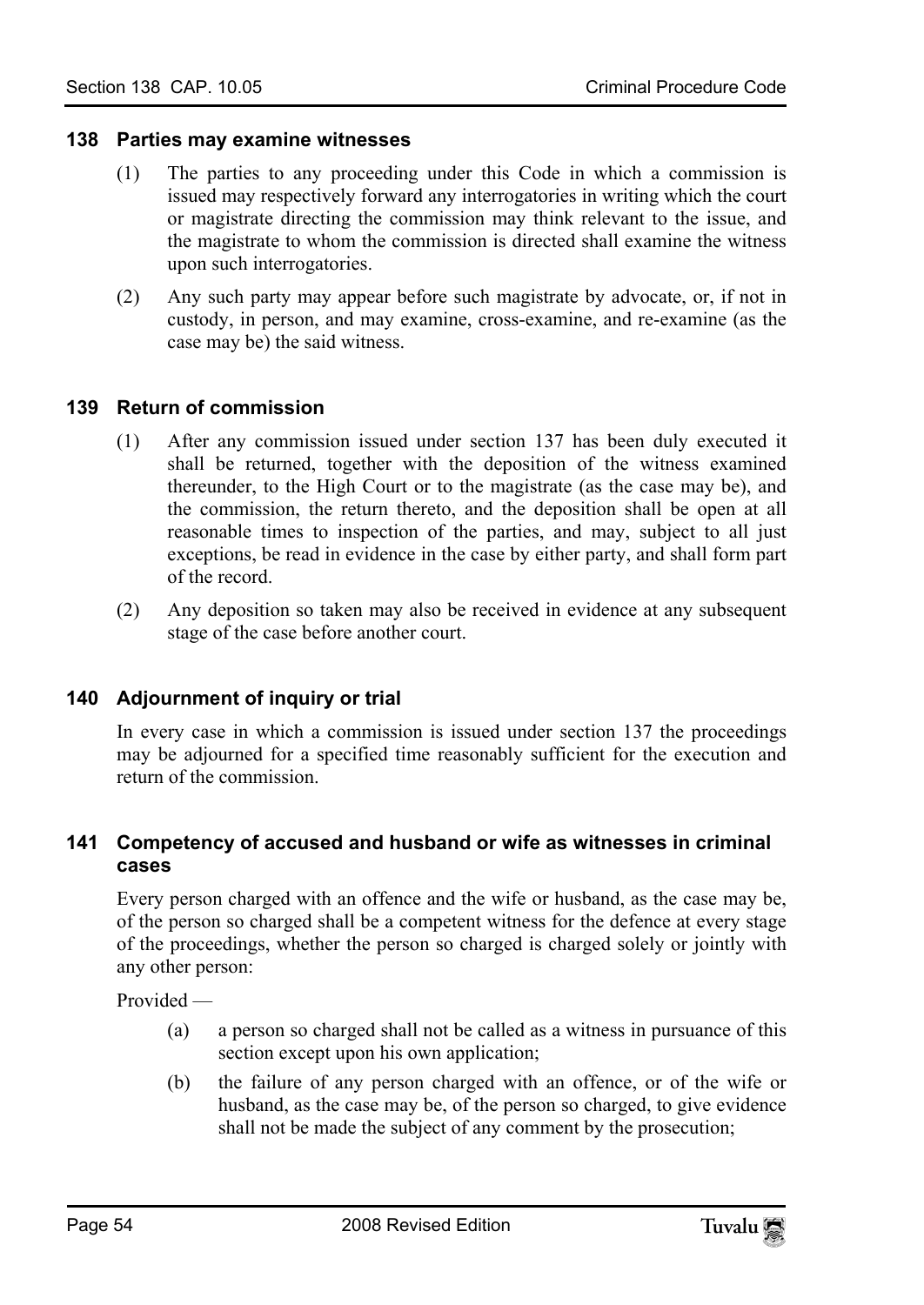- (c) the wife or husband of the person charged shall not, save as hereinbefore mentioned, be called as a witness except upon the application of the person so charged;
- (d) nothing in this section shall make a husband compellable to disclose any communication made to him by his wife during the marriage, or a wife compellable to disclose any communication made to her by her husband during the marriage;
- (e) a person charged and being a witness in pursuance of this section may be asked any question in cross-examination notwithstanding that it would tend to criminate him as to the offence charged;
- (f) a person charged and called as a witness in pursuance of this section shall not be asked, and if asked shall not be required to answer, any question tending to show that he has committed or been convicted of or been charged with any offence other than that wherewith he is then charged, or is of bad character, unless —
	- (i) the proof that he has committed or been convicted of such other offence is admissible evidence to show that he is guilty of the offence wherewith he is then charged; or
	- (ii) he has personally or by his advocate asked questions of the witness for the prosecution with a view to establishing his own good character, or has given evidence of his own good character, or the nature or conduct of the defence is such as to involve imputations on the character of the complainant or the witnesses for the prosecution; or
	- (iii) he has given evidence against any other person charged with the same offence;
- (g) every person called as a witness in pursuance of this section shall, unless otherwise ordered by the court, give his evidence from the witness box or other place from which the other witnesses have given their evidence; and
- (h) nothing in this section shall affect the provisions of section 213 or any right of the person charged to make a statement without being sworn.

## **142 Procedure where person charged is the only witness called**

Where the only witness to the facts of the case called by the defence is the person charged, he shall be called as a witness immediately after the close of the evidence for the prosecution.

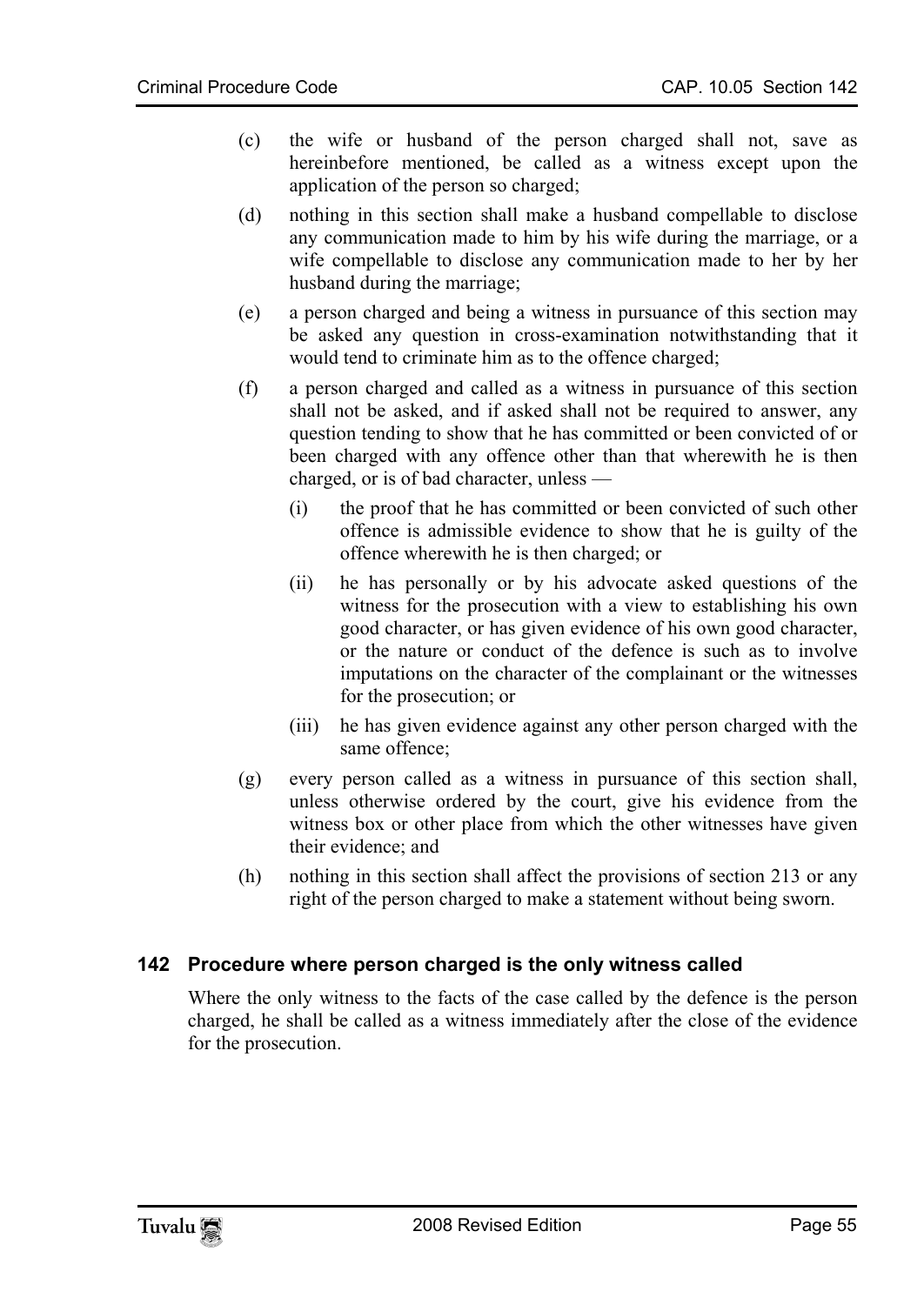## **143 Right of reply**

In cases where the right of reply depends upon the question whether evidence has been called for the defence, the fact that the person charged has been called as a witness shall not of itself confer on the prosecution the right of reply.

## **144 Inquiry by court as to state of accused's mind**

- (1) When in the course of a trial or preliminary investigation the court has reason to believe that the accused is of unsound mind so that he is incapable of making his defence, it shall inquire into the fact of such unsoundness.
- (2) If the court is of the opinion that the accused is of unsound mind so that he is incapable of making his defence, it shall postpone further proceedings in the case.
- (3) If the case is one in which bail may be taken, the court may release the accused person on sufficient security being given that he will be properly taken care of and prevented from doing injury to himself or to any other person, and for his appearance before the court or such officer as the court may appoint in that behalf.
- (4) If the case is one in which bail may not be taken, or if sufficient security is not given, the court shall report the case to the Minister, who, if satisfied by medical certificate, may order the accused to be confined in a mental health wing or other suitable place of custody, and the court shall issue a warrant in accordance with such order.

## **145 Defence of unsoundness of mind at preliminary investigation**

When the accused person appears to be of sound mind at the time of a preliminary investigation, the court, notwithstanding that it is alleged that, at the time when the act was committed in respect of which the accused person is charged, he was by reason of some disease of mind labouring under a defect of reason as to be incapable of knowing the nature and quality of the act or, if he did know it, that he did not know that it was contrary to law, shall proceed with the case and, if the accused person ought, in the opinion of the court, to be committed for trial on information, the court shall so commit him.

# **146 Defence of unsoundness of mind on trial**

(1) Where any act or omission is charged against any person as an offence, and it is given in evidence on the trial of such person for that offence that at the time when the act was done or omission made he was by reason of a disease of mind labouring under such defect of reason as to be incapable of knowing the nature and quality of the act, or, if he did know it that he did not know it was contrary to law, then if it appears to the court before which such person is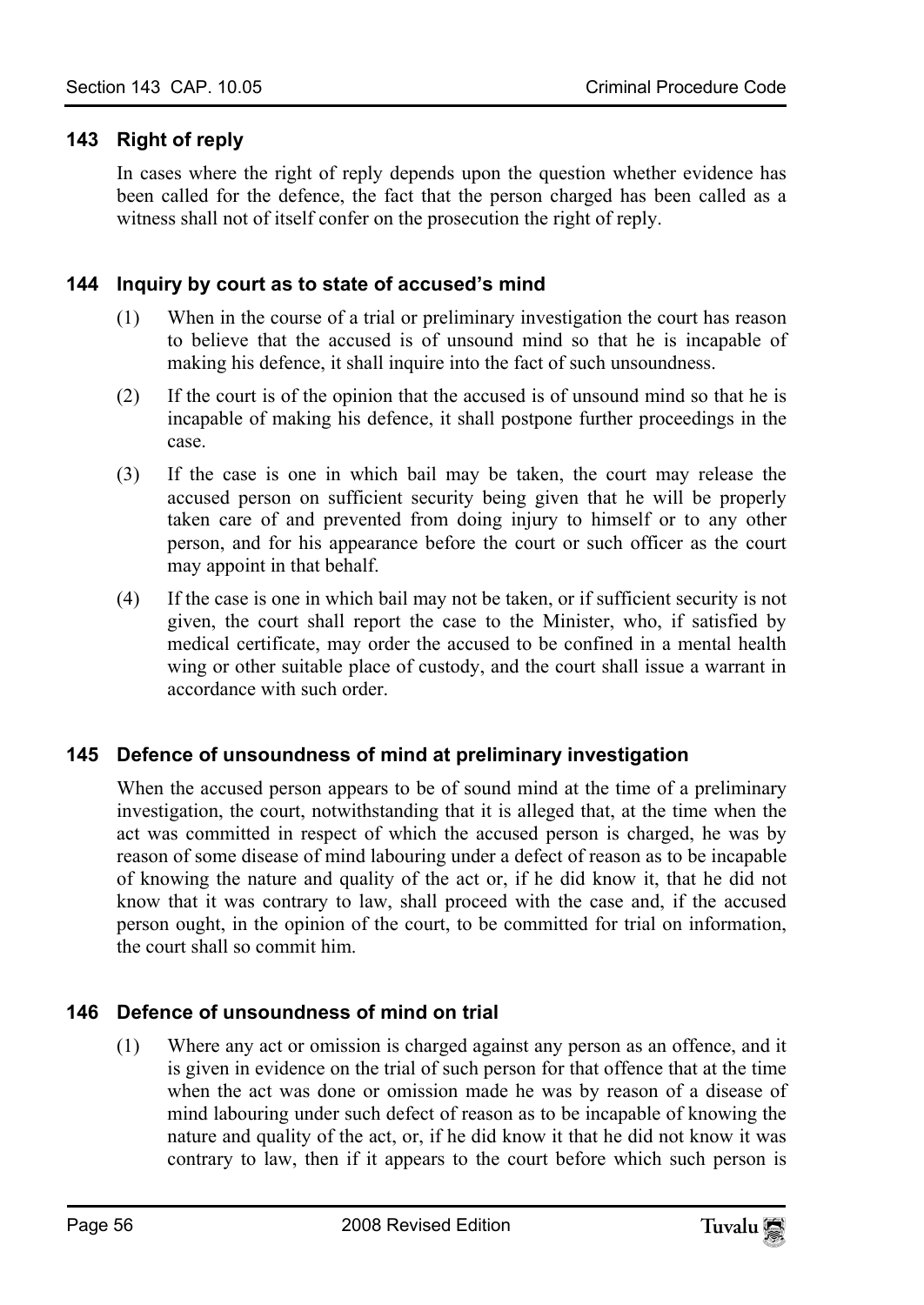tried that he did the act or made the omission charged but was incapable as aforesaid at the time when he did or made the same, the court shall make a special finding to the effect that the accused was guilty of the act or omission charged but was insane when he did the act or made the omission.

- (2) When such special finding is made the court shall report the case for the order of the Minister and shall meanwhile order the accused to be kept in custody as a criminal lunatic in such place and in such manner as the court shall direct.
- (3) The Minister may order such person to be confined in a mental health wing, prison or other suitable place of safe custody.

# **147 Resumption of trial or investigation**

Whenever any preliminary investigation or trial is postponed the court may at any time resume the preliminary investigation or trial and require the accused to appear or be brought before such court, when, if the court considers him capable of making his defence, the preliminary investigation or trial shall proceed, but if the court considers the accused to be still incapable of making his defence, it shall act as if the accused were brought before it for the first time.

## **148 Certificate of medical officer in charge of mental health wing as to sanity to be evidence**

If a person is confined in a mental health wing under the provisions of this Code and the medical officer in charge of such wing certifies that the accused person is capable of making his defence, such accused shall be taken before the court at such time as the court appoints to be dealt with according to law, and the certificate of such medical officer shall be receivable in evidence.

# **149 Mode of delivering judgment**

(1) The judgment in every trial in any criminal court in the exercise of its original jurisdiction shall be pronounced, or the substance of such judgment shall be explained, in open court either immediately after the termination of the trial or at some subsequent time of which notice shall be given to the parties and their advocates, if any:

Provided that the whole judgment shall be read out by the presiding judge or magistrate if he is requested so to do either by the prosecution or the defence.

(2) The accused person shall, if in custody, be required by the court to attend, or hear judgment delivered, except where the court has proceeded to the determination of the case in the absence of the accused under section 186, or where his personal attendance during the trial has been dispensed with and the sentence is one of fine only, or he is acquitted.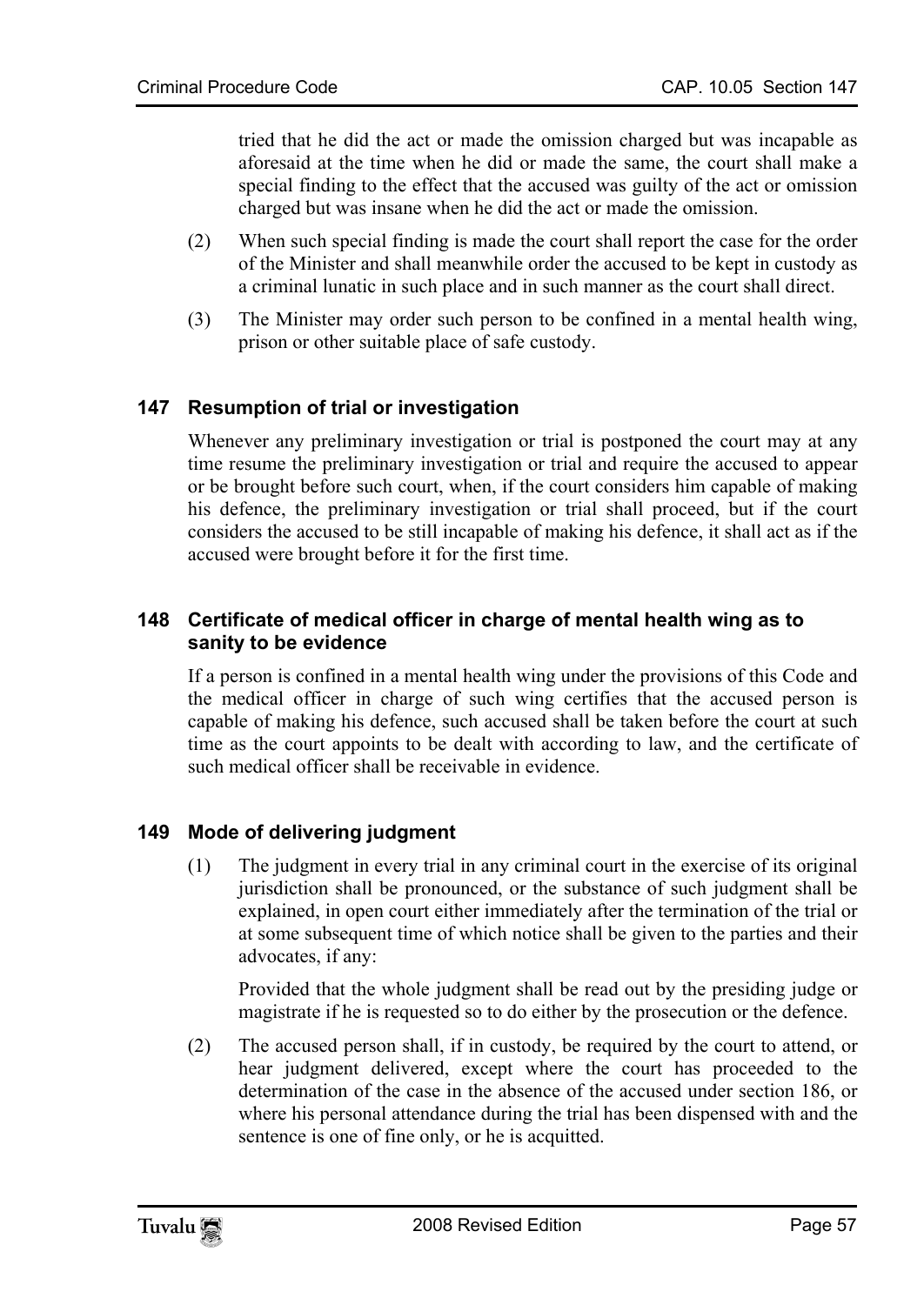(3) No judgment delivered by any court shall be deemed to be invalid by reason only of the absence of any party or his advocate on the day or from the place notified for the delivery thereof, or of any omission to serve, or defect in serving, on the parties or their advocates, or any of them, the notice of such day and place.

## **150 Contents of judgment**

(1) Every such judgment shall, except as otherwise expressly provided by this Code, be written by the presiding officer of the court in English, and shall contain the point or points for determination, the decision thereon and the reason for the decision, and shall be dated and signed by the presiding officer in open court at the time of pronouncing it:

Provided that where the accused person has admitted the truth of the charge and has been convicted, it shall be a sufficient compliance with the provisions of this subsection if the judgment contains only the finding and sentence or other final order and is signed and dated by the presiding officer at the time of pronouncing it.

- (2) In the case of a conviction the judgment shall specify the offence of which, and the section of the law under which, the accused person is convicted, and the punishment to which he is sentenced.
- (3) In the case of an acquittal the judgment shall state the offence of which the accused person is acquitted and shall direct that he be set at liberty.

# **151 Copy of judgment to be given to accused on application**

On the application of the accused person a copy of the judgment, or, when he so desires, a translation in his own language, if practicable, shall be given to him without delay; and such copy shall be given free of cost.

## **152 Costs against accused or against a private prosecutor**

(1) It shall be lawful for a judge or a magistrate to order any person convicted before him of an offence to pay to a private prosecutor such reasonable costs as to such judge or magistrate may seem fit, in addition to any other penalty imposed:

Provided that such costs shall not exceed \$100 in the case of the High Court or \$50 in the case of a magistrate's court.

(2) It shall be lawful for a judge or magistrate who acquits or discharges a person accused of an offence, if the prosecution for such offence was originally instituted on a summons or warrant issued on the application of a private prosecutor, to order such private prosecutor to pay to the accused such reasonable costs as to such judge or magistrate may seem fit: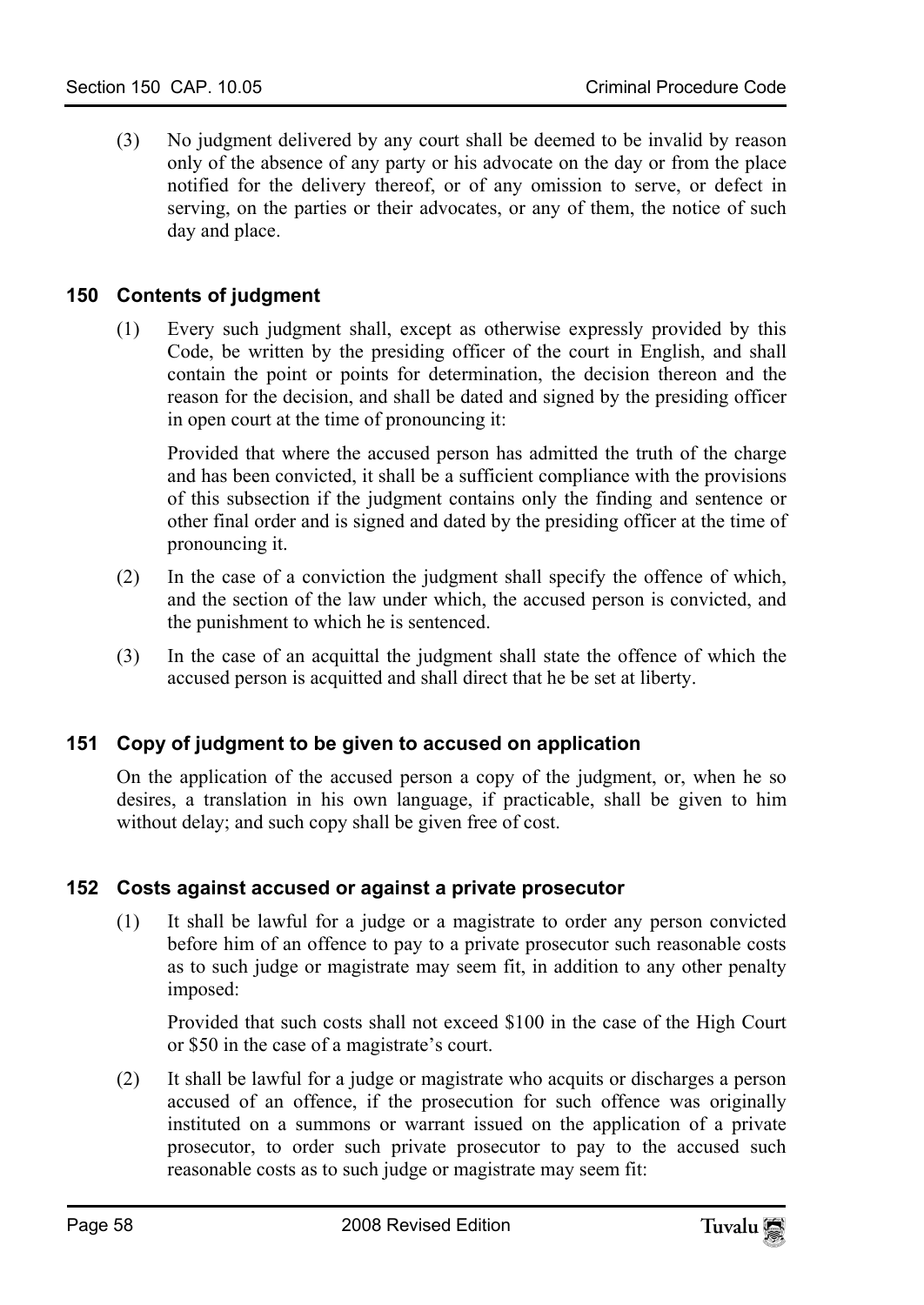Provided that such costs shall not exceed \$100 in the case of an acquittal or discharge by the High Court or \$50 in the case of an acquittal or discharge by a magistrate's court:

Provided further that no such order shall be made if the judge or magistrate considers that the private prosecutor had reasonable grounds for making his complaint.

(3) In this section "private prosecutor" means any prosecutor other than a public prosecutor.

## **153 Order to pay costs appealable**

An appeal shall lie from a magistrate's court to the Senior Magistrate's Court and from the Senior Magistrate's Court to the High Court from any order awarding costs; and the appellate court shall have power to give such costs of the appeal as it shall deem reasonable.

## **154 Compensation in case of frivolous or vexatious charge**

If on the dismissal of any case any court shall be of opinion that the charge was frivolous or vexatious, such court may order the complainant to pay to the accused person a reasonable sum as compensation for the trouble and expense to which such person may have been put by reason of such charge in addition to his costs.

## **155 Property found on accused person**

Where, upon the apprehension of a person charged with an offence, any property is taken from him, the court before which he is charged may order —

- (a) that the property or a part thereof be restored to the person who appears to the court to be entitled thereto, and, if he be the person charged, that it be restored either to him or to such other person as he may direct; or
- (b) that the property or a part thereof be applied to the payment of any fine or any costs or compensation directed to be paid by the person charged.

#### **156 Property stolen**

- (1) If any person guilty of any offence as is mentioned in Parts XXVII to XXXIV, both inclusive, of the Penal Code in stealing, taking, obtaining, extorting, converting, or disposing of, or in knowingly receiving any property, is prosecuted to conviction by or on behalf of the owner of such property, the property shall be restored to the owner or his representative.
- (2) In every case in this section referred to, the court before whom such offender is convicted shall have power to award writs of restitution for the said property or to order the restitution thereof in a summary manner: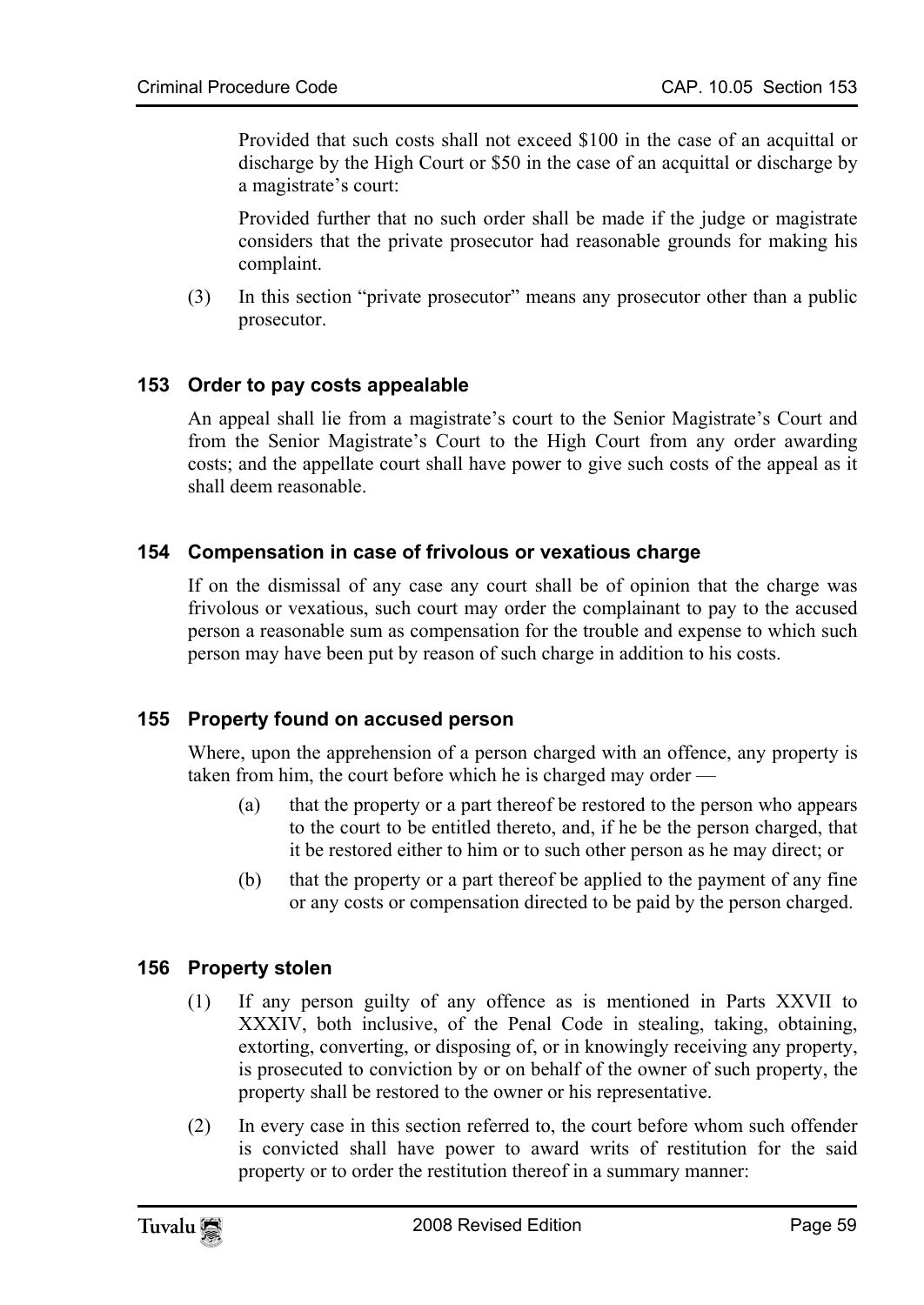Provided that nothing in this section shall apply to the case of any valuable security which has been in good faith paid or discharged by some person liable to the payment thereof, or, being a negotiable instrument, has been in good faith taken or received by transfer or delivery by some person for a just and valuable consideration without any notice or without reasonable cause to suspect that the same has been stolen.

- (3) On the restitution of any stolen property if it appears to the court by the evidence that the offender has sold the stolen property to any person, that such person has had no knowledge that the same was stolen, and that any moneys have been taken from the offender on his apprehension, the court may, on the application of such purchaser, order that out of such moneys a sum, not exceeding the amount of the proceeds of such sale, be delivered to the said purchaser.
- (4) The operation of any order under this section shall (unless the court before which the conviction takes place direct to the contrary in any case in which the title to the property is not in dispute) be suspended —
	- (a) in any case until the time for appeal has elapsed; and
	- (b) in a case where an appeal is lodged, until the determination of the appeal,

and in cases where the operation of any such order is suspended until the determination of the appeal, the order shall not take effect as to the property in question if the conviction is quashed on appeal; and the Chief Justice or the Senior Magistrate may give directions for securing the safe custody of any property pending the suspension of the operation of any such order.

(5) Any person aggrieved by an order made under this section in any court other than the Senior Magistrate's Court may appeal to that court, or, if the order was made by the Senior Magistrate's Court, may appeal to the High Court, and upon the hearing of such appeal the court may by order annul or vary any order made on a trial for the restitution of any property to any person, although the conviction is not quashed; and the order, if annulled, shall not take effect, and, if varied, shall take effect as so varied.

# **157 When offence proved is included in offence charged**

- (1) When a person is charged with an offence consisting of several particulars, a combination of some only of which constitutes a complete lesser offence, and such combination is proved but the remaining particulars are not proved, he may be convicted of the lesser offence although he was not charged with it.
- (2) When a person is charged with an offence and facts are proved which reduce it to a lesser offence, he may be convicted of the lesser offence although he was not charged with it.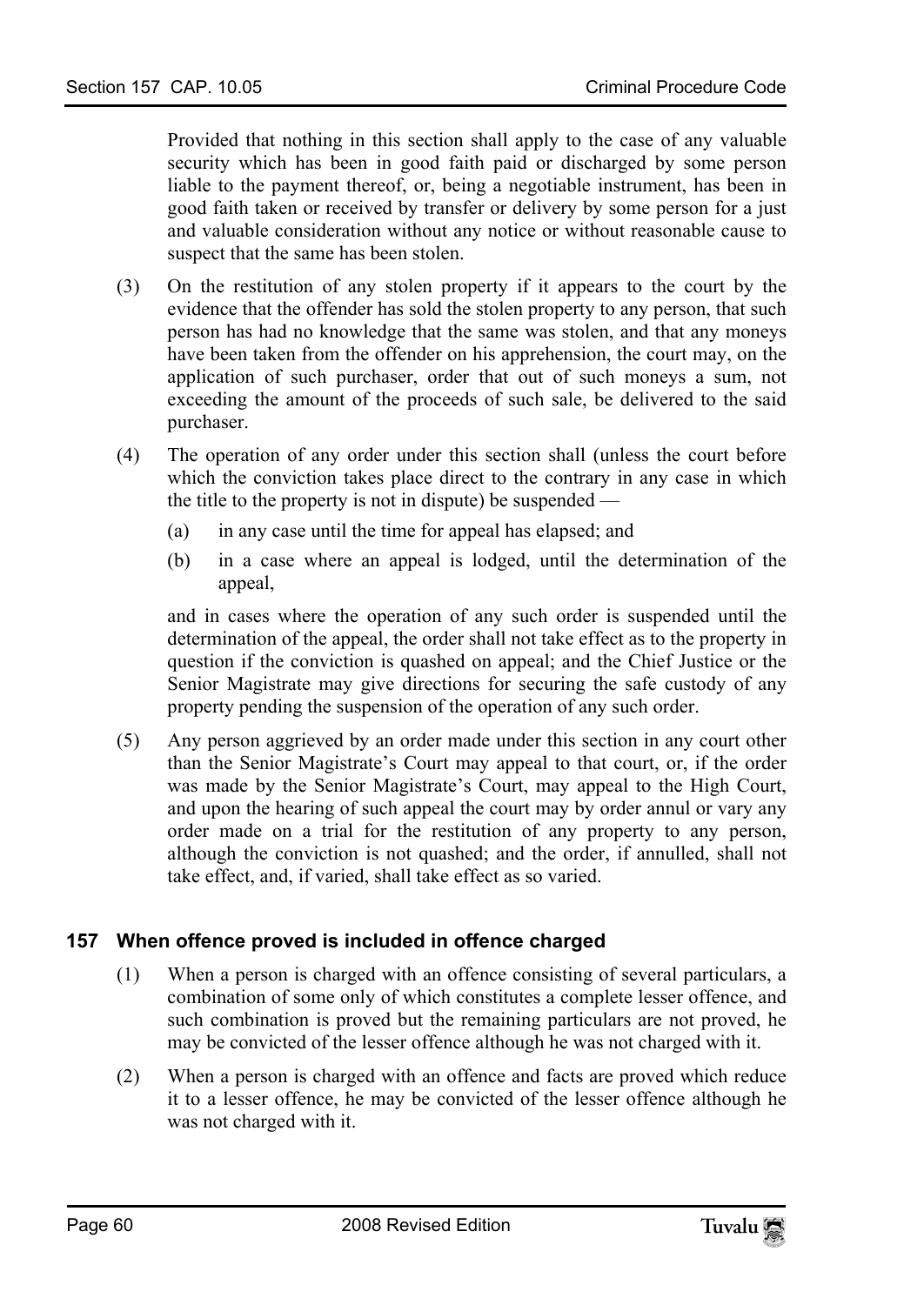#### **158 Persons charged with any offence may be convicted of attempt**

When a person is charged with an offence, he may be convicted of having attempted to commit that offence, although he was not charged with the attempt.

## **159 Woman charged with murder of child may be convicted of infanticide**

When a woman is charged with the murder of her child, being a child under the age of 12 months, and the court is of opinion that she by any wilful act or omission caused its death but at the time of the act of omission she had not fully recovered from the effect of giving birth to such child and that by reason thereof or by reason of the effect of lactation consequent upon the birth of the child, the balance of her mind was then disturbed, she may, notwithstanding that the circumstances were such that but for the provisions of section 199 of the Penal Code she might be convicted of murder, be convicted of the offence of infanticide although she was not charged with it.

## **160 Person charged with murder or manslaughter of any child or with infanticide or with an offence relating to the procuring of an abortion**

When a person is charged with murder or manslaughter of any child or with infanticide, or with an offence under section 150 or 151 of the Penal Code (relating to the procuring of abortion), and the court is of the opinion that he is not guilty of murder, manslaughter or infanticide or of an offence under section 150 or 151 of the Penal Code, but that he is guilty of the offence of killing an unborn child, he may be convicted of that offence although he was not charged with it.

## **161 Person charged with killing an unborn child may be convicted for another offence**

When a person is charged with killing an unborn child and the court is of the opinion that he is not guilty of that offence but that he is guilty of an offence under one of the sections 150 or 151 of the Penal Code, he may be convicted of that offence although he was not charged with it.

## **162 Person charged with murder or infanticide or killing an unborn child may be convicted of concealment of birth**

When a person is charged with the murder or infanticide of any child or with killing an unborn child and the court is of opinion that he is not guilty of any of the said offences, and, if it appears in evidence that the child had recently been born and that such person did, by some secret disposition of the dead body of the child, endeavour to conceal the birth of that child, he may be convicted of the offence of endeavouring to conceal the birth of that child although he was not charged with it.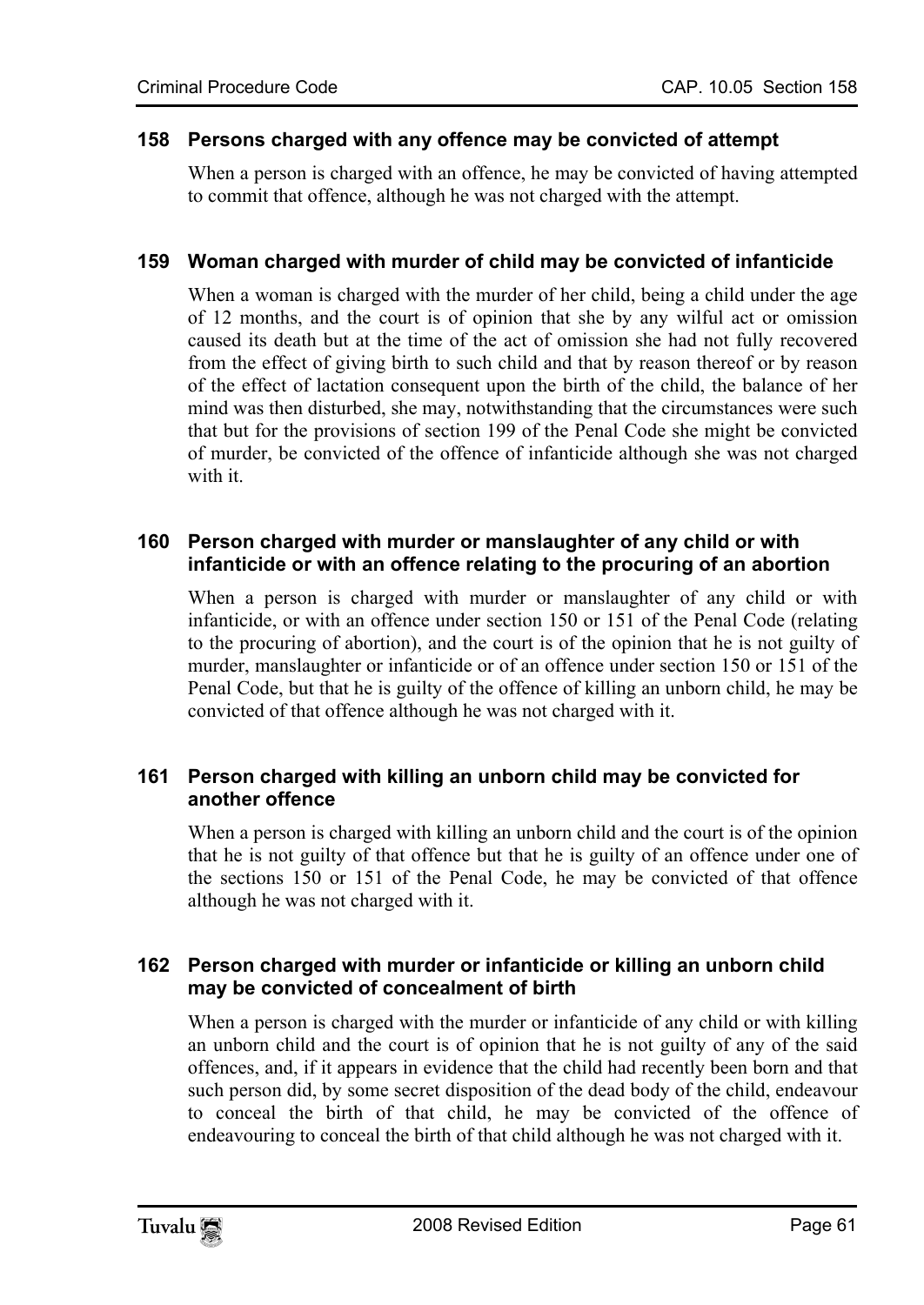## **163 Person charged with manslaughter in connection with the driving of a motor vehicle may be convicted of offences under the Traffic Act**

When a person is charged with manslaughter in connection with the driving of a motor vehicle by him and the court is of the opinion that he is not guilty of that offence, but that he is guilty of an offence under section 24 or section 25 of the Traffic Act, he may be convicted of that offence although he was not charged with it.

## **164 Person charged with rape may be convicted of another offence**

When a person is charged with rape and the court is of the opinion that he is not guilty of that offence, but that he is guilty of an offence under one of the sections 133(1), 134, 135, 137 and 156 of the Penal Code, he may be convicted of that offence although he was not charged with it.

## **165 Person charged with incest may be convicted of unlawful carnal knowledge**

When a person is charged with an offence under section 156 of the Penal Code and the court is of opinion that he is not guilty of that offence but that he is guilty of an offence under one of the sections 134 and 135 of the Penal Code, he may be convicted of that offence although he was not charged with it.

# **166 Person charged with defilement of a girl under 15 years of age may be convicted of another offence**

When a person is charged with the defilement of a girl under the age of 15 years and the court is of opinion that he is not guilty of that offence but that he is guilty of an offence under one of the sections 133(1), 134 and 137 of the Penal Code, he may be convicted of that offence although he was not charged with it.

## **167 Person charged with defilement of a girl under 13 years of age may be convicted of another offence**

When a person is charged with the defilement of a girl under the age of 13 years and the court is of opinion that he is not guilty of that offence but that he is guilty of an offence under one of the sections 133(1), 135 and 137 of the Penal Code, he may be convicted of that offence although he was not charged with it.

## **168 Person charged with burglary, etc., may be convicted of kindred offence**

When a person is charged with any offence mentioned in Part XXXI of the Penal Code and the court is of the opinion that he is not guilty of that offence but that he is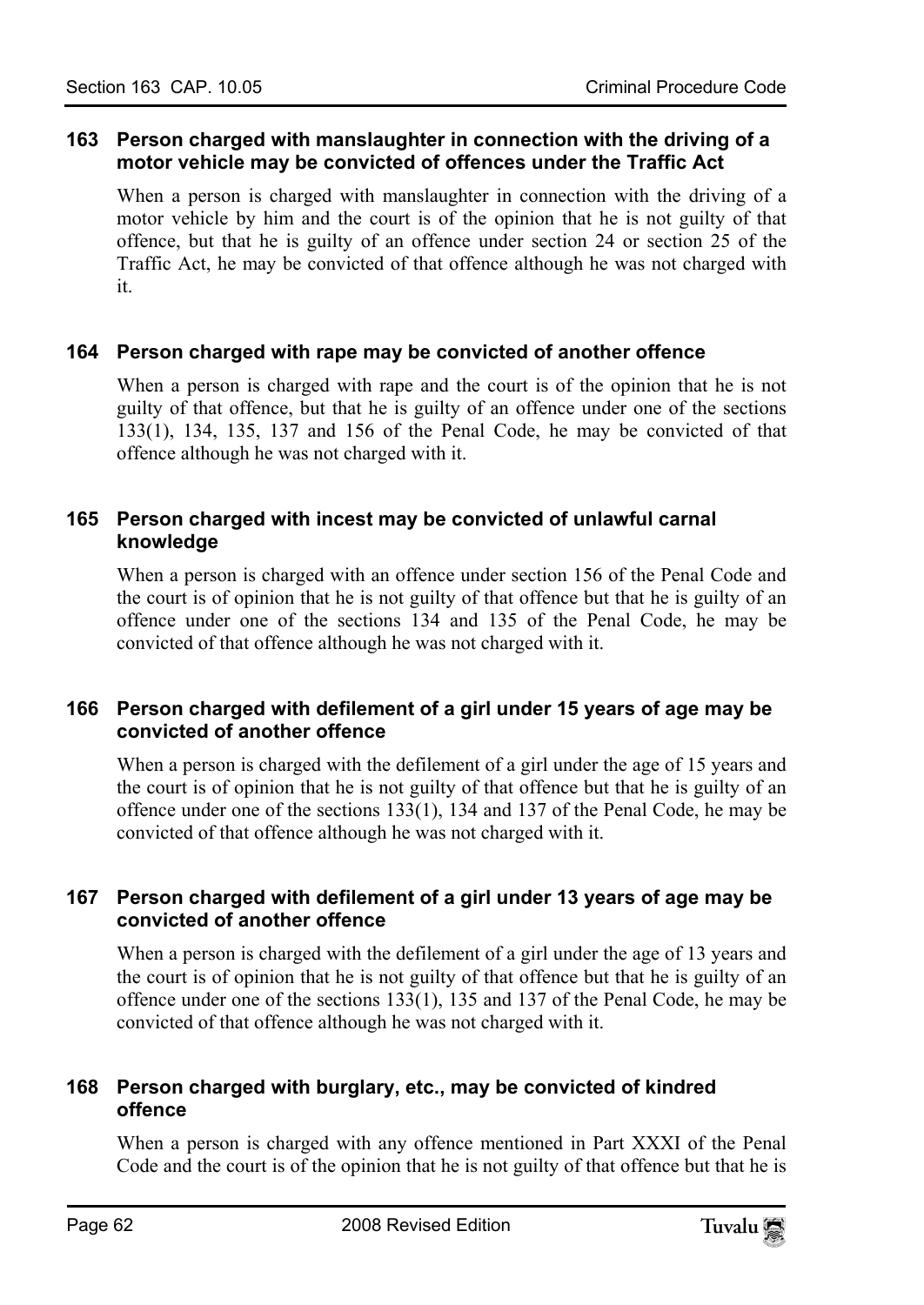guilty of any other offence mentioned in the said Part, he may be convicted of that other offence although he was not charged with it.

## **169 Person charged with stealing may be convicted of receiving, embezzling, obtaining by false pretences or of possessing or conveying stolen property**

When a person is charged with stealing anything and —

- (a) it is proved that he received the thing knowing the same to have been stolen, he may be convicted of the offence of receiving although he was not charged with it;
- (b) it is proved that he committed an offence against section 266 of the Penal Code (relating to embezzlement), he may be convicted of embezzlement although he was not charged with it;
- (c) it is proved that he obtained the thing in any such manner as would amount, under the provisions of the Penal Code or of any other law for the time being in force, to obtaining it by false pretences with intent to defraud, he may be convicted of the offence of obtaining it by false pretences although he was not charged with it.

# **170 Person charged with obtaining by false pretences may be convicted of stealing**

When a person is charged with obtaining anything capable of being stolen by false pretences with intent to defraud, and it is proved that he stole the thing, he may be convicted of the offence of stealing although he was not charged with it.

## **171 Person charged with robbery may be convicted of assault with intent to rob**

When a person is charged with robbery, and it is proved that he committed an assault with intent to rob, he may be convicted of that offence although he was not charged with it.

# **172 Person charged with embezzlement may be convicted of stealing**

When a person is charged with any offence against section 266 of the Penal Code (relating to embezzlement), and it is proved that he stole the property in question, he may be convicted of the offence of stealing although he was not charged with it.

# **173 Construction of sections 157 to 172, both inclusive**

The provisions of sections 157 to 172, both inclusive, shall be construed as in addition to, and not in derogation of, the provisions of any other Act and the other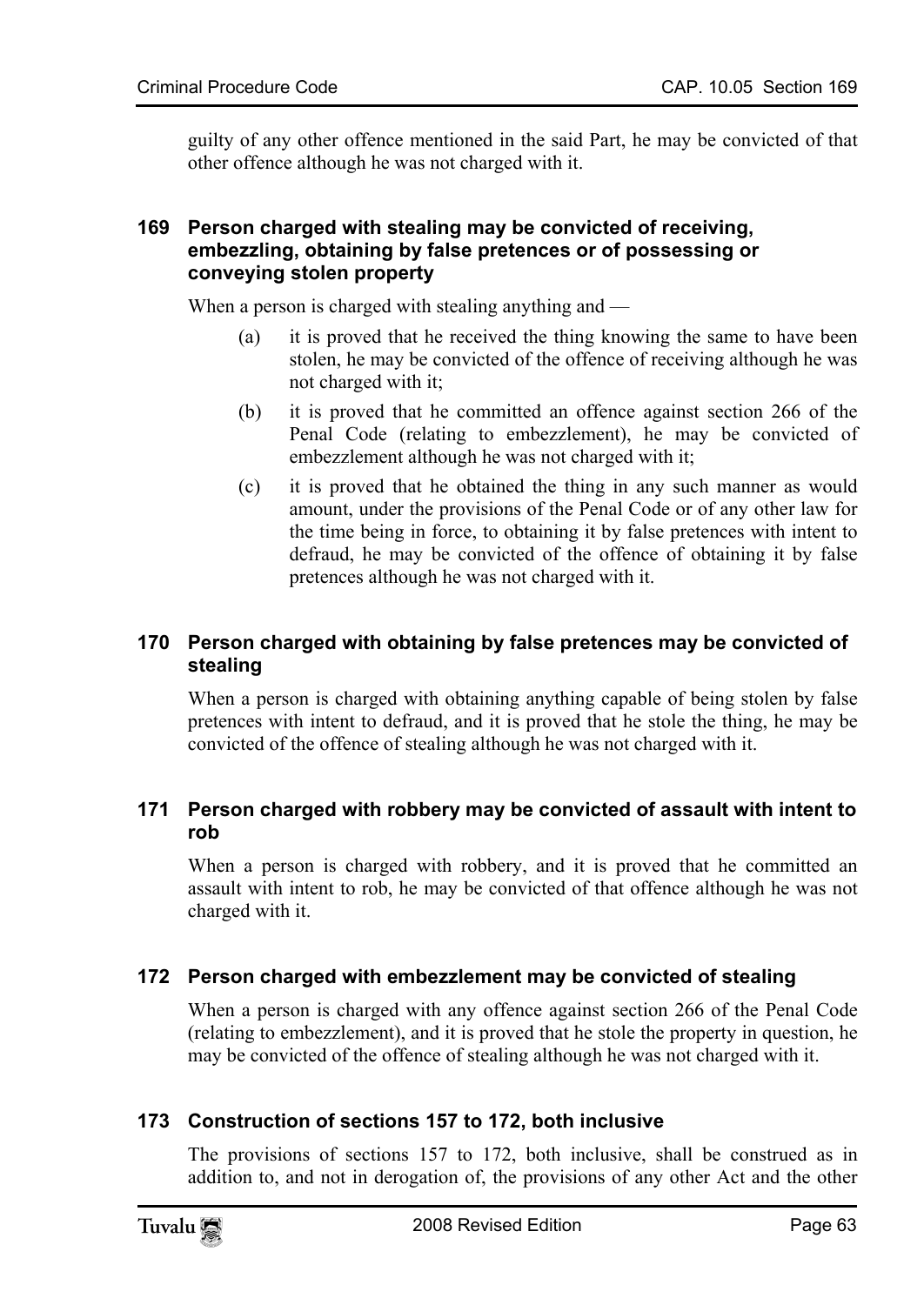provisions of this Code, and the provisions of sections 158 to 172, both inclusive, shall be construed as being without prejudice to the generality of the provisions of section 157.

## **174 Person charged with jointly receiving property may be convicted on proof that property was received separately**

When any 2 or more persons are charged with jointly receiving any property knowing the same to have been stolen, and it is proved that 1 or more of such persons separately received any part of such property, such of the persons may be convicted as are proved to have received any part of such property.

## **175 Person charged with misdemeanour not to be acquitted if felony proved, unless court so directs**

If on any trial for misdemeanour the facts proved in evidence amount to a felony, the accused shall not be therefore acquitted of such misdemeanour, and no person tried for such misdemeanour shall be liable afterwards to be prosecuted for felony on the same facts, unless the court shall think fit, in its discretion, to refrain from giving a verdict and to direct such person to be prosecuted for felony, whereupon such person may be dealt with as if not previously put on trial for misdemeanour.

# **176 Accused may be defended by an advocate or other person**

Any person accused of an offence before any criminal court, or against whom proceedings are instituted under this Code in any such court, may be defended by an advocate or, with the leave of the court, by any person.

## **177 Appointment of assessors**

(1) Before proceeding to hear a case the court may appoint as assessors 2 or 3 persons whom it considers suitable to assist the court:

Provided that the accused person or the advocate or other person defending him may object to the appointment of a person as an assessor in which case that person shall not be so appointed.

(2) The validity of any proceedings shall not be affected by the absence therefrom at any stage of 1 or more or all of the assessors appointed under subsection (1).

## **178 Decision when assessors have been appointed**

(1) When in a case tried with assessors the case on both sides is closed the judge or magistrate may in his discretion sum up the evidence for the prosecution and the defence and shall require each of the assessors present to state his

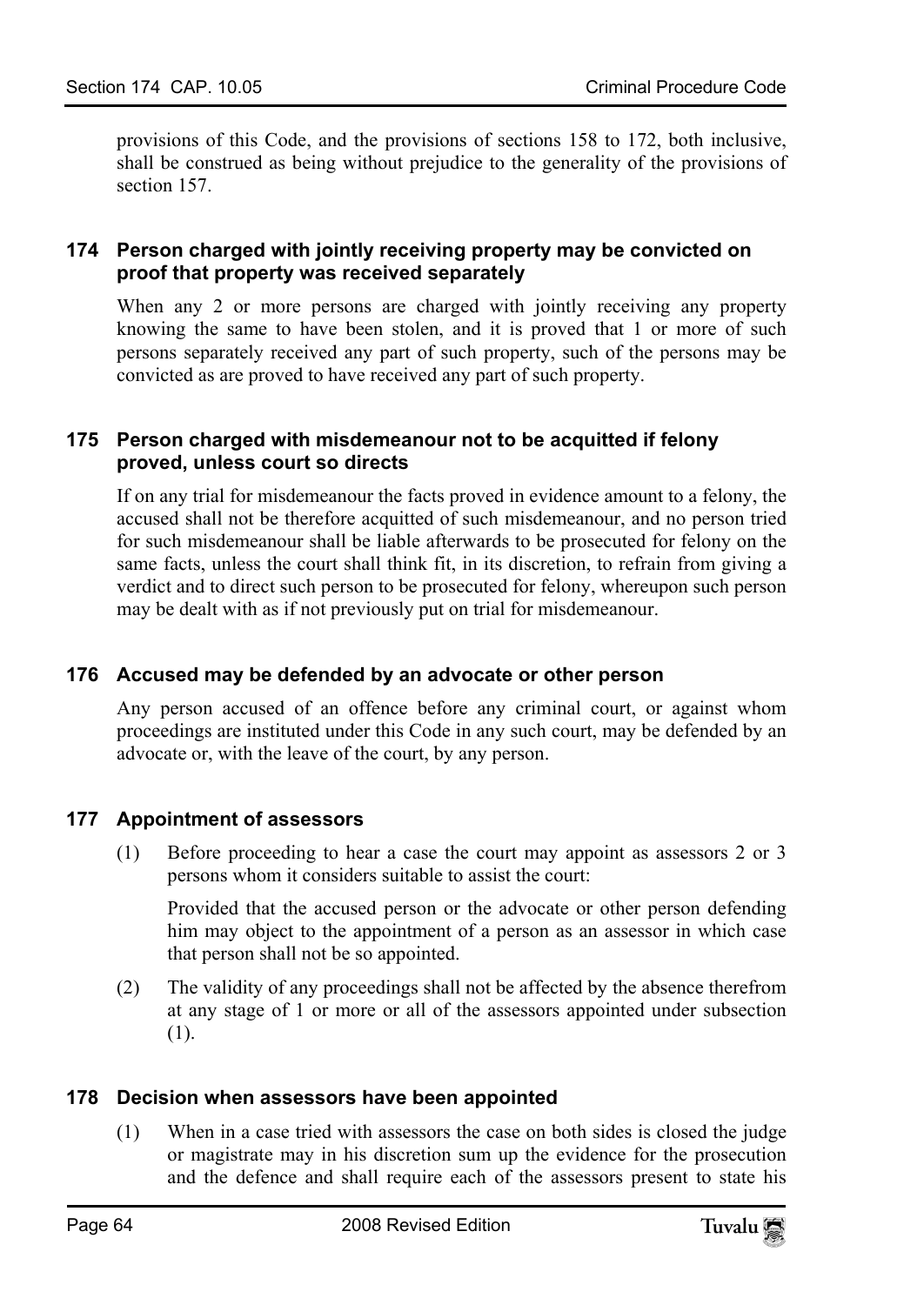opinion orally on all matters on which that opinion is asked and shall record that opinion.

- (2) The judge or magistrate having recorded the opinion of each of the assessors under subsection (1) shall then give judgment but in doing so shall not be bound to conform to any opinion which may have been expressed by an assessor and the decision on every matter on which an opinion may have been so expressed shall be vested exclusively in the judge or magistrate.
- (3) The assessors or any of them may retire to consider their opinions if they so wish and may during any such retirement or at any time during the trial consult with one another.

# **PART V - MODE OF TAKING AND RECORDING EVIDENCE IN INQUIRIES AND TRIALS**

## **179 Evidence to be taken in presence of accused**

Except as otherwise expressly provided, all evidence taken in any inquiry or trial under this Code shall be taken in the presence of the accused, or, when his personal attendance has been dispensed with, in the presence of his advocate (if any).

# **180 Manner of recording evidence before magistrate**

- (1) In inquiries and trials by or before a magistrate, the evidence of the witnesses shall be recorded in the following manner —
	- (a) the evidence of each witness or so much thereof as the magistrate deems material shall be taken down in writing in English by the magistrate, or in his presence and hearing and under his personal direction and superintendence, and shall be signed by the magistrate, and shall form part of the record;
	- (b) such evidence shall not ordinarily be taken down in the form of question and answer, but in the form of a narrative:

Provided that the magistrate may, in his discretion, take down or cause to be taken down any particular question and answer.

(2) If a witness asks that his evidence be read over to him the magistrate shall cause such evidence to be read over to him in a language which he understands.

## **181 Language of the court**

The language of the court in the case of both the High Court and magistrate's courts shall be English.

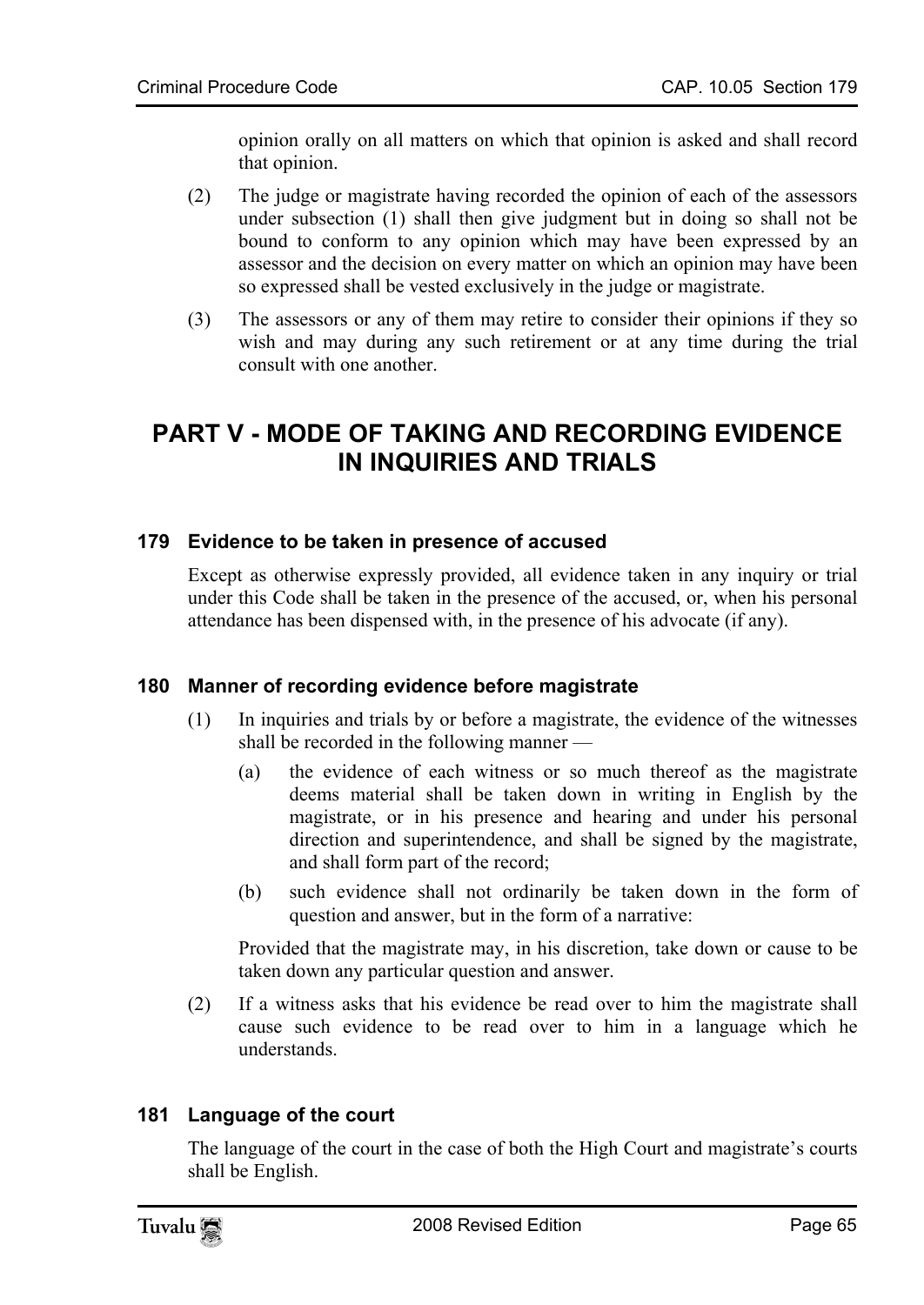#### **182 Interpretation of evidence to accused**

- (1) Whenever any evidence is given in a language not understood by the accused, and he is present in person, it shall be interpreted to him in open court in a language which he understands.
- (2) When documents are put in for the purpose of formal proof it shall be in the discretion of the court to interpret as much thereof as appears necessary.

## **183 Conviction or commitment on evidence partly recorded by one magistrate and partly by another**

Whenever any magistrate, after having heard and recorded the whole or any part of the evidence in an inquiry or trial, ceases to exercise jurisdiction therein and is succeeded, whether by virtue of an order of transfer under the provisions of this Code or otherwise, by another magistrate who has and who exercises such jurisdiction, the magistrate so succeeding may act on the evidence so recorded by his predecessor, or partly recorded by his predecessor and partly by himself, or he may resummon the witnesses and recommence the inquiry or trial:

Provided that —

- (a) in any trial the accused may, when the second magistrate commences his proceedings, demand that the witnesses or any of them be resummoned and reheard and shall be informed of such right by the second magistrate when he commences his proceedings;
- (b) the Senior Magistrate or the High Court, as the case may be, may, on appeal, set aside any conviction passed on evidence not wholly recorded by the magistrate before whom the conviction was had, if it is of opinion that the accused has been materially prejudiced thereby, and may order a new inquiry or trial.

## **184 Record of evidence in High Court**

The Chief Justice may from time to time give directions as to the manner in which evidence shall be taken down in cases coming before the High Court, and the judge shall take down the evidence or the substance thereof in accordance with such directions.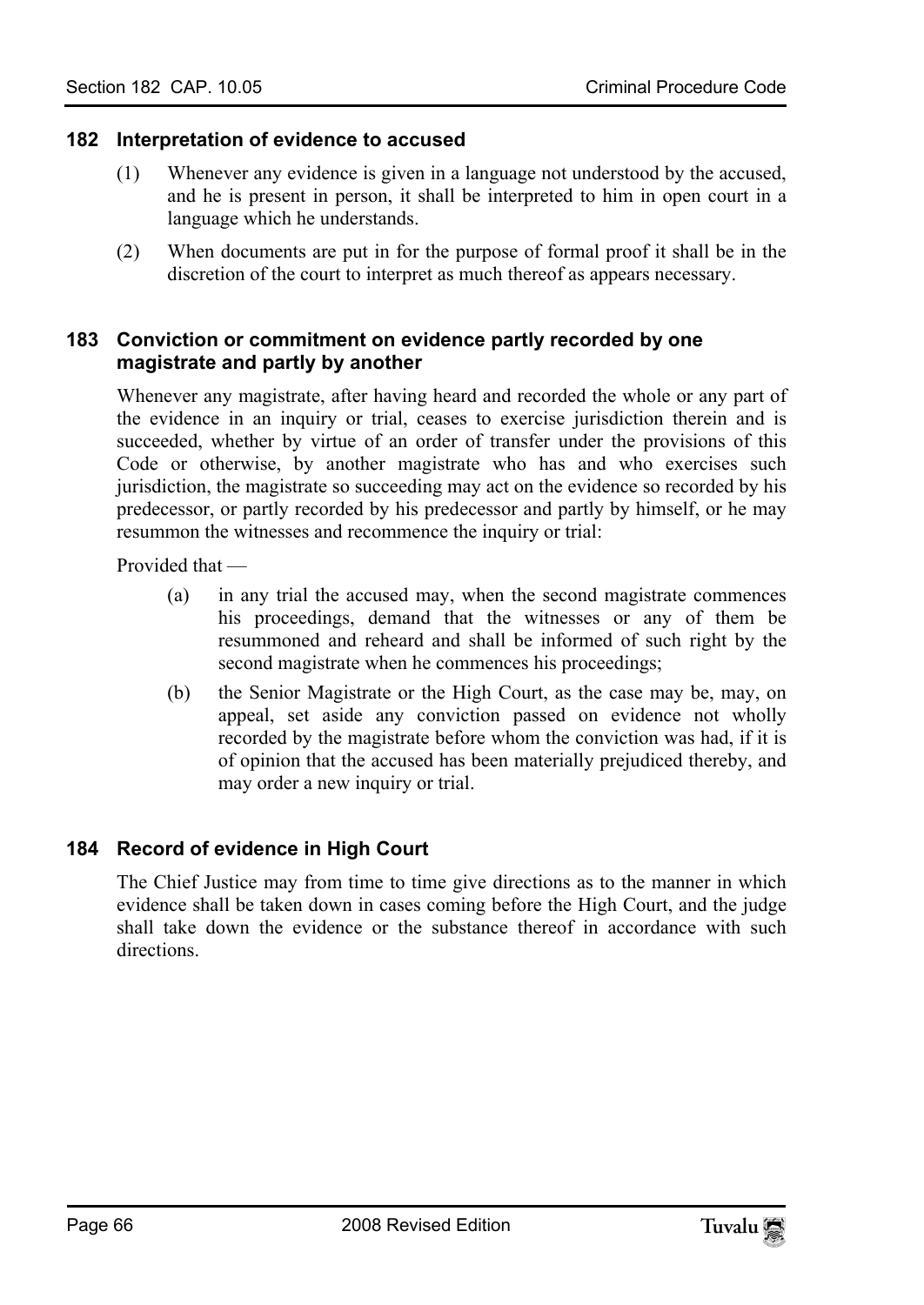# **PART VI - PROCEDURE IN TRIALS BEFORE MAGISTRATES' COURTS**

# **185 Non-appearance of complainant at hearing**

- (1) If, in any case which a magistrate's court has jurisdiction to hear and determine, the accused person appears in obedience to the summons served upon him at the time and place appointed in the summons for the hearing of the case, or is brought before the court under arrest, then, if the complainant, having had notice of the time and place appointed for the hearing of the charge, does not appear by himself or by his advocate, the court shall dismiss the charge, unless for some reason it shall think it proper to adjourn the hearing of the case until some other date, upon such terms as it shall think fit, in which event it may, pending such adjourned hearing, either admit the accused to bail or remand him to prison, or take such security for his appearance as the court shall think fit.
- (2) The expression "advocate" in this section and in sections 187 and 189 shall in relation to a complainant include a public prosecutor.

## **186 Court may proceed with hearing in absence of accused in certain cases**

Notwithstanding the provisions of section 179, if an accused person charged with any offence punishable with imprisonment for a term not exceeding 6 months or a fine not exceeding \$100 or both such imprisonment and fine does not appear at the time and place appointed in and by the summons, or by any bond for his appearance that he may have entered into, and his personal attendance has not been dispensed with under section 86, the court may, on proof of the proper service of the summons a reasonable time before, or on production of the bond, as the case may be, proceed to hear and determine the case in the absence of the accused or may adjourn the case and issue a warrant for the arrest of the accused in accordance with the provisions of section 89.

# **187 Appearance of both parties**

If at the time appointed for the hearing of the case both the complainant, by himself or by his advocate, and the accused person appear before the court which is to hear and determine the charge, or if the complainant appears in the manner aforesaid and the personal attendance of the accused person has been dispensed with under section 86 the court shall proceed to hear the case.

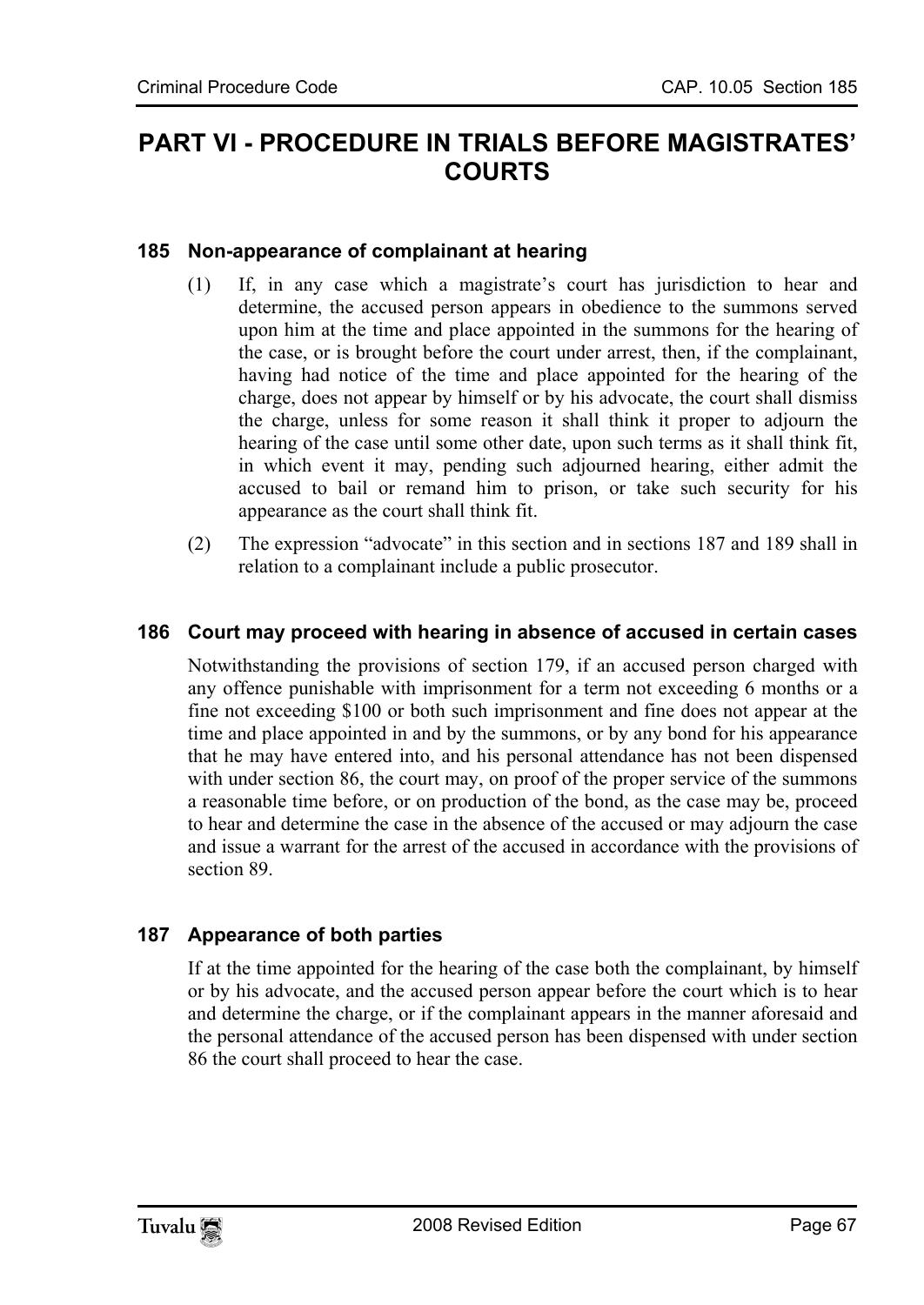#### **188 Withdrawal of complaint**

- (1) The prosecutor may with the consent of the court at any time before a final order is passed in any case under this Part withdraw the complaint.
- (2) On any withdrawal as aforesaid
	- (a) where the withdrawal is made after the accused person is called upon to make his defence, the court shall acquit the accused;
	- (b) where the withdrawal is made before the accused person is called upon to make his defence, the court shall subject to the provisions of section 195 in its discretion make one or other of the following orders —
		- (i) an order acquitting the accused;
		- (ii) an order discharging the accused.
- (3) An order discharging the accused under paragraph  $(b)(ii)$  of subsection  $(2)$ shall not operate as a bar to subsequent proceedings against the accused person on account of the same facts.

## **189 Adjournment**

Before or during the hearing of any case, it shall be lawful for the court in its discretion to adjourn the hearing to a certain time and place to be then appointed and stated in the presence and hearing of the party or parties or their respective advocates then present, and in the meantime the court may suffer the accused person to go at large, or may commit him to prison, or may release him upon his entering into a recognisance, with or without sureties at the discretion of the court, conditioned for his appearance at the time and place to which such hearing or further hearing is adjourned:

Provided that no such adjournment shall be for more than 30 clear days, or if the accused person has been committed to prison, for more than 15 days, the day following that on which the adjournment is made being counted as the first day.

## **190 Non-appearance of parties after adjournment**

- (1) If at the time or place to which the hearing or further hearing is adjourned, the accused person does not appear before the court which has made the order of adjournment, such court may, unless the accused person is charged with felony, proceed with the hearing or further hearing as if the accused were present, and if the complainant does not appear the court may dismiss the charge with or without costs as the court shall think fit.
- (2) If the accused person who has not appeared as aforesaid is charged with felony, or if the court, in its discretion, refrains from convicting the accused in his absence, the court shall issue a warrant for the apprehension of the accused person and cause him to be brought before the court.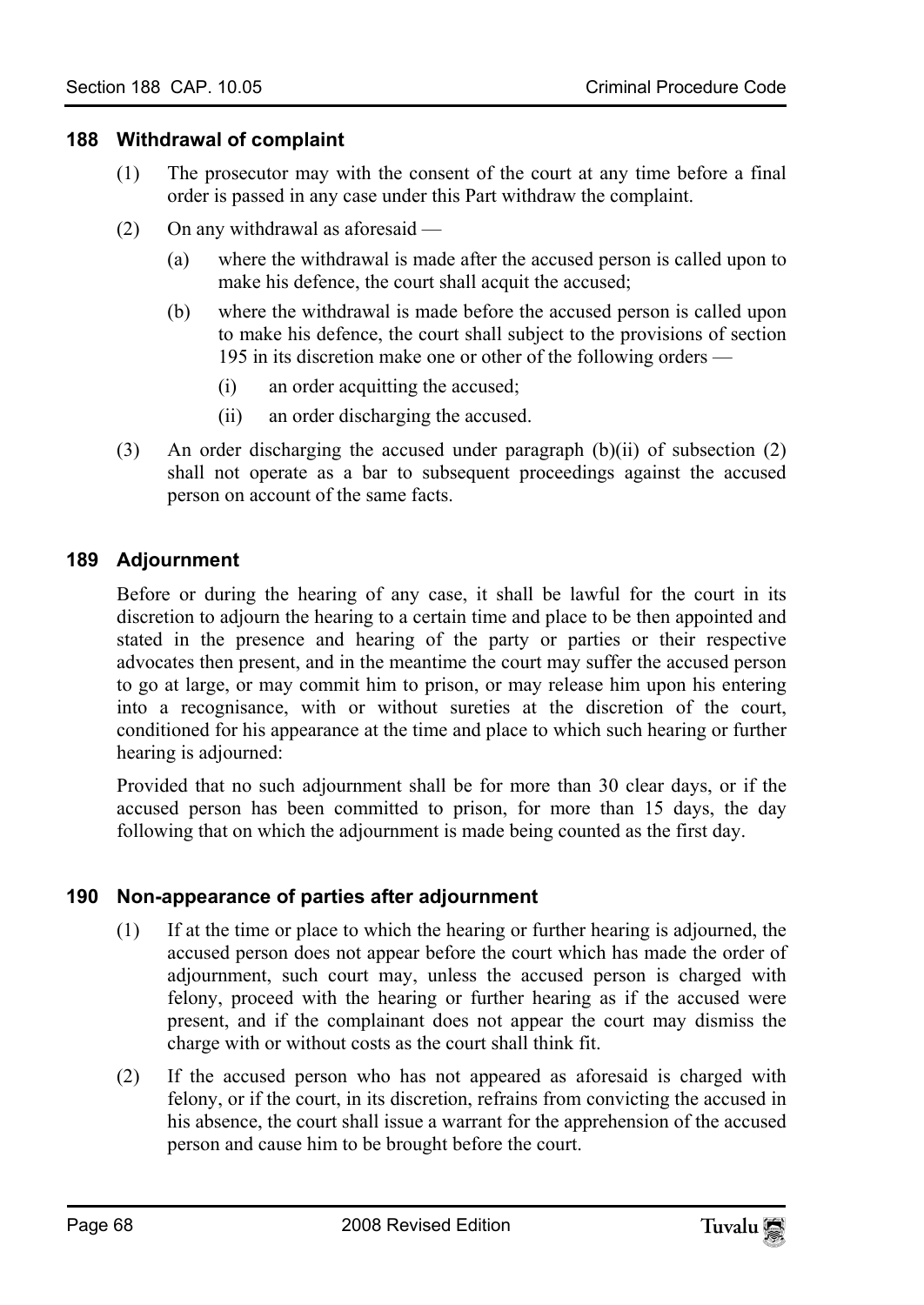#### **191 Conviction in absence of accused may be set aside**

If the court convicts the accused person in his absence, it may set aside such conviction upon being satisfied that his absence was from causes over which he had no control, and that he had a probable defence on the merits.

## **192 Commencement of sentence passed in absence of accused**

Any sentence passed under section 186 or 190 shall be deemed to commence from the date of apprehension, and the person effecting such apprehension shall endorse the date thereof on the back of the warrant of commitment.

## **193 Accused to be called upon to plead**

- (1) The substance of the charge or complaint shall be stated to the accused person by the court, and he shall be asked whether he admits or denies the truth of the charge.
- (2) If the accused person admits the truth of the charge, his admission shall be recorded as nearly as possible in the words used by him, and the court shall convict him and pass sentence upon or make an order against him, unless there shall appear to it sufficient cause to the contrary.
- (3) If the accused person does not admit the truth of the charge, the court shall proceed to hear the case as hereinafter provided.
- (4) If the accused person refuses to plead, the court shall order a plea of "not guilty" to be entered for him.
- (5) When a corporation is charged with any offence before a magistrate's court, the corporation may enter in writing by its representative a plea of "guilty" or "not guilty"; and if either the corporation does not appear by representative or, though it does so appear, fails to enter any plea, the court shall cause a plea of "not guilty" to be entered and the trial shall proceed as though the corporation had duly entered a plea of "not guilty".
- (6) Where a charge against a corporation is one which may, with the consent of the accused, be tried by a magistrate's court, and the corporation does not appear by representative or, if it does so appear, consents that the offence should be dealt with, the magistrate's court may proceed to try such charge summarily in accordance with the provisions of this Code; and a representative for the purposes of this section need not be appointed under the seal of the corporation, and a statement in writing purporting to be signed by a managing director of the corporation, or by any person (by whatever name called) having or being one of the persons having the management of the affairs of the corporation, to the effect that the person named in the statement has been appointed as the representative of the corporation for the purposes of this section shall be admissible without further proof as prima facie evidence that that person has been so appointed.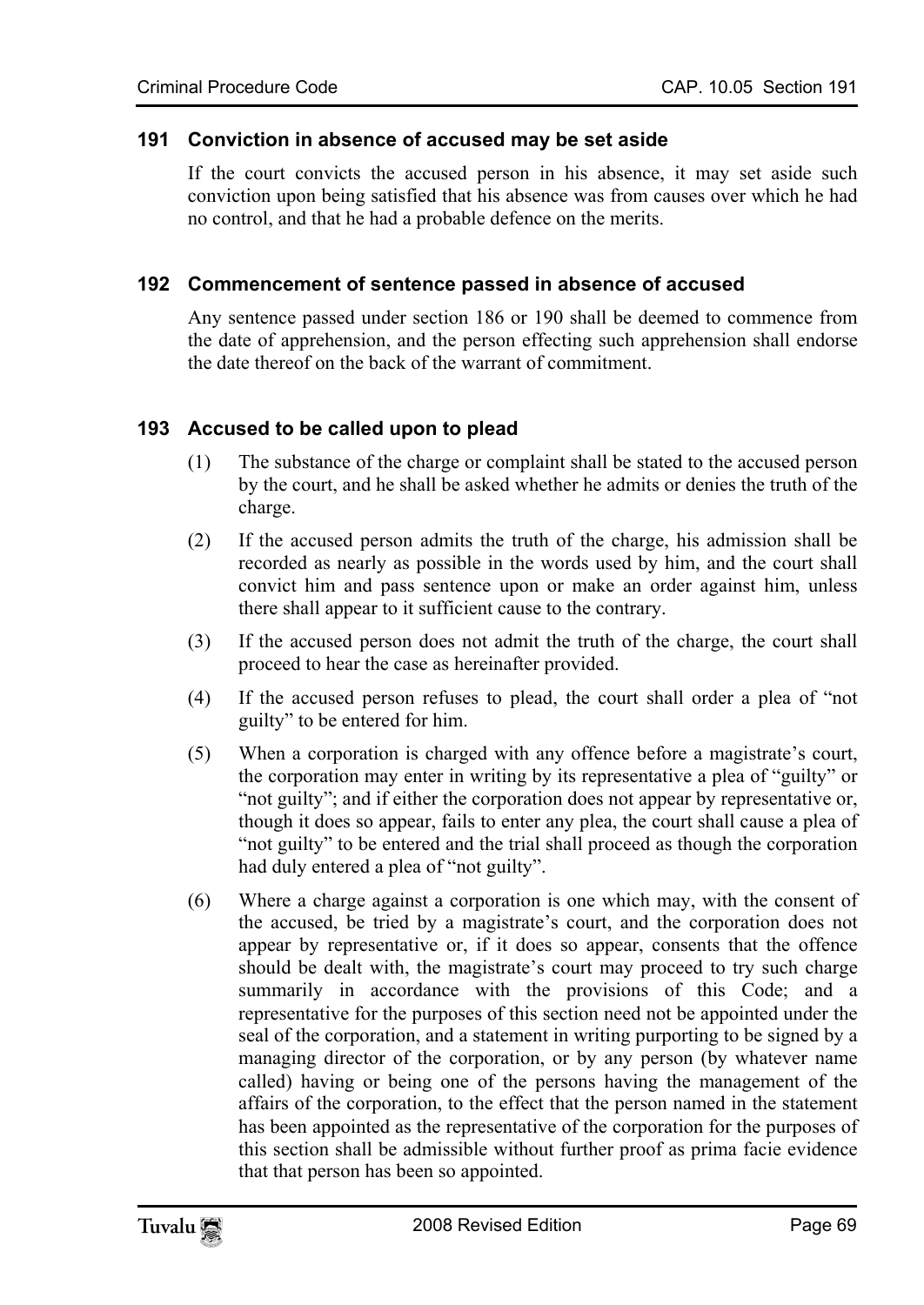#### **194 Procedure on plea of not guilty**

- (1) If the accused person does not admit the truth of the charge, the court shall proceed to hear the witnesses for the prosecution and other evidence (if any).
- (2) The accused person or the advocate or other person defending him may put questions to each witness produced against him.
- (3) If the accused person is not defended by an advocate or other person, the court shall, at the close of the examination of each witness for the prosecution, ask the accused person whether he wishes to put any questions to that witness and shall record his answer.

#### **195 Acquittal of accused person where no case to answer**

If at the close of the evidence in support of the charge it appears to the court that a case is not made out against the accused person sufficiently to require him to make a defence, the court shall dismiss the case and shall forthwith acquit the accused.

#### **196 The defence**

- (1) At the close of the evidence in support of the charge, if it appears to the court that a case is made out against the accused person sufficiently to require him to make a defence, the court shall again explain the substance of the charge to the accused and shall inform him that he has a right to give evidence on oath from the witness box, and that, if he does so, he will be liable to crossexamination, or to make a statement not on oath from the dock, and shall ask him whether he has any witnesses to examine or other evidence to adduce in his defence, and the court shall then hear the accused and his witnesses and other evidence (if any).
- (2) If the accused person states that he has witnesses to call but that they are not present in court, and the court is satisfied that the absence of such witnesses is not due to any fault or neglect of the accused person, and that there is a likelihood that they could, if present, give material evidence on behalf of the accused person, the court may adjourn the trial and issue process, or take other steps, to compel the attendance of such witnesses.

## **197 Evidence in reply**

If the accused person adduces evidence in his defence introducing new matter which the prosecutor could not have foreseen, the court may allow the prosecutor to adduce evidence in reply to rebut the said matter.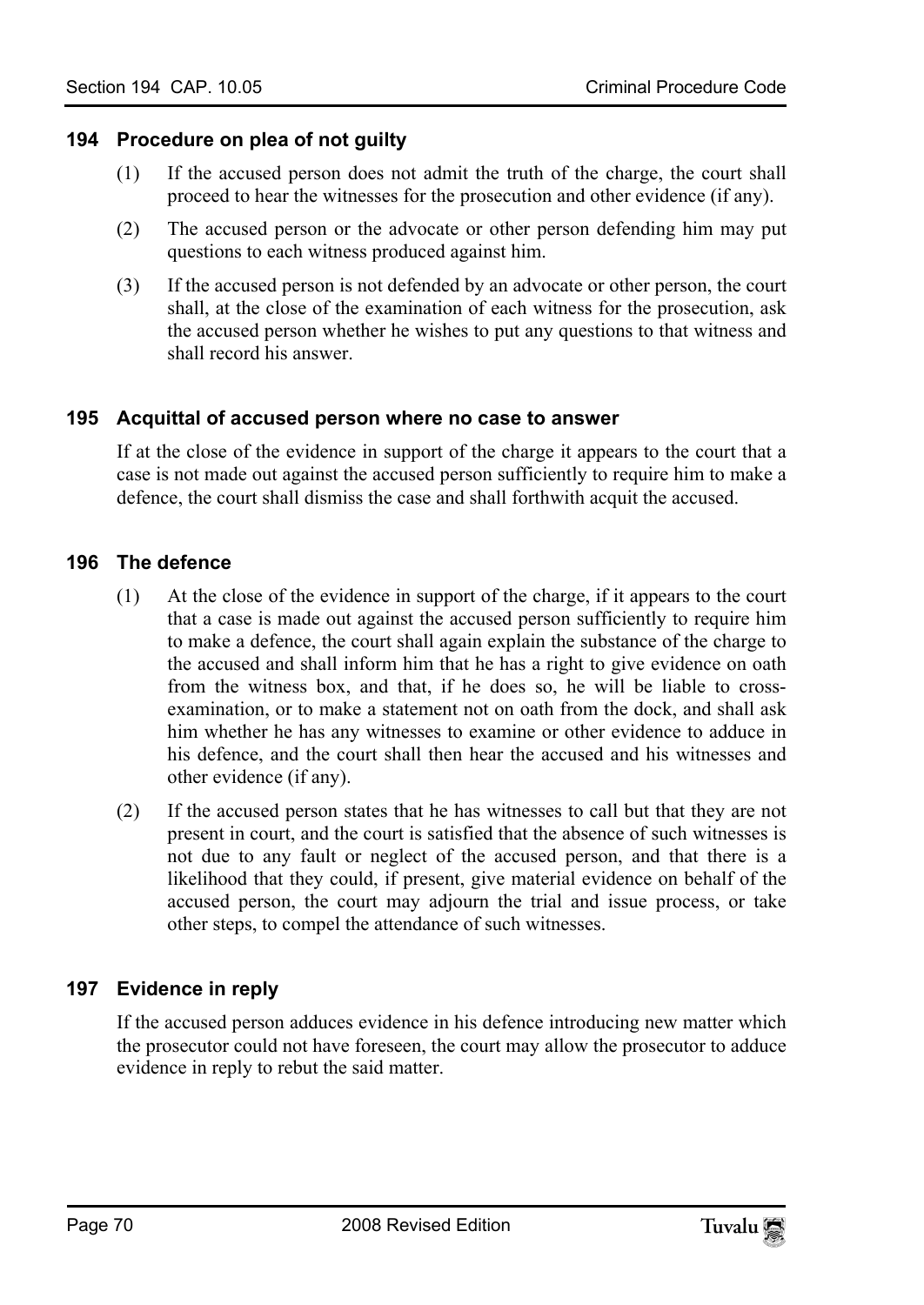#### **198 Opening and close of case for prosecution and defence**

- (1) Subject to the provisions of subsection (2) the prosecutor shall be entitled to address the court at the commencement of his case, and the accused person or the advocate or other person defending him shall be entitled to address the court at the commencement and in conclusion of his case.
- (2) If the accused person, or any one of several accused persons, adduces any evidence, the prosecutor shall, subject to the provisions of section 143, be entitled to reply.

#### **199 Variance between charge and evidence and amendment of charge**

(1) Where, at any stage of a trial before the close of the case for the prosecution, it appears to the court that the charge is defective, either in substance or in form, the court may make such order for the alteration of the charge, either by way of amendment of the charge or by the substitution or addition of a new charge, as the court thinks necessary to meet the circumstances of the case:

Provided that where a charge is altered as aforesaid, the court shall thereupon call upon the accused person to plead to the altered charge:

Provided further that where a charge is altered under this subsection the accused may demand that the witnesses or any of them be recalled and give their evidence afresh or be further cross-examined by the accused or his advocate and, in such last-mentioned event, the prosecution shall have the right to re-examine any such witness on matters arising out of such further cross-examination.

- (2) Variance between the charge and the evidence adduced in support of it with respect to the day upon which the alleged offence was committed is not material and the charge need not be amended for such variance if it is proved that the proceedings were in fact instituted within the time (if any) limited by law for the institution thereof.
- (3) Where an alteration of a charge is made under subsection (1) or there is a variance between the charge and the evidence as described in subsection (2), the court shall, if it is of the opinion that the accused has been thereby misled or deceived, adjourn the trial for such period as may be reasonably necessary.

## **200 Negative averments**

Any exception, exemption, proviso, excuse or qualification, whether it does or does not accompany in the same section the description of the offence in the law creating the offence, and whether or not specified or negatived in the charge or complaint, may be provoked by the defendant, but no proof in relation thereto shall be required on the part of the complainant.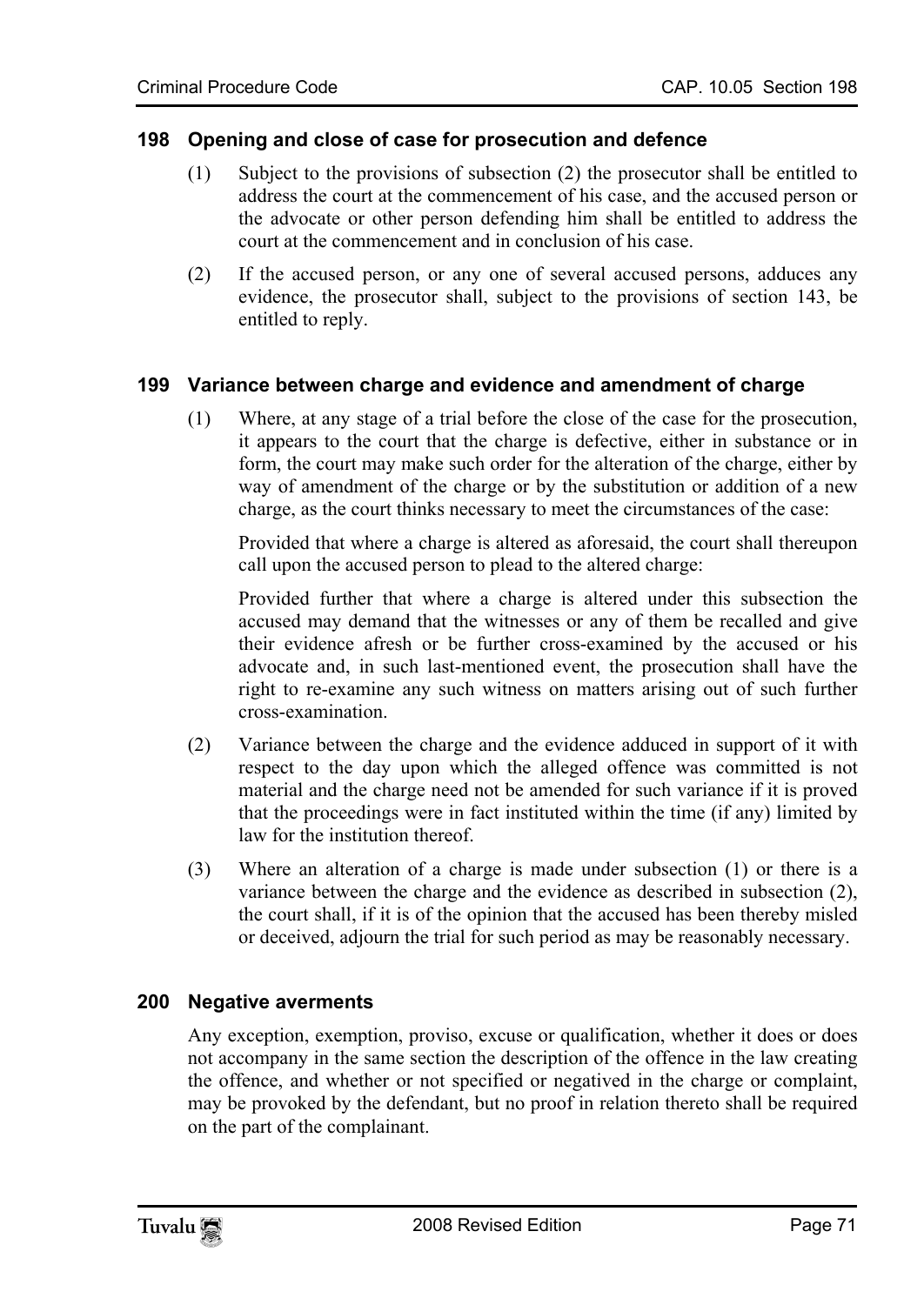## **201 The decision**

Subject to section 178 the court having heard both the prosecutor and the accused person and their witnesses and evidence shall either convict the accused and pass sentence upon or make an order against him according to law or shall acquit him or make an order under section 38 of the Penal Code<sup>13</sup>

## **202 Drawing up of conviction or order**

The conviction or order shall, if required, be afterwards drawn up and shall be signed by the court making the conviction or order, or by the clerk or other officer of the court.

## **203 Order of acquittal bar to further proceedings**

The production of a copy of the order of acquittal, certified by the clerk or other officer of the court, shall, without other proof, be a bar to any subsequent information or complaint for the same matter against the same accused person.

## **204 Limitation of time for summary trials in certain cases**

Except where a longer time is specially allowed by law, no offence, the maximum punishment for which does not exceed imprisonment for 6 months or a fine of \$100 or both such imprisonment and fine, shall be triable by a magistrate's court, unless the charge or complaint relating to it is laid within 6 months from the time when the matter of such charge or complaint arose.

## **205 Power to stop summary trial and hold preliminary inquiry in lieu**

If before or during the course of a trial before a magistrate's court it appears to the magistrate that the case is one which ought to be tried by the High Court or if before the commencement of the trial an application in that behalf is made by a public prosecutor that it shall be so tried, the magistrate shall not proceed with the trial but in lieu thereof he shall hold a preliminary inquiry in accordance with the provisions hereinafter contained, and in such case the provisions of section 219 shall not apply.

## **206 Special procedure in minor cases**

(1) Notwithstanding anything contained in this Code and subject to the provisions of any other Act a magistrate may, if so requested by the public prosecutor, try any offence, of which the maximum penalty does not exceed a fine of \$100 and imprisonment for 6 months, in the manner provided in this section:

Provided that no person may be so tried if in the opinion of the court he is under the age of 16 years.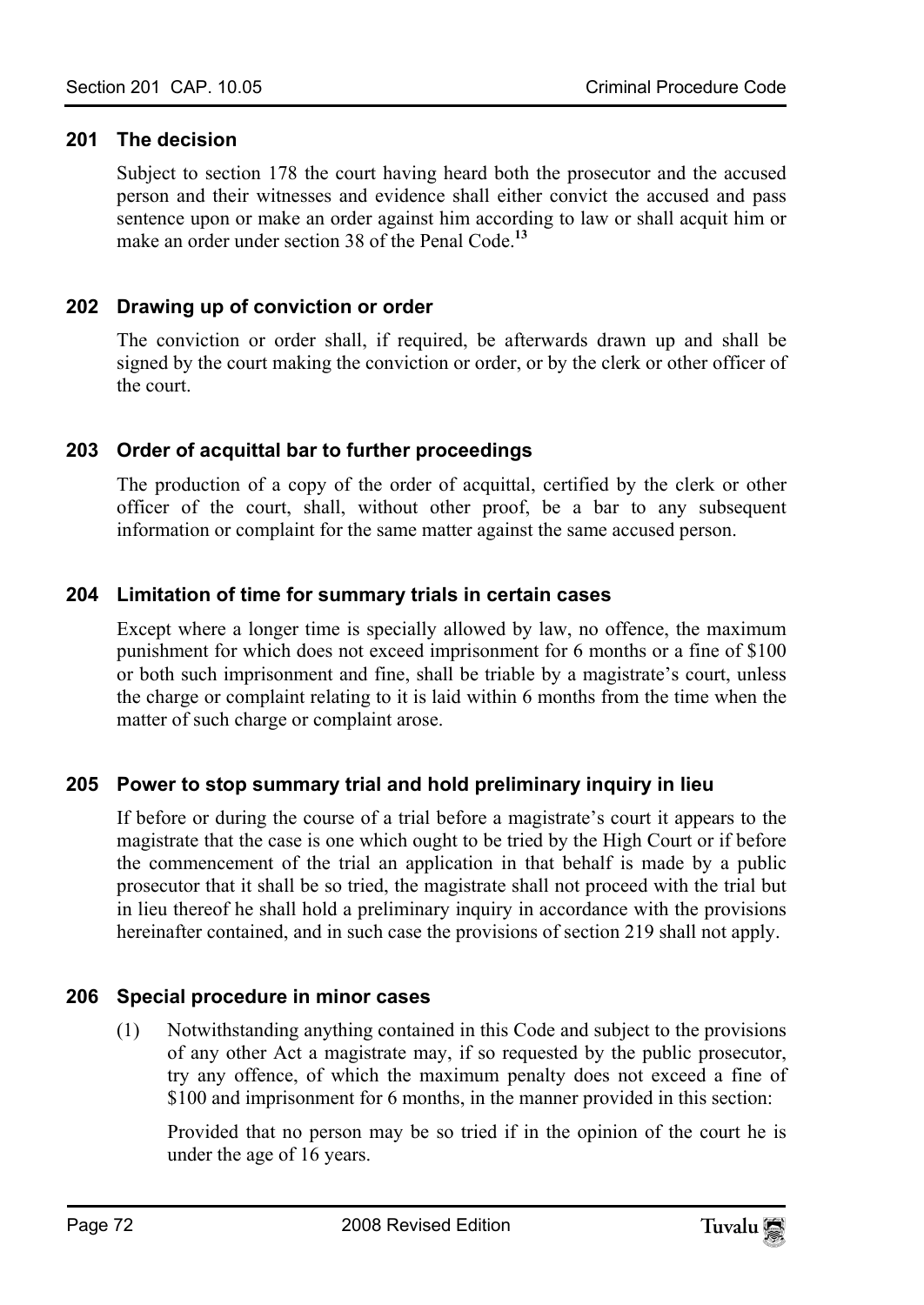- (2) Upon the trial of an offence to which the provisions of this section apply, the provisions of this Code shall be modified as hereinafter set out.
- (3) It shall be sufficient for the purposes of section 180 relating to the manner of recording evidence if the magistrate records the names of the witnesses and such notes, if any, on the evidence as he considers desirable.
- (4) Where the accused being charged in terms of section 193 makes a statement admitting the truth of the charge, the magistrate may, instead of recording the accused's statement in full, enter in the record a plea of guilty.
- (5) It shall be a sufficient compliance with the provisions of section 150 relating to the contents of the judgment if the magistrate's judgment consists only of the finding and sentence or other final order:

Provided that the magistrate may be required by the Senior Magistrate or a judge, as the case may be, to state in writing the reasons for his decision.

- (6) The magistrate shall, if requested by the accused or the advocate or other person defending him or by the public prosecutor, record a sufficient note of any question of law and of any relevant evidence relating thereto which may arise during the trial of an offence under the provisions of this section.
- (7) The maximum penalty which may be imposed on the trial of an offence under the provisions of this section shall be a fine of \$10 or 1 month's imprisonment in default of payment thereof.

# **PART VII - PROVISIONS RELATING TO THE COMMITTAL OF ACCUSED PERSONS FOR TRIAL BEFORE THE HIGH COURT**

# **207 Power to commit for trial**

Any magistrate may commit any person for trial to the High Court.

# **208 Court to hold inquiry in long or short form**

Whenever any charge has been brought against any person in respect of an offence not triable by a magistrate's court, or as to which the magistrate is of the opinion that it ought to be tried by the High Court or where an application in that behalf has been made by a public prosecutor, either the magistrate shall hold an inquiry according to the provisions of section 210 or the magistrate may, if it appears appropriate so to do having regard to the circumstances of the case and if application is not made to the contrary by or on behalf of the accused person or by a public prosecutor, commit the person so charged directly for trial to the High Court in accordance with the provisions of section 209.

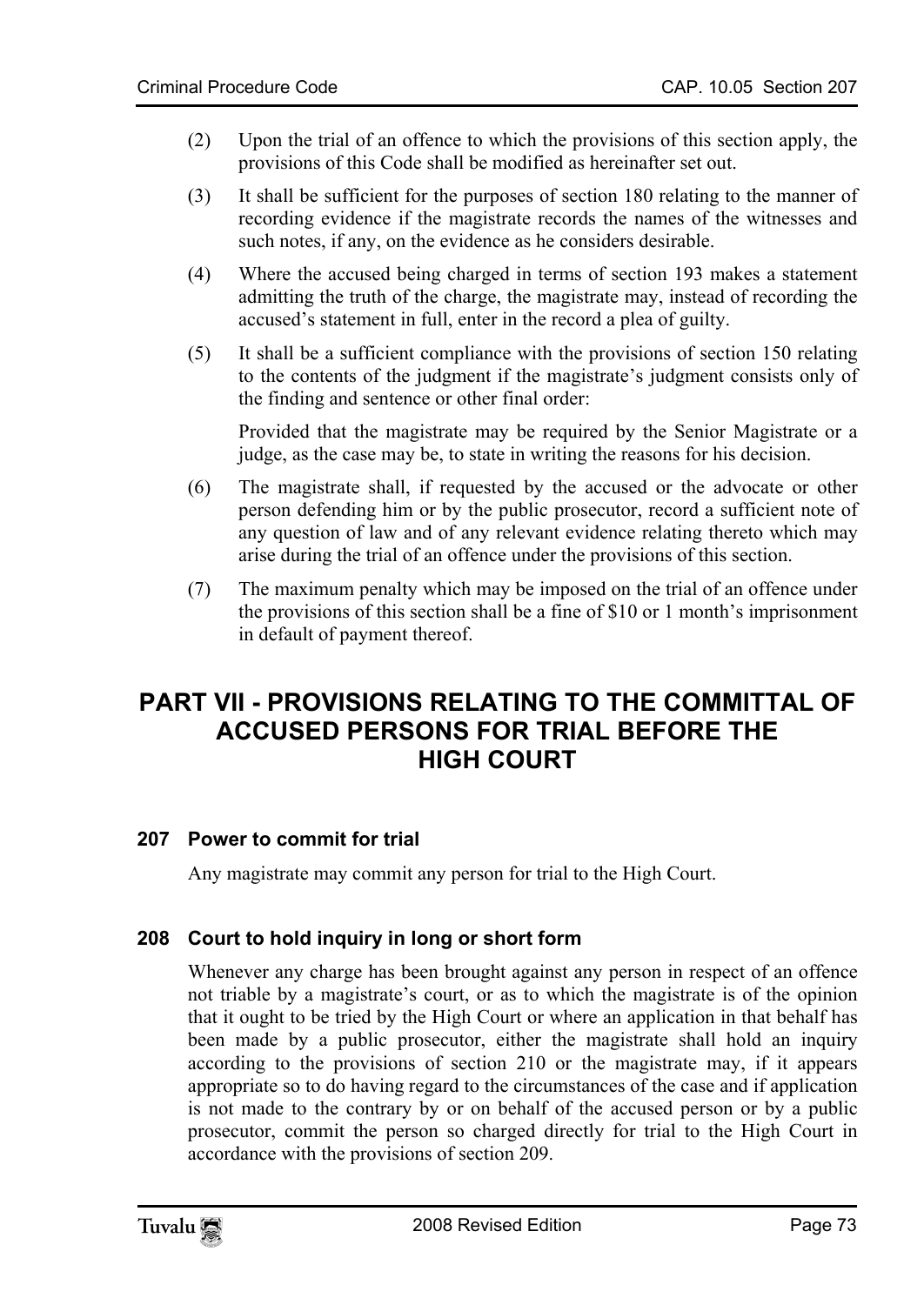# **209 Conduct of preliminary inquiry in short form**

- (1) A magistrate conducting an inquiry in accordance with the provisions of this section shall —
	- (a) read over and explain to the accused person the charge in respect of which the inquiry is being held, and shall explain to the accused person that he will have an opportunity later on in the inquiry of making a statement if he so desires, and shall further explain to the accused person the purpose of the proceedings, namely to determine whether there is a sufficient case to put him on his trial by the High Court;
	- (b) the magistrate shall then require the prosecutor to tender to the court the written statement of any witness whom it is intended to call in proof of the charge at the trial of the accused person together with any exhibits which it is intended to produce at the said trial and shall read, or cause to be read, every such statement to the accused person.
- (2) If, having considered the contents of every statement so tendered, the magistrate is of the opinion that the facts alleged therein would, if proved in evidence, constitute sufficient grounds for committing the accused person for trial, he shall proceed as provided in sections 213 and 214.

# **210 Conduct of preliminary inquiry in long form**

- (1) A magistrate conducting an inquiry in accordance with the provisions of this section shall, at the commencement of such inquiry, read over and explain to the accused person the charge in respect of which the inquiry is being held, and shall explain to the accused person that he will have an opportunity later on in the inquiry of making a statement if he so desires, and shall further explain to the accused person the purpose of the proceedings, namely to determine whether there is sufficient evidence to put him on his trial by the High Court, and shall then, in his presence, take down in writing, or cause to be so taken down, the statements on oath of those who know the facts and circumstances of the case, and statements of witnesses so taken down in writing shall be termed depositions.
- (2) The accused person or the advocate or other person defending him may put questions to each witness produced against him, and the answer of the witness thereto shall form part of such witness's deposition.
- (3) If the accused person is not defended by an advocate or other person, the court shall, at the close of the examination of each witness for the prosecution, ask the accused person whether he wishes to put any questions to that witness.
- (4) As the statement of each witness taken down under this section is completed it shall be read over to him in the presence of the accused person and shall, if necessary, be corrected.
- (5) If any witness denies the correctness of any part of the statement when the same is read over to him the magistrate may, instead of correcting the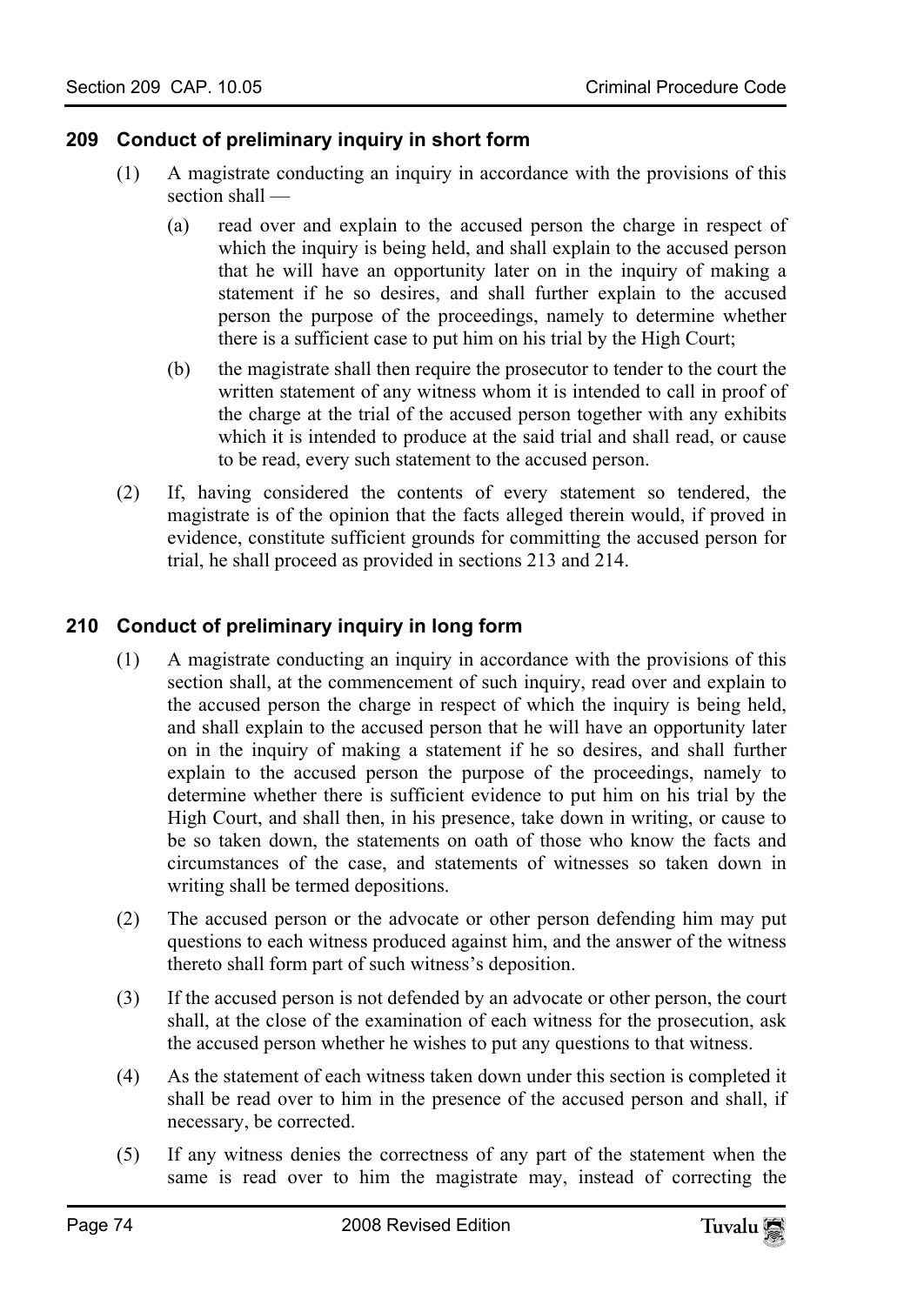evidence, make a memorandum thereon of the objection made to it by the witness, and shall add such remarks as he thinks necessary.

- (6) If the statement is taken down in a language different from that in which it has been given, and the witness does not understand the language in which it is taken down, the statement shall be interpreted to him in a language which he understands.
- (7) The deposition of each witness shall then be signed by him or attested by his mark and by the magistrate holding the inquiry.

# **211 Variance between evidence and charge**

No objection to a charge, summons or warrant for defect in substance or in form, or for variance between it and the evidence of the prosecution, shall be allowed; but if any variance appears to the court to be such that the accused person has been thereby deceived or misled, the court may, on the application of the accused person, adjourn the inquiry and allow any witness to be recalled and such questions to be put to him as by reason of the terms of the charge may have been omitted.

# **212 Remand**

- (1) If, from the absence of witnesses or any other reasonable cause to be recorded in the proceedings, the court considers it necessary or advisable to adjourn the inquiry the court may from time to time by warrant remand the accused for a reasonable time, not exceeding 15 clear days at any one time, to some prison or other place of security; or, if the remand is for not more than 3 days, the court may by word of mouth order the officer or person in whose custody the accused person is, or any other fit officer or person, to continue to keep the accused in his custody, and to bring him up at the time appointed for the commencement or continuance of the inquiry.
- (2) During a remand the court may at any time order the accused to be brought before it.
- (3) The court may on a remand admit the accused to bail.

#### **213 Provisions as to taking statement or evidence of accused person**

(1) If, after consideration of the statements of witnesses tendered to it in accordance with the provisions of section 209 (1) (b) or the examination of witnesses called on behalf of the prosecution in accordance with the provisions of section 210 (1) as the case may be, the court considers that such statements disclose, or on the evidence as it stands there are sufficient grounds for committing the accused for trial, the magistrate shall satisfy himself that the accused understands the charge and shall ask the accused whether he wishes to make a statement in his defence or not and, if he wishes to make a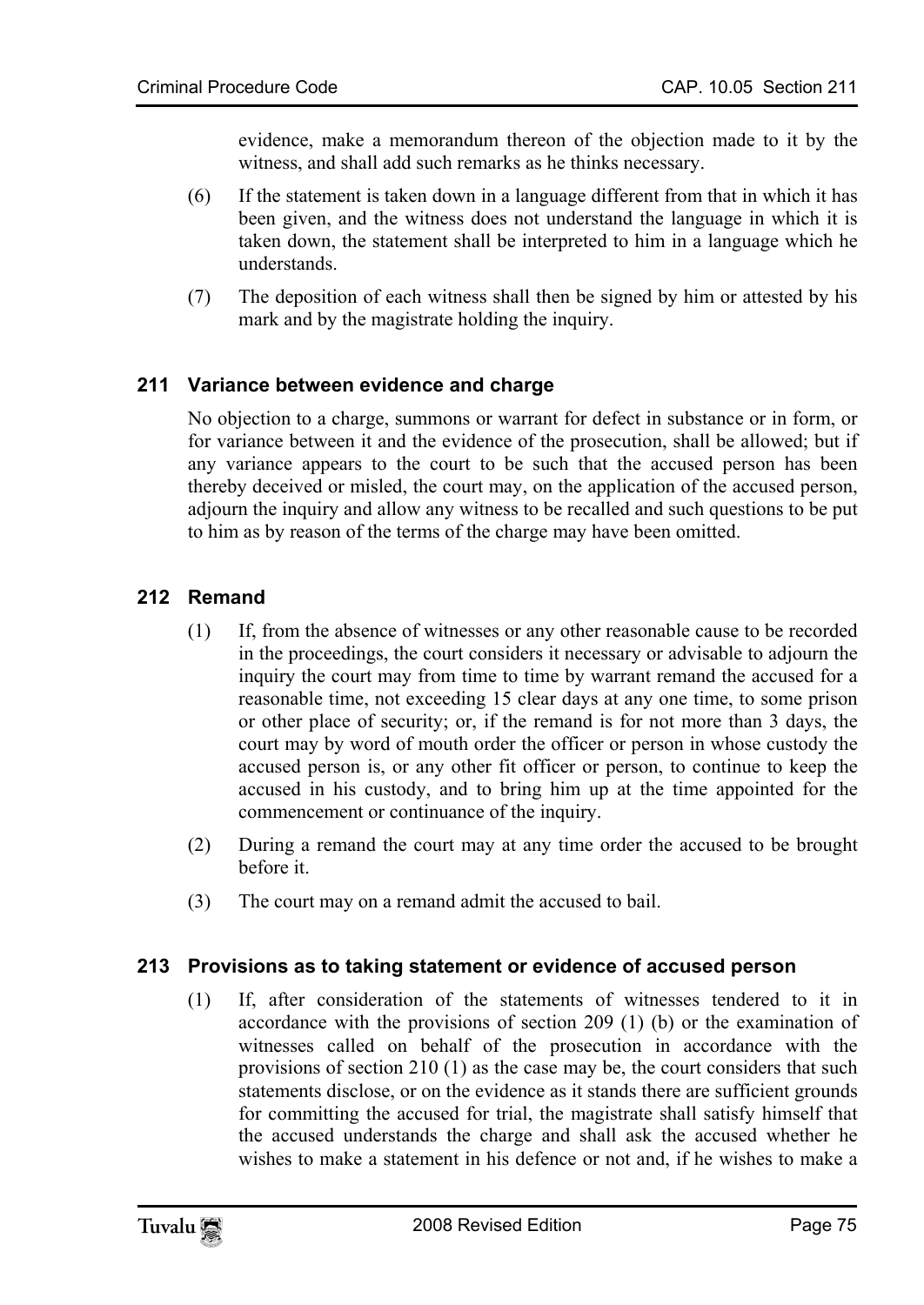statement, whether he wishes to make it on oath, or not; and the magistrate shall also explain to the accused that he is not bound to make a statement and that his statement, if he makes one, will be part of the evidence at the trial.

- (2) Everything which the accused person says, either by way of statement or evidence, shall be recorded in full and shall be shown or read over to him, and he shall be at liberty to explain or add to anything contained in the record thereof.
- (3) When the whole is made conformable to what he declares is the truth, the record thereof shall be attested by the magistrate, who shall certify that such statement or evidence was taken in his presence and hearing and contains accurately the whole statement made, or evidence given, as the case may be, by the accused person who shall sign or attest by his mark such record; and if he refuses, the court shall add a note of his refusal, and the record may be used as if he had signed or attested it.

# **214 Evidence and address in defence**

- (1) Immediately after complying with the requirements of section 213 relating to the statement or evidence of the accused person, and whether the accused person has or has not made a statement or given evidence, the magistrate shall ask him whether he desires to call witnesses on his own behalf.
- (2) The magistrate shall take the evidence of any witnesses called by the accused person in like manner as in the case of the witnesses for the prosecution, and every such witness, not being merely a witness to the character of the accused person, shall be bound by recognisance to appear and give evidence at the trial of such accused person.
- (3) If the accused person states that he has witnesses to call, but that they are not present in court, and the magistrate is satisfied that the absence of such witnesses is not due to any fault or neglect of the accused person, and that there is a likelihood that they could, if present, give material evidence on behalf of the accused person, the magistrate may adjourn the inquiry and issue process, or take other steps, to compel the attendance of such witnesses, and on their attendance shall take their depositions and bind them by recognisance in the same manner as witnesses under subsection (2).
- (4) In any preliminary inquiry under this Part the accused person or the advocate or other person defending him shall be at liberty to address the court —
	- (a) after the reading over of the statements of witnesses in accordance with the provisions of section  $209(1)(b)$  or the examination of witnesses called on behalf of the prosecution in accordance with the provisions of section 210, as the case may be;
	- (b) if no witnesses for the defence are to be called, immediately after the statement or evidence of the accused person;
	- (c) if the accused person elects —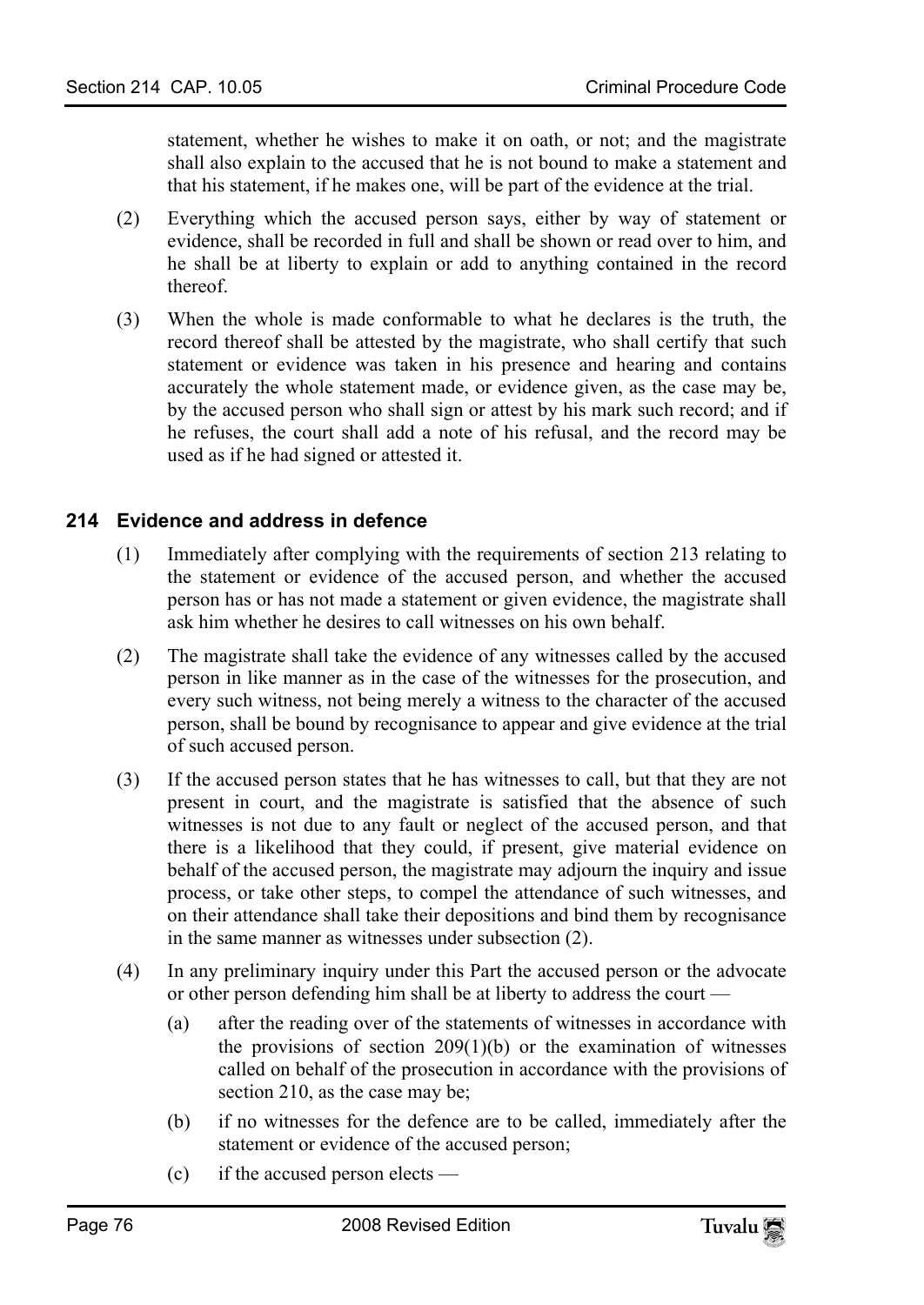- (i) to give evidence or to make a statement and witnesses for the defence are to be called, or
- (ii) not to give evidence or to make a statement, but to call witnesses,

immediately after the evidence of such witnesses.

(5) If the accused person or the advocate or other person defending him addresses the court in accordance with the provisions of paragraph (a) or (c) of subsection (4) the prosecution shall have the right of reply.

# **215 Magistrate to record defence witnesses' names, etc.**

Where the accused person reserves his defence, or at the conclusion of any statement in answer to the charge or evidence in defence, as the case may be, the magistrate shall ask him whether he intends to call witnesses at the trial, other than any whose evidence has been taken under the provisions of this section, and, if so, whether he desires to give their names and addresses so that they may be summoned; and the magistrate shall thereupon record the names and addresses of any such witnesses whom he may mention.

# **216 Discharge of accused person**

If, after consideration of the statements of witnesses tendered in accordance with the provisions of section  $209(1)(b)$  or, in the case of an inquiry conducted in accordance with the provisions of section 210, at the close of the case for the prosecution, as the case may be, or after hearing any evidence in defence, the magistrate considers that the case against the accused person is not sufficient to put him on his trial, the magistrate shall forthwith order him to be discharged as to the particular charge under inquiry; but such discharge shall not be a bar to any subsequent charge in respect of the same facts:

Provided always that nothing contained in this section shall prevent the court from proceeding, either forthwith, or after such adjournment of the inquiry as may seem expedient in the interests of justice, to investigate any other charge upon which the accused person may have been summoned or otherwise brought before it, or which, in the course of the investigation of the charge so dismissed as aforesaid, it may appear that the accused person has committed.

#### **217 Power to apply to senior Magistrate for committal in certain cases where accused person discharged**

(1) In any case where a magistrate's court discharges an accused person on a preliminary inquiry the court shall, if required to do so by the Attorney-General, transmit forthwith to him the record of the proceedings, including the statements of any witnesses read over in accordance with the provisions of section  $209(1)(b)$  or certified copies or translations thereof, and if the Attorney-General on considering the case shall be of the opinion that the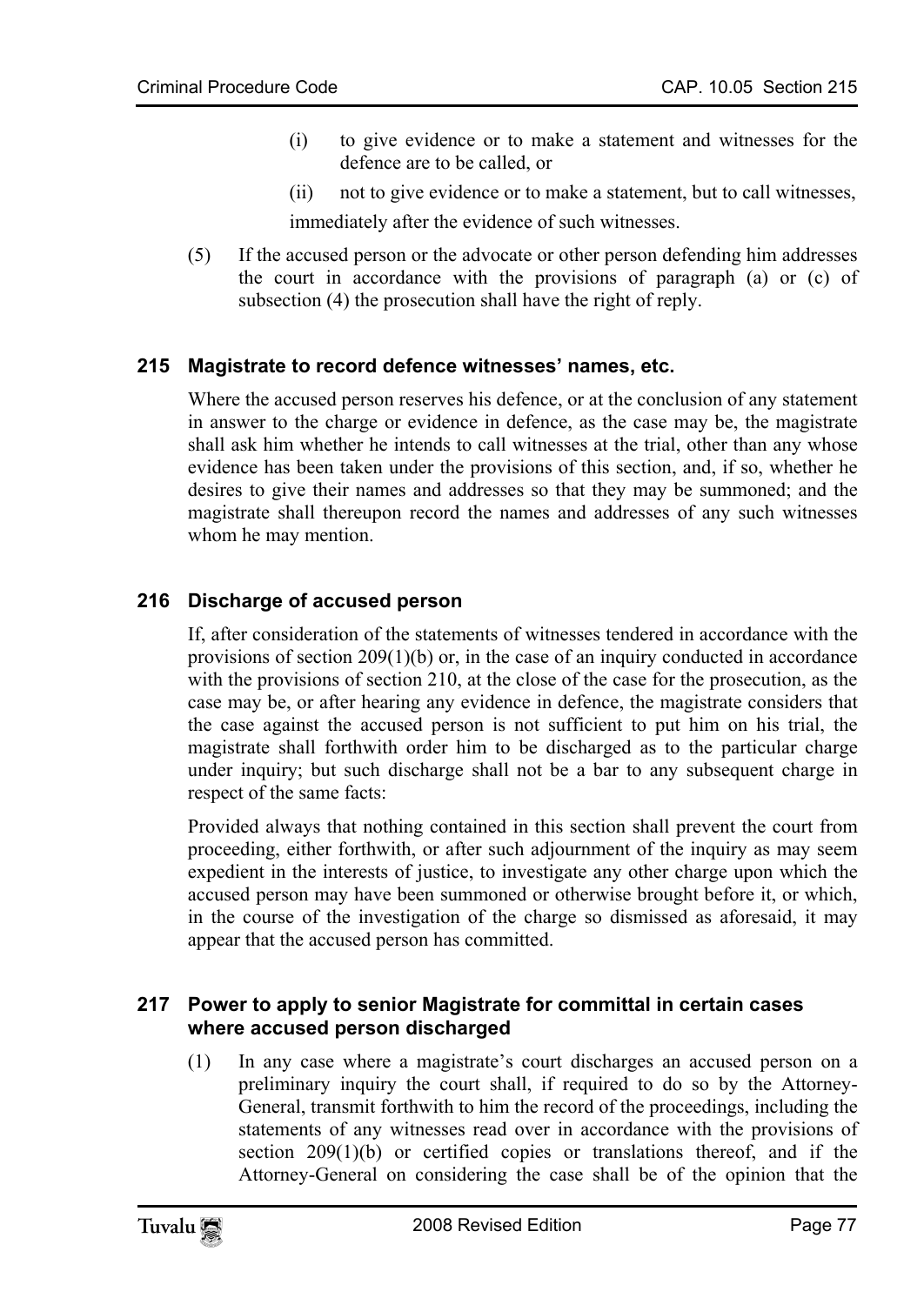accused person ought not to have been discharged he may apply to the Senior Magistrate for a warrant for the arrest and committal for trial of the accused person; and if the Senior Magistrate shall be of the opinion that the case, as presented before the magistrate's court, was sufficient to put the accused person on his trial, he may issue a warrant for the arrest of the accused person and for his committal to prison for trial, there to be kept until discharge in due course of law or admitted to bail; and any person so proceeded against shall be further prosecuted in the same manner as if he had been committed for trial by the magistrate's court which discharged him, and for the purposes of the other provisions of this Code the said magistrate's court shall be deemed to have committed him for trial.

- (2) An application under the preceding subsection may not be made after the expiry of 6 months from the date of discharge.
- (3) For the purpose of taking recognisances under section 220, the magistrate's court shall have in relation to any person required to be bound over under the section aforesaid all the powers vested in the court for compelling the attendance of witnesses.
- (4) The person in charge of a prison shall inform any person committed to such prison under the provisions of subsection (1) of his rights under sections 222 and 223, and notwithstanding the other provisions of this Code, the magistrate's court shall not be required so to inform him.

#### **218 Committal for trial**

- (1) If the magistrate's court considers the case against the accused sufficient to put him on his trial, the court shall commit him for trial to the High Court and shall, until the trial, either admit him to bail or send him to prison for safekeeping; and the warrant of such first-named court shall be sufficient authority to the officer in charge of any prison appointed for the custody of prisoners committed for trial.
- (2) In the case of a corporation the court may, if it considers the case against the accused corporation sufficient to put the accused corporation on trial, make an order authorising the Attorney-General or such person as he may appoint to file an information against such corporation, and for the purposes of this Code any such order shall be deemed to be a committal for trial.
- (3) In the case of an inquiry conducted in accordance with the provisions of section 209 the court after committing the accused person for trial to the High Court shall allow him to plead to the charge against him and shall record his plea thereto, if any.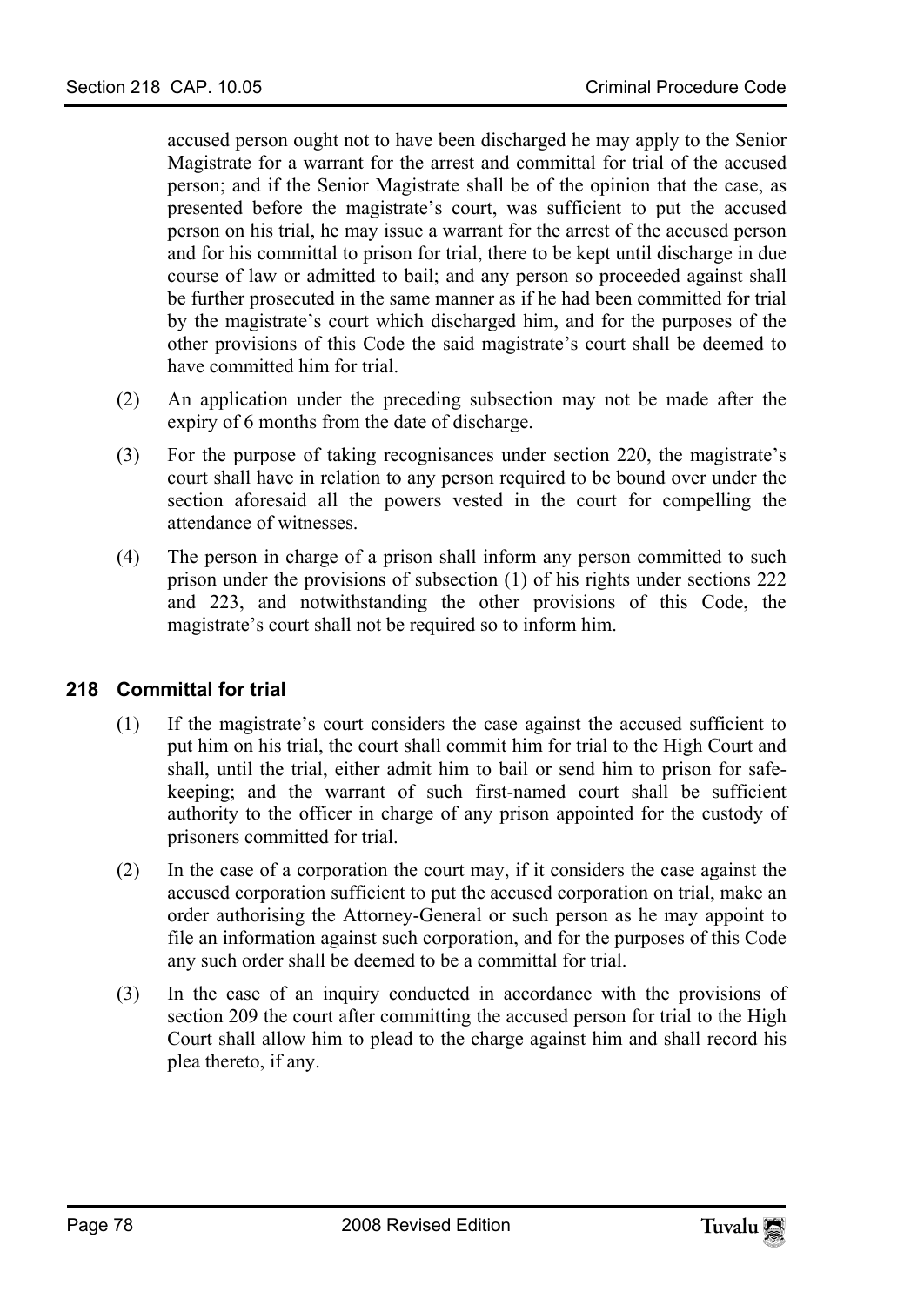# **219 Summary adjudication**

If, at the close of or during the inquiry, it shall appear to the magistrate's court that the offence is of such a nature that it may suitably be dealt with under the powers possessed by the court, the court may, subject to the other provisions of this Code, hear and finally determine the matter and either convict the accused person or dismiss the charge:

Provided that in every such case —

- (i) if the inquiry was conducted in accordance with the provisions of section 209, the witnesses for the prosecution shall be called and the evidence of each of them taken in the manner provided in Part V, and the accused person shall be entitled to cross-examine them upon such evidence; or
- (ii) if the inquiry was conducted in accordance with the provisions of section 210, the accused person shall be entitled to have recalled for cross-examination or further cross-examination all witnesses for the prosecution whom he may require to be recalled.

#### **220 Complainant and witnesses to be bound over**

- (1) When the accused person is committed for trial before the High Court, the magistrate's court committing him shall —
	- (a) if the accused person has been committed for trial upon an inquiry conducted in accordance with the provisions of section 209, summon the witnesses whose statements have been read over to the accused person in accordance with the provisions of section 209(1)(b) and bind by recognisance, with or without sureties, as it may deem requisite, every witness called for the defence to appear at the trial to give evidence and also to appear and give evidence at any further examination concerning the charge which may be held by direction of the Attorney-General:

Provided that if after his committal for trial to the High Court at such inquiry the accused person has pleaded "guilty" to the charge against him, it shall not be necessary to summon or bind such witnesses unless the court be requested so to do either by the Attorney-General or by the trial judge; or

- (b) if the accused person has been committed for trial upon an inquiry held in accordance with the provisions of section 210, bind by recognisance, with or without sureties as it may deem requisite, the complainant and every witness to appear at the trial to give evidence and also to appear and give evidence at any further examination concerning the charge which may be held by direction of the Attorney-General.
- (2) Nothing in subsection  $(1)(a)$  shall be construed to prevent an accused person who has pleaded "guilty" when allowed to plead in accordance with section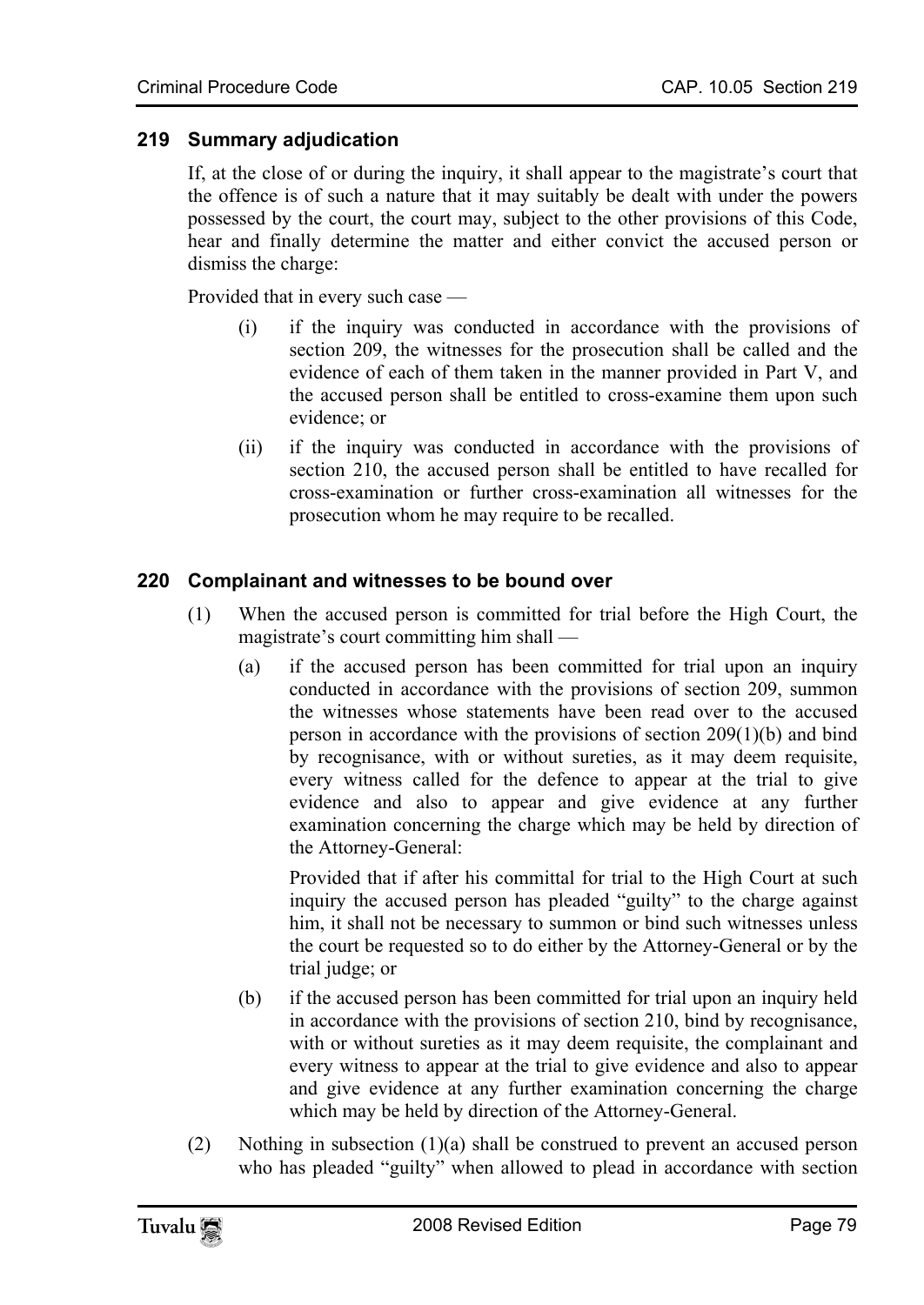218(3) from altering that plea to one of "not guilty" when he appears for trial before the High Court.

# **221 Refusal to be bound over**

If a person refuses to enter into a recognisance on being required to do so in accordance with the provisions of section 220, the court may commit him to prison or into the custody of any officer of the court, there to remain until after the trial, unless in the meantime he enters into a recognisance; and if afterwards, from want of sufficient evidence or other cause, the accused is discharged, the court shall order that the person imprisoned for so refusing be also discharged.

# **222 Accused person entitled to copy of depositions and statements**

A person who has been committed for trial before the High Court shall be entitled at any time before the trial to have, without payment, a copy of the statements of witnesses read over in accordance with the provisions of section 209(1)(b) or, in the case of an inquiry held in accordance with the provisions of section 210, of the depositions, as the case may be, and the court shall at the time of committing him for trial inform the accused person of the effect of this provision.

# **223 Binding over of witnesses conditionally**

- (1) Where any person charged before a magistrate's court with an offence triable upon information before the High Court is committed for trial, and it appears to such magistrate's court, after taking into account anything which may be said with reference thereto by the accused person or the prosecutor, that the attendance at the trial of any witness whose statement has been read over in accordance with the provisions of section 209(1)(b) or who has been examined before it in accordance with the provisions of section 210, as the case may be, is unnecessary by reason of anything contained in any statement by the accused person, or of the statement or evidence of the witness being merely of a formal nature, the magistrate's court —
	- (a) may, in the case of a witness whose statement has been read over in accordance with the provisions of section 209(1)(b), notwithstanding the provisions of section  $220(1)(a)$  (which requires the court to summon such a witness) refrain from summoning the witness; or
	- (b) may, in the case of any other witness, if such witness has not already been bound over, bind him over to appear at the trial conditionally upon notice given to him and not otherwise, or if the witness has already been bound over, direct that he shall be treated as having been bound over to appear only conditionally as aforesaid; and
	- (c) shall transmit to the High Court a statement in writing of the names, addresses and occupations of the witnesses who have not been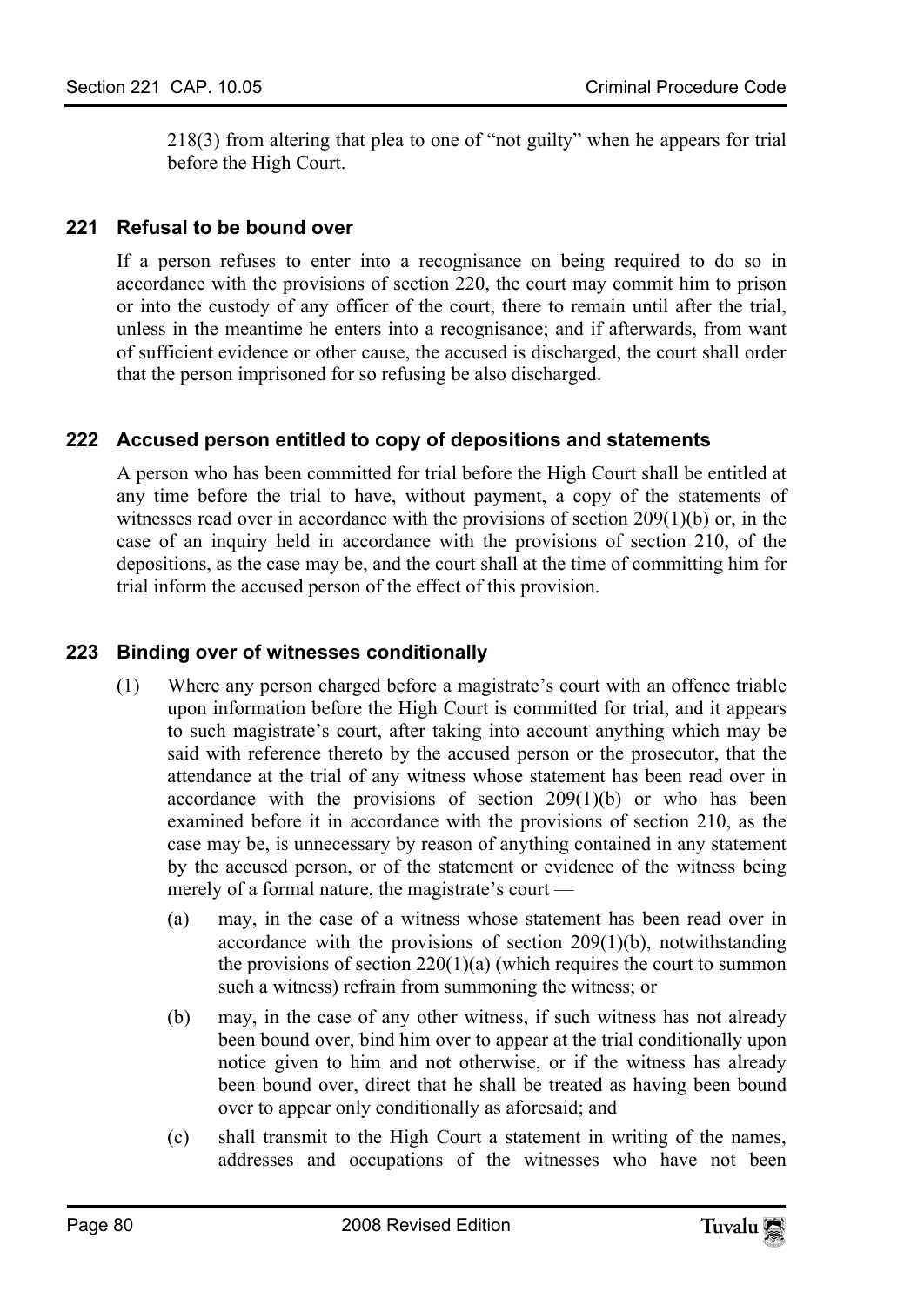summoned or who are, or who are treated as having been, bound over to appear at the trial conditionally.

- (2) Where, in accordance with the provisions of subsection (1), a witness has not been summoned or has been, or is to be treated as having been, bound over conditionally to appear at the trial, the Attorney-General or the person committed for trial may give notice at any time before the opening of the sessions of the High Court to the committing magistrate's court and at any time thereafter to the Registrar of the High Court that he desires the witness to attend at the trial and the court or Registrar to whom the notice is given shall forthwith summon the witness to appear at the trial or notify him that he is required so to appear in accordance with his recognisance.
- (3) The magistrate's court shall, on committing the accused person for trial, inform him of his right to require the attendance at the trial of any such witness as is referred to in subsection (2) and of the steps he must take for the purpose of enforcing that attendance.
- (4) Any documents or articles tendered or produced as exhibits in the magistrate's court by any witness whose attendance at the trial is stated to be unnecessary in accordance with the provisions of this section and marked as exhibits shall, unless in any particular case the magistrate's court otherwise orders, be retained by the magistrate's court and forwarded with the statements of the witnesses read over in accordance with the provisions of section 209(1)(b) or the depositions, as the case may be, to the Registrar of the High Court.

# **224 Taking the depositions of persons dangerously ill**

Whenever it appears to any magistrate that any person dangerously ill or hurt and not likely to recover is able and willing to give material evidence relating to any offence triable by the High Court, and it shall not be practicable to take the deposition in accordance with the provisions of this Code of the person so ill or hurt, such magistrate may take in writing the statement on oath or affirmation of such person, and shall subscribe the same, and certify that it contains accurately the whole of the statement made by such person, and shall add a statement of his reason for taking the same, and of the date and place when and where the same was taken, and shall preserve such statement and file it for record.

# **225 Notice to be given**

If the statement relates or is expected to relate to an offence for which any person is under a charge or committal for trial, reasonable notice of the intention to take the same shall be served upon the prosecutor and the accused person, and if the accused person is in custody he shall be brought by the person in whose charge he is, under an order in writing of the magistrate, to the place where the statement in to be taken.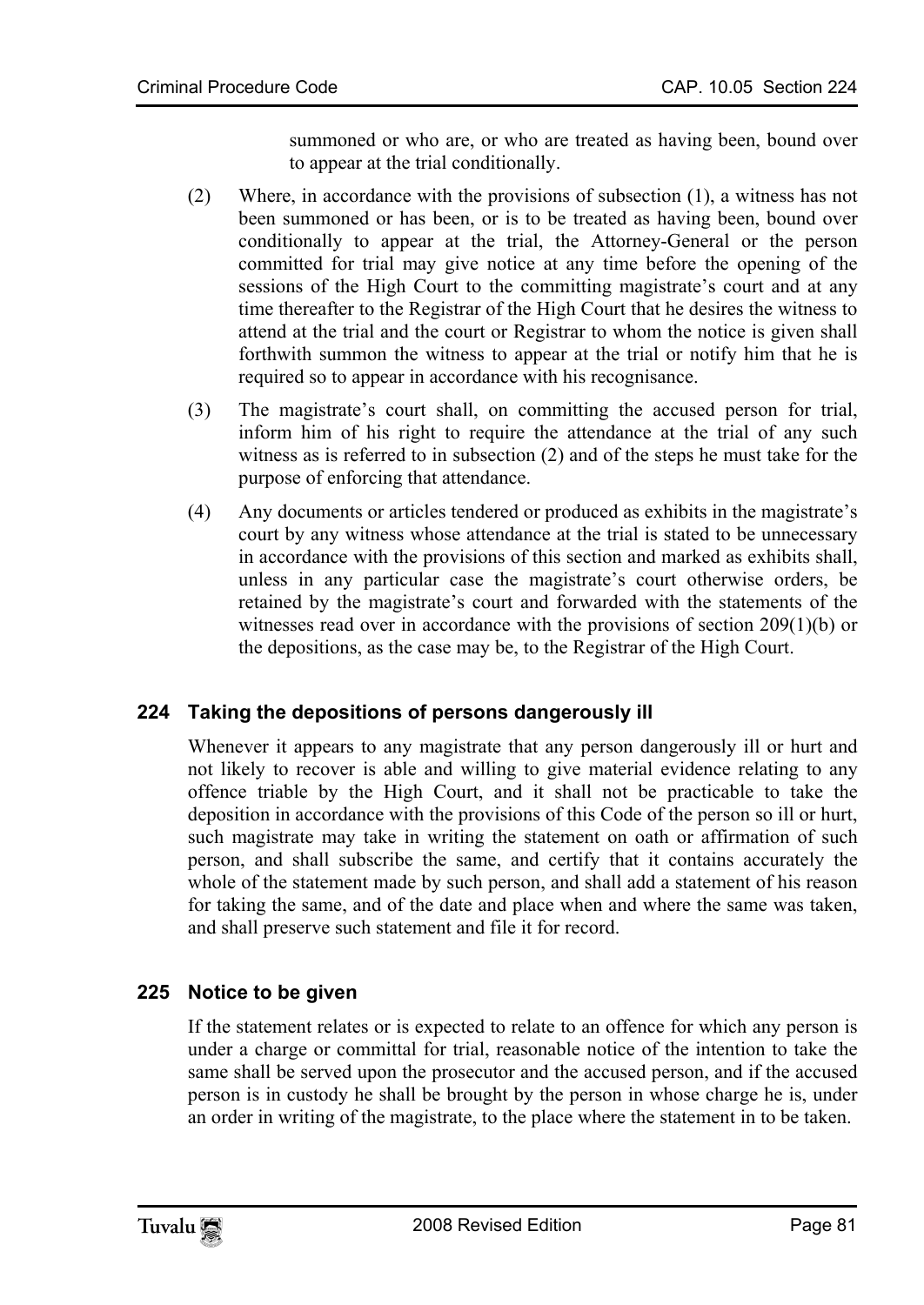### **226 Transmission of statements**

If the statement relates to an offence for which any person is then subsequently committed for trial, it shall be transmitted to the Registrar of the High Court, and a copy thereof shall be transmitted to the Attorney-General or to such person as he may appoint.

# **227 Use of statement in evidence**

Such statement so taken may afterwards be used in evidence on the trial of any person accused of an offence to which the same relates, if the person who made the statement be dead, or if the court is satisfied that for any sufficient cause his attendance cannot be procured, and if reasonable notice of the intention to take such statement was served upon the person (whether prosecutor or accused person) against whom it is proposed to be read in evidence, and he had or might have had, if he had chosen to be present, full opportunity of cross-examining the person making the same.

# **228 Transmission of records to High Court and Attorney-General**

In the event of a committal for trial, the written charge, the statements of witnesses read over in accordance with the provisions of section 209(1)(b), the depositions, the statement (if any) of the accused person, the summonses or recognisances, as the case may be, of the complainant and of the witnesses, the recognisances of bail (if any), and any documents or things which have been tendered or produced as exhibits and marked as such, shall be transmitted without delay by the committing court to the Registrar of the High Court, and an authenticated copy of such statements and depositions and of the statement (if any) of the accused person shall be supplied to the Attorney-General by the Registrar.

# **229 Power of Attorney-General to direct further investigation**

If, after receipt of the authenticated copy of the statements and depositions provided for by the last preceding section and before the trial before the High Court, the Attorney-General is of opinion that further investigation is required before such trial, the Attorney-General may direct that the original statements and depositions be remitted to the court which committed the accused person for trial, and such court may thereupon reopen the case and deal with it in all respects as if such person had not been committed for trial as aforesaid; and if the case be one which may suitably be dealt with under powers possessed by such court, it may, if thought expedient by the court, be so tried and determined accordingly.

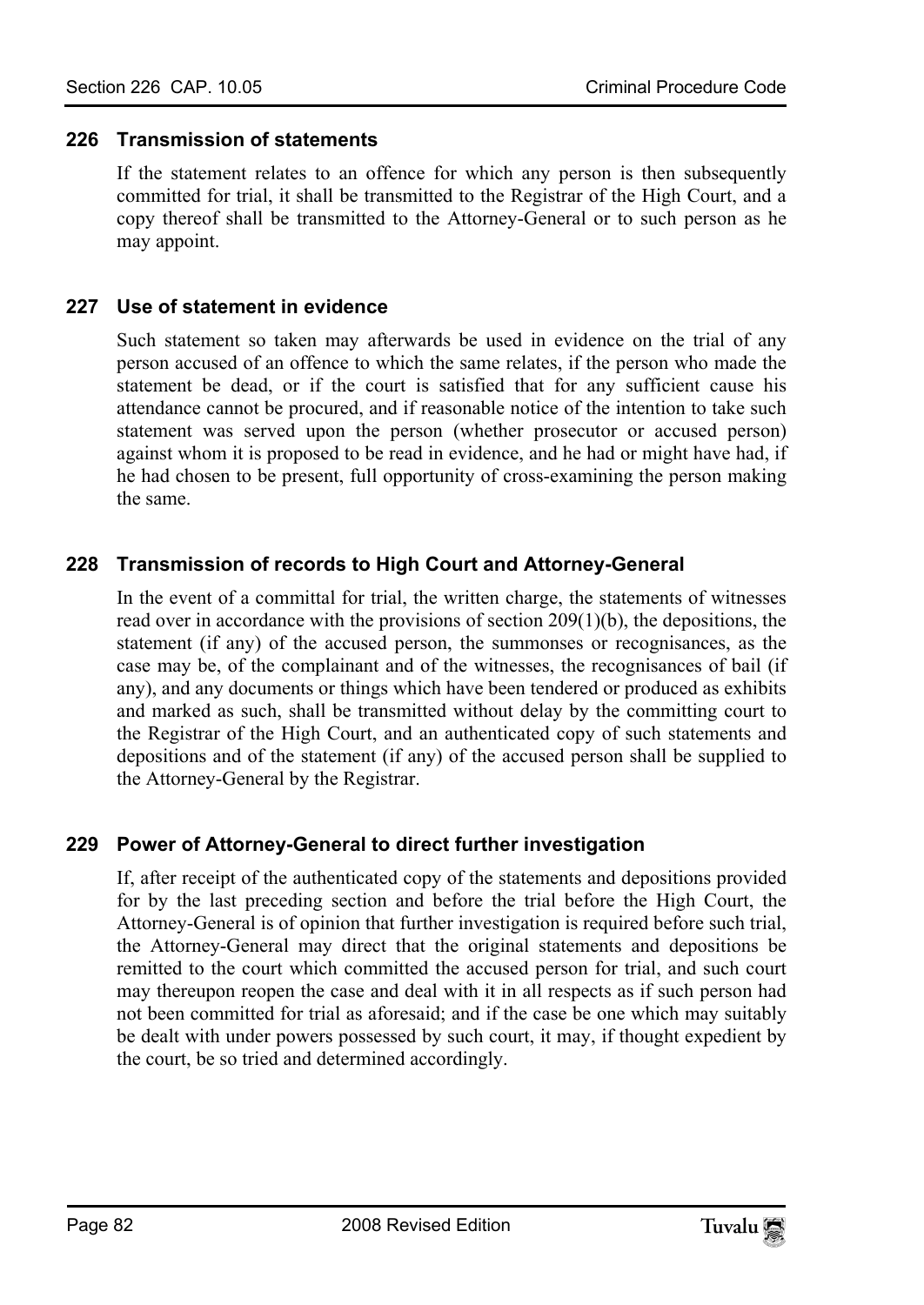#### **230 Powers of Attorney-General as to additional witnesses**

If, after receipt of the authenticated copy of the statements and depositions as aforesaid and prior to the trial before the High Court, the Attorney-General is of the opinion that there is, in any case committed for trial, any material or necessary witness for the prosecution or the defence who has not been bound over to give evidence on the trial of the case, the Attorney-General may require the magistrate's court which committed the accused person for trial to take the deposition of such witness and compel his attendance either by binding over or by summons or by warrant as hereinbefore provided.

#### **231 Return of depositions with a view to summary trial**

If, prior to the trial before the High Court, the Attorney-General is of the opinion, upon the record of the committal proceedings received by him, that the case is one which may suitably be tried by a magistrate's court, he may cause the statements and depositions to be returned to the court which committed the accused, and thereupon the case shall be reopened, tried and determined in the same manner as if such person had not been committed for trial:

Provided that in every such case —

- (i) if the inquiry was conducted in accordance with the provisions of section 209, the witnesses for the prosecution shall be called and the evidence of each of them taken in the manner provided in Part V, and the accused person shall be entitled to cross-examine them upon such evidence; or
- (ii) if the inquiry was conducted in accordance with the provisions of section 210, the accused person shall be entitled to have recalled for cross-examination or further cross-examination all witnesses for the prosecution whom he may require to be recalled.

#### **232 Filing of an information**

- (1) If, after receipt of the authenticated copy of the statements and depositions as aforesaid, the Attorney-General is of the opinion that the case is one which should be tried upon information before the High Court, an information shall be drawn up in accordance with the provisions of this Code, and when signed by the Attorney-General shall be filed in the registry of the High Court.
- (2) In any such information the Attorney-General may charge the accused person with any offence which, in his opinion, is disclosed by the statements and depositions either in addition to, or in substitution for, the offence upon which the accused person has been committed for trial.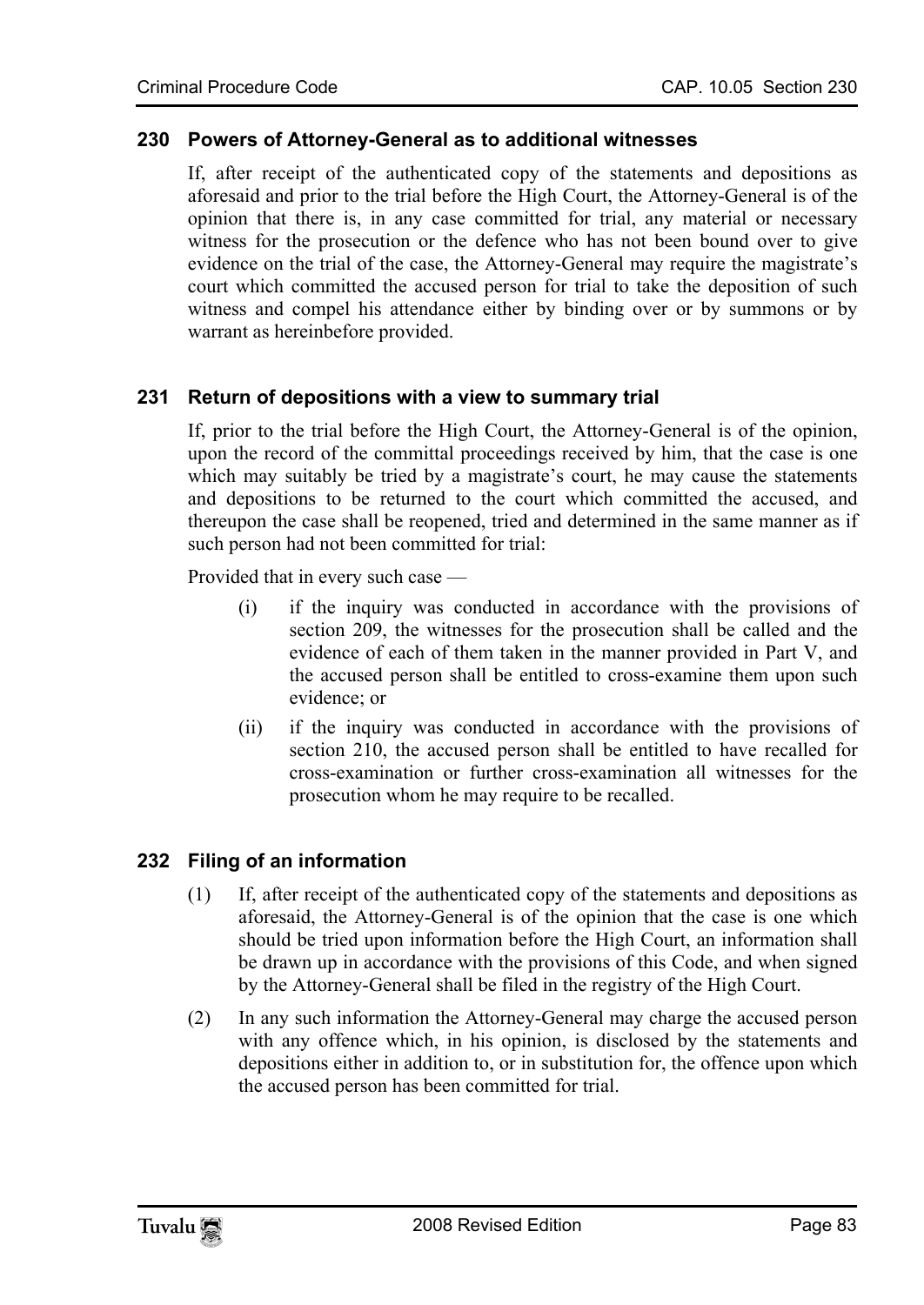# **233 Notice of trial**

The Registrar of the High Court shall endorse on or annex to every information filed as aforesaid, and to every copy thereof delivered to the officer of the court or police officer for service thereof, a notice of trial, which notice shall specify the particular sessions of the High Court at which the accused person is to be tried on the said information, and shall be in the following form, or as near thereto as may be —

 $A^{\prime\prime}$ 

Take notice that you will be tried on the information whereof this is a true copy at the sessions of the High Court to be held at ................... on the ........... day of ............., 20..."

# **234 Copy of information and of notice of trial to be served**

The Registrar shall deliver or cause to be delivered to the officer of the court or police officer serving the information a copy thereof with the notice of trial endorsed on the same or annexed thereto, and, if there are more accused persons committed for trial than one, then as many copies as there are such accused persons; and the officer of the court or police officer aforesaid shall, as soon as may be after having received the copy or copies of the information and notice or notices of trial, and 3 days at least before the day specified therein for trial, by himself or his deputy or other officer, deliver to the accused person or persons committed for trial the said copy or copies of the information and notice or notices, and explain to him or them the nature and exigency thereof; and when any accused person shall have been admitted to bail and cannot readily be found, he shall leave a copy of the said information and notice of trial with someone of his household for him at his dwelling-house or with someone of his bail for him, and if none such can be found, shall affix the said copy and notice to the outer or principal door of the dwellinghouse or dwelling-houses of the accused person or of any of his bail:

Provided always that nothing herein contained shall prevent any person committed for trial and in custody at the opening of or during any sessions of the High Court, from being tried thereat, if he shall express his assent to be so tried and no special objection be made thereto on the part of the Crown.

#### **235 Return of service**

The officer serving the copy or copies of the information and notice or notices of trial shall forthwith make to the Registrar a return of the mode of service thereof.

# **236 Postponement of trial**

(1) The High Court, upon the application of the prosecutor or the accused person, if the court considers that there is sufficient cause for the delay, may postpone the trial of any accused person to the next sessions of the court held in the

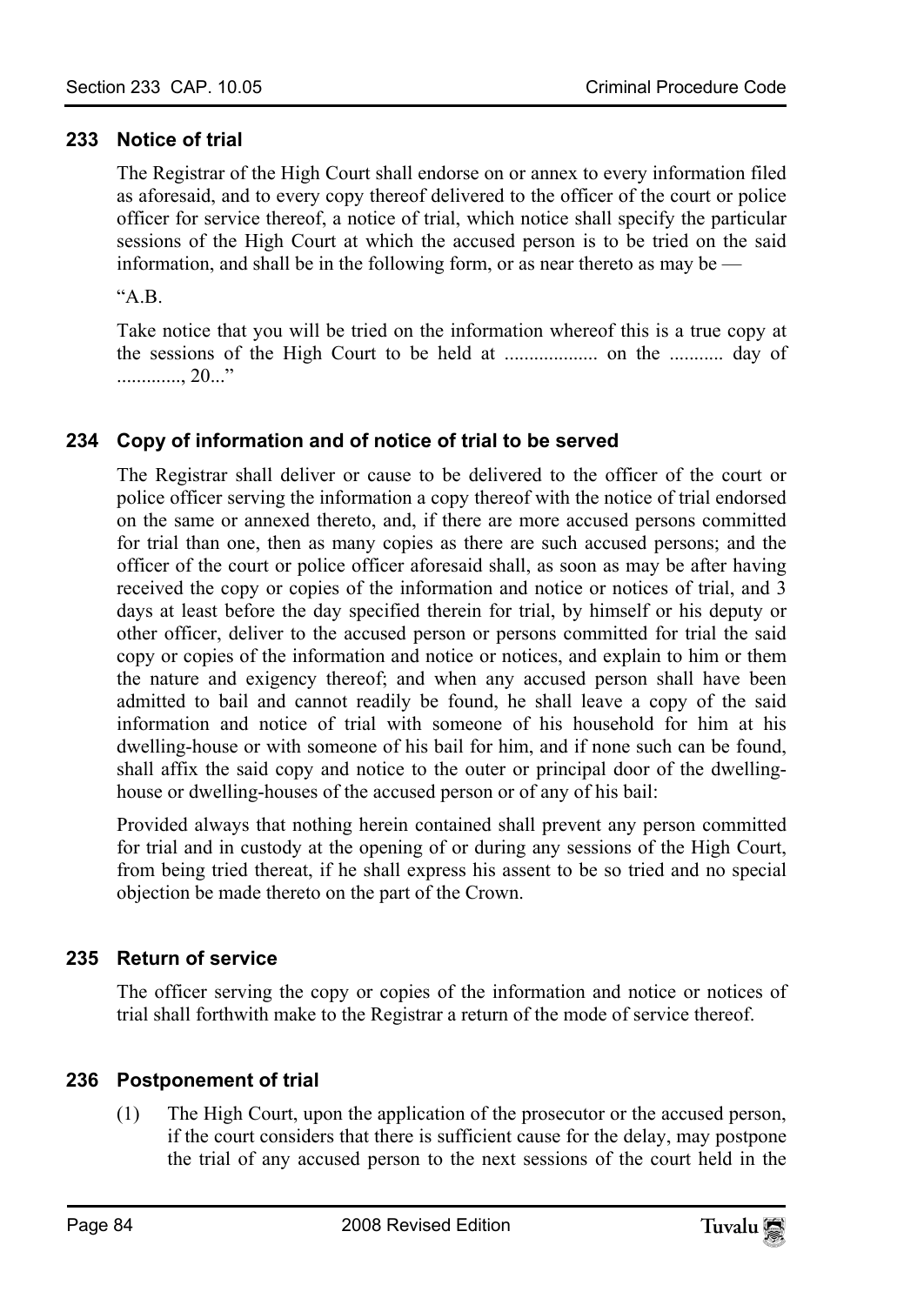district or some other convenient place, or to a subsequent sessions, and respite the summonses or recognisances of the complainant and witnesses, in which case the respited summonses or recognisances shall have the same force and effect as fresh summonses or recognisances to prosecute and give evidence at such subsequent sessions would have had.

(2) The High Court may give such directions for the amendment of the information and the service of any notices which the court may deem necessary in consequence of any order made under subsection (1).

# **237 Information by Attorney-General**

All informations drawn up in pursuance of section 232 shall be in the name of and (subject to the provisions of section 69) signed by the Attorney-General, and when so signed shall be as valid and effectual in all respects as an indictment in England which has been signed by the proper officer of the court in accordance with the Administration of Justice (Miscellaneous Provisions) Act 1933.

# **238 Form of information**

Every information shall bear date of the day when the same is signed, and, with such modifications as shall be necessary to adapt it to the circumstances of each case, may commence in the following form —

THE QUEEN v. A.B.

In the High Court of Tuvalu

At the sessions holden at ........... in Tuvalu on the .......... day of ...............,20... .

INFORMATION BY ATTORNEY-GENERAL

A.B. is charged with the following offence (or offences) —

# **PART VIII - PROCEDURE IN TRIALS BEFORE THE HIGH COURT ON INFORMATION**

#### **239 Practice of High Court in its criminal jurisdiction**

Subject to the provisions of this Code and of any rules of court, the practice of the High Court in its criminal jurisdiction shall be assimilated so far as circumstances admit to the practice of Her Majesty's High Court of Justice in its criminal jurisdiction and of Courts of Oyer and Terminer and General Gaol Delivery in England.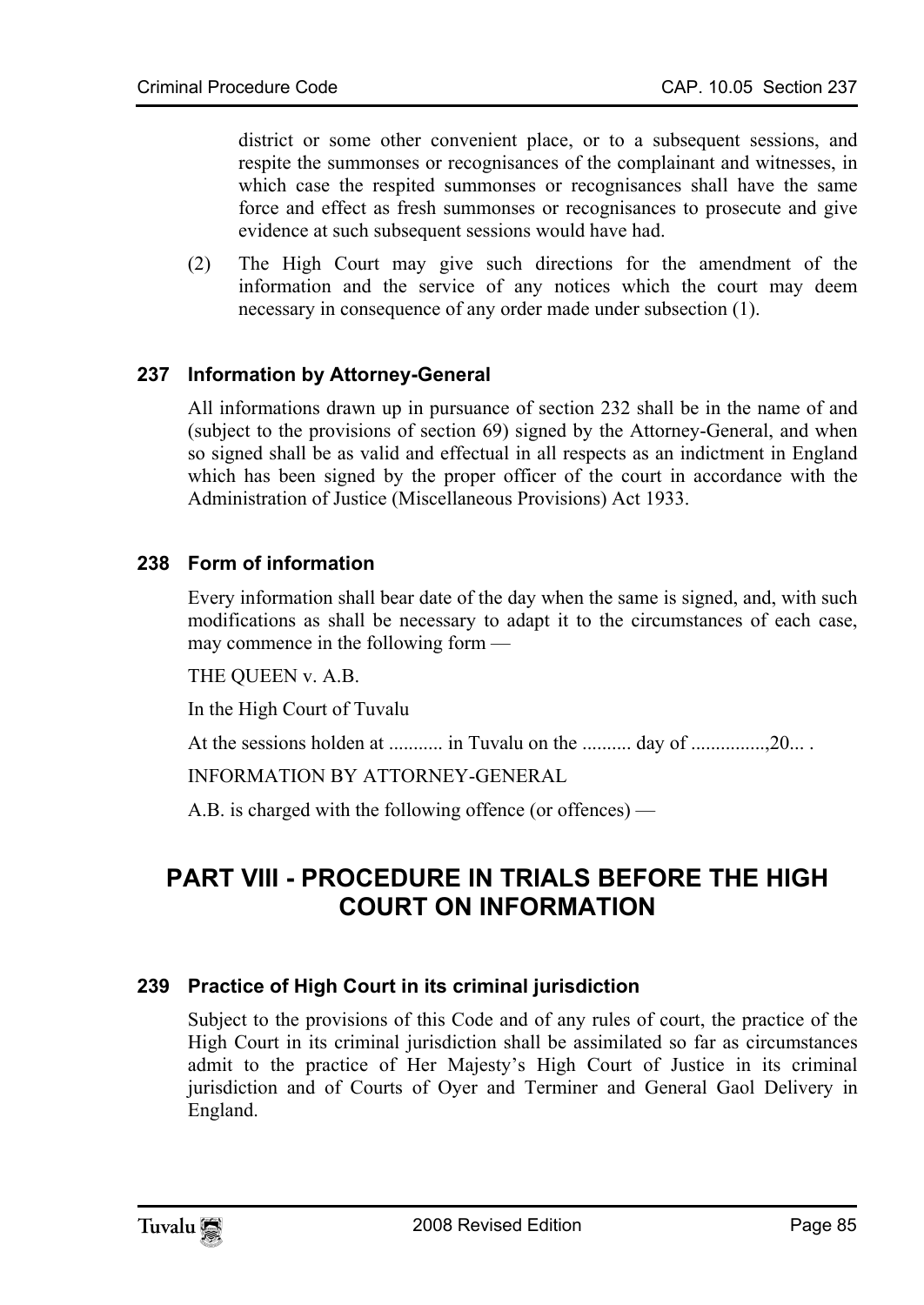# **240 Pleading to information**

- (1) The accused person to be tried before the High Court upon an information shall be placed at the bar unfettered, unless the court shall see cause otherwise to order, and the information shall be read over to him by the Registrar or other officer of the court, and explained if need be by that officer or interpreted by the interpreter appointed by the court, and such accused person shall be required to plead instantly thereto, unless, where the accused person is entitled to service of a copy of the information, he shall object to the want of such service, and the court shall find that he has not been duly served therewith.
- (2) In the case of a corporation, the corporation may, by its representative, enter a plea in writing; and if either the corporation does not appear by representative or, although it does so appear, fails to enter any plea, the court shall cause a plea of "not guilty" to be entered.
- (3) A representative for the purposes of this section need not be appointed under the seal of the corporation, and a statement in writing purporting to be signed by a managing director of the corporation, or by any person (by whatever name called) having or being one of the persons having the management of the affairs of the corporation, to the effect that the person named in the statement has been appointed as the representative of the corporation for the purposes of this section shall be admissible without further proof as prima facie evidence that that person has been so appointed.
- (4) The provisions of this section shall have effect notwithstanding that the accused person or corporation, as the case may be, may already have pleaded to a charge alleging the commission of the same offence as that charged in the information before the High Court at an inquiry held in accordance with the provisions of section 208 into or concerning such offence.

#### **241 Orders for amendment of information, separate trial, and postponement of trial**

- (1) Every objection to any information for any formal defect on the face thereof shall be taken immediately after the information has been read over to the accused person and not later.
- (2) Where, before a trial upon information or at any stage of such trial, it appears to the court that the information is defective, the court shall make such order for the amendment of the information as the court thinks necessary to meet the circumstances of the case, unless, having regard to the merits of the case, the required amendments cannot be made without injustice; and all such amendments shall be made upon such terms as to the court shall seem just.
- (3) Where an information is so amended, a note of the order for amendment shall be endorsed on the information, and the information shall be treated for the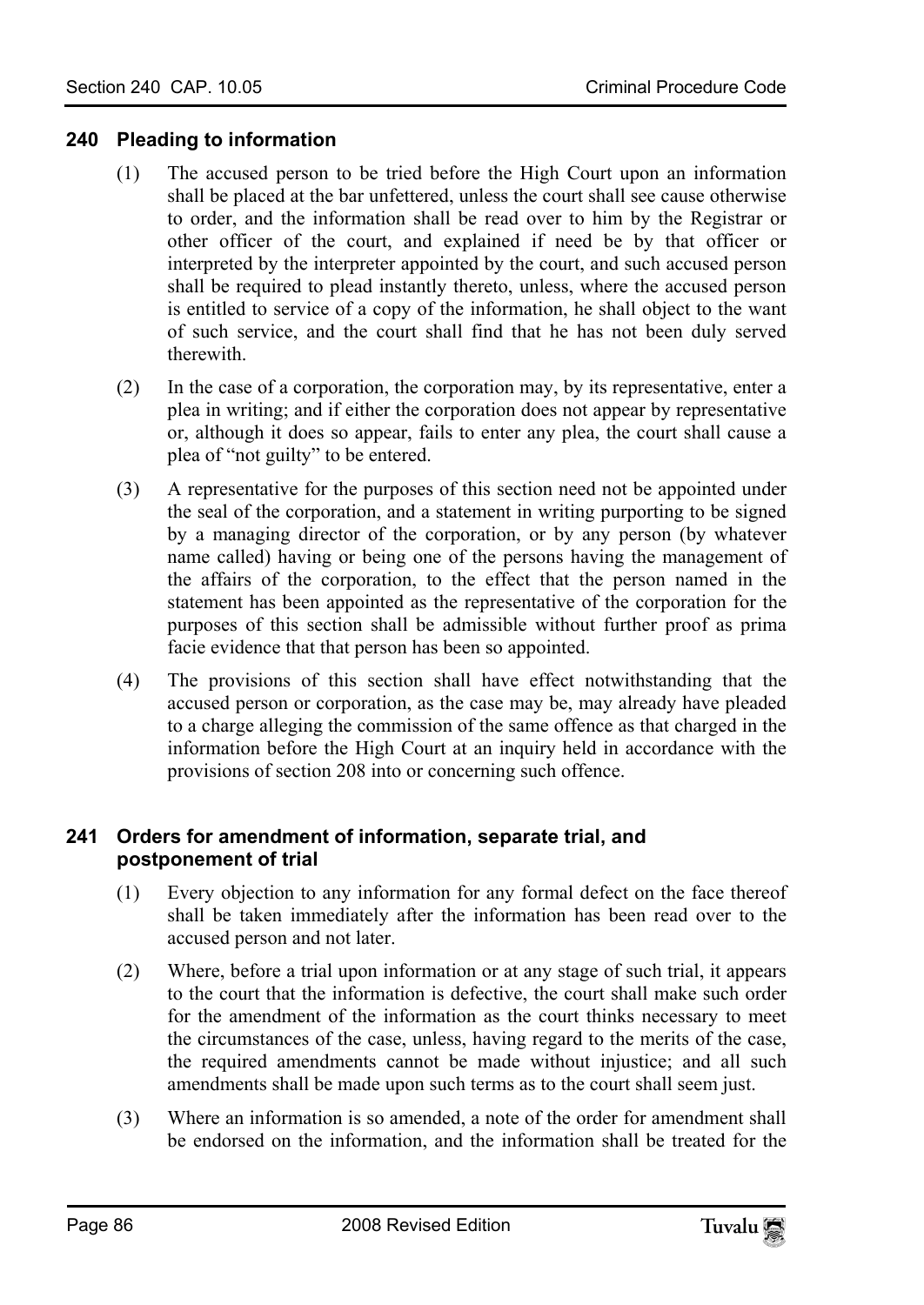purposes of all proceedings in connection therewith as having been filed in the amended form.

- (4) Where, before a trial upon information or at any stage of such trial, the court is of opinion that the accused may be prejudiced or embarrassed in his defence by reason of being charged with more than 1 offence in the same information, or that for any other reason it is desirable to direct that the accused should be tried separately for any 1 or more offences charged in an information, the court may order a separate trial of any count or counts of such information.
- (5) Where, before a trial upon information or at any stage of such trial, the court is of opinion that the postponement of the trial of the accused is expedient as a consequence of the exercise of any power of the court under this Code, the court shall make such order as to the postponement of the trial as appears necessary.
- (6) Where an order of the court is made under this section for a separate trial or for postponement of a trial —
	- (a) the procedure on the separate trial of a count shall be the same in all respects as if the count had been found in a separate information, and the procedure on the postponed trial shall be the same in all respects as if the trial had not commenced; and
	- (b) the court may make such order as to admitting the accused to bail, and as to the enlargement of recognisances and otherwise as the court thinks fit.
- (7) Any power of the court under this section shall be in addition to and not in derogation of any other power of the court for the same or similar purposes.

# **242 Quashing of information**

- (1) If any information does not state, and cannot by any amendment authorised by the last preceding section be made to state, any offence of which the accused has had notice, it shall be quashed either on a motion made before the accused pleads or on a motion made in arrest of judgment.
- (2) A written statement of every such motion shall be delivered to the Registrar or other officer of the court by or on behalf of the accused and shall be entered upon the record.

# **243 Procedure in case of previous conviction**

Where an information contains a count charging an accused person with having been previously convicted of any offence, the procedure shall be as follows —

(a) the part of the information stating the previous conviction shall not be read out in court, nor shall the accused be asked whether he has been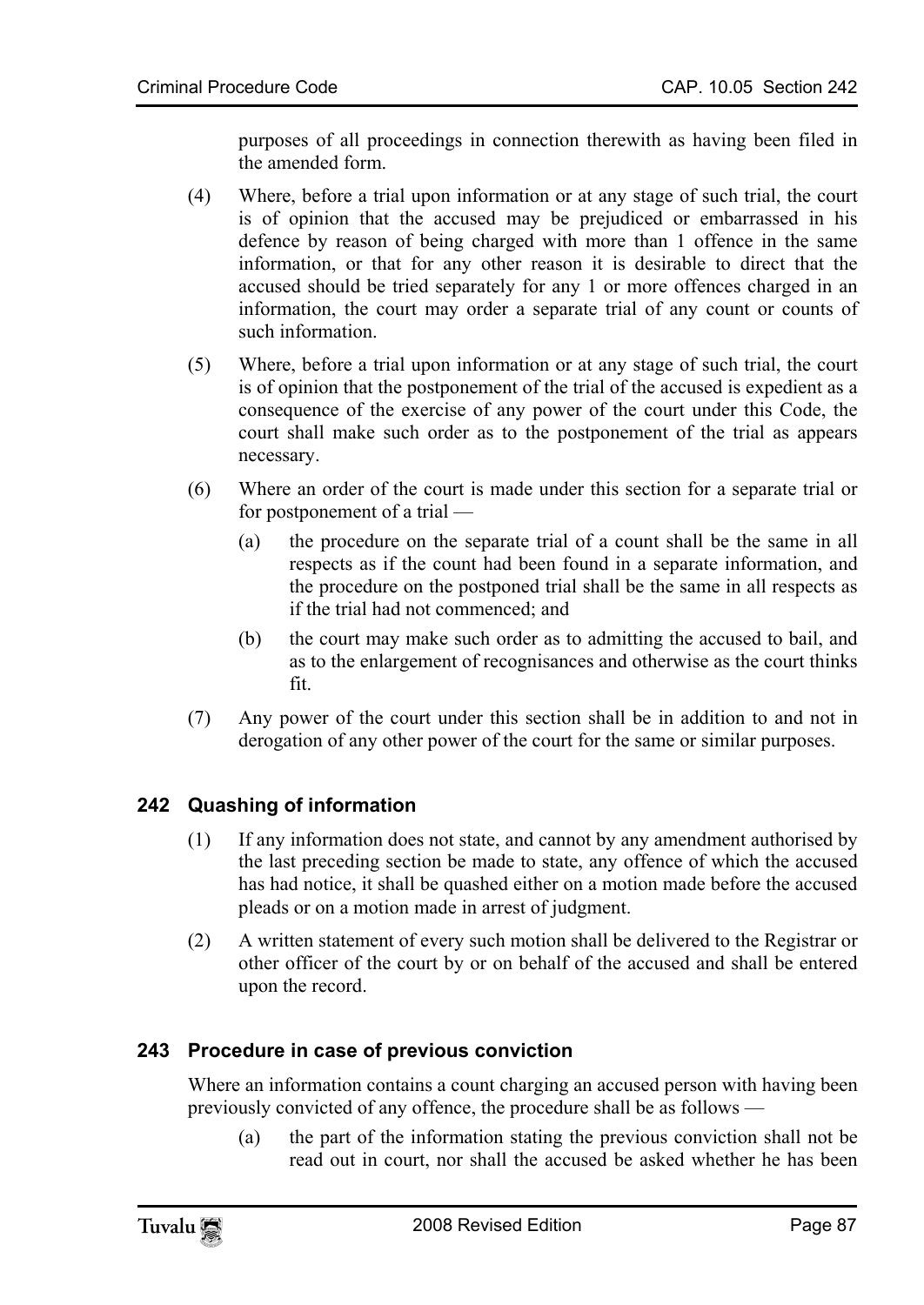previously convicted as alleged in the information, unless and until he has either pleaded guilty to or been convicted of the subsequent offence;

- (b) if he pleads guilty to or is convicted of the subsequent offence, he shall then be asked whether he has been previously convicted as alleged in the information;
- (c) if he answers that he has been so previously convicted, the judge may proceed to pass sentence on him accordingly; but if he denies that he has been so previously convicted, or refuses to or does not answer such question, the court shall then hear evidence concerning such previous conviction:

Provided, however, that if upon the trial of any person for any such subsequent offence such person shall give evidence of his own good character, it shall be lawful for the public prosecutor or advocate for the prosecution, in answer thereto, to give evidence of the conviction of such person for the previous offence or offences before a verdict is returned and the court shall inquire concerning such previous conviction or convictions at the same time that they inquire concerning such subsequent offence.

# **244 Plea of "not guilty"**

Every accused person upon being arraigned upon any information, by pleading generally thereto the plea of "not guilty", shall, without further form, be deemed to have put himself upon the country for trial.

#### **245 Plea of autrefois acquit and autrefois convict**

- (1) Any accused person against whom an information is filed may plead
	- (a) that he has been previously convicted or acquitted, as the case may be, of the same offence; or
	- (b) that he has obtained the Queen's pardon for his offence.
- (2) If either of such pleas are pleaded in any case and denied to be true in fact, the court shall try whether such plea is true in fact or not.
- (3) If the court holds that the facts alleged by the accused do not prove the plea, or if it finds that it is false in fact, the accused shall be required to plead to the information.

# **246 Refusal to plead**

If any accused person being arraigned upon any information stands mute of malice, or neither will, nor by reason of infirmity can, answer directly to the information, the court, if it thinks fit, shall order the Registrar or other officer of the court to enter a plea of "not guilty" on behalf of such accused person, and the plea so entered shall

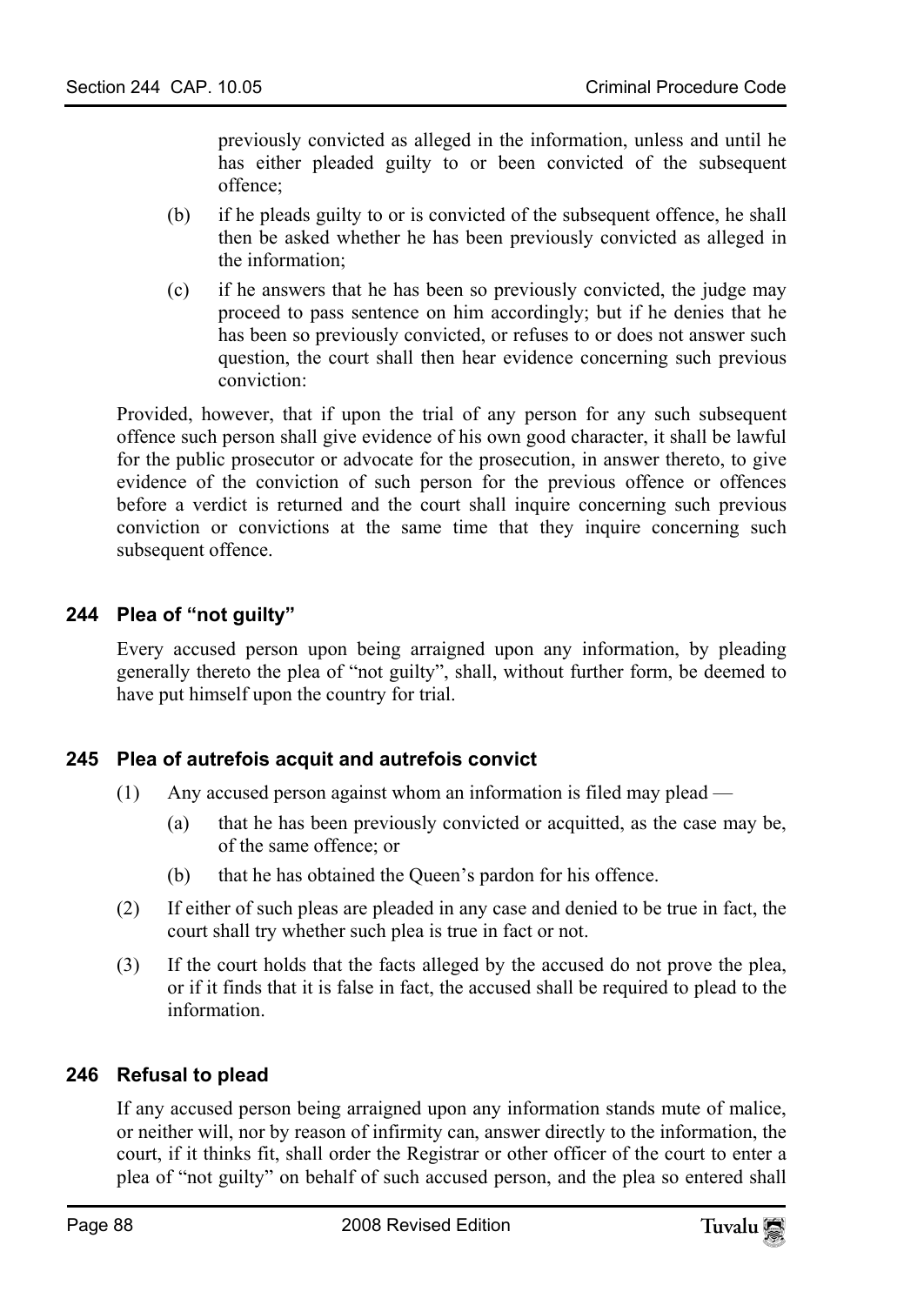have the same force and effect as if such accused person had actually pleaded the same; or else the court shall thereupon proceed to try whether the accused person be of sound or unsound mind, and, if he shall be found of sound mind, shall proceed with the trial, and if he shall be found of unsound mind, and consequently incapable of making his defence, shall order the trial to be postponed and the accused person to be kept meanwhile in safe custody in such place and manner as the court thinks fit, and shall report the case for the order of the Minister.

The Minister may order such accused person to be confined in a mental health wing, prison, or other suitable place for safe custody.

# **247 Plea of "guilty"**

If the accused pleads "guilty" the plea shall be recorded and he may be convicted thereon.

# **248 Proceedings after plea of "not guilty"**

If the accused pleads "not guilty", or if a plea of "not guilty" is entered in accordance with the provisions of section 240 or 246, the court shall proceed to try the case.

#### **249 Power to postpone or adjourn proceedings**

- (1) If, from the absence of witnesses or any other reasonable cause to be recorded in the proceedings, the court considers it necessary or advisable to postpone the commencement of or to adjourn any trial, the court may from time to time postpone or adjourn the same on such terms as it thinks fit for such time as it considers reasonable, and may by warrant remand the accused to some prison or other place of security.
- (2) During a remand the court may at any time order the accused to be brought before it.
- (3) The court may on a remand admit the accused to bail.

#### **250 Opening of case for prosecution**

The public prosecutor or advocate for the prosecution shall open the case against the accused person, and shall call witnesses and adduce evidence in support of the charge.

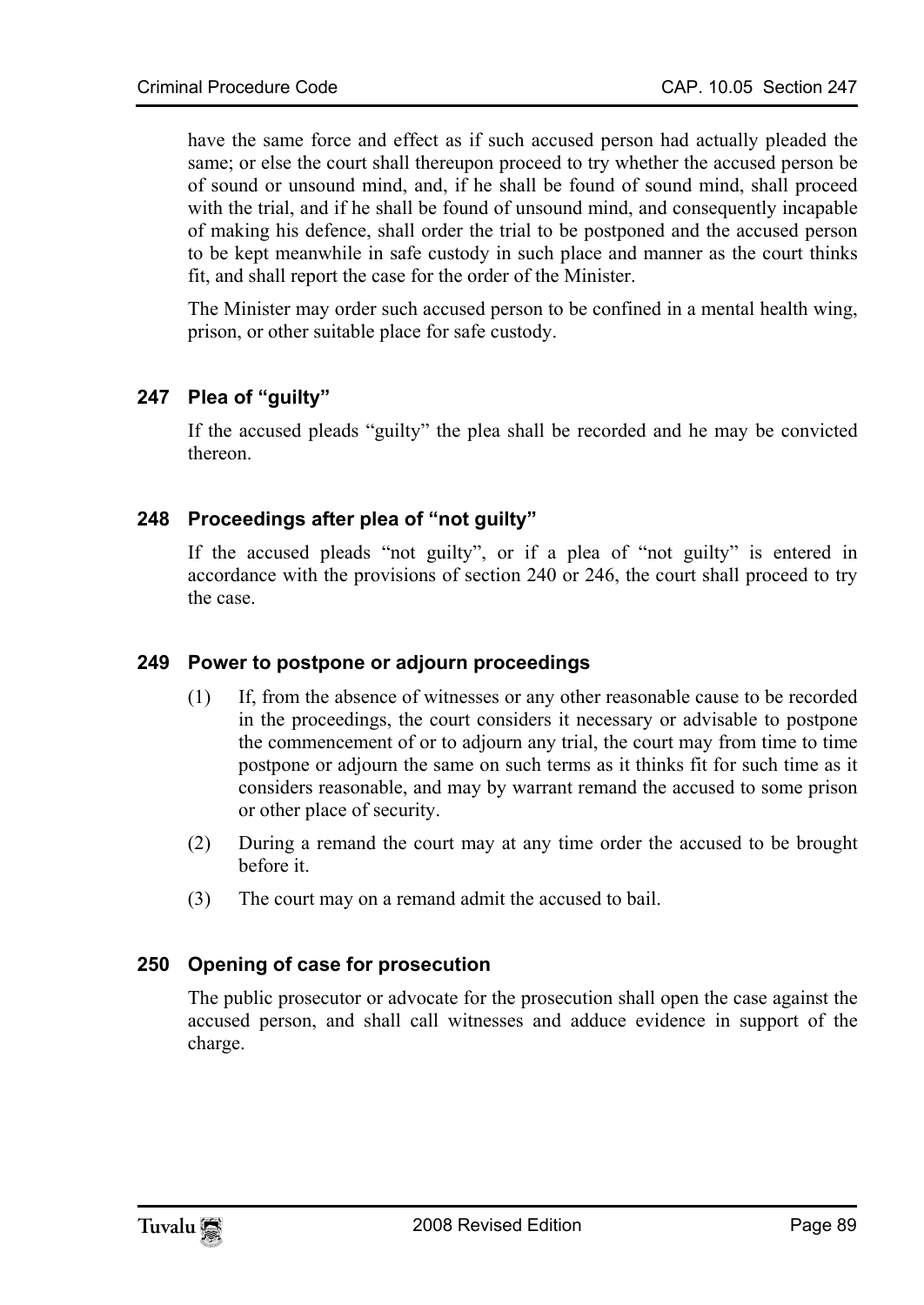#### **251 Additional witnesses for prosecution**

- (1) No witness who has not given evidence at the preliminary inquiry shall be called by the prosecution at any trial unless the accused person has received reasonable notice in writing of the intention to call such witness.
- (2) The notice shall state the witness's name and address and the substance of the evidence which he intends to give.
- (3) The court shall determine what notice is reasonable, regard being had to the time when and the circumstances under which the prosecution became acquainted with the nature of the witness's evidence and determined to call him as a witness.

#### **252 Cross-examination of witnesses for the prosecution**

The witnesses called for the prosecution shall be subject to cross-examination by the accused person or the advocate or other person defending him, and to reexamination by the public prosecutor or advocate for the prosecution.

#### **253 Deposition may be read as evidence in certain cases**

- (1) Where any person has been committed for trial for any offence, the deposition of any person taken before the committing magistrate's court may, if the conditions hereinafter set out are satisfied, without further proof be read as evidence on the trial of that person, whether for that offence or for any other offence arising out of the same transaction, or set of circumstances, as that offence.
- (2) The conditions referred to in subsection (1) are the following
	- (a) the deposition must be the deposition either of a witness whose attendance at the trial is stated to be unnecessary in accordance with the provisions of section 223 or of a witness who is proved at the trial by oath of a credible witness to be absent from Tuvalu or dead or insane, or so ill as not to be able to travel, or to be kept out of the way by means of procurement of the accused or on his behalf, or to be unable to attend for any other sufficient cause;
	- (b) the deposition must purport to be signed by the magistrate before whom it purports to have been taken.
- (3) The provisions of this section shall not have effect in any case in which it is proved —
	- (a) that the deposition was not in fact signed by the magistrate by whom it purports to have been signed; or
	- (b) where the deposition is that of a witness whose attendance at the trial is stated to be unnecessary as aforesaid, that the witness has been duly notified that he is required to attend the trial.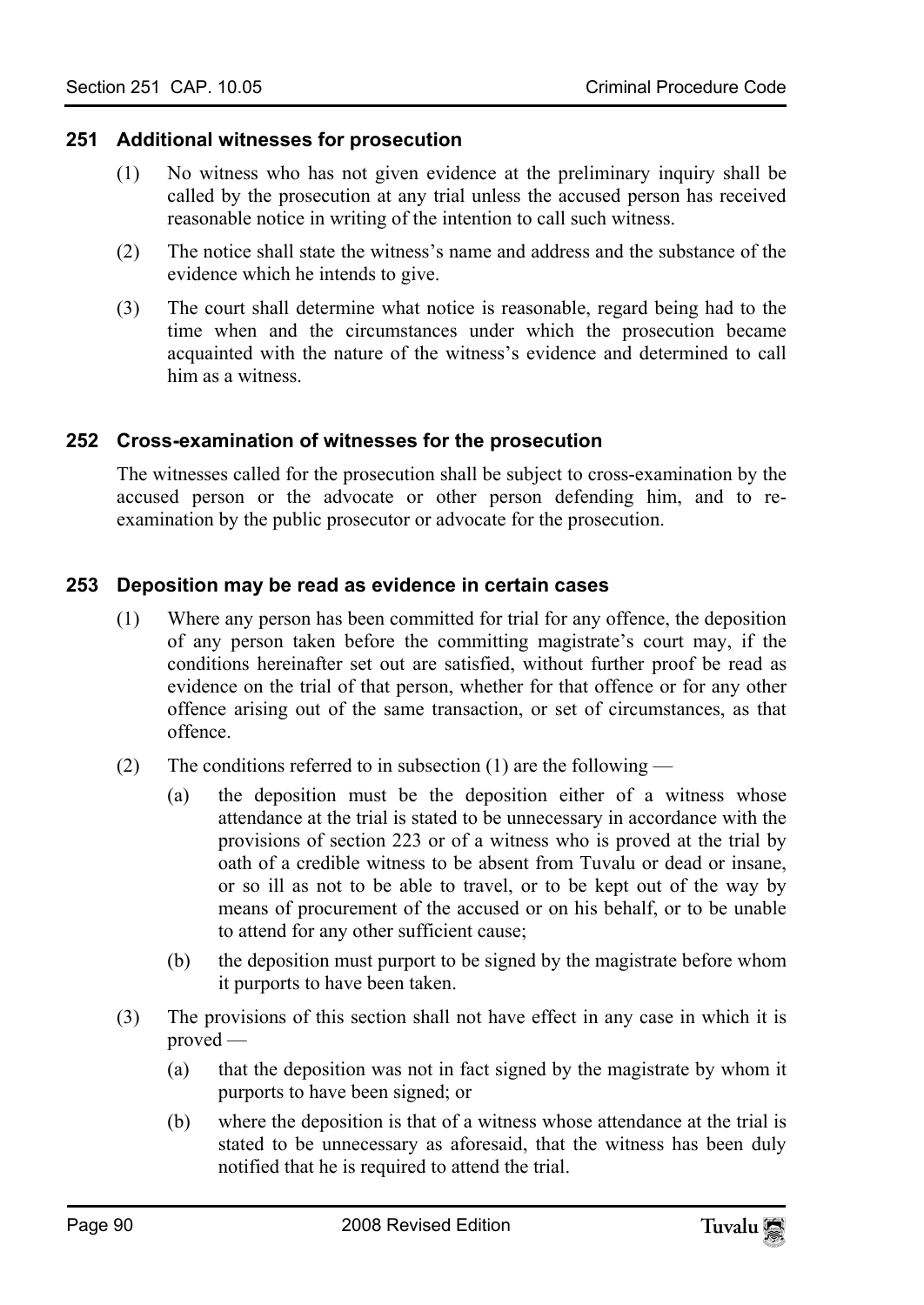#### **254 Deposition of expert witness may be read as evidence**

The deposition of a surveyor or of an analyst or geologist employed in the public service or of a medical practitioner, taken and attested by a magistrate in the presence of the accused person, may, with the consent of the accused person or his advocate, be read as evidence although the deponent is not called as a witness:

Provided that the court may, if it thinks fit, summon and examine such deponent as to the subject-matter of his deposition.

#### **255 Statement of accused**

The statement or evidence (if any) of the accused person duly recorded by or before the committing magistrate, and whether signed by the accused person or not, may be given in evidence without further proof thereof, unless it is proved that the magistrate purporting to sign the statement or evidence did not in fact sign it.

#### **256 Close of case for prosecution**

- (1) When the evidence of the witnesses for the prosecution has been concluded, and the statement or evidence (if any) of the accused person before the committing court has been given in evidence, the court, if it considers that there is no evidence that the accused or any one of several accused committed the offence, shall, after hearing, if necessary, any arguments which the public prosecutor or advocate for the prosecution or the advocate or other person defending him may desire to submit, record a finding of not guilty.
- (2) When the evidence of the witnesses for the prosecution has been concluded, and the statement or evidence (if any) of the accused person before the committing court has been given in evidence, the court, if it considers that there is evidence that the accused person, or any one or more of several accused persons, committed the offence, shall inform each such accused person of his right to address the court, either personally or by the advocate or other person defending him, to give evidence on his own behalf, or to make an unsworn statement, and to call witnesses in his defence, and in all cases shall require him or the advocate or other person defending him to state whether it is intended to call any witnesses as to fact other than the accused person himself and upon being informed thereof, the judge shall record the same.
- (3) If an accused person says that he does not mean to give evidence or make an unsworn statement, or to adduce evidence, then the advocate for the prosecution may sum up the case against such accused person.
- (4) If an accused person says that he means to give evidence or make an unsworn statement, or to adduce evidence, the court shall call upon such accused person to enter upon his defence.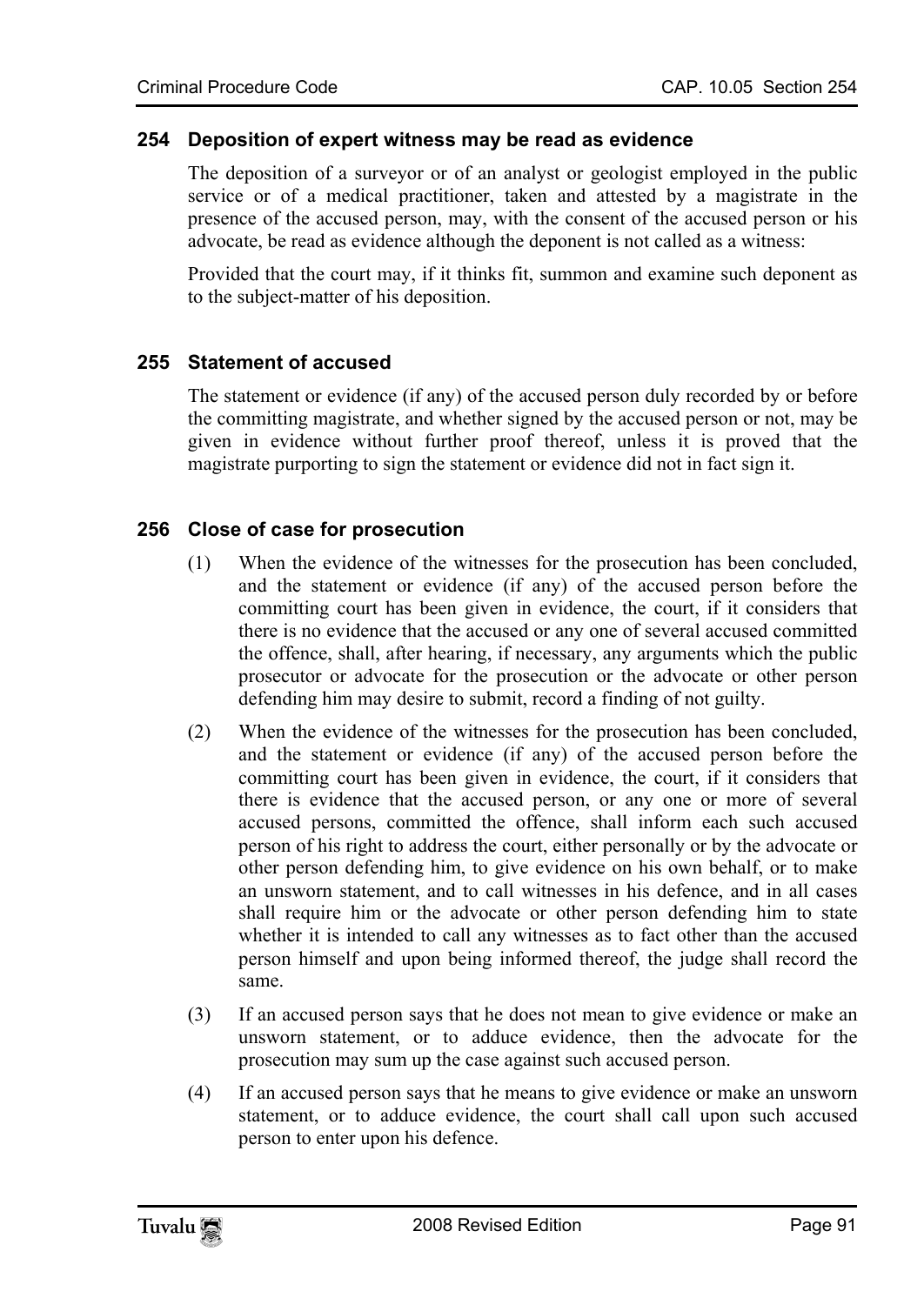#### **257 The defence**

The accused person or the advocate or other person defending him may then open his case, stating the facts or law on which be intends to rely, and making such comments as he thinks necessary on the evidence for the prosecution; and the accused person may then give evidence on his own behalf and he or the advocate or other person defending him may examine his witnesses (if any), and after their cross-examination and re-examination (if any) may sum up his case.

#### **258 Additional witnesses for the defence**

The accused person shall be allowed to examine any witness not previously bound over to give evidence at the trial if such witness is in attendance; and if he apprehends that any such witness will not attend the trial voluntarily, he shall be entitled to apply for the issue of process to compel such witness's attendance:

Provided that no accused person shall be entitled to any adjournment to secure the attendance of any witness unless he shows that he could not by reasonable diligence have taken earlier steps to obtain the presence of the witness.

# **259 Evidence in reply**

If the accused person adduces evidence in his defence introducing new matter which the public prosecutor or advocate for the prosecution could not have foreseen, the court may allow the advocate for the prosecution to adduce evidence in reply to rebut the said matter.

#### **260 Prosecutor's reply**

If the accused person, or any one of several accused persons, adduces any evidence, the public prosecutor or advocate for the prosecution shall subject to the provisions of section 143 be entitled to reply.

#### **261 Where accused adduces no evidence**

If the accused person says that he does not mean to give or adduce evidence and the court considers that there is evidence that he committed the offence, the public prosecutor or advocate for the prosecution shall then, subject to the provisions of section 143, sum up the case against the accused person and the court shall then call on the accused person personally or by his advocate or other person defending him to address the court on his own behalf.

#### **262 Decision**

(1) Subject to section 177 when the case on both sides is closed the judge shall then give judgment.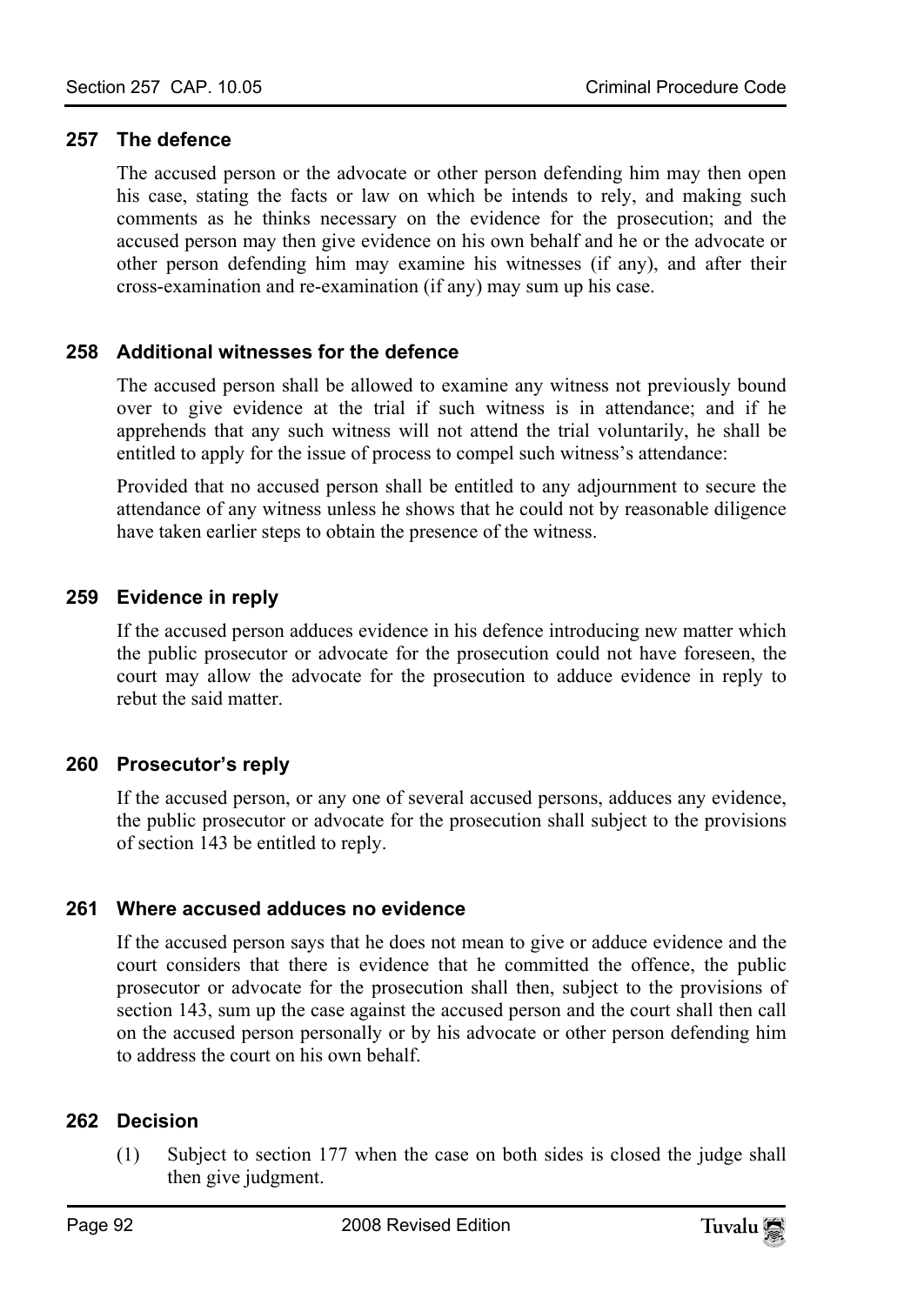(2) If the accused person is convicted the judge shall pass sentence on him according to law.

# **263 Calling upon the accused**

If the accused person is convicted, or if the accused person pleads guilty, it shall be the duty of the Registrar or other officer of the court to ask him whether he has anything to say why sentence should not be passed upon him according to law, but the omission so to ask him shall have no effect on the validity of the proceedings.

#### **264 Motion in arrest of judgment**

- (1) The accused person may, at any time before sentence, whether on his plea of guilty or otherwise, move in arrest of judgment on the ground that the information does not, after any amendment which the court has made and had power to make, state any offence which the court has power to try.
- (2) The court may, in its discretion, either hear and determine the matter during the same sitting, or adjourn the hearing thereof to a future time to be fixed for that purpose.
- (3) If the court decides in favour of the accused he shall be discharged from that information.

#### **265 Sentence**

If no motion in arrest of judgment is made, or if the court decides against the accused person upon such motion, the court may sentence the accused person at any time during the session.

#### **266 Power to reserve decision on question raised at trial**

The court before which any person is tried for an offence may reserve the giving of its final decision on questions raised at the trial, and its decision whenever given shall be considered as given at the time of trial.

#### **267 Power to reserve decision on questions arising in the course of trial**

- (1) When any person has, in a trial before the High Court, been convicted of an offence, the judge may reserve for further consideration any question which has arisen in the course of the trial, and the determination of which would affect the event of the trial.
- (2) If the judge reserves any such question, the person convicted shall, pending the decision thereon, be remanded to prison, or if the judge thinks fit, be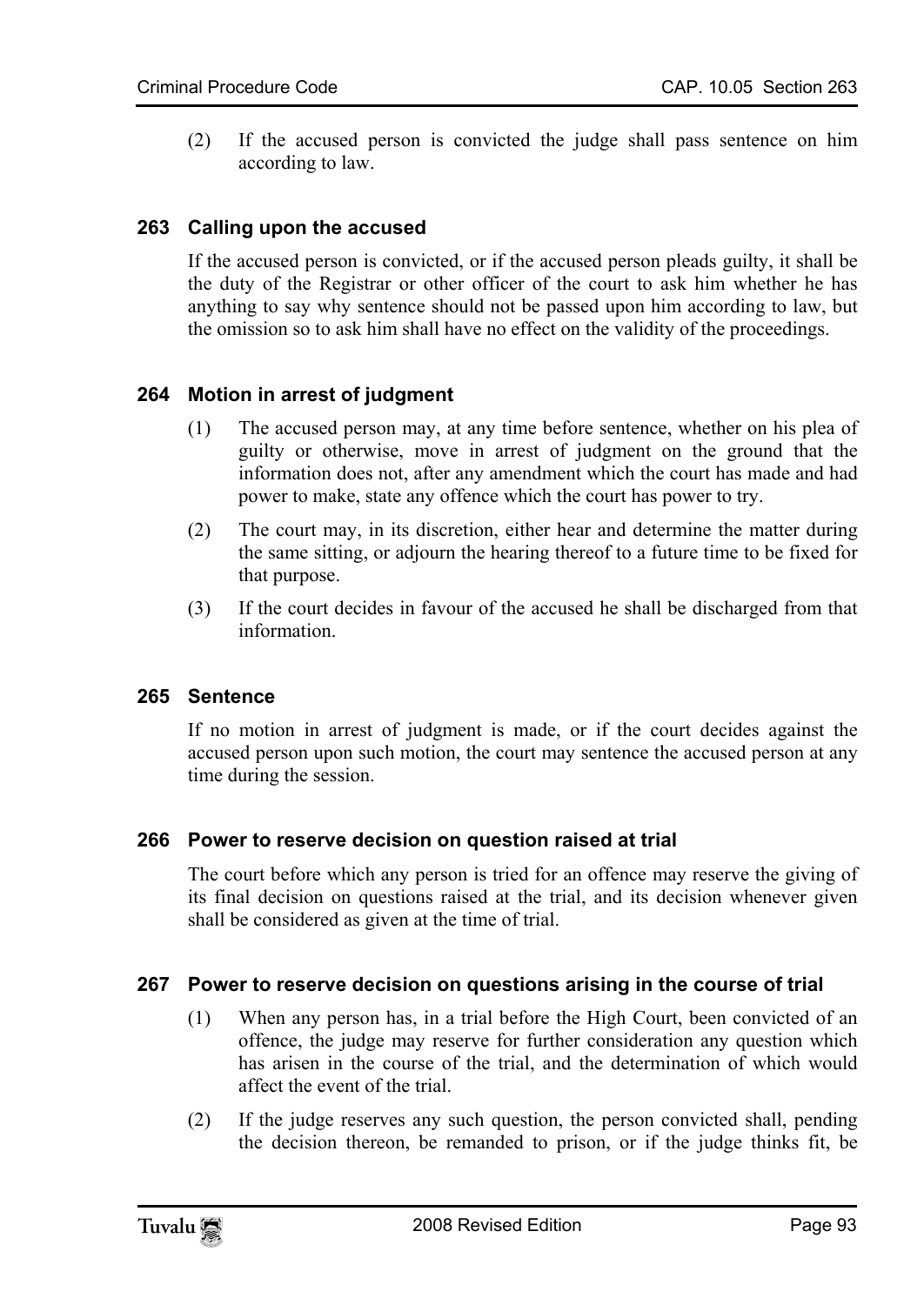admitted to bail; and upon such further consideration of the question so reserved the judge may affirm or quash the conviction.

### **268 Objections cured by verdict**

No judgment shall be stayed or reversed on the ground of any objection, which if stated after the information was read over to the accused person, or during the progress of the trial, might have been amended by the court, nor for any informality in swearing the witnesses or any of them.

# **269 Evidence for arriving at proper sentence**

The court may, before passing sentence, receive such evidence as it thinks fit, in order to inform itself as to the sentence proper to be passed.

# **PART IX - APPEALS FROM MAGISTRATES' COURTS AND CASES STATED**

# **270 Appeal to High Court**

(1) Save as hereinafter provided, any person who is dissatisfied with any judgment, sentence or order of a magistrate's court in any criminal cause or matter to which he is a party may appeal to the Senior Magistrate, or, if the judgment, sentence or order was made by the Senior Magistrate's Court, to the High Court, against such judgment, sentence or order:

Provided that no appeal shall lie against an order of acquittal except by, or with the sanction in writing of, the Attorney-General.

- (2) When a person convicted on trial by a magistrate's court is not represented by an advocate he shall be informed by the magistrate of his right of appeal at the time when sentence is passed.
- (3) An appeal may be on a matter of fact as well as on a matter of law.
- (4) For the purposes of this Part the extent of a sentence shall be deemed to be a matter of law.
- (5) The Attorney-General shall be deemed to be a party to any criminal cause or matter in which the proceedings were instituted and carried on by a public prosecutor.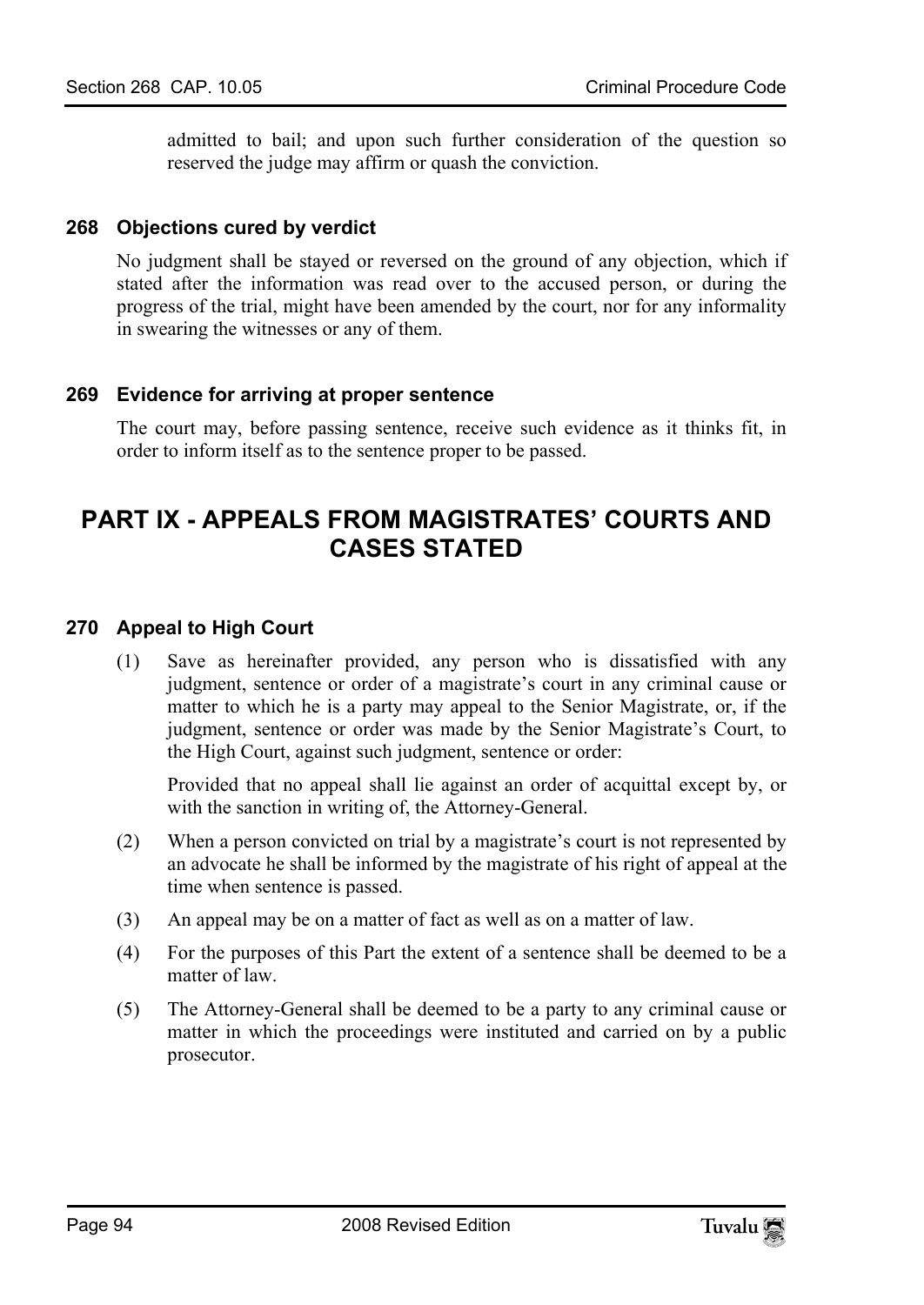# **271 Limitation of appeal on plea of guilty and in petty cases**

- (1) No appeal shall be allowed in the case of an accused person who has pleaded guilty and has been convicted of such plea by a magistrate's court, except as to the extent or legality of the sentence.
- (2) Save with the leave of the High Court, no appeal shall be allowed in a case in which a magistrate's court has passed a sentence of a fine not exceeding \$10 only, notwithstanding that a sentence of imprisonment has been passed by such court in default of the payment of such fine, if no substantive sentence of imprisonment has also been passed.
- (3) No conviction or sentence, which would not otherwise be liable to appeal, shall be appealable merely on the ground that the person convicted is ordered to find security to keep the peace.

# **272 Appeal to be by way of petition**

(1) Subject to the provisions of any rules of court, every appeal shall be in the form of a petition in writing signed by the appellant or his advocate and shall be presented to the magistrate's court from the decision of which the appeal is lodged within 14 days of the date of the decision appealed against:

Provided that the magistrate's court or the High Court may, at any time, for good cause, enlarge the period of limitation prescribed by this section.

- (2) For the purposes of this section and without prejudice to its generality, "good cause" shall be deemed to include —
	- (a) a case where the advocate engaged by the appellant was not present at the hearing before the magistrate's court and for that reason required further time for the preparation of the petition;
	- (b) any case in which a question of law of unusual difficulty is involved;
	- (c) a case in which the sanction of the Attorney-General is required by virtue of section 270.

# **273 Form and contents of petition**

- (1) Every petition shall contain in a concise form the grounds upon which it is alleged that the magistrate's court from the decision of which the appeal is lodged has erred.
- (2) If the appellant is not represented by an advocate the petition may be prepared by or under the directions of the magistrate's court.
- (3) If the appellant is in prison custody and is not represented by an advocate the petition may be prepared by the officer in charge of the prison and forwarded by him to the magistrate's court.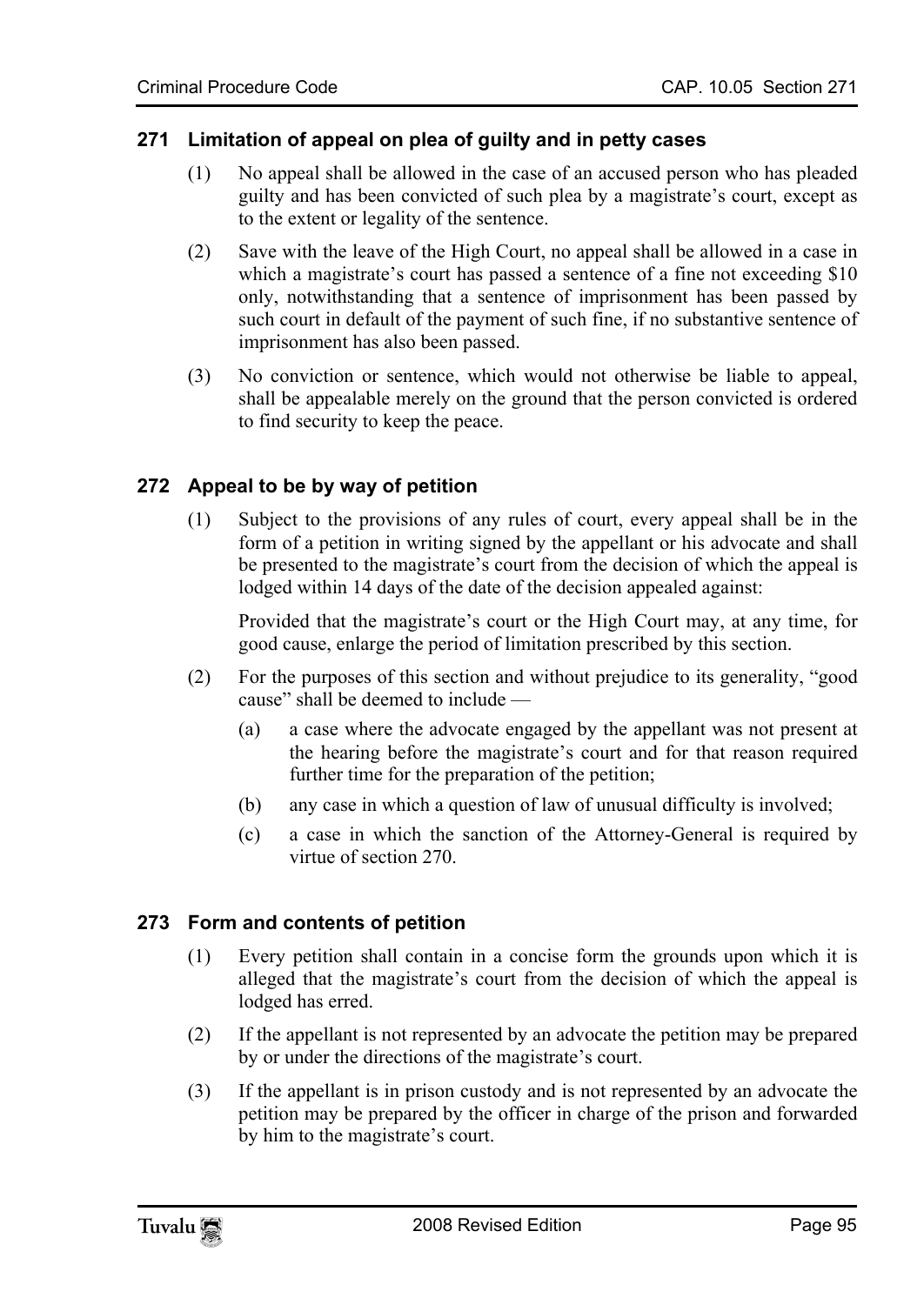- (4) Additional grounds of appeal may be filed by leave of the High Court at any time not later than 3 days before the date fixed for the hearing of the appeal in accordance with section 276.
- (5) Where 2 or more persons have been jointly tried and convicted and their interests do not conflict, one petition of appeal may be presented on behalf of all of them:

Provided that in such case the High Court may hear the appeals separately or together as seems just.

- (6) Except by leave of the High Court it shall not be lawful for the appellant on the hearing of the appeal to allege or give evidence on any ground of appeal not included in the petition or in the additional grounds, if any, filed under subsection  $(4)$ .
- (7) If the case is one which requires the leave of the High Court under section 271 the application for leave to appeal shall be endorsed on the petition.
- (8) For the purpose of considering or preparing a petition of appeal a person entitled to appeal or his advocate or an officer in charge of a prison shall be entitled to peruse the original record of the proceedings at such time as the clerk of court or the magistrate may allow.

# **274 Petition to be forwarded to the High Court**

Upon receiving a petition of appeal the magistrate shall forthwith forward the petition of appeal together with the record of the proceedings to the Registrar of the High Court.

# **275 Summary dismissal of appeal**

- (1) When the High Court has received the petition of appeal and the record of proceedings a judge shall peruse the same.
- (2) Where an appeal is brought on the grounds that the decision is unreasonable or cannot be supported having regard to the evidence or that the sentence is excessive and it appears to the judge that the evidence is sufficient to support the conviction and that there is no material in the circumstances of the case which could raise a reasonable doubt whether the conviction was right or lead him to the opinion that the sentence ought to be reduced, the appeal may, without being set down for hearing, be summarily dismissed by an order of the judge certifying that he has perused the record and is satisfied that the appeal has been lodged without any sufficient ground of complaint.
- (3) Whenever upon perusal of the grounds of appeal and record it appears to the judge that the appeal ought to be allowed, the appeal may, without being set down for hearing, be summarily allowed if the respondent gives notice in writing to the judge to the effect that he does not intend to oppose the appeal.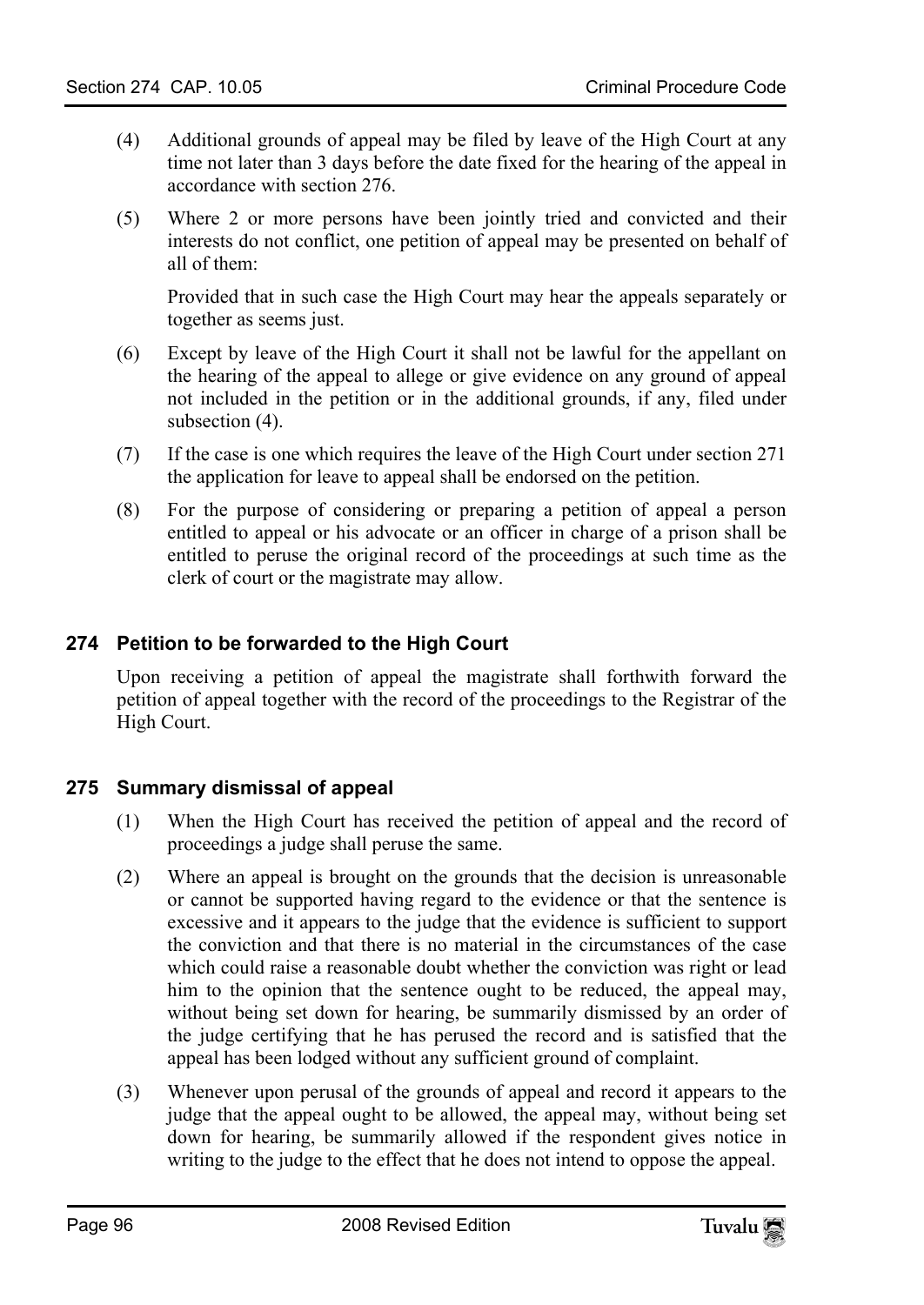(4) Whenever an appeal is summarily dismissed or allowed, notice of such dismissal or allowance shall forthwith be given by the Registrar of the High Court to the appellant or his advocate.

# **276 Notice of hearing**

If the High Court does not dismiss the appeal summarily the Registrar shall —

- (a) enter the appeal for hearing;
- (b) serve a notice of hearing on the parties;
- (c) supply the respondent with a copy of the petition and a copy of the judgment or order appealed against;
- (d) except when the appeal is against sentence only, supply the respondent with a copy of the proceedings;
- (e) where additional grounds of appeal are filed by the appellant under the provisions of section 273(4), serve notice on the respondent of such filing and supply the respondent with a copy of the document containing such additional grounds of appeal.

# **277 Admission to bail or suspension of sentence pending appeal**

(1) Where a convicted person presents or declares his intention of presenting a petition of appeal, the High Court or the court which convicted such person may, if in the circumstances of the appeal case it thinks fit, order that he be released on bail, with or without sureties, or if such person is not released on bail shall, at the request of such person, order that the execution of the sentence or order against which the appeal is pending be suspended pending the determination of the appeal:

Provided that if such order be made before the petition of appeal is presented and no petition is presented within the time allowed, the order for bail or suspension shall forthwith be cancelled.

- (2) Where the appellant is released on bail or the sentence is suspended, the time during which he is at large after being so released or during which the sentence has been suspended shall be excluded in computing the term of any sentence to which he is for the time being subject.
- (3) An appellant whose sentence is suspended but who is not admitted to bail shall during the period of such suspension be treated in like manner as a prisoner awaiting trial.

# **278 Costs**

The High Court may make such order as to the costs to be paid by either party to an appeal as may seem just.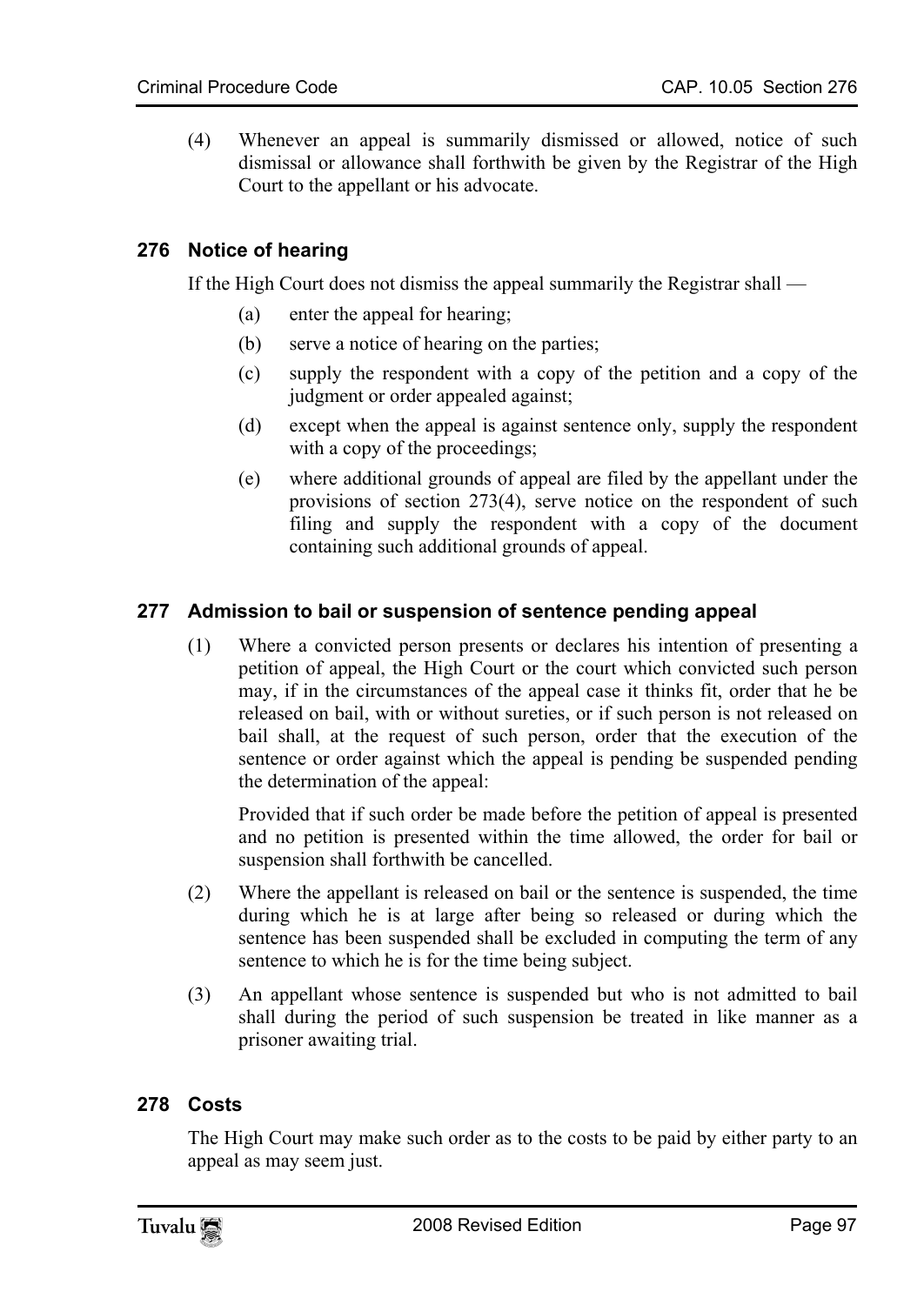#### **279 Discontinuance of appeal**

- (1) An appellant may by giving notice in writing to the Registrar of the High Court discontinue his appeal at any time before the date of hearing and, upon such discontinuance and without prejudice to the power of the High Court to make an order for costs, no further steps shall be taken in the appeal, and the magistrate's court may proceed to enforce the decision appealed from.
- (2) The Registrar of the High Court shall send to the respondent a copy of the notice of discontinuance.

# **280 Powers of High Court**

(1) At the hearing of an appeal the High Court shall hear the appellant or his advocate, if he appears, and the respondent or his advocate, if he appears, and the High Court may thereupon confirm, reverse or vary the decision of the magistrate's court, or may remit the matter with the opinion of the High Court thereon to the magistrate's court, or may make such other order in the matter as to it may seem just, and may by such order exercise any power which the magistrate's court may have exercised:

Provided that the High Court may, notwithstanding that it is of opinion that the point raised in the appeal might be decided in favour of the appellant, dismiss the appeal if it considers that no substantial miscarriage of justice has actually occurred.

- (2) At the hearing of an appeal the High Court may, if it thinks that a different sentence should have been passed, quash the sentence passed by the magistrate's court and pass such other sentence warranted in law (whether more or less severe) in substitution thereof as it thinks ought to have been passed.
- (3) The High Court may at any stage adjourn the hearing of an appeal.

#### **281 Further evidence**

- (1) In dealing with an appeal from a magistrate's court the High Court, if it thinks additional evidence is necessary, may either take such evidence itself or direct it to be taken by a magistrate's court.
- (2) When the additional evidence is taken by a magistrate's court, such court shall certify such evidence to the High Court, which shall thereupon proceed to dispose of the appeal.
- (3) Evidence taken in pursuance of this section shall be taken as if it were evidence taken at a trial before a magistrate's court.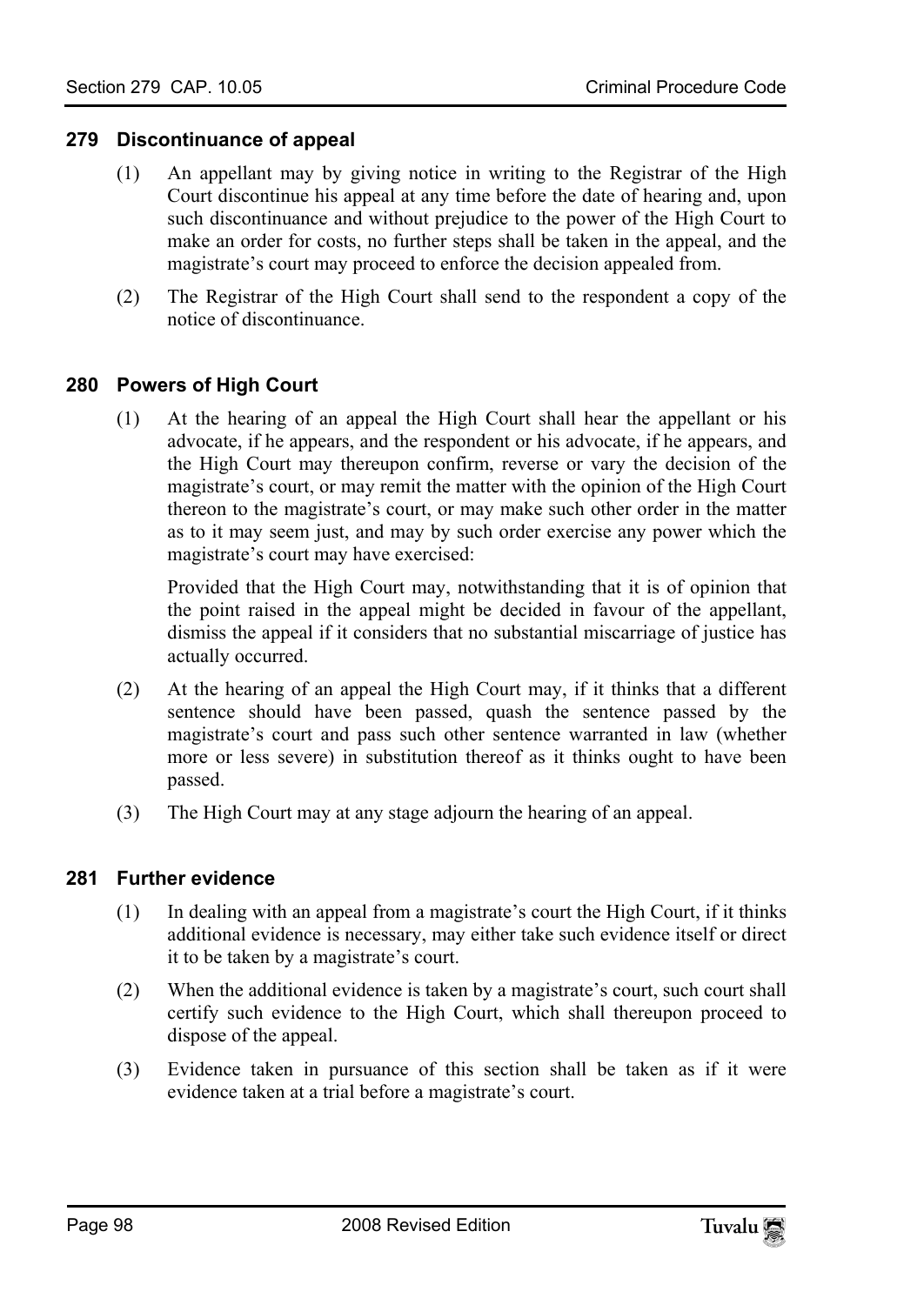#### **282 Order of the High Court to be certified to lower court**

- (1) When a case is decided on appeal by the High Court, it shall certify its judgment or order to the court by which the judgment, sentence or order appealed against was recorded or passed.
- (2) The court to which the High Court certifies its judgment or order shall thereupon make such orders as are conformable to the judgment or order of the High Court, and shall take such steps as may be necessary to enforce such judgment or order.

# **283 Right of appellant to be present**

An appellant, notwithstanding that he is in custody, shall be entitled to be present, if he desires it, at the hearing of the appeal.

#### **284 Revision by High Court to be certified to lower court**

When a case is revised by the High Court in exercise of the revisional powers conferred by the Magistrates' Courts Act, it shall certify its decision or order to the court by which the sentence or order so revised was recorded or passed, and the court to which the decision or order is so certified shall thereupon make such orders as are conformable to the decision so certified, and shall take such steps as may be necessary to enforce such decision or order.

#### **285 Case stated by magistrate's court**

- (1) After the hearing and determination by any magistrate's court of any summons, charge or complaint, either party to the proceedings before the said magistrate's court may, if dissatisfied with the said determination as being erroneous in point of law, or as being in excess of jurisdiction, apply in writing within 1 month from the date of the said determination, including the day of such date, to the said magistrate's court to state and sign a special case setting forth the facts and the grounds of such determination for the opinion thereon of the Senior Magistrate; and the Senior Magistrate may in like manner seek the opinion of the High Court.
- (2) Upon receiving any such application the magistrate shall forthwith draw up the special case and transmit the same to the Registrar of the High Court together with a certified copy of the conviction, order or judgment appealed from and all documents alluded to in the special case and the provisions of section 276 shall thereupon apply.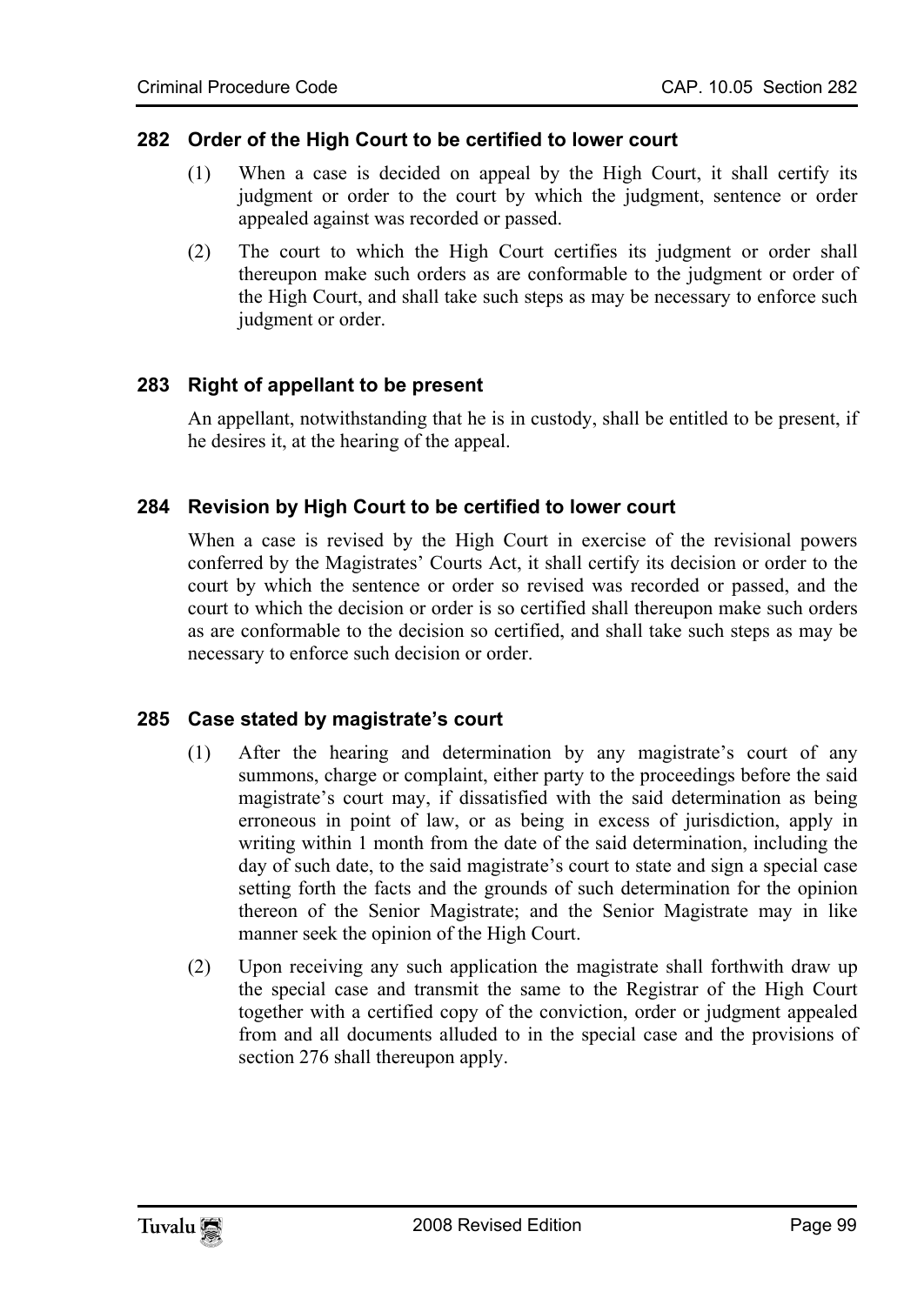#### **286 Appellant entitled to copy of stated case**

The appellant shall be entitled upon payment of a fee of 5 cents for every folio of 72 words to obtain from the Registrar of the High Court a copy of the stated case:

Provided that no charge shall be made for a copy of the stated case supplied to the Attorney-General under this section

# **287 Notice of time and place of hearing**

Upon receipt of the stated case the Registrar of the High Court shall set down the case for hearing and shall cause notice to be given to the appellant or his advocate, and to the respondent or his advocate, of the time and place at which such appeal will be heard, and shall furnish the respondent or his advocate with a copy of the stated case.

# **288 Magistrate may refuse case when he thinks application frivolous**

If the magistrate be of opinion that the application is merely frivolous, but not otherwise, he may refuse to state a case, and shall, on the request of the appellant, sign and deliver to him a certificate of such refusal:

Provided that the magistrate shall not refuse to state a case when the application for that purpose is made to him by or under the direction of the Attorney-General, who may require a case to be stated with reference to proceedings to which he was not a party.

#### **289 Procedure on refusal of magistrate to state case**

When a magistrate has refused to state a case as aforesaid it shall be lawful for the appellant to apply to the High Court within 1 month of such refusal, upon an affidavit of the facts, for a rule calling upon such magistrate and also upon the respondent to show cause why such case should not be stated, and the High Court may make the same absolute or discharge it, with or without payment of costs, as to the court shall seem fit, and the magistrate, upon being served with such rule absolute, shall state a case accordingly.

#### **290 High Court to determine the questions on the case; its decision to be final**

(1) The High Court shall (subject to the provisions of the next succeeding section) hear and determine the question or questions of law arising on the case stated, and shall thereupon reverse, affirm or amend the determination in respect of which the case has been stated, or remit the matter to the magistrate's court with the opinion of the High Court thereon, or may make such other order in relation to the matter, and may make such order as to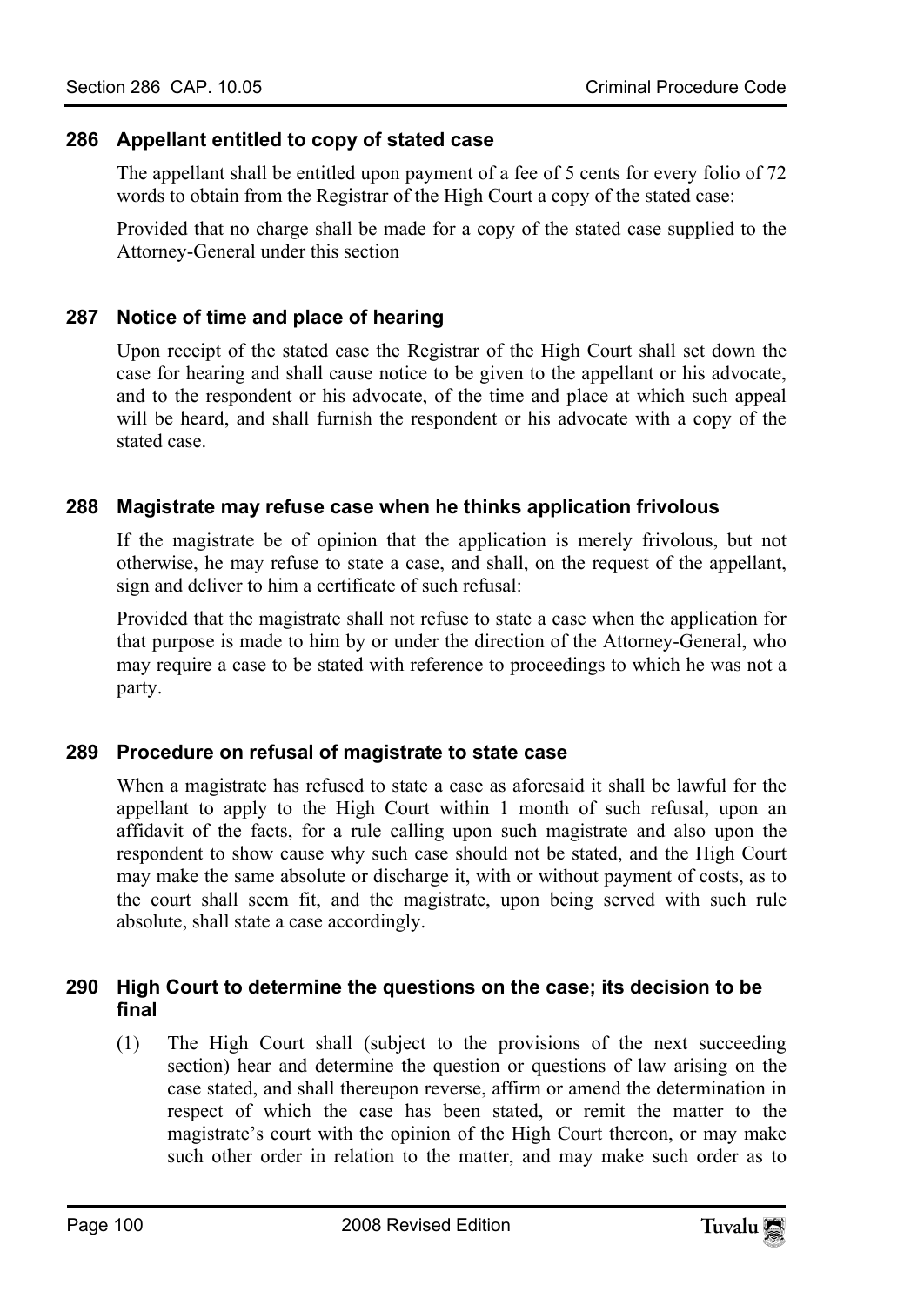costs, as to the court may seem fit, and all such orders shall be final and conclusive on all parties:

Provided always that no magistrate who shall state and deliver a case in pursuance of this Part or bona fide refuse to state one shall be liable to any cost in respect or by reason of such appeal against his determination or refusal.

(2) Any costs awarded under this section shall be recoverable in the manner provided by section 31 of the Penal Code.

#### **291 Case may be sent back for amendment or rehearing**

The High Court shall have power, if it thinks fit —

- (a) to cause the case to be sent back for amendment or restatement, and thereupon the same shall be amended or restated accordingly, and judgment shall be delivered after it has been so amended or restated;
- (b) to remit the case to the magistrate's court for rehearing and determination with such directions as it may deem necessary.

# **292 Orders of the High Court to be certified to lower court**

- (1) When a stated case is decided by the High Court it shall certify its judgment or order to the court in relation to whose determination the case has been stated.
- (2) The court to which the High Court certifies its judgment or order shall thereupon make such orders as are conformable to the judgment or order of the High Court, and shall take such steps as may be necessary to comply with or enforce such judgment or order.

#### **293 Appellant may not proceed both by case stated and by appeal**

No person who has appealed under section 270 shall be entitled to have a case stated, and no person who has applied to have a case stated shall be entitled to appeal under section 270.

#### **294 Contents of case stated**

A case stated by a magistrate shall set out —

- (a) the charge, summons, information or complaint;
- (b) the facts found by the magistrate's court to be admitted or proved;
- (c) any submission of law made by or on behalf of the complainant during the trial or inquiry;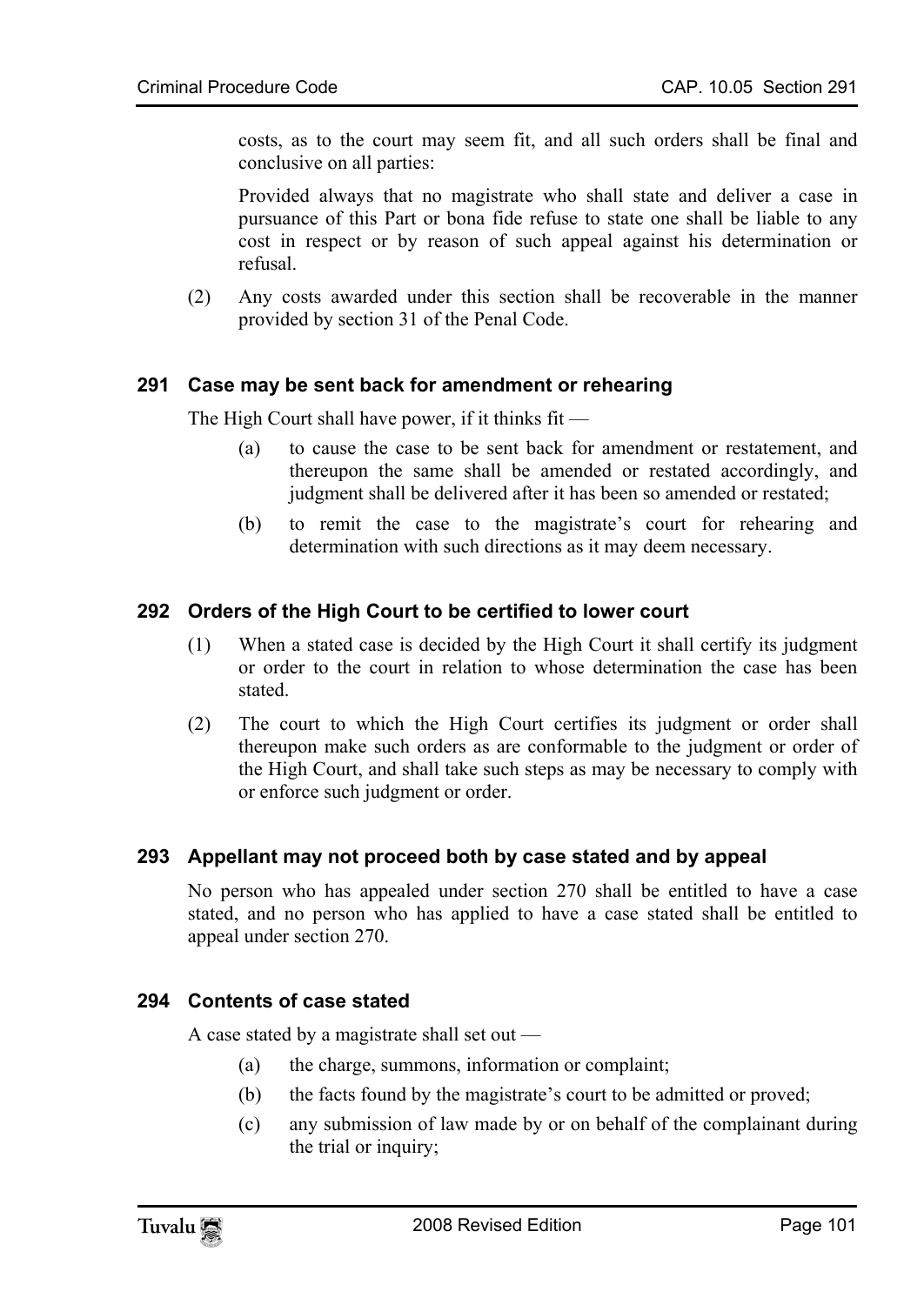- (d) any submission of law made by or on behalf of the accused during the trial or inquiry;
- (e) the finding and, in the case of conviction, the sentence of the magistrate's court;
- (f) any question or questions of law which the magistrate or any of the parties may desire to be submitted for the opinion of the High Court;
- (g) any question of law which the Attorney-General may require to be submitted for the opinion of the High Court.

#### **295 Constitution of court hearing case stated**

A case stated for the opinion of the High Court shall be heard by one judge unless the Chief Justice shall otherwise direct.

# **296 High Court may enlarge time**

The High Court may, if it deems fit, enlarge any period of time prescribed by sections 285 or 289.

#### **297 Appeals from magistrate's court to the Senior Magistrate's Court**

The provisions of sections 271 to 282 inclusive, 284, 289 to 292 inclusive, 294 and 296 shall apply in the case of appeals from a magistrate's court to the Senior Magistrate's Court in like manner as if the Senior Magistrate's Court were the High Court, and as if the Clerk of the Senior Magistrate's Court were the Registrar of the High Court.

# **PART X - SUPPLEMENTARY PROVISIONS**

#### **298 Proceedings in wrong place**

No finding, sentence or order of any criminal court shall be set aside merely on the ground that the inquiry, trial or other proceedings, in the course of which it was arrived at or passed, took place in a wrong district or other local area, unless it appears that such error has in fact occasioned a failure of justice.

#### **299 No appeal on point of form or matter of variance**

No finding, sentence or order passed by a magistrate's court of competent jurisdiction shall be reversed or altered on appeal or revision on account of any objection to any information, complaint, summons or warrant for any alleged defect therein in matter of substance or form or for any variance between such information,

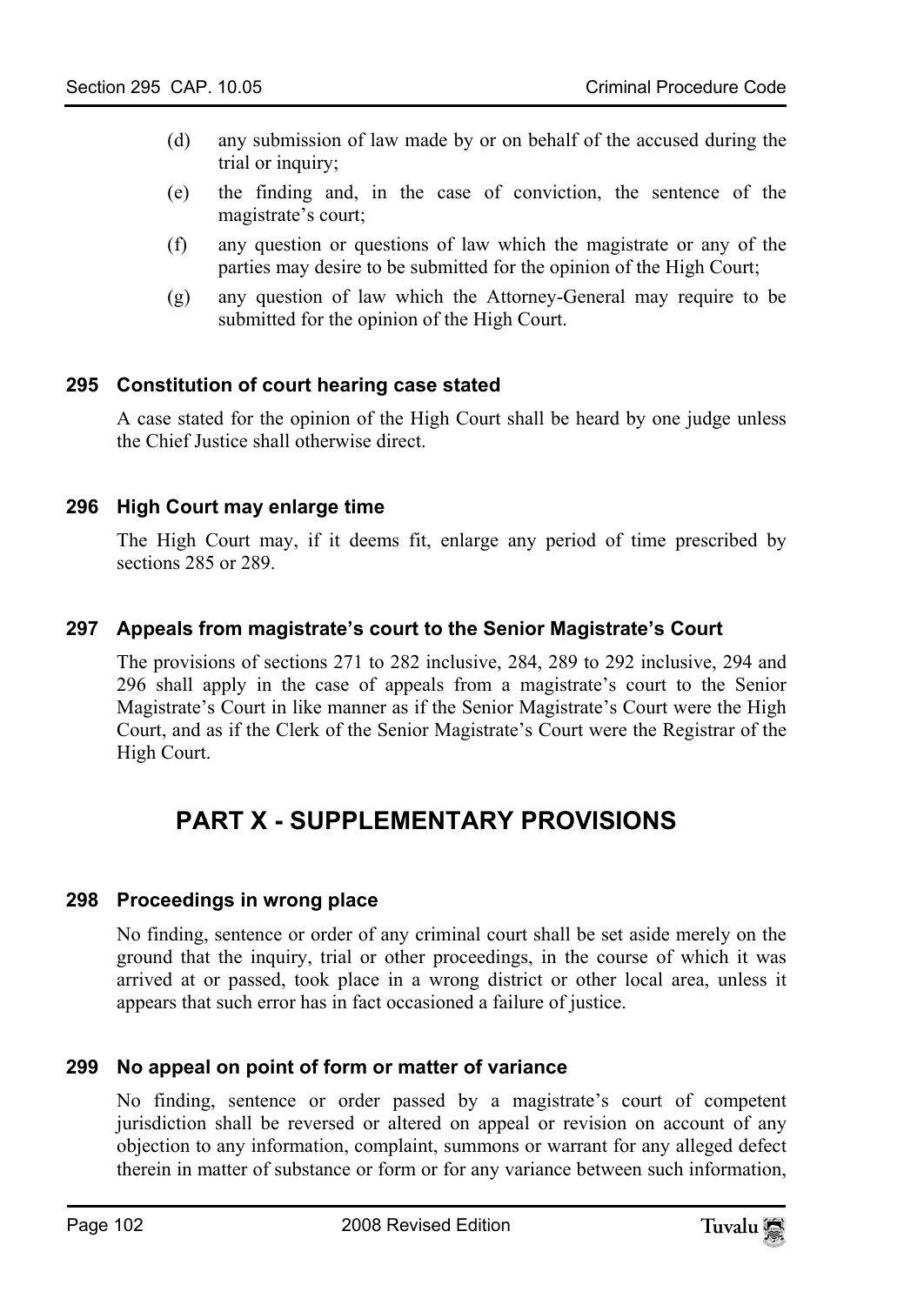complaint, summons or warrant and the evidence adduced in support thereof, unless it be found that such objection was raised before the magistrate's court whose decision is appealed from, nor unless it be found that, notwithstanding it was shown to the magistrate's court that by such variance the appellant had been deceived or misled, such magistrate's court refused to adjourn the hearing of the case to a future day:

Provided that if the appellant was not at the hearing before the magistrate's court represented by an advocate, the Senior Magistrate's Court or the High Court, as the case may be, may allow any such objection to be raised.

# **300 Power to issue directions of the nature of habeas corpus**

- (1) The Senior Magistrate's Court or the High Court whenever it thinks fit may direct —
	- (a) that any person within the limits of Tuvalu be brought up before the court to be dealt with according to law;
	- (b) that any person illegally or improperly detained in public or private custody within such limits be set at liberty;
	- (c) that any prisoner detained in any prison situate within such limits be brought before the court to be there examined as a witness in any matter pending or to be inquired into in such court;
	- (d) that any prisoner detained as aforesaid be brought before a courtmartial or any commissioners acting under the authority of any commission from the Minister for trial or to be examined touching any matter pending before such court-martial or commissioners respectively;
	- (e) that any prisoner within such limits be removed from one custody to another for the purpose of trial; and
	- (f) that the body of a defendant within such limits be brought in on a return of *cepi corpus* to a writ of attachment.
- (2) The Chief Justice may from time to time issue directions to regulate the procedure in cases under this section.

#### **301** [*Repealed by 9 of 1987*]

#### **302 Persons before whom affidavits may be sworn**

Affidavits and affirmations to be used before the High Court may be sworn and affirmed before a judge of the High Court or any magistrate or any Registrar or Deputy Registrar of the High Court or any person appointed to be a commissioner for oaths or who is otherwise permitted to administer oaths under the provisions of any other law for the time being in force.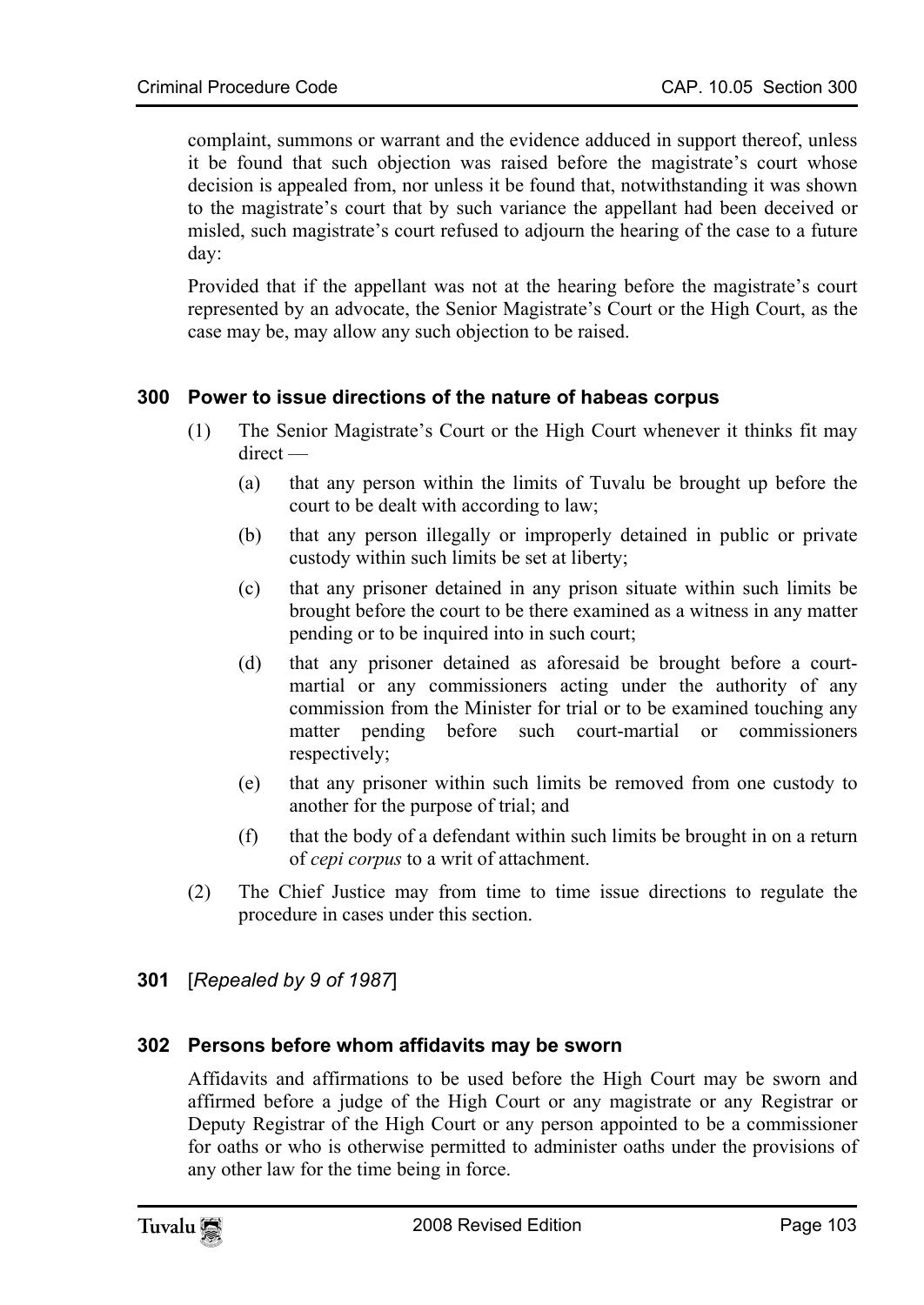### **303 Shorthand note of proceedings**

Shorthand notes may be taken of the proceedings at the trial of any person before the Senior Magistrate's Court, or the High Court, and a transcript of such notes shall be made if the court so directs, and such transcript shall for all purposes be deemed to be the official record of the proceedings at such trial.

### **304 Copies of proceedings**

If any person affected by any judgment or order passed in any proceedings under this Code desires to have a copy of the judgment or order or any deposition or other part of the record, he shall, on applying for such copy, be furnished therewith provided he pays for the same, unless the court for some special reason thinks fit to furnish it free of cost.

#### **305 Forms**

- (1) For the purposes of any criminal proceedings to which the provisions of this Code apply such forms may be used, for the respective purposes therein mentioned, as may be prescribed by any rules of court and if used shall be sufficient.
- (2) In the absence of such rules of court the forms in use for like purposes on 13th October 1963 may continue to be used, until other provision is made by rules of court, with such variation as the circumstances may require or the Chief Justice may direct.

#### **306 Expenses of assessors, witnesses, etc.**

Subject to any rules of court or to any directions which may be given from time to time by the Chief Justice, any court may order payment of the reasonable expenses of any assessor, complainant, or witness attending before such court for the purposes of any inquiry, trial or other proceeding under this Code from such funds as may be made available for that purpose.

# **307 Saving**

Nothing contained in this Code shall affect the jurisdiction, practice or procedure of any court established under the Island Courts Act**<sup>14</sup>** or any law replacing that Act.